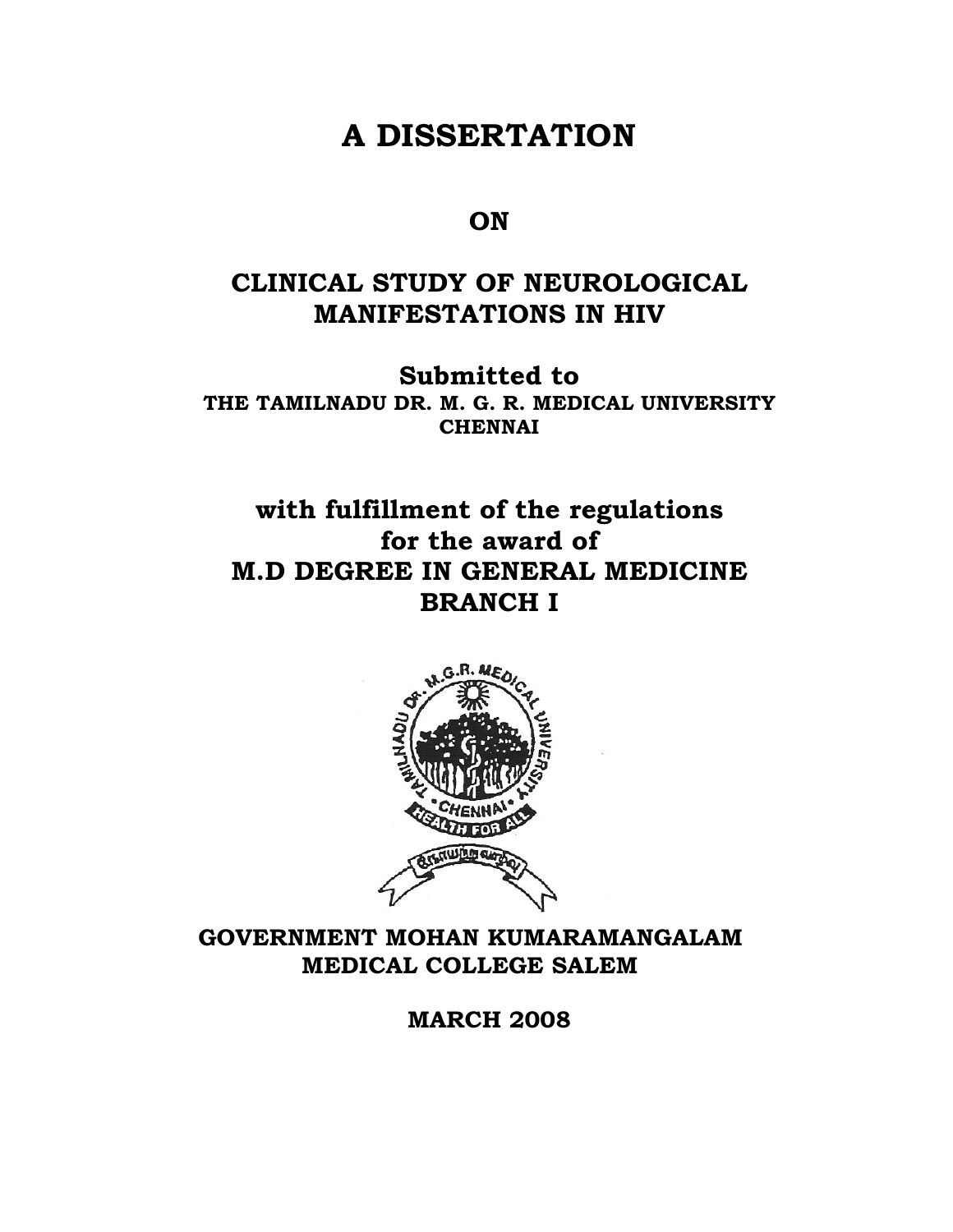## **CERTIFICATE**

This is to certify that the dissertation entitled **"Clinical Study of Neurological Manifestations in HIV"**  is a bonafide work done by **Dr. S. MANIKANDAN** in **M.D BRANCH I GENERAL MEDICINE** at Government Mohan Kumaramangalam Medical College, Salem, to be submitted to The Tamil Nadu Dr.M.G.R Medical University, in fulfillment of the University Rules and Regulation for the award of M.D. Degree Branch I General Medicine, under my supervision and guidance, during the academic period from January 2006 to July 2007.

#### **Prof. Dr. K. SATHYAMOORTHY, M.D.,**

 HOD of Medicine, General Medicine, Govt. Mohan Kumaramangalam College, Salem

#### **DEAN**

Govt. Mohan Kumaramangalam Medical College, Salem.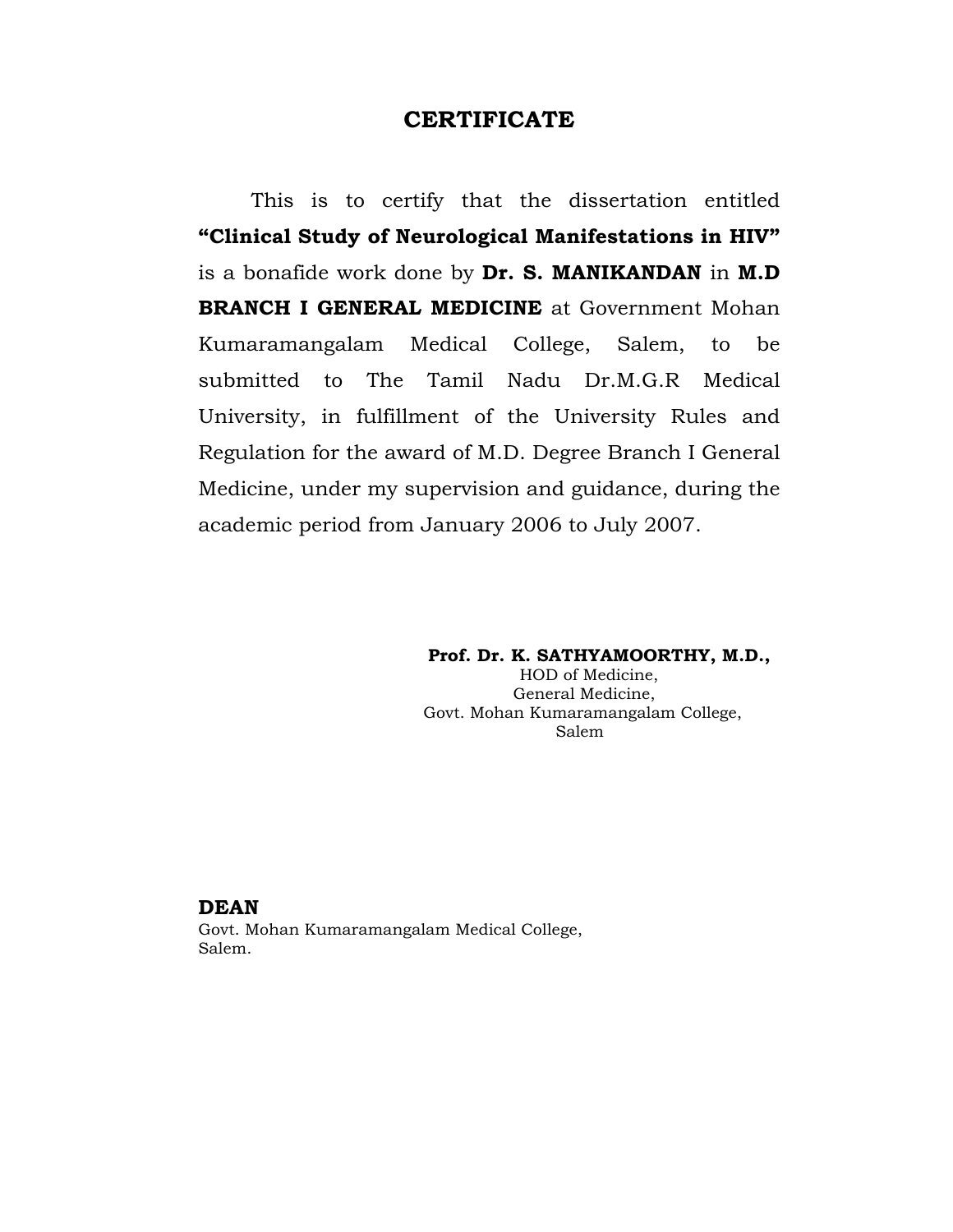## **DECLARATION**

 I solemnly declare that this dissertation **"Clinical Study of Neurological Manifestations in HIV"**  was prepared by me at Government Mohan Kumaramangalam Medical College and Hospital, Salem under the guidance and supervision of **Prof. Dr. K.SATHYAMOORTHY, M.D.,** HOD of General Medicine, Govt. Mohan Kumaramangalam Medical College and Hospital Salem.

 This dissertation is submitted to The Tamil Nadu Dr. M.G.R. Medical University, Chennai in fulfillment of the University regulations for the award of the degree of M.D. Branch I General Medicine.

Place : Salem

Date :

## **(Dr. S. MANIKANDAN)**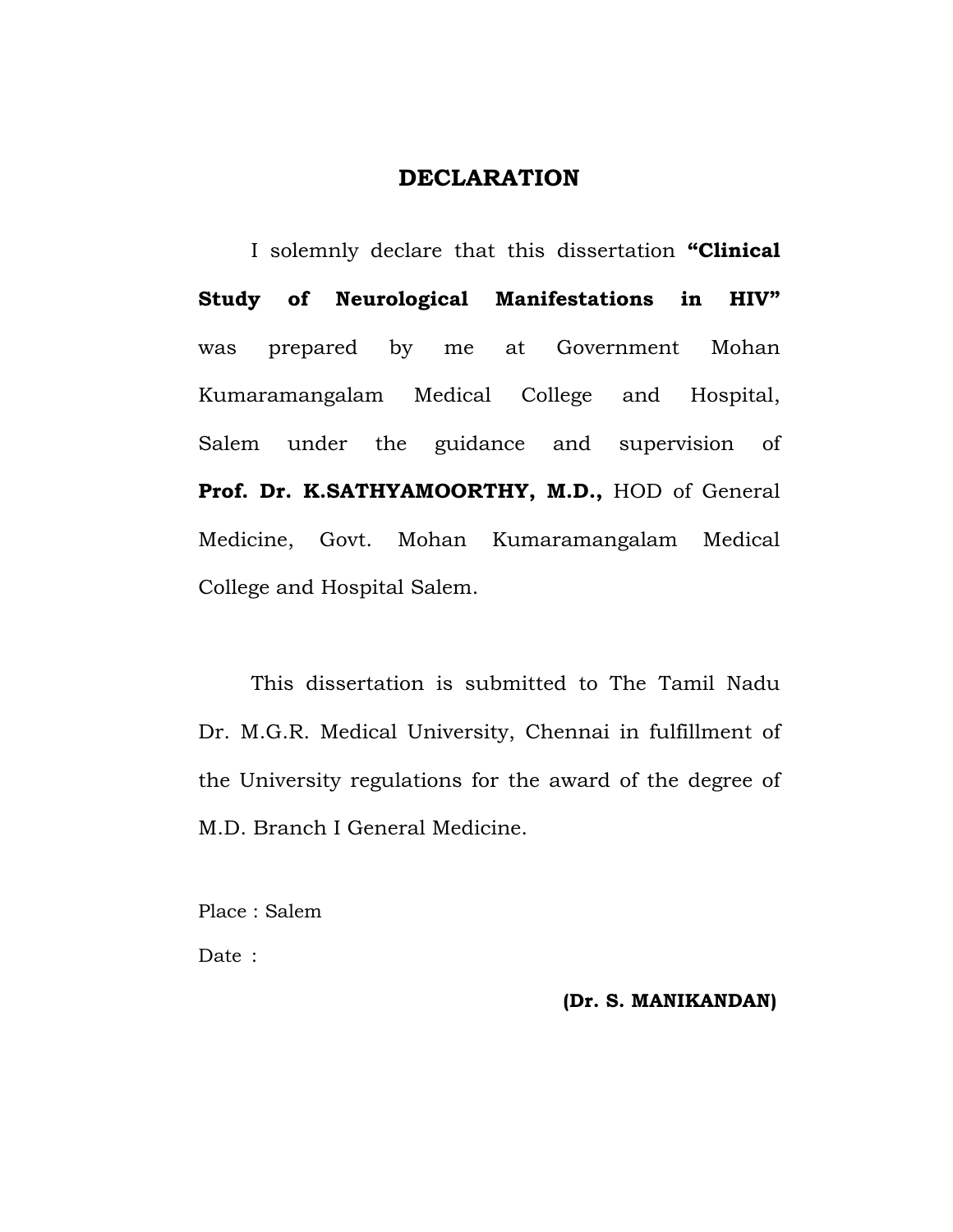## **ACKNOWLEDGEMENT**

 I am extremely thankful to **Dr. P. SHANMUGAM,** M.S., M.Ch., Dean, Govt. Mohan Kumaramangalam Medical College & Hospital, for allowing me to utilize the hospital facilities for doing this work.

 I express my deep sense of gratitude and indebtedness to **Prof. Dr. K.SATHYAMOORTHY**, M.D., Professor & Head of the Department of Medicine, for giving me inspiration, valuable guidance and help in preparing this dissertation.

 My sincere thanks to **Dr. K. THIRUVARUTCHELVAN, M.D., D.M.,** Asst. Professor of Neurology, for guiding me in the technical and clinical aspects during each and every step of this study.

 I express my deep thanks to **Dr. V. DHANDAPANI,**  M.D., for his kind suggestions.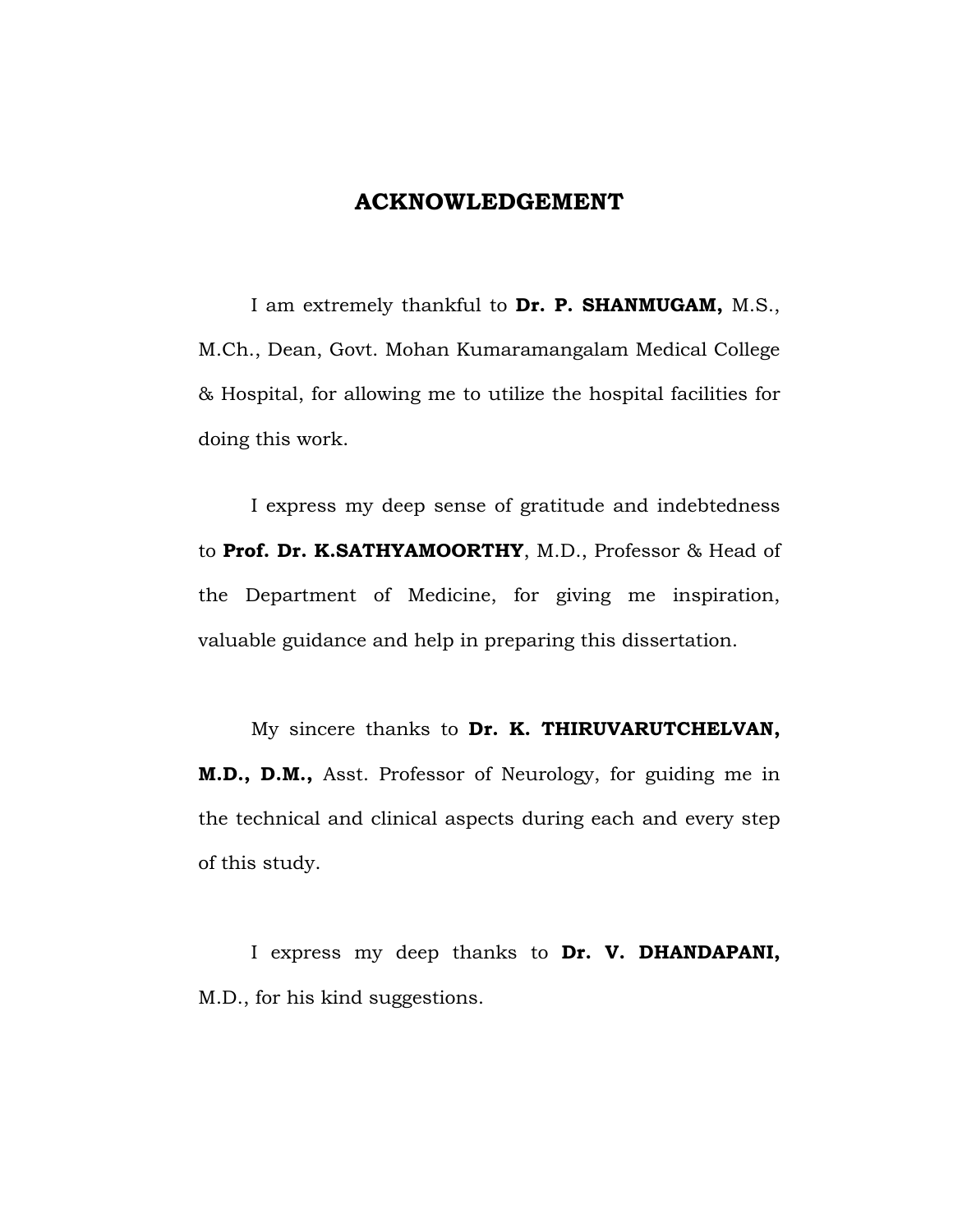I thank all medical unit chiefs **Prof. R. ANBALAGAN, Prof. T. SUNDARARAJAN, Prof. P. KANAGARAJ, Prof. P.VIJAYARAGHAVAN** for their advices and kind helps.

I thankful to **Dr. L.ARUNACHALAM, M.D.,** and **Dr. T. CHENTHAKRISHNA, M.B.B.S.,** ART Centre, Govt. Mohan Kumaramangalam Medical College Hospital, Salem for the help rendered.

 I would also like to thank **Dr. S.R. SUBRAMANIAN, M.D., Dr. D. VIJAYARAJ, M.D., Dr. A. RAVI, M.D., Dr. S.SIVAKUMAR, M.D., Dr. C. BALAMURUGAN, M.D.,**  Asst. Prof. of Medicine, for their expert assistance in this study.

 My thanks are also due to **A.P. BAGAVATHI** and **V.P.JANARTHANON** for the neat execution of this dissertation.

 And finally with great happiness, I thank all patients for their sincere co-operation extended to me throughout the study.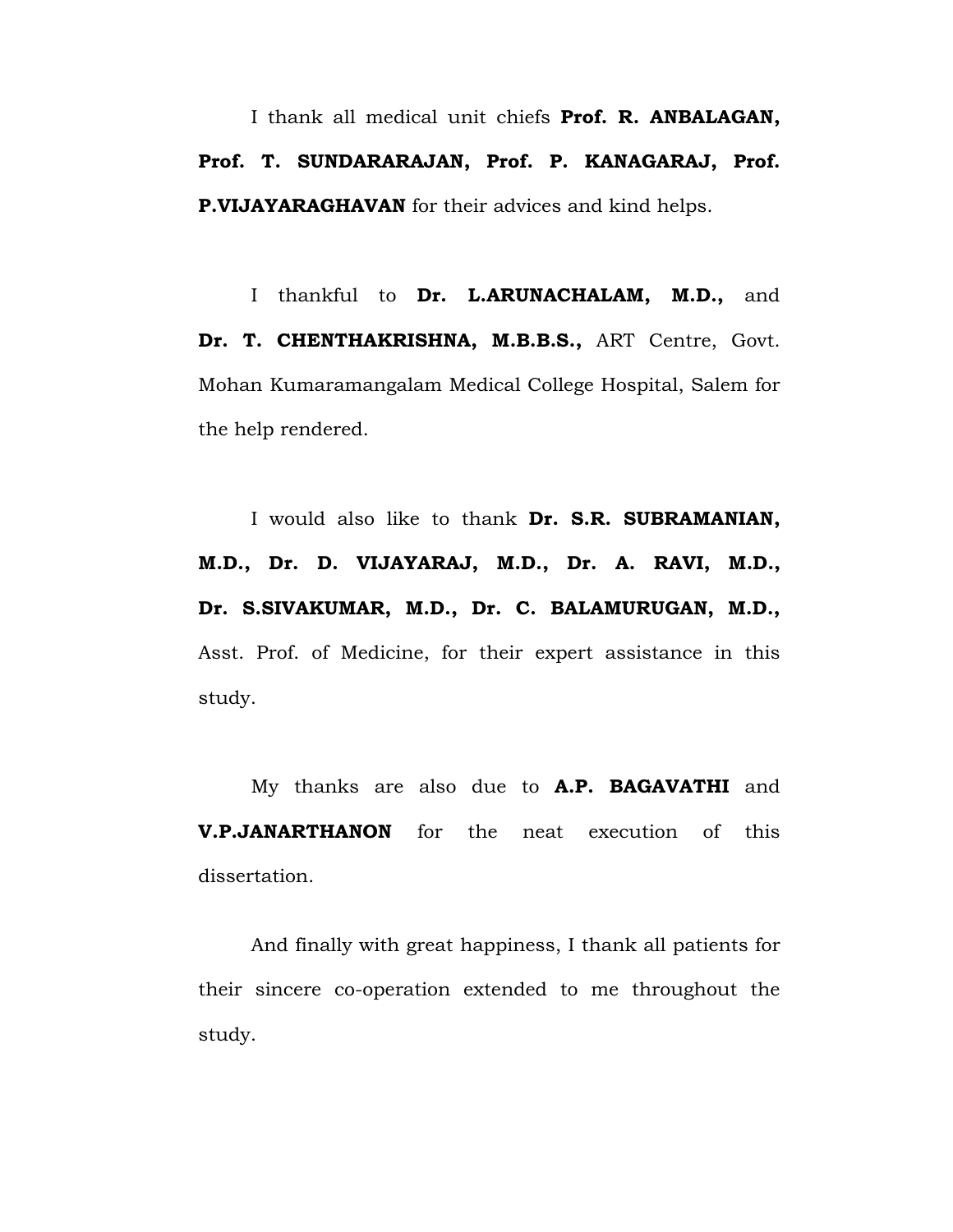## **CONTENTS**

| S. No. | <b>Particulars</b>     | Page No. |
|--------|------------------------|----------|
| 1.     | Introduction           | 1        |
| 2.     | Aim of the Study       | 3        |
| 3.     | Review of Literature   | 4        |
| 4.     | Materials and Methods  | 35       |
| 5.     | Results & Observations | 38       |
| 6.     | Discussion             | 57       |
| 7.     | Conclusion             | 72       |
| 8.     | Summary                | 74       |
| 9.     | Bibliography           |          |
| 10.    | Proforma               |          |
|        |                        |          |

Master Chart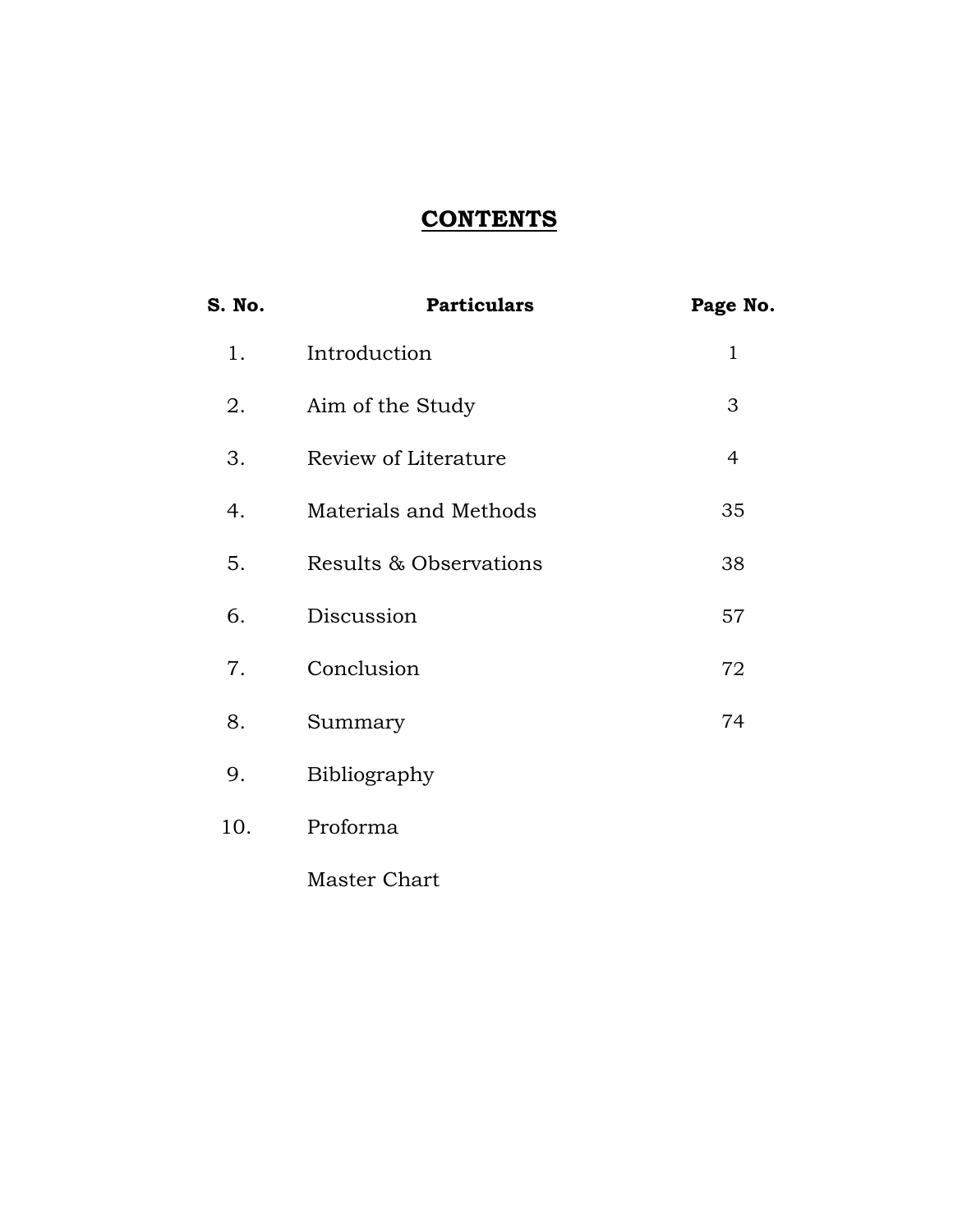## **INTRODUCTION**

The acquired Immuno Deficiency Syndrome (AIDS) caused by a retrovirus variously termed Human Immuno Deficiency Virus – 1 (HIV-1) Human T-Lymphocytic Virus III or Lymphadenopathy associated virus is no longer a rare or exotic disease.

Since its first description in June 1981 it is now a Worldwide Pandemic. In the early years of epidemic, nervous system involvement was not widely recognized. It is now recognized that were level of neuraxis can be involved and at least one third of patients with advanced HIV infection will develop neurological complications during the course of their illness and 10% of cases neurological problems may be first sign of development of AIDS. But at autopsy, more than 80% of patients show evidence of cerebral pathology ranging from HIV encephalitis, opportunistic infections or lymphomas and some evidence of peripheral neuropathy.

 Neurological manifestations of HIV consists of CNS complications caused directly by HIV, and include cognitive disorders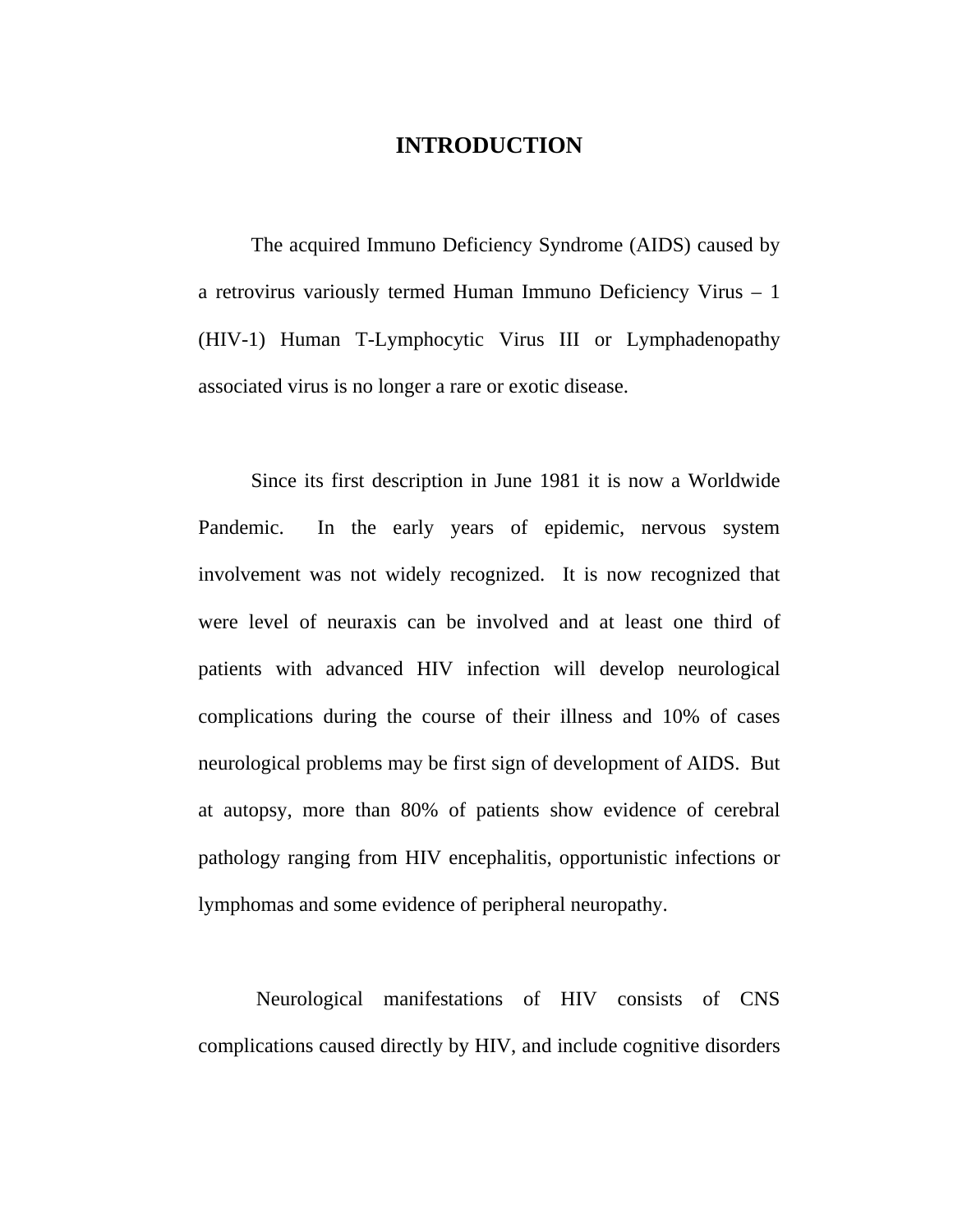and other CNS disease such as myelopathy and the demyelinating neuropathies, and the secondary disorders caused by opportunistic infections, neoplasm, cerebrovascular events, as also the effects of metabolic derangements and medications.

Considering the protean manifestations of neurological illness in HIV infected, an analysis of neurological manifestations in this subset of Patients was made.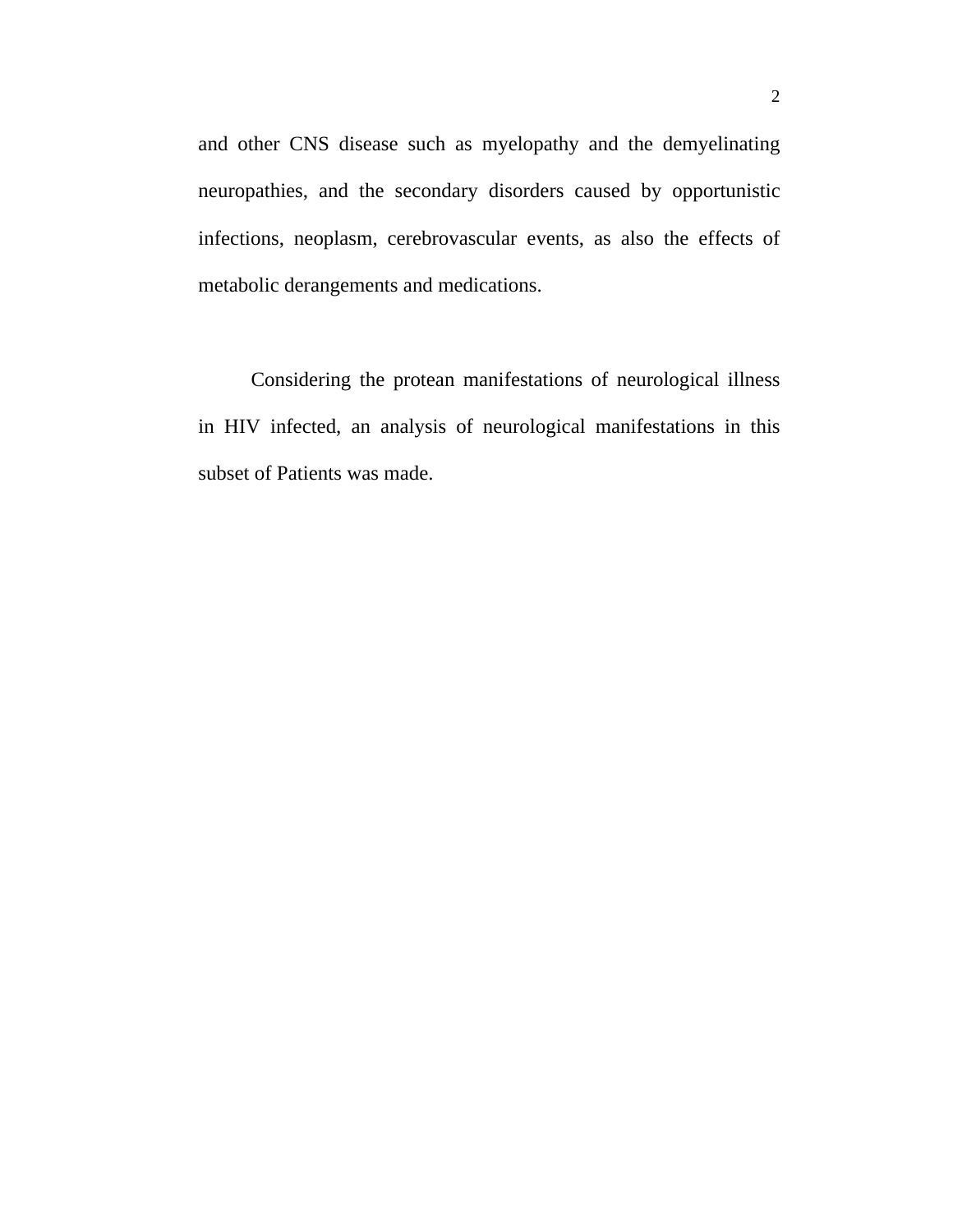## **AIM OF THE STUDY**

To study the spectrum of neurological manifestations in HIV infected subjects at various level.

To study the correlation of neurological manifestations with CD4 count in these subjects.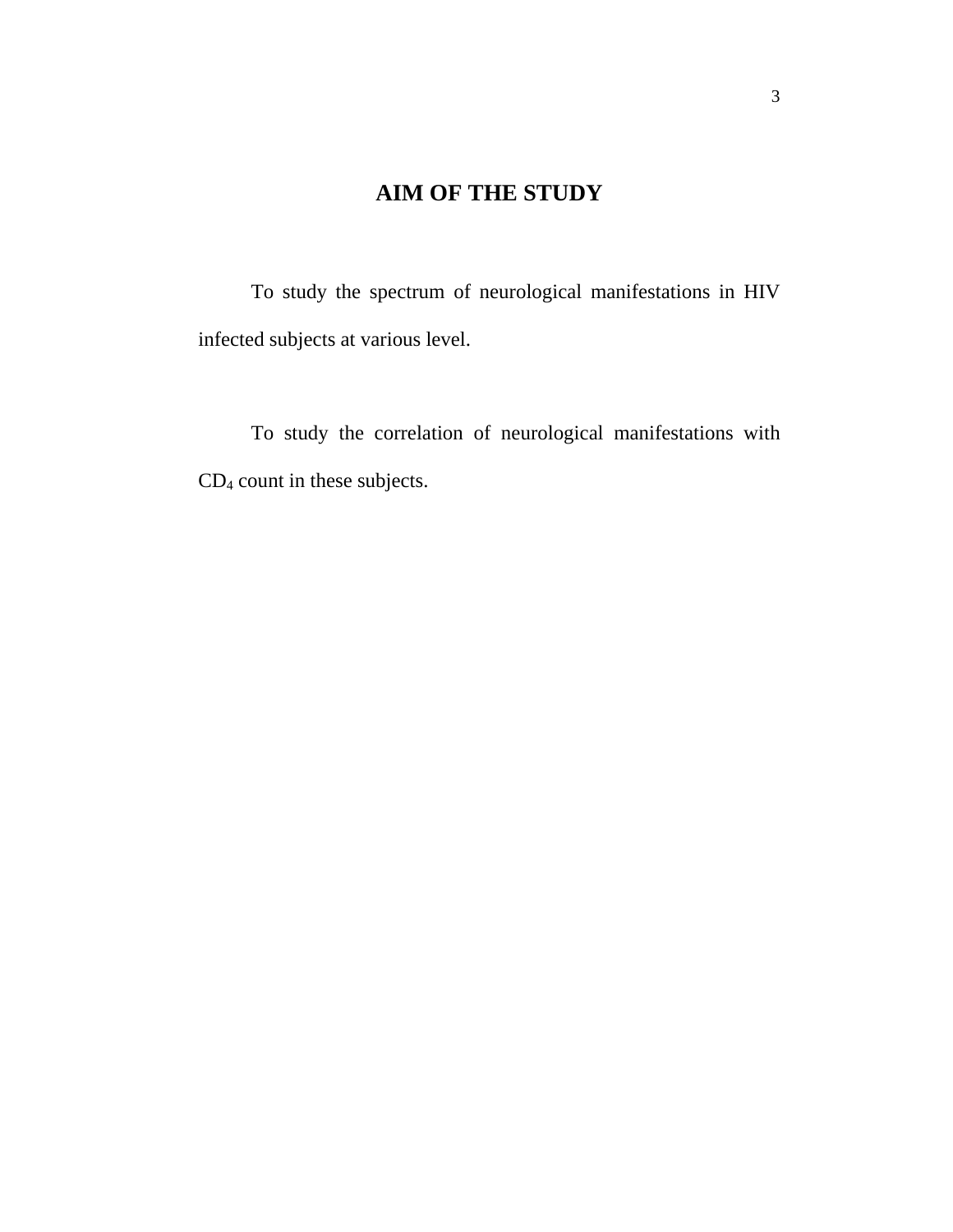## **REVIEW OF LITERATURE**

 Clinical Disease of Nervous System Accounts for a Significant Degree of Morbidity in High Percentage of Patients with HIV Infection Pucconi (15%), 1989; Wadia (20%), 2001; Vijay Teja (36%), 2005. It is both debilitating and life threatening Neurological complications typically occur with advanced disease and profound Immunosuppression. Autopsy Studies of HIV Disease clearly shows pathological abnormalities of Central Nervous System is around 60- 75% (K.S. Shankar, Anita et al., 2002).

## **Neuropathogenesis:**

 HIV- Infected individuals can experience a variety of neurological abnormalities due either to opportunistic infections and neoplasm (or) to direct effects of HIV or its products.

 Main cell types infected in brain are the perivascular macrophages and microglial cells.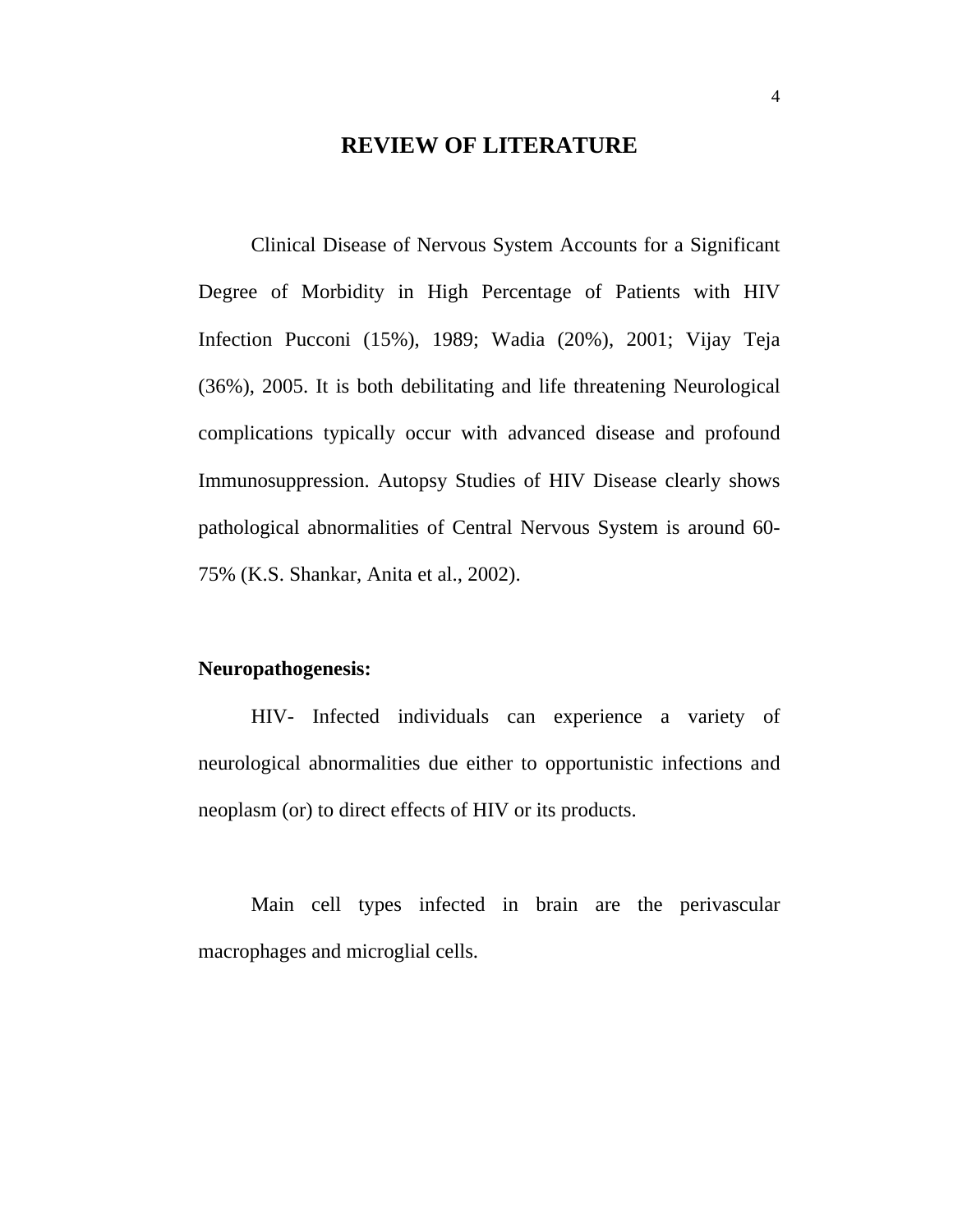Precise mechanism of HIV enters the brain by induce adhesion molecules such as E-selectin and vascular cell adhesion molecule (VCAM-1) on brain endothelium. HIV gp 120 enhances expression of Inter Cellular adhesion molecule  $(ICAM - 1)$  in glial cells. They promote syncita formation. Virus isolation from brain is R5 strains.

 HIV infected individuals may manifest white matter lesions as well as neuronal loss. Viral proteins gp 120 and tat trigger release of endogenous neurotoxins from macrophages and astrocytes.

 HIV – 1 nef and tat induce chemotaxis of leucocytes and release of neurotoxins from monocytes. Macrophage Derived Neurotropic Factor (MDNF-1) to kill neurons via N-Methyl D-Aspartate receptor. gp 120 infected monocytes cause neurotoxicity by Antagonise vascular peptides.

Monocyte derived cytokines TNF- $\alpha$ , IL-1, IL-6, TGF- $\beta$ , IFN- $\gamma$ , Platlet Activating Factorand Endothelin contribute neurotoxic effects. Increased production of Eicosanoids, Nitric Oxide and Quinolinic Acid contribute to Neurotoxicity.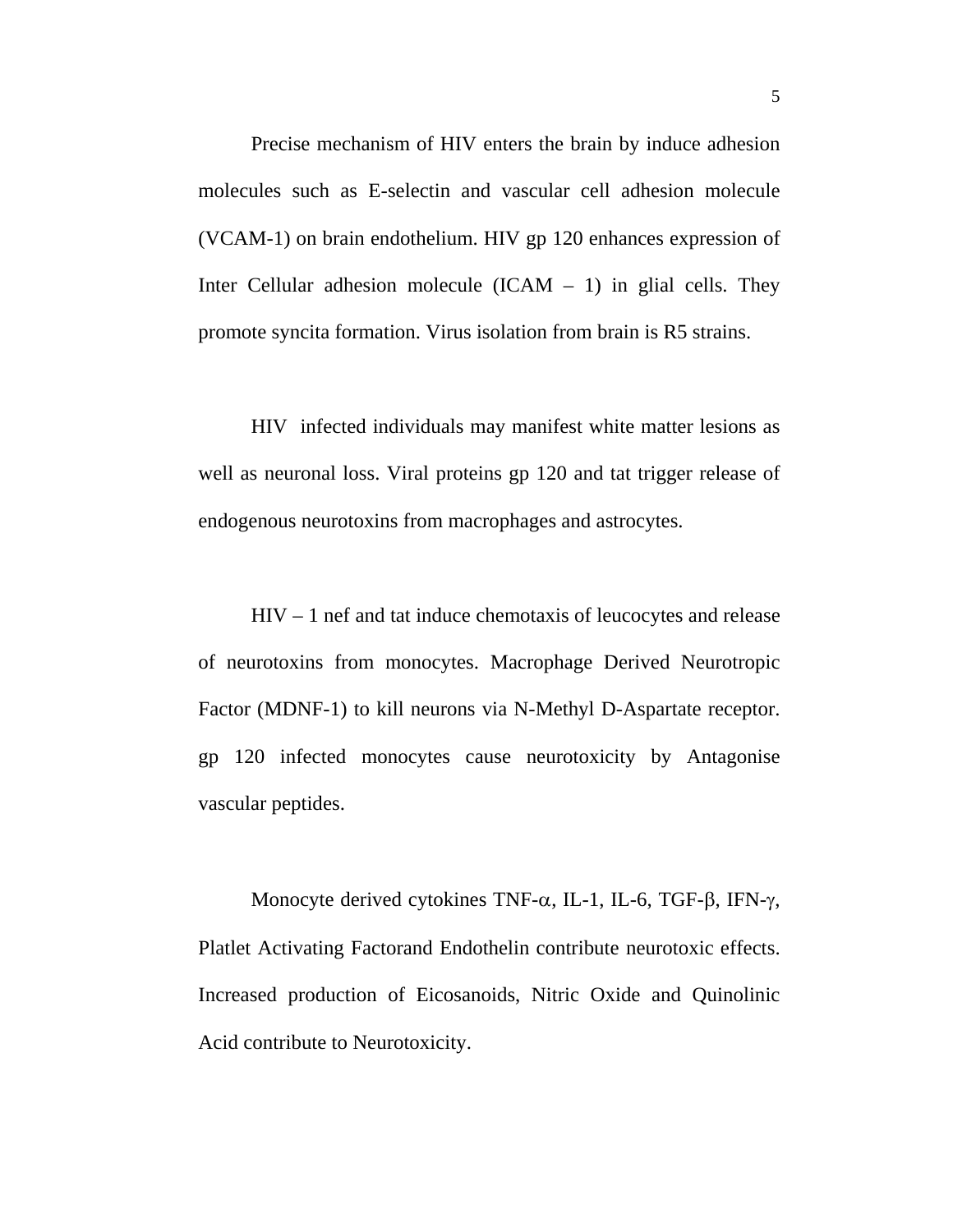Astrocyte derived IL-6 induce HIV expression in infected cells and down regulate macrophage produced neurotoxins. HIV infected individuals with E4 allele for apoE increased risk for AIDS encephalopathy and peripheral neuropathy.

## **Primary HIV Infection of the Brain**

## **HIV-1 associated dementia complex**

 An AIDS-Defining illness, most HIV-infected patients have some neurologic problem during the course of their disease. Incidence of HIV Dementia Central of Disease Control (7%), 1996; Balakrishnan (10%), 1989; Baller et al (7-14%), 2001.

 Brain Atrophy characterized by sulcal widening, ventricular dilatation and meningeal fibrosis observed at autopsy in patients with HIV dementia. With advanced immunosuppression, HIV Dementia present as sole manifestation.

 Features include disturbed intellect, fatigue, malaise, Headache, loss of sexual drive. Increased forgetfulness, difficulty concentrating,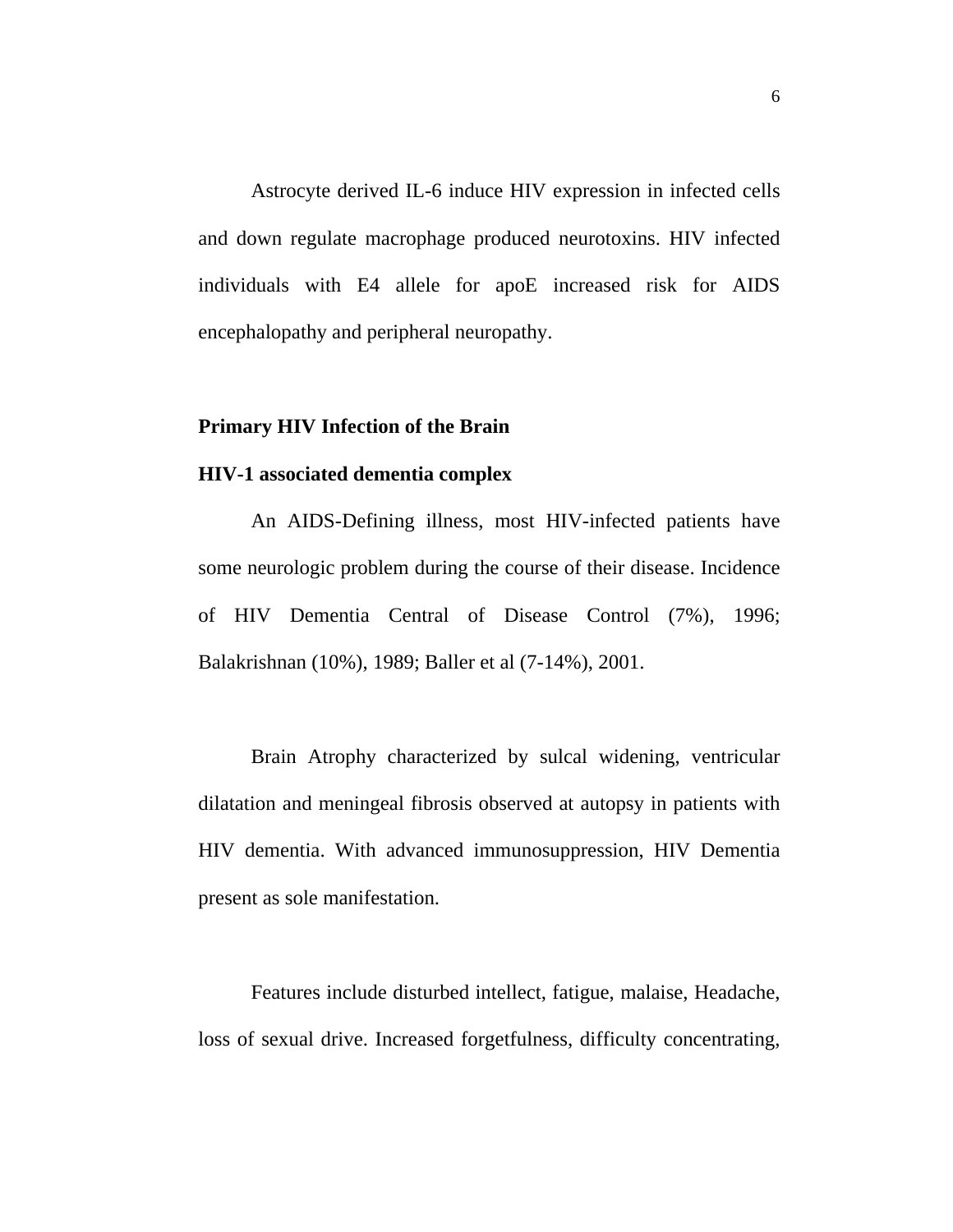problems reading and slowness at wide variety of tasks (Navia et al. 1986).

 Physical examination reveals Hallmark of advanced AIDS, wasting, alopecia, sebborheic dermatitis and generalized lymphadenopathy. The patient exhibits slow mental processing (Brady Phrenia), abnormalities of saccadic and pursuit movements, diminished facial expression, hypophonia, impaired co-ordination, balance and tremor.

CSF shows mono nuclear pleocytosis in  $1/5<sup>th</sup>$  of individuals,  $2/3<sup>rd</sup>$  have increased protein – 200 mg/ $\mu$ l; oligoclonal band frequently noted (KATZ et al, 2001). Recently HIV p24 Ag, β2-microglobulin, neoptrin and calprotectin (2%) (Dunlop et al., 1991) are demonstrated in CSF in patients with HIV dementia.

 CT brain shows brain atrophy, (Central and Contical patterns); MRI shows "punctate" lesion. EEG and other Electrophysiological studies not helpful. The recent studies shows (SCHMITT et al, 2000) HIV dementia improved with high doze of Zidouvidine.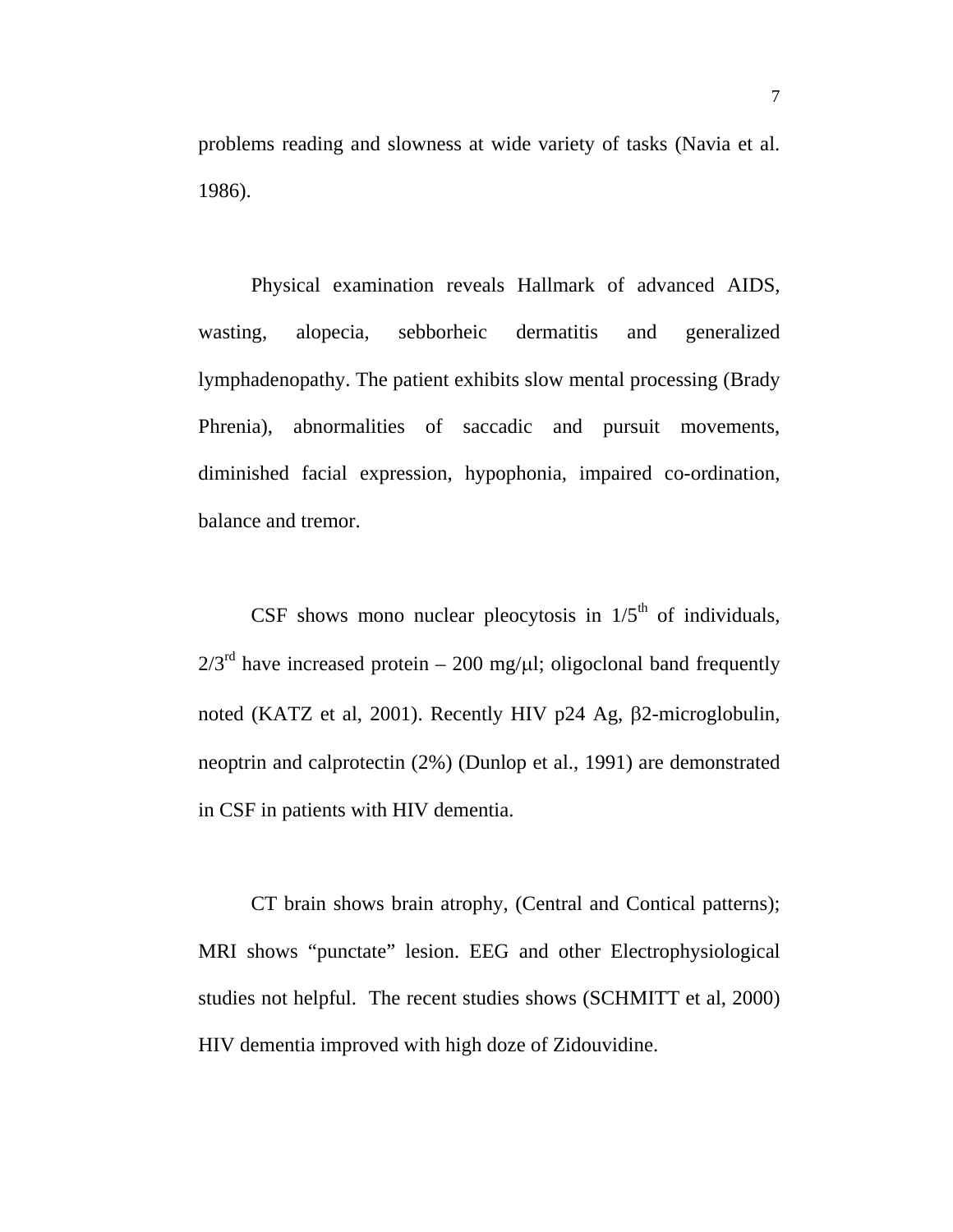The diagnosis of dementia accomplished by Mini Mental Score Examination (MMSE). It is advisable for all patients with a diagnosis of HIV infection to have baseline MMSE.

 JJ Siditis and Price, 1997 – staging system of HIV Dementia used in both clinical and research areas.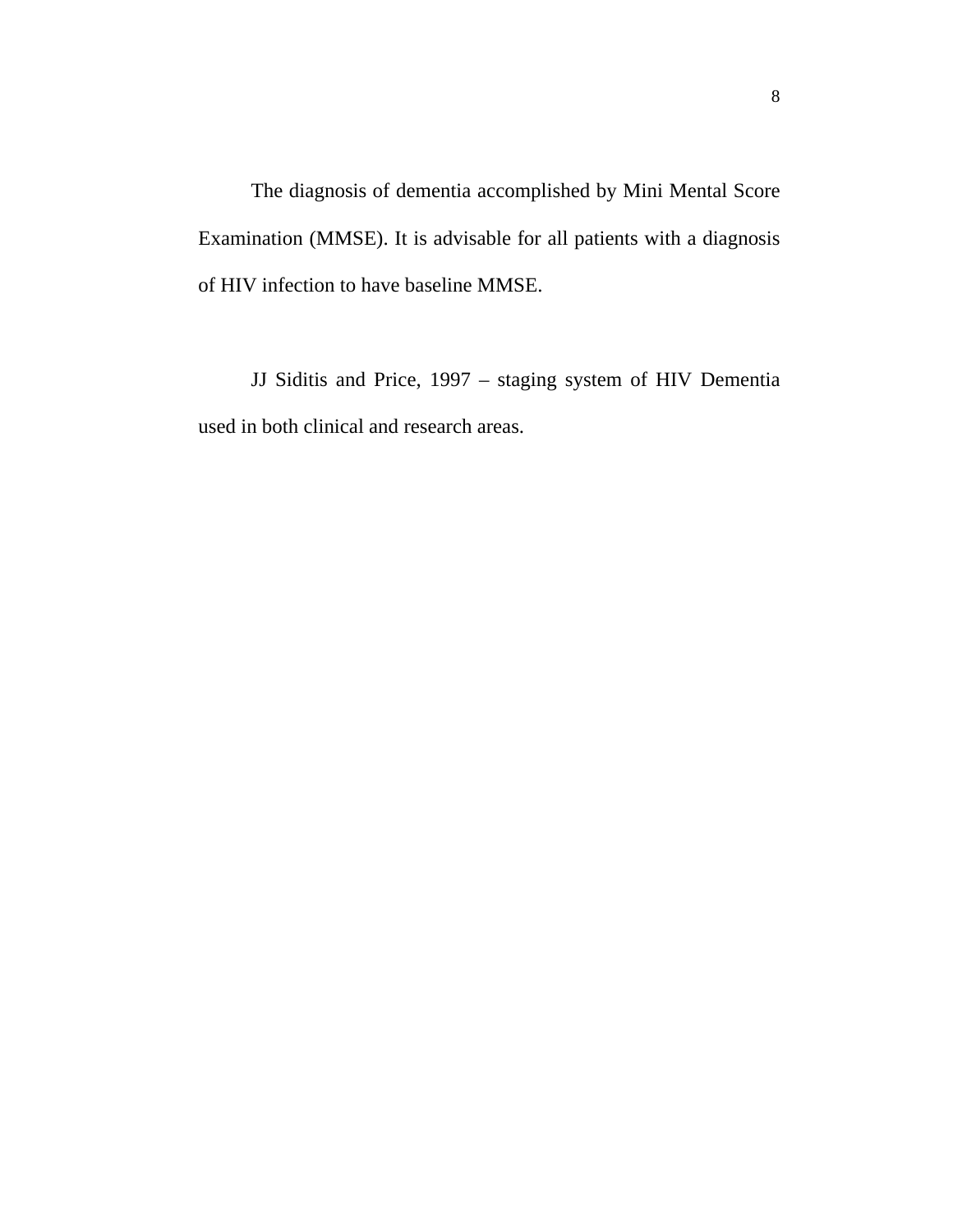# **Severity Scales of Dementia**

| <b>Dementia</b>                                                                                                                                                                                                                                 |  |  |                                                                                   |  |
|-------------------------------------------------------------------------------------------------------------------------------------------------------------------------------------------------------------------------------------------------|--|--|-----------------------------------------------------------------------------------|--|
| Normal mental and motor function. Neurological signs are                                                                                                                                                                                        |  |  |                                                                                   |  |
| within the normal age - appropriate spectrum.                                                                                                                                                                                                   |  |  |                                                                                   |  |
|                                                                                                                                                                                                                                                 |  |  |                                                                                   |  |
| 0.5<br><i>Equivocal or subclinical:</i> Absent, minimal, or equivocal<br>symptoms without impairment of work or capacity to perform                                                                                                             |  |  |                                                                                   |  |
|                                                                                                                                                                                                                                                 |  |  | ADL. Examination may be normal mildly abnormal; signs may                         |  |
| include reflex changes (e.g. generalized increase in deep tendon<br>reflexes with active jaw jerk, snout or glabellar sign) or midly                                                                                                            |  |  |                                                                                   |  |
|                                                                                                                                                                                                                                                 |  |  | slowed ocular movements, but without clear slowing of                             |  |
| extremity movements or loss of their dexterity or strength.                                                                                                                                                                                     |  |  |                                                                                   |  |
| Mild: Able to perform all, but the more demanding aspects of                                                                                                                                                                                    |  |  |                                                                                   |  |
| work or ADL but with unequivocal evidence (symptoms or<br>signs including performance on neuropsychologic testing) of<br>intellectual or motor impairment. The abnormal motor signs<br>usually include slow or clumsy movements or extremities. |  |  |                                                                                   |  |
|                                                                                                                                                                                                                                                 |  |  | $\overline{2}$<br>Moderate: Able to perform basic activities of self care at home |  |
|                                                                                                                                                                                                                                                 |  |  | but cannot work or maintain more demanding aspects of daily                       |  |
|                                                                                                                                                                                                                                                 |  |  | life (e.g. maintain finances, read text more complex than a                       |  |
| tabloid newspaper)                                                                                                                                                                                                                              |  |  |                                                                                   |  |
| Severe: Major intellectual incapacity (cannot follow news or                                                                                                                                                                                    |  |  |                                                                                   |  |
| personal events, cannot sustain complex conversation,                                                                                                                                                                                           |  |  |                                                                                   |  |
| considerable slowing of all output or motor liability.                                                                                                                                                                                          |  |  |                                                                                   |  |
| <b>End Stage:</b> Nearly vegetative. Intellectual and<br>social                                                                                                                                                                                 |  |  |                                                                                   |  |
| comprehension and output are at a rudimentary level. Nearly or                                                                                                                                                                                  |  |  |                                                                                   |  |
|                                                                                                                                                                                                                                                 |  |  |                                                                                   |  |
| <b>Stage</b>                                                                                                                                                                                                                                    |  |  |                                                                                   |  |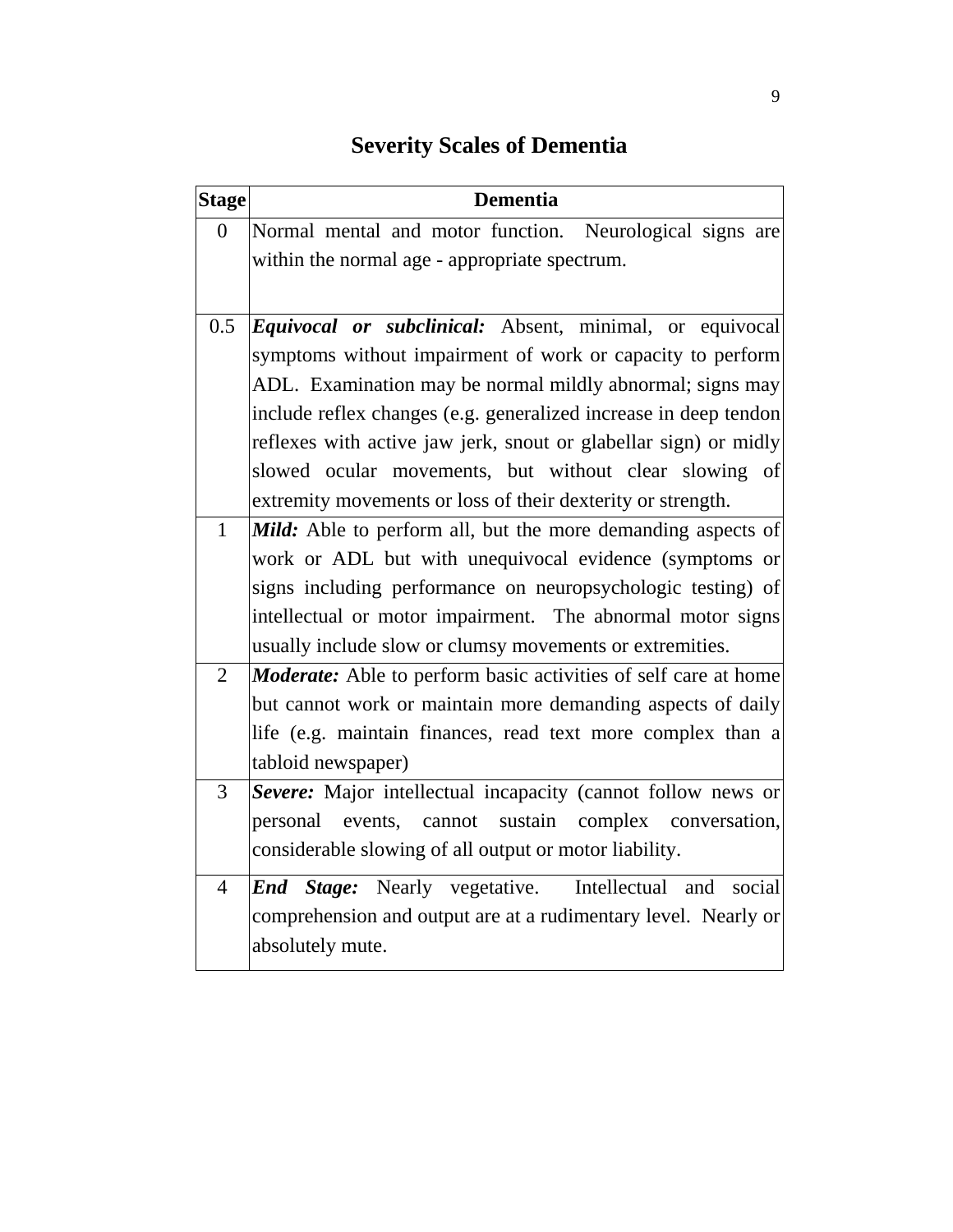#### **Aseptic Meningitis:**

 Pullioni et al, (1989) reported 2 cases of Aseptic meningitis in 44 patients. Rosenbaulm et al (1988) reported 21 cases with aseptic meningitis.

Aseptic meningitis seen in any but very late stages of HIV infection. In acute primary infection – syndrome of Headache, photophobia and meningismus are present cranial nerve involvement, predominantly VII and occasionally V / VIII.

CSF shows lympocytic pleocytosis, elevated protein level and normal glucose level. This spontaneously resolve with in 2 to 4 weeks; it is rare following the development of AIDS.

## **Neuromuscular Disorders**

 Prospective neurological examination of patients with advanced AIDS will reveal evidence of peripheral neuropathies in as many as 50% (Berger et al, 1994). Peripheral neuropathies occurring with HIV infection are diverse. HIV mediated, immune mediated, infections (CMV, HZV, Syphillitic, Mycobacterium avium complex); nutritional (Vit-B12; Folate deficiency); Toxicity of the therapeutic drugs,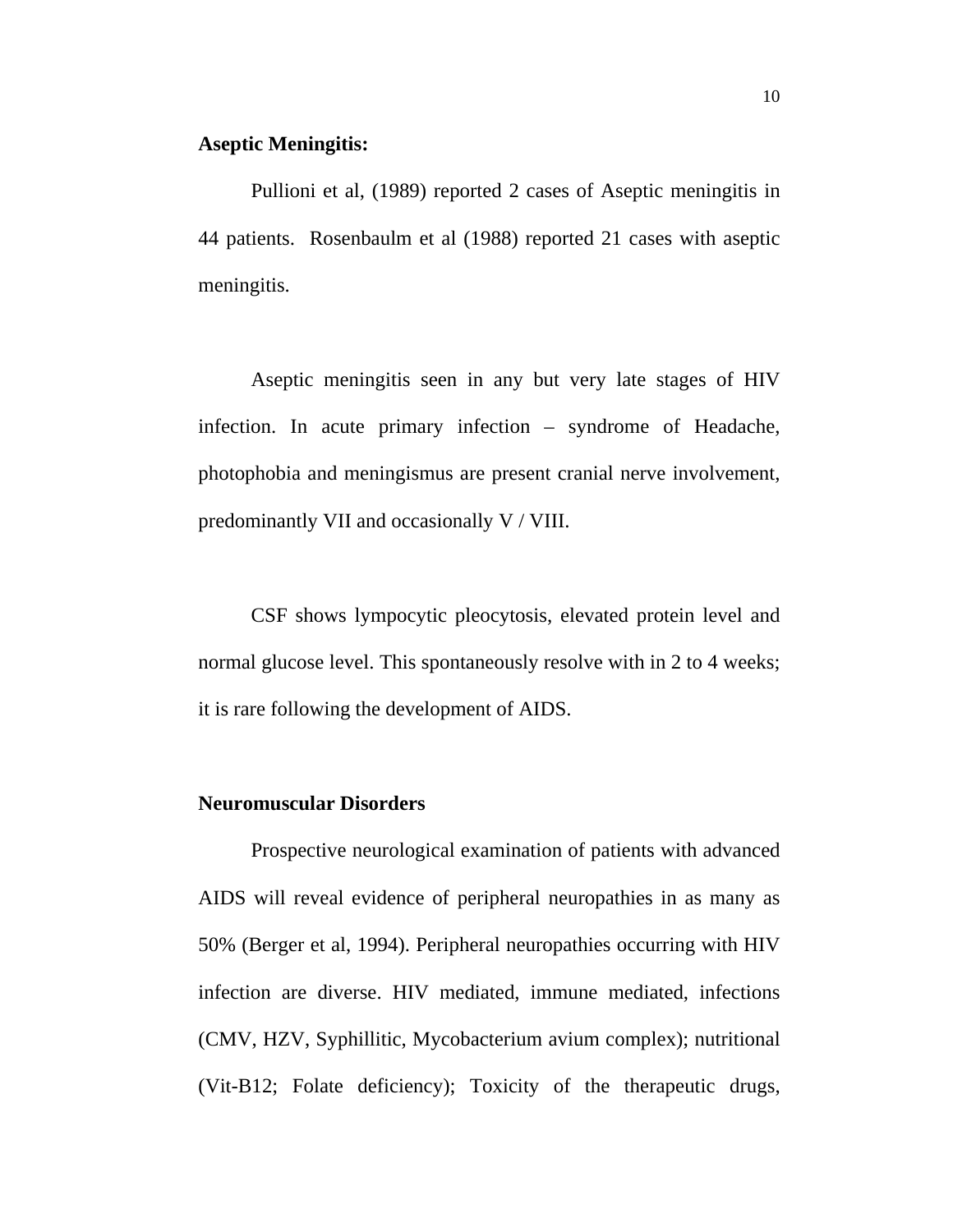notably dideoxyinosine (ddI), dideoxycytidine (ddC) and stavudine (d4T) are responsible for increasing number of cases of neuropathy.

 Four types of neuropathy are important to recognize, either because of their high prevalence or their therapeutic implications, or both. They are

- 1. Distal symmetric polyneuropathy (DSPN)
- 2. Mononeuropathy multiplex
- 3. Inflammatory demyelinating polyneuropathy
- 4. Progressive polyradiculopathy.

SN Pujari et al (2001) from India reported 17% cases in his series, depending on the study population and the method of case ascertainment, clinical, electrophysiologic or pathologic evidence of peripheral neuropathy is present in about one - third to nearly 100% of patients with advanced HIV disease. The incidence of neuropathy increases with declining CD4 cell count and advancing systemic HIV disease.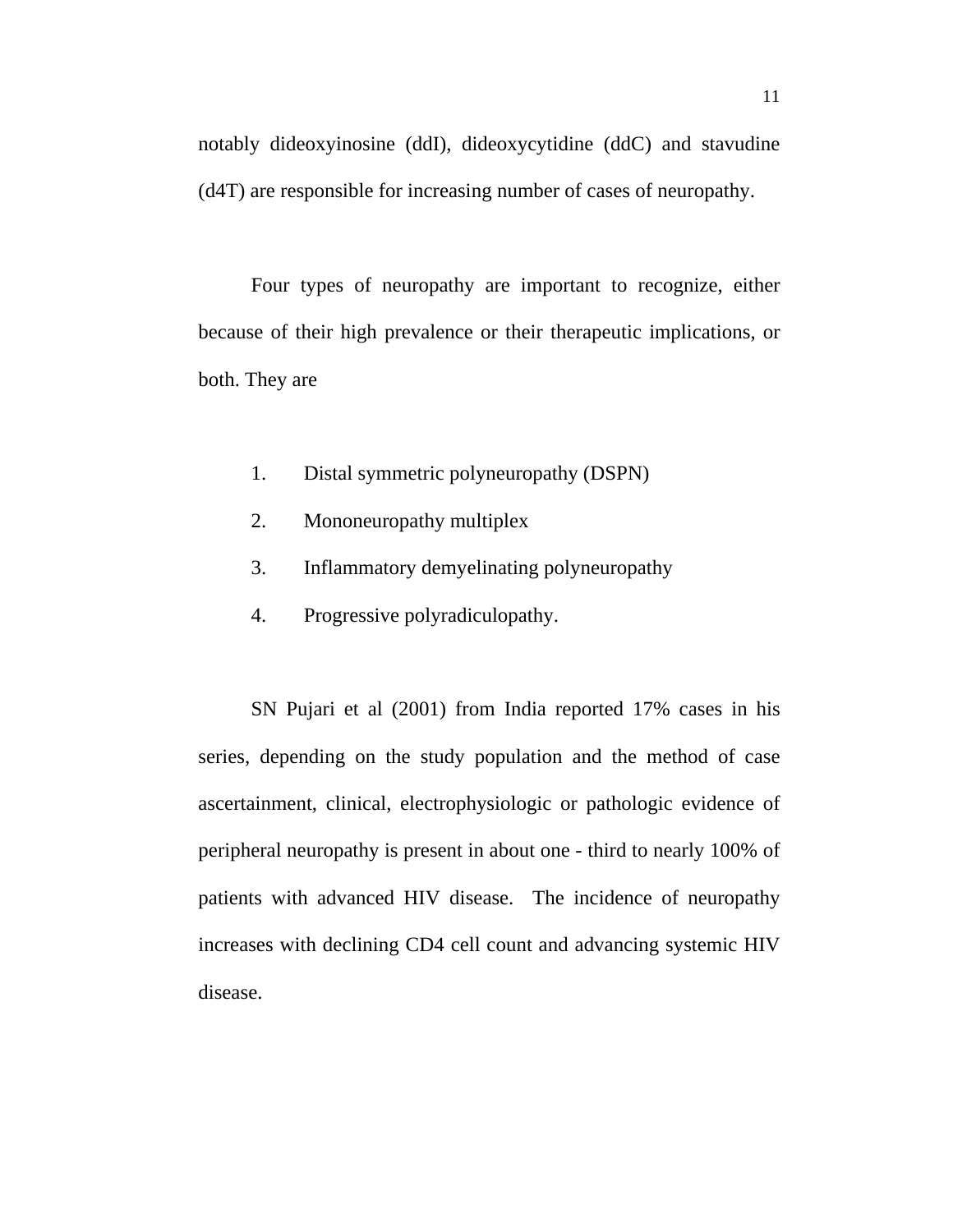#### **Distal symmetrical Sensorimotor neuropathy**

 Develops generally in late stage of disease in about 30% of patients. Identical presentation of sensory neuropathy seen with dideoxyinosine (ddI), dideoxycytidine (ddC) and stavudine (d4T); patient had painful paraesthesias, dysesthesias and spontaneous pain in feet.

 Distal weakness, imparted vibration sense and hyperalgesia frequently detected. The most common signs of DSP in AIDS are depressed or absent reflexes at ankles, relative to the knees. The presence of hyperactive knee reflexes and depressed ankle reflexes may indicate concurrent myelopathy and neuropathy which is a common association in HIV infected individuals. Vibratory thresholds are increased, and pinprick and temperature are reduced in a stocking and glove distribution, whereas joint position sensation is relatively normal. Weakness is generally restricted to intrinsic foot muscles, unless DSP is very advanced, or other neurologic disorders are also present.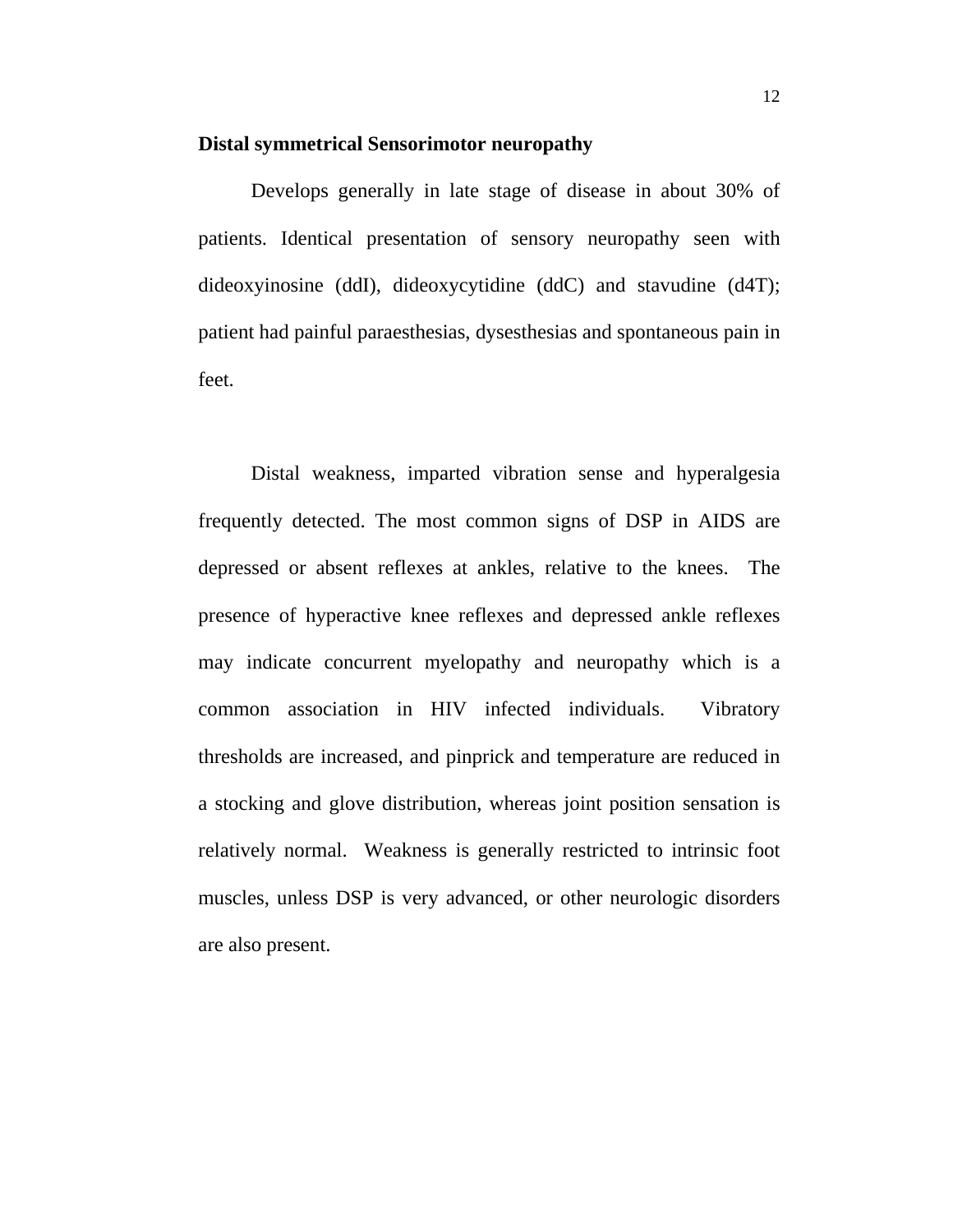Nerve conduction study shows decreased sensory potentials; neurophysiological studies suggest demyelination; nerve biopsy (Sural nerve) shows epineural and endoneural inflammation.

 Symptomatic theraphy helpful including combination of Tricyclic and Carbamazepine, but non reverse primary disorders.

## **Inflammatory demyelinating polyneuropathy**

 Both acute Gullian-Barre syndrome and Cronic inflammatory demyelinating polyradiculopathy occur with HIV infection. Both are rare and tend to occur in patients with early in stage of their HIV infection with immunological status is fairly well preserved (Simpson et al., 1992).

Acute Inflammatory Demyelinating Polyneuropathy (AIDP) is characterized by rapidly progressive weakness in distal and proximal muscles of two or more limbs associated with generalized are flexia. Occasionally, bilateral facial weakness may be the presenting symptom. The clinical progression of Acute Inflammatory Demyelinating Polyneuropathy (AIDP) is usually rapid and reaches its peak within the first 4 weeks of neurologic illness, with involvement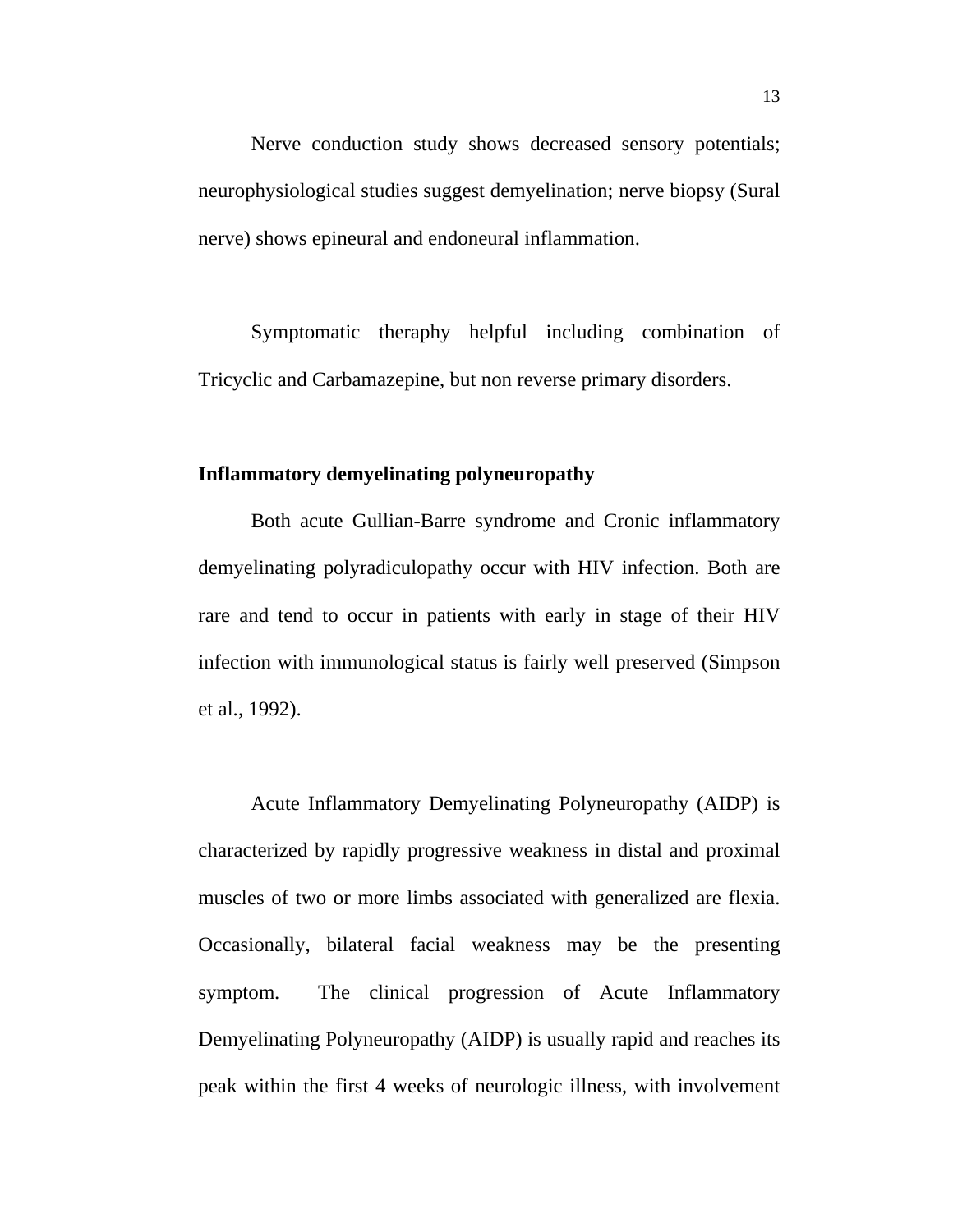of respiratory muscles in the most severe cases. Chronic Inflammatory Demyelinating Polyneuropathy (CIDP) is distinguished by a more slowly progressive clinical course that may be monophasic or relapsing over several months.

 Nerve conduction study show features compatible with demyelinating neuropathy. CSF examination reveals normal to increased protein 200 mg/dl with mono nuclear pleocytosis (50 or more cells  $\mu$ l), a differentiating feature from HIV seronegative Gullian-Barre Syndrome or Chronic Inflammatory Demyelinating Polyradiculopaty.

In contradiction to typical Gullian-Barre syndrome a CSF cytoalbuminocytological dissociation occurs only in minority of affected AIDS patients (Behar R, 1987).

Plasmapheresis and I.V. Immunoglobulin may be associated with striking improvement.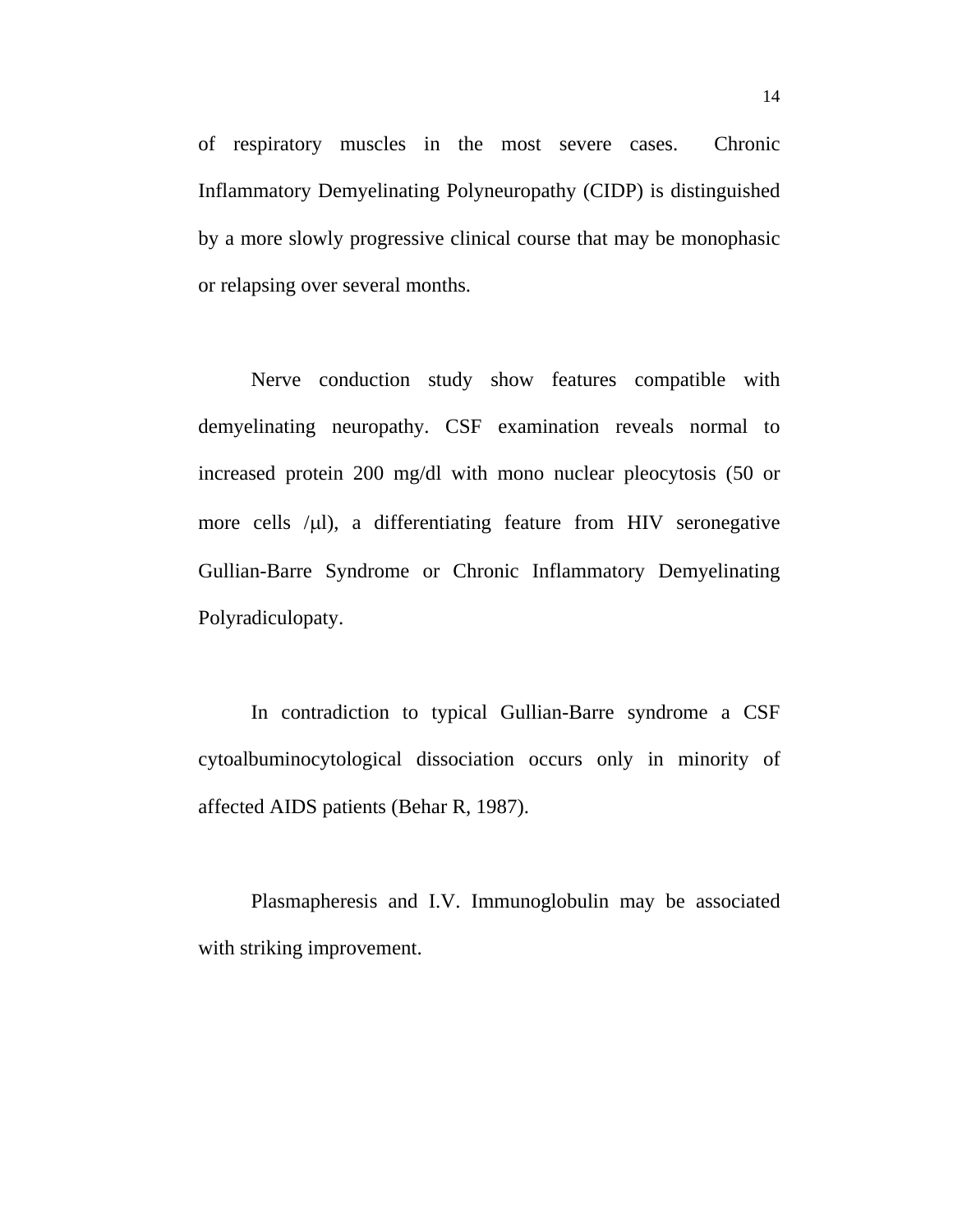#### **Mononeuritis Multiplex (MM)**

 Rarely observed with HIV infection, cranial, peripheral or spinal nerves many be affected (Simpson et al., 1992). This disorder is usually attributed to immune complex deposition resulting in a necrotising vasculitis.

 Other casues of similar clinical picture, Herpeszoster, cytomegalovirus and lymphmatous nerve root infiltration must be considered in differential diagnosis.

Patients with Mononeuritis Multiplex (MM) have asymmetric or proximal involvement of peripheral nerves and preservation of tendon reflexes in asymptomatic distributions. The typical neurologic presentation includes multifocal sensory and motor abnormalities in the distribution of cutaneous nerves, mixed nerves and nerve roots. Cranial neuropathies are also a frequent feature of Mononeuritis Multiplex (MM).

 Signs of focal or asymmetric multifocal axonal lesions and Electrodiagnositic abnormalities (Britton, Lange et al, 1987).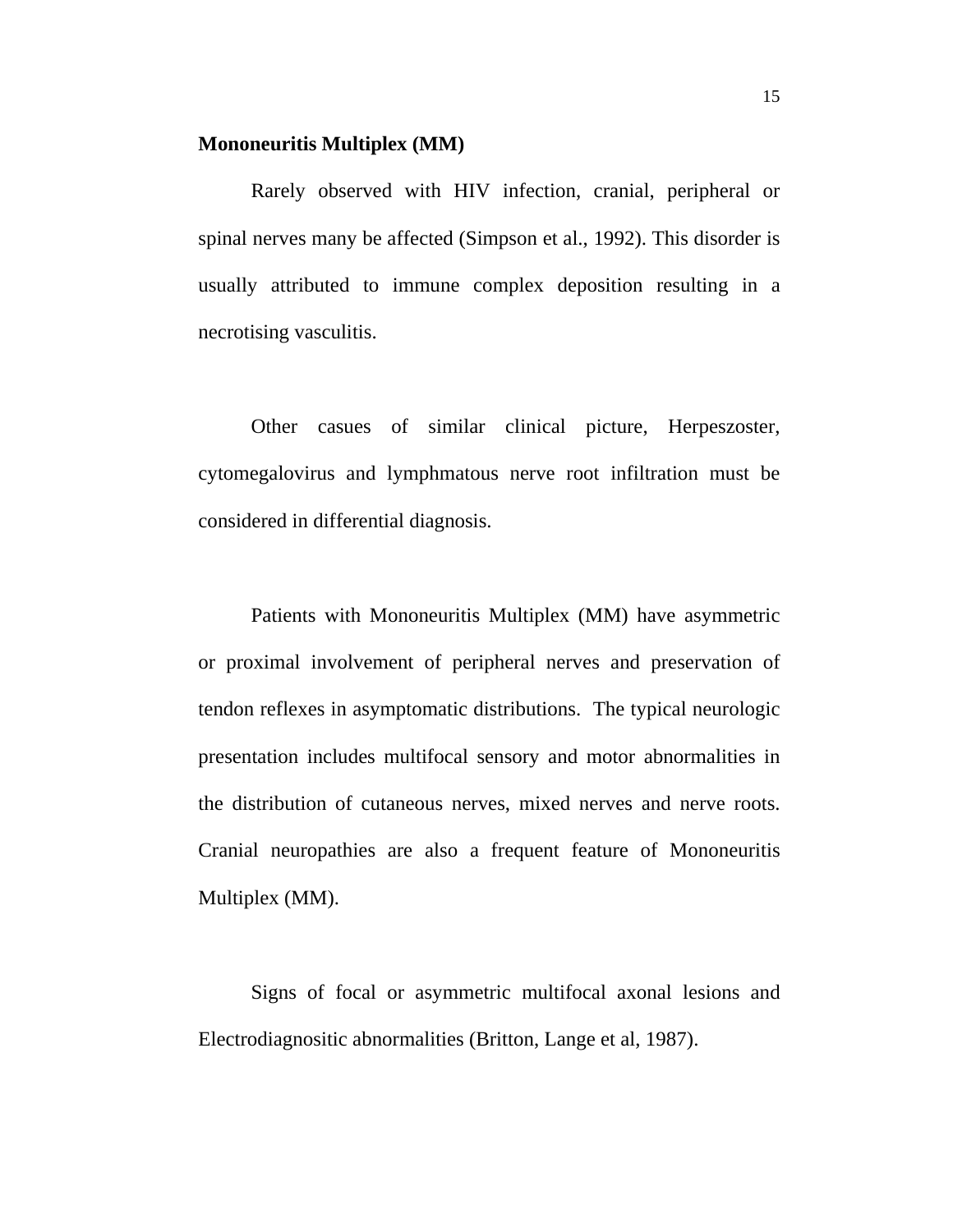#### **Progressive polyradiculopathy**

 This is due to cytomegalovirus. Which it recognized early may be treatable and reversible with Gancillovir or Foscarnet.

The clinical presentation of in characterized by radiating pain and parasthesias in the caudaequina distribution, followed by rapidly progressive flaccid paraparesis, lower extremity areflexia and mild sensory loss and sphincter dysfunction. The upper extremities may be involved late in the course of polyradiculopathy. The CSF findings in most patients with progressive polyradiculopathy are characterized by marked polymorphonuclear pleocytosis, elevated protein and cultures are positive for CMV in about half of the patients. The most prominent electrophysiologic abnormalities in Progressive Poly Radiculopathy (PP) are widespread denervation in lower extremity and lumbar paraspinal muslces, accompanied by abnormal late responses in affected distributions. In most cases Progressive Poly Radiculopathy (PP) has a poor prognosis if untreated, with a mortality rate of nearly 100% and a mean duration of illness from onset of neurologic symptoms to death ranging from 2 to 30 days.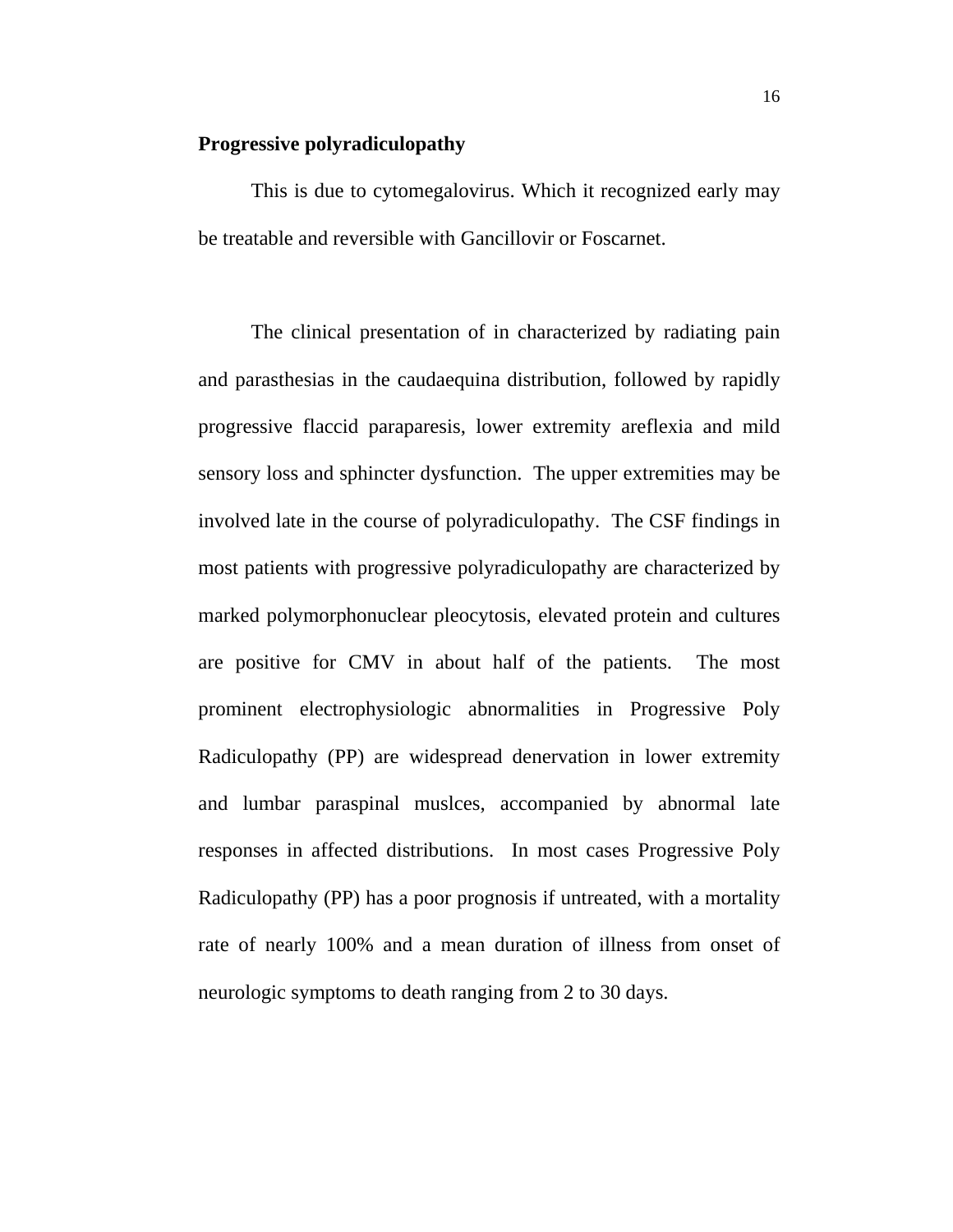## **Myopathy**

 Numerous cases of HIV associated myopathy were reported by several groups (Bender, 1998; Carson, 1991). Polymyositis characterized by proximal muscle weakness, myalgias, excessive fatigability and increase in serum creatine kinase. Fibrous tissue proliferation, necrosis and phagovytosis of muscle fibres, accompanied by an intense inflammatory infiltrates are observed in Histopathalogical Examination of involved muscles (Foveretto et al., 1991).

Prolonged use of Zidouvidine therapy results in myopathy. The illness characterized by severe myalgias, proximal weakness and muscle wasting, often striking involvement of Gluteal muscles and following treatment with high doses of drug for 6-18 months. This due to interfere with function of mitochondrial polymerases. Red ragged fibres are histologic hall mark of Zidouvidine induced myopathy. This is reversible following discontinuation of drug.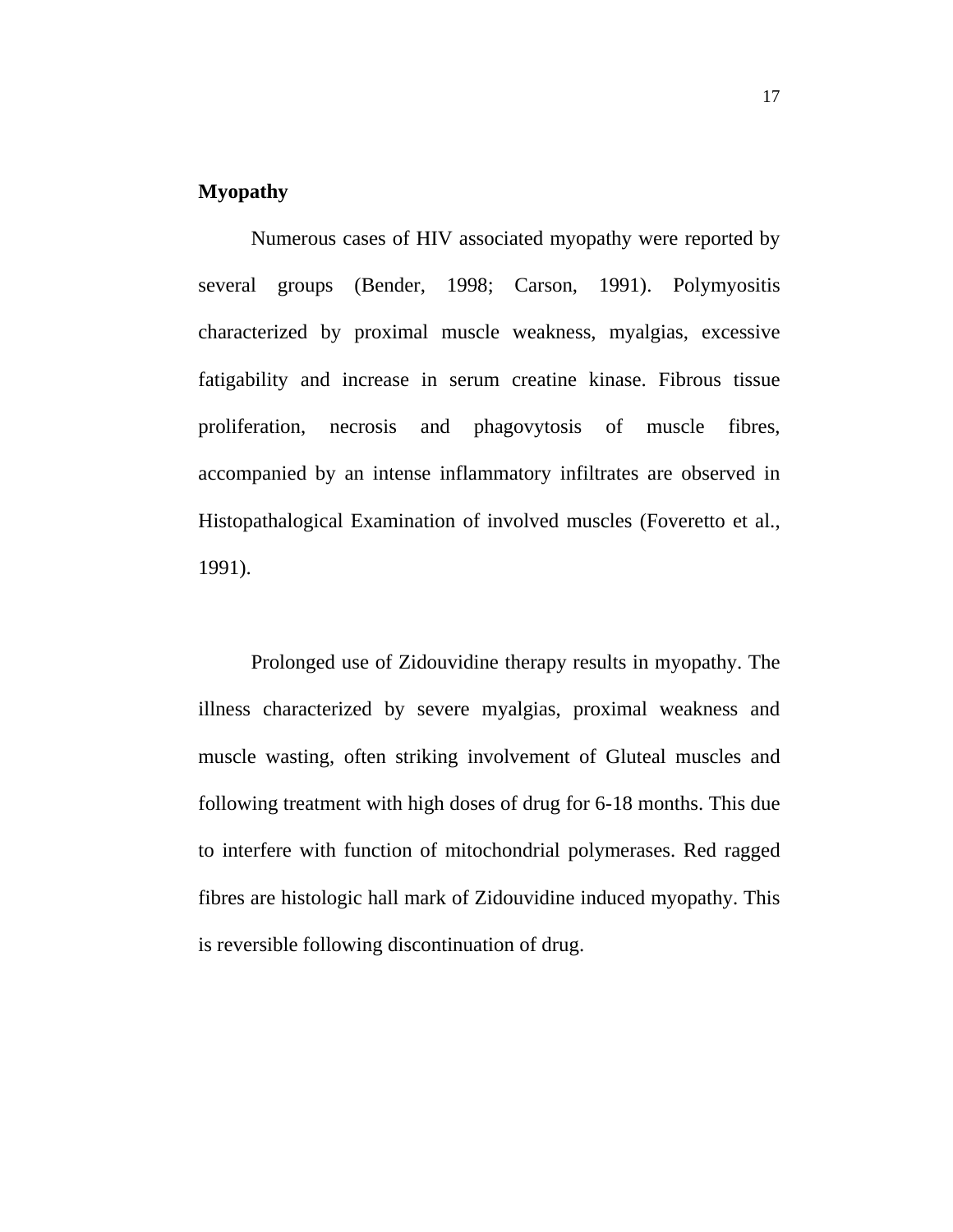## **Spinal cord disorders**

## **Vacuolar myelopathy (VM)**

The most common spinal cord disease complicating HIV infection is HIV associated vacuolar myelopathy. The pathologic finding of noninflammatory vacuolation of myelin, particularly in the lateral and the posterior columns of the spinal cord, characterizes VM. Upper thoracic cord is affected most commonly, but cervical pathology is well described and occasionally diffuse cord changes are seen.

The clinical features of HTV–1 related VM have been systematically studied. In an autopsy based clinicopathological correlation, Dal Pan et al found that 15 of 56 patients with pathologically confirmed Vacuolar Myelopathy had clinical evidence of myelopathy. Mild to moderate limb weakness were present in all cases, with severe weakness limited to the most advanced cases. Knee hyperreflexia was common as were lower limb spasticity (eight of 15, 53%) and gait spasticity (60%). A sensory ataxia was seen in 20% of cases. A coexistent distal sensory neuropathy with ankle areflexia or hyporeflexia was also common (eight of 15,53%). A discrete thoracic sensory level was seen in two of 15 cases (13%). Vibration and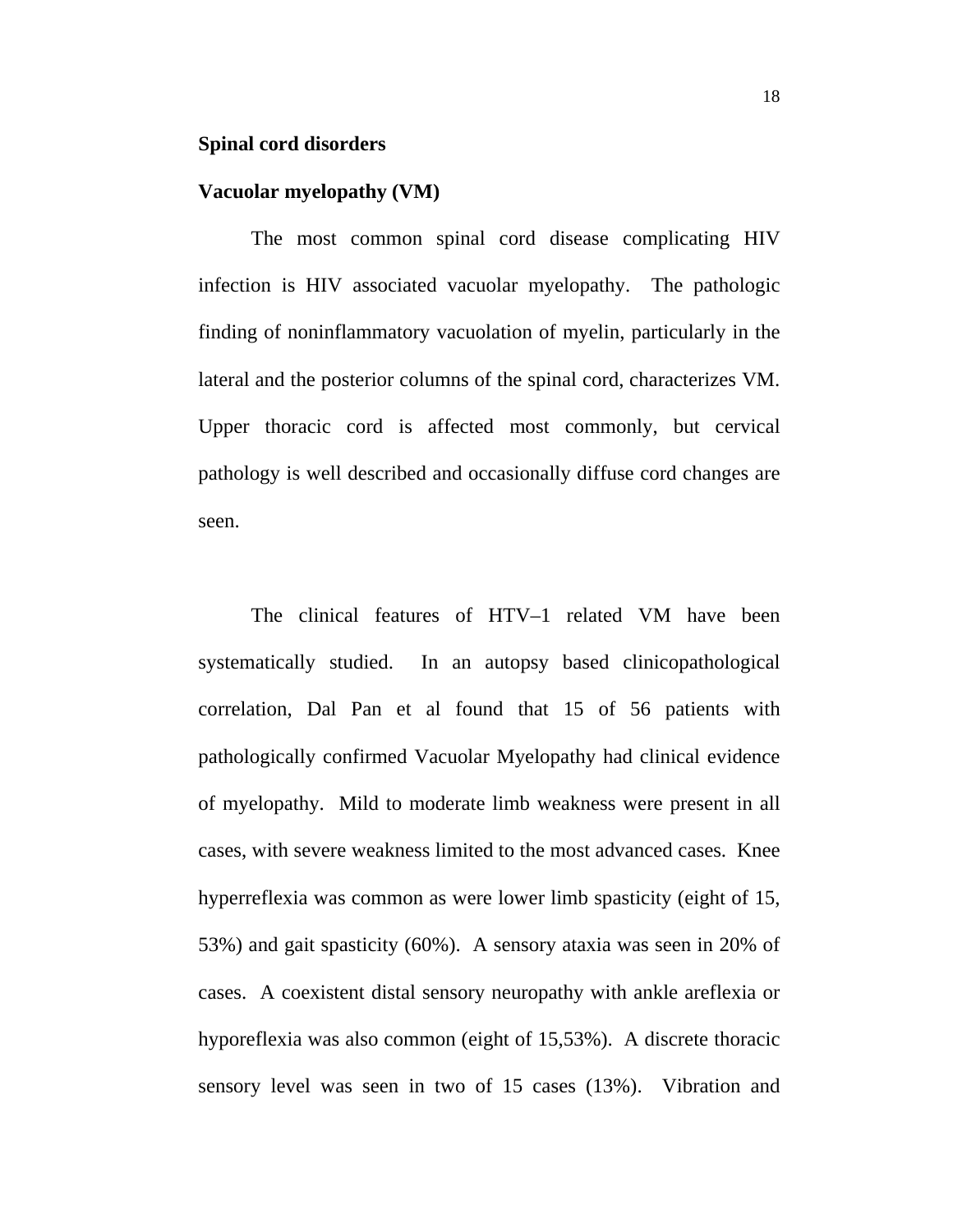position sense loss were common. Bowel and bladder dysfunction were seen in only one case. In all cases, the development was slowly progressive, with onset of symptoms ranging from 3 to 16 weeks before the diagnosis of myelopathy. The development of symptomatic myelopathy is more frequent in patients with pathologically more severe VM.

## **INTRACRANIAL OPPORTUNISTIC INFECTIONS**

#### **Toxoplasma gondii**

Central Nervous System toxoplasmosis now represents the most common focal brain lesion in patients with AIDS and possibly the most common opportunistic infection (Synder H.S. et al, 1989). But its incidence is decreasing in era of HAART.

 It is most common from France and Caribbean. In patients with AIDS, over 95% of toxoplasmic encephalitis is due to reactivation of a chronic (latent) infection. For most HIV infected patients, toxoplasmic encephalitis (TE) develops when the CD4 + T lymphocyte count CD4T count) falls below 100/mm3.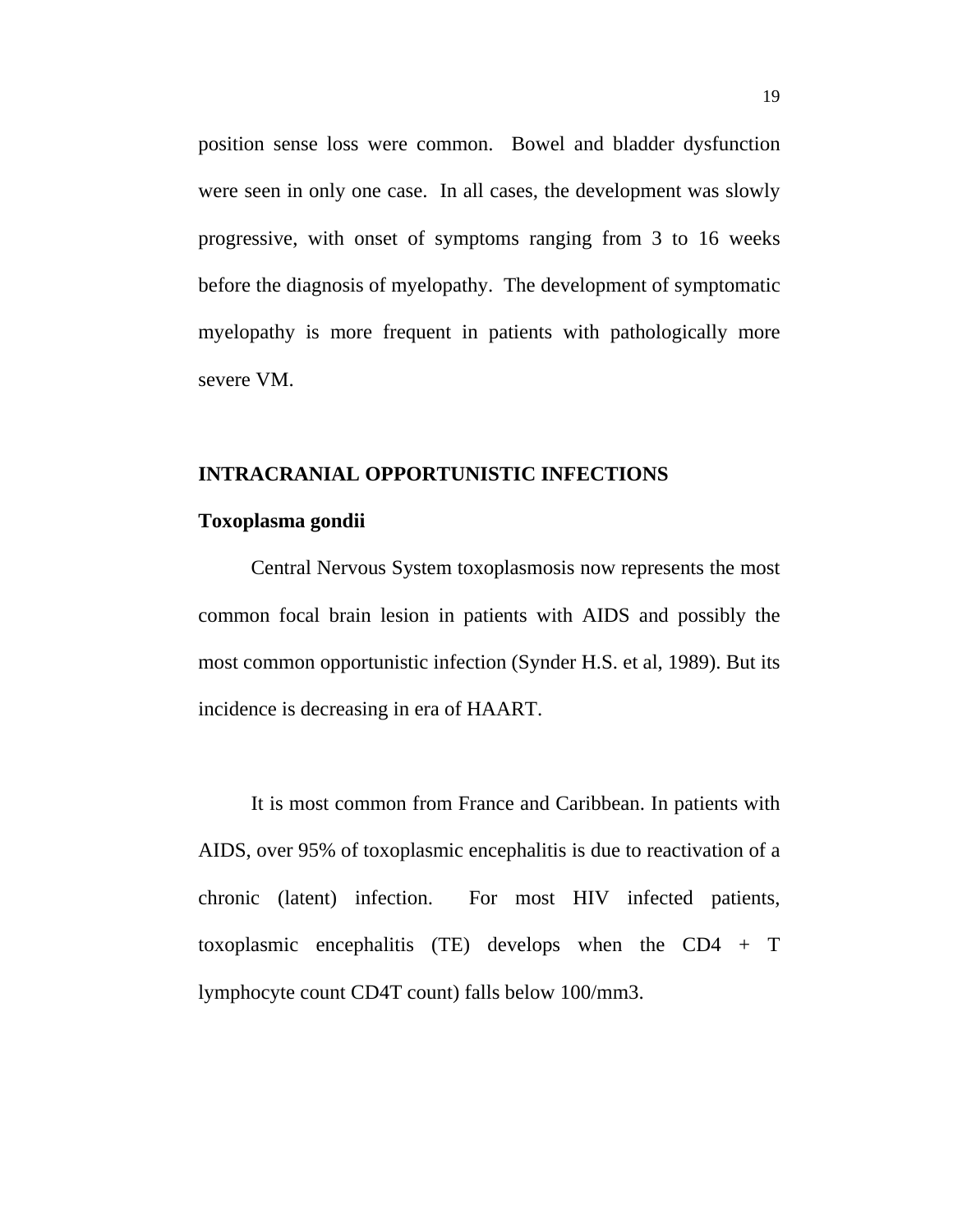It is 10 times more common in patients with antirodies to organism than seronegative. Most Toxoplasmosis in the AIDS patient is most frequently manifested by toxoplasmic encephalitis, usually alone or less frequently as part of multiorgan infection. Isolated organ involvement without CNS disease is uncommon, TE most frequently presents (50 to 89%) with a subacute onset of neurological deficits with or without evidence of generalized cerebral dysfunction. Less often (15 to 25%), seizures may be the initial manifestation. The clinical presentation varies from an insidious process evolving over several weeks to a more acute, at times fulminant course. Abnormalities associated with focal lesions include hemiplegia, hemisensory loss, hysphasia. aphasia, movement disorders (hemichorea and hemiballismus), ataxia, diplopia cranial nerve palsies, cerebellar tremor, severe localized headache, Parkinsonian syndrome, and intractable hiccoughs. Abnormalities attributable to generalized cerebral dysfunction include lethargy, confusion, coma and global cognitive impairment similar to AIDS related dementia.

 MRI shows multiple lesion in multiple location (Balakrishnan et al, 1994). These lesion exhibit inflammation and central necrosis, as a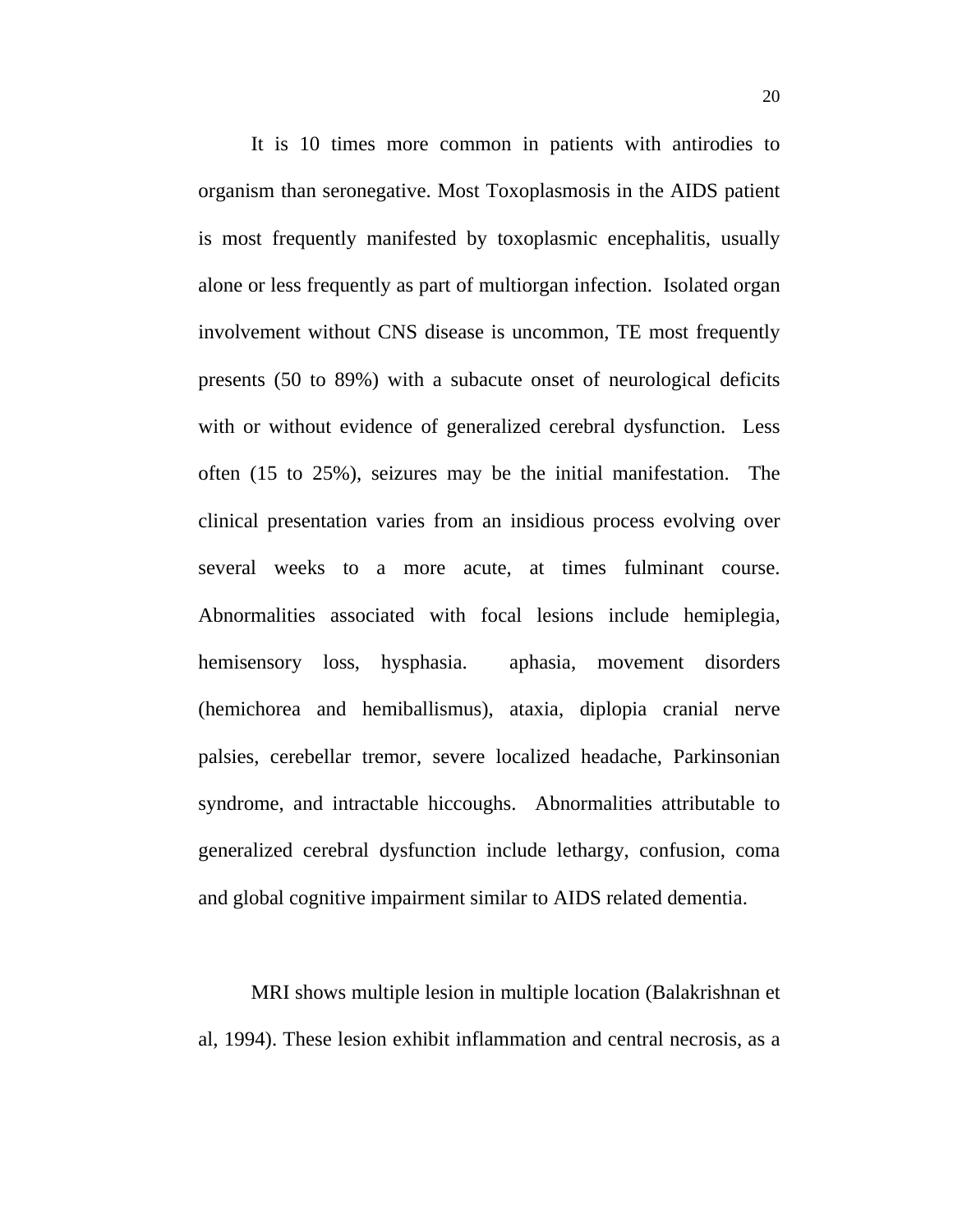result demonstrate ring enhancement on contrast MRI (Becker P.S. et al., 1995).

 In double contrast CT evidence of surrounding edema present (Kumar et al., 1995).

 In addition to Toxoplasmosis, the differential diagnosis of single or multiple enhancing mass lesion in HIV infected patients includes primary CNS lymphoma, TB or Fungal or Bacterial Abscess (Calzada Lopaz et al., 1994).

Definitive diagnosis is Biopsy.

In CSF analysis, free extracellular tachyzoites, and CYST forms identified with wright straining of cytocentrifuge preparations (Dement S.H. et al., 2003).

CSF shows low glucose (20 mg/dl) persisted for 10 days. (Cox et al., 2002). Cytocentrifuge, Wright stain superior to multipore filter papanicolaou stain preparation (Gupta et al., 2004).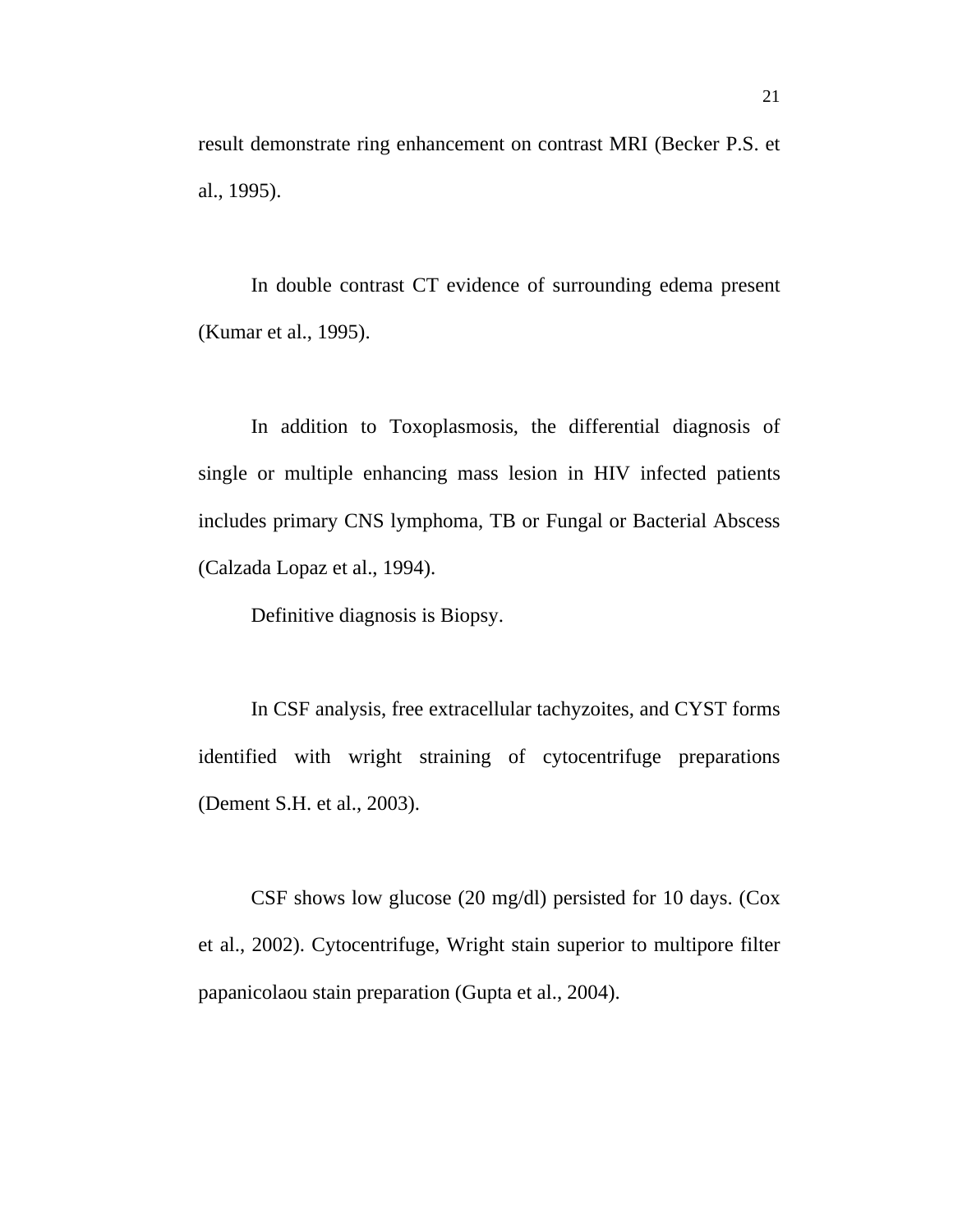#### **Cryptococcus neoformans**

 This is extraordinarily common in AIDS patients, with reported incidence varying Wadia (2001), (34%), Levy (1989) (41%), Koppel (47%), Recart (2001) (39%).

Afro-Americans and I.V. Drug Abusers at increased risks.

 Persistent head ache (universal complaint), Nausea, vomiting, mental status changes, photophobia, blurred vision, fever, meningismus also common. Less frequently observed are cranial nerve palsies, Hemiparesis, Language disturbances, seizure, cerebellar degenration and psychosis.

 Typical locations are Brainstem and Basal ganglia. Intracranial pressure elevation and sudden clinical deterioration from Herniation are common. Pathological examination reveals a basilar, chronic meningsis that is neither thick nor exudative.

 Diffuse or focal opacifications of leptomeninges, small nodules and cystic lesion composed of clusters of budding yeast with reactive gilosis in basal Ganglia.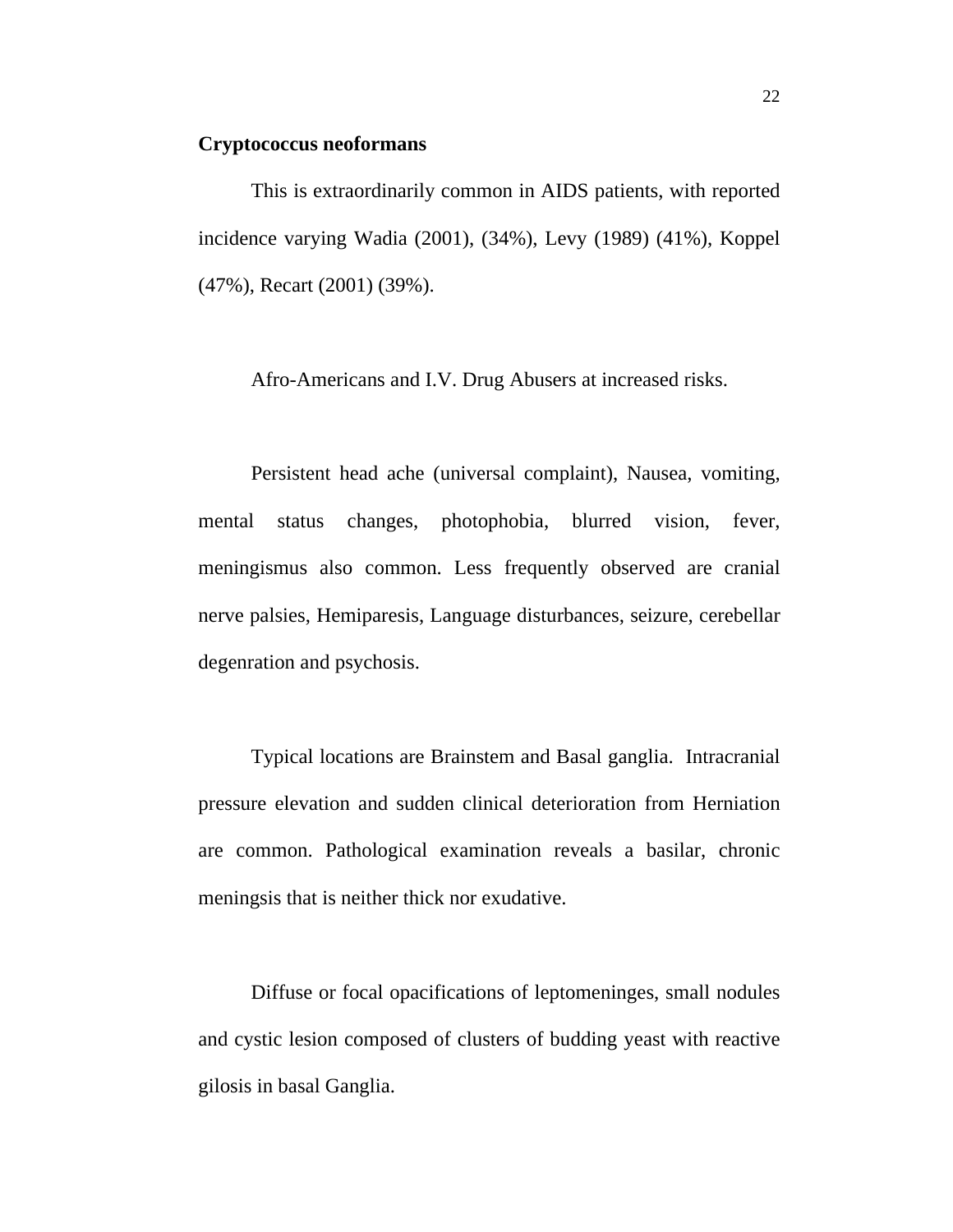The CT of the head is normal or shows cerebral atrophy in 75 to 90% of cases. Non-enhancing and contrast enhancing lesions presenting as either nodular or ring like patterns, particularly in the basal ganglia are seen. CSF can be normal or show mononuclear pleocytosis, elevated protein, low glucose and high opening pressure. India ink preparations are positive in 72 to 88% of patients. Determination of CSF Cyptococcal Antigen (CRAG) titre is essential because this may be the only CSF abnorrmality; latex agglutination of CSF for Cryptococcal antigen has a sensitivity of 91% to 100%. A positive CSF culture is the definitive diagnostic test for Cryptococcal meningitis and the main entry criteria in published series. Being the gold standard, its sensitivity approaches by definition 100%.

Mortality rate with cryptococcal meningitis high. This is due to elevated intracranial pressure.

## **Other Fungal Infections**

In addition to cryptococcal meningiits, other CNS fungal infections such as Histoplamosis, Coccidioidomycosis, Blastomycosis and Aspergillosis have been reported.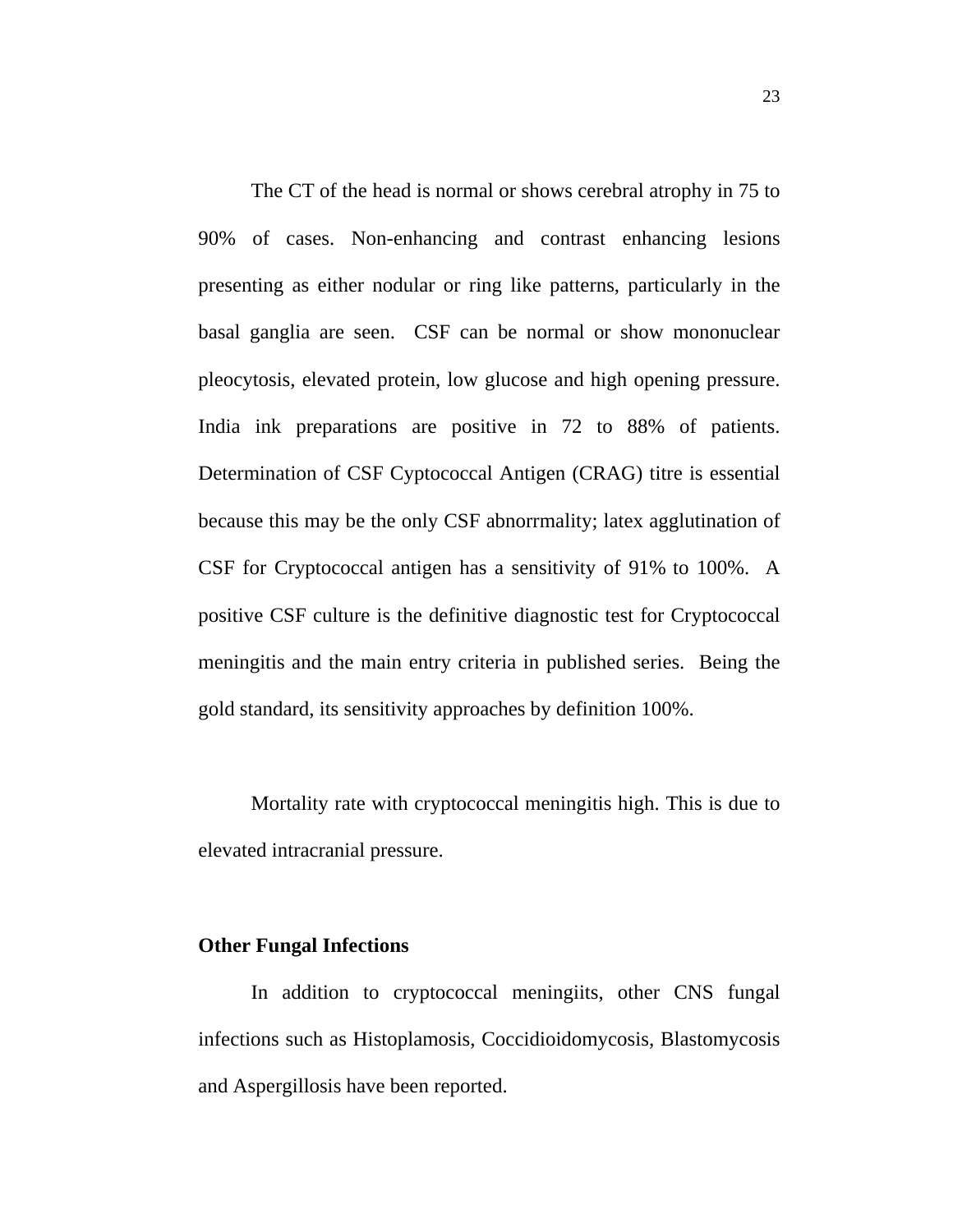## **Progressive multifocal leucoencephalopathy (PML)**

Progressive multifocal leucoencephalopathy (PML) is a demyelinating disease of the central nervous system that results from infection of oligodendrocytes with JC virus, a papovavirus. It affects approximately 4 to 8% of patients with advanced HIV disease. It is a subacute or chronic progressive illness most often characterised by focal neurologic findings such as hemiparesis, gait abnormalities and visual field cuts, and mental status and personality changes. Dementia, encephalopathy and coma can occur with fulminant disease, Seizures are uncommon, but not rare.

Radiographic imaging provides the strongest support in diagnosing Progressive multifocal leucoencephalopathy (PML) but presently confirmation requires brain biopsy. Affecting the white matter, generally not enhancing with contrast and exhibiting no mass effect, the hypodense lesions of PML on CT of the brain reveal areas that may have a "scalloped" appearance as a result of the subcortical fibers lying beneath the cortex. The lesions have a predilection for the frontal and parieto-occipital lobes, may occur virtually anywhere. The brainstem or cerebellum may be solely involved in upto 15% of cases.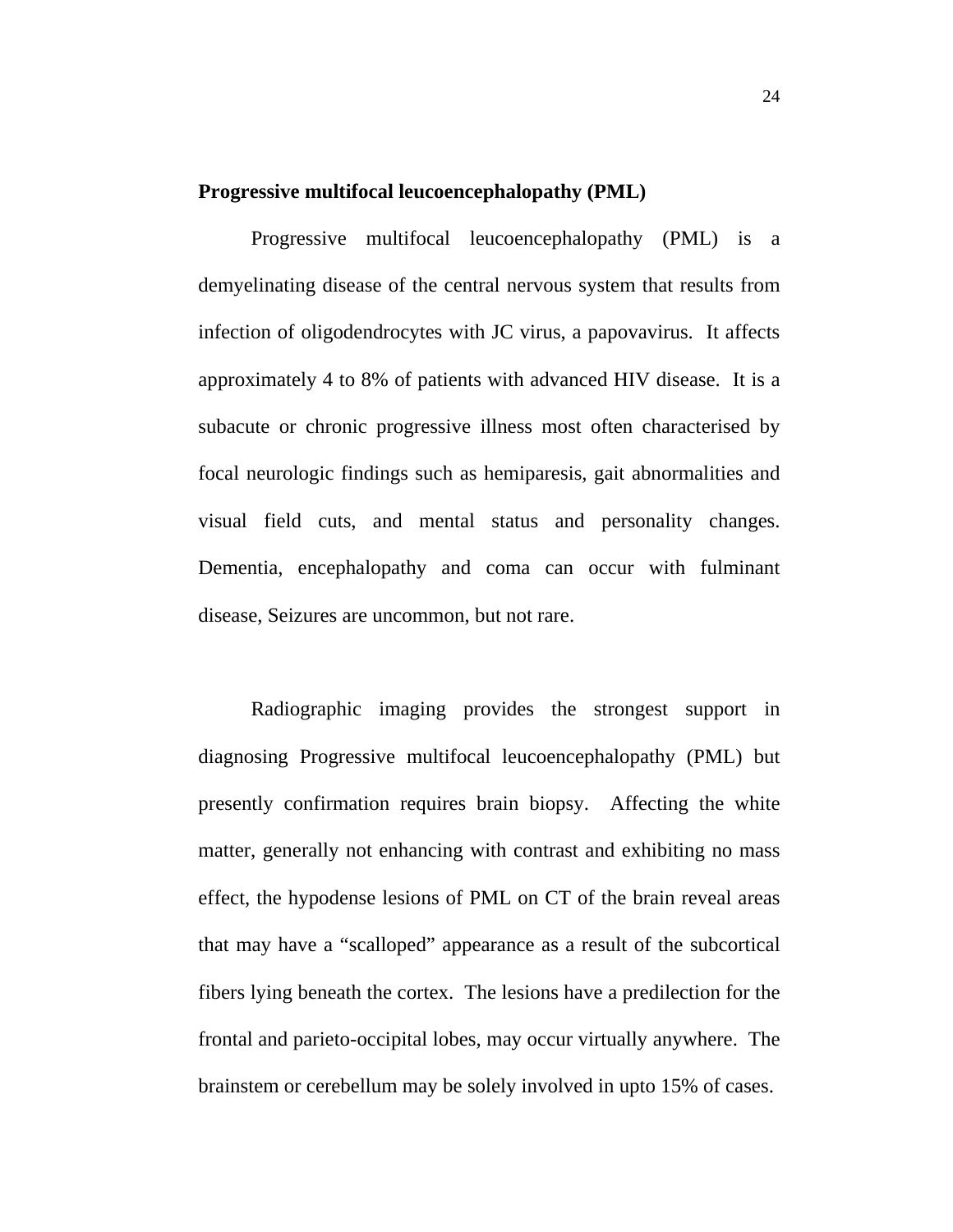Demyelination observed with HIV associated dementia may be radiographically indistinguishable from that of Progressive multifocal leucoencephalopathy (PML). Clinically however PML is associated with focal neurological disease and is much more rapidly progressive. Radiographic distinctions include a greater propensity of lesions to involve the subcortical white matter, its hypointensity on T1 weighted images and its rare enhancement.

Routine CSF evaluation is nondiagnostic and is usually normal or reveals only nonspecific changes such as mild pleocytosis or protein elevation. CSF PCR detection of JC virus DNA has become the successful tool in the diagnosis of PML.

## **Viral encephalitis**

Herpes simplex virus typically cause acute hemorrhagic necrotizing encephalitis with predilection for subfrontal and medial temporal lobes. In AIDS patients HSV encephalitis presents with typical clinical features which include headache, fever and variable combinations of seizures, behavioral and cognitive changes, focal signs and ultimately obtundation. Definitive diagnosis often requires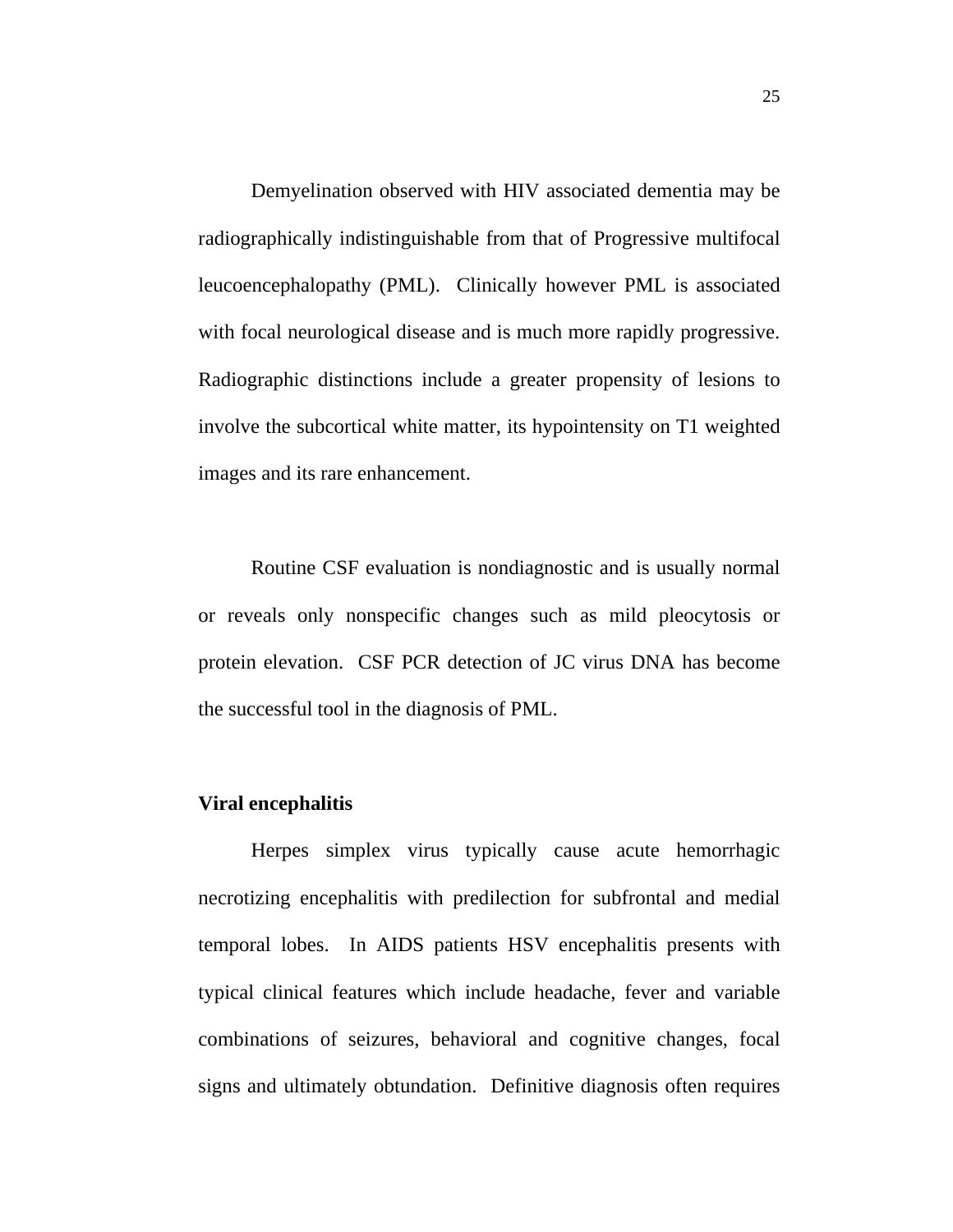brain biopsy, but CSF PCR would reduce the need for tissue diagnosis.

## **Herpes Zoster virus**

Herpes zoster virus infection of the nervous system may result in radiculitis. characterized by painful vesicular cutaneous eruptions involving one or several dermatomes. It also causes subacute encephalitis in a number of AIDS patients with clinical features which include lethargy, confusion and variable focal findings including cranial neuropathies. Myelitis due to herpes zoster had been described in imunocompromised patients including AIDS patients with clinical features such as subacute progression of motor weakness, sensory deficits and sphincter disturbances in varying combinations that evolve over weeks.

### **Cytomegalovirus**

Of the human herpes viruses, CMV is the major cause of morbidity in AIDS patients and is frequently the cause of death.

CMV encephalitis presents as a subacutely progressive diffuse encephalitis evolving over several weeks and characterized by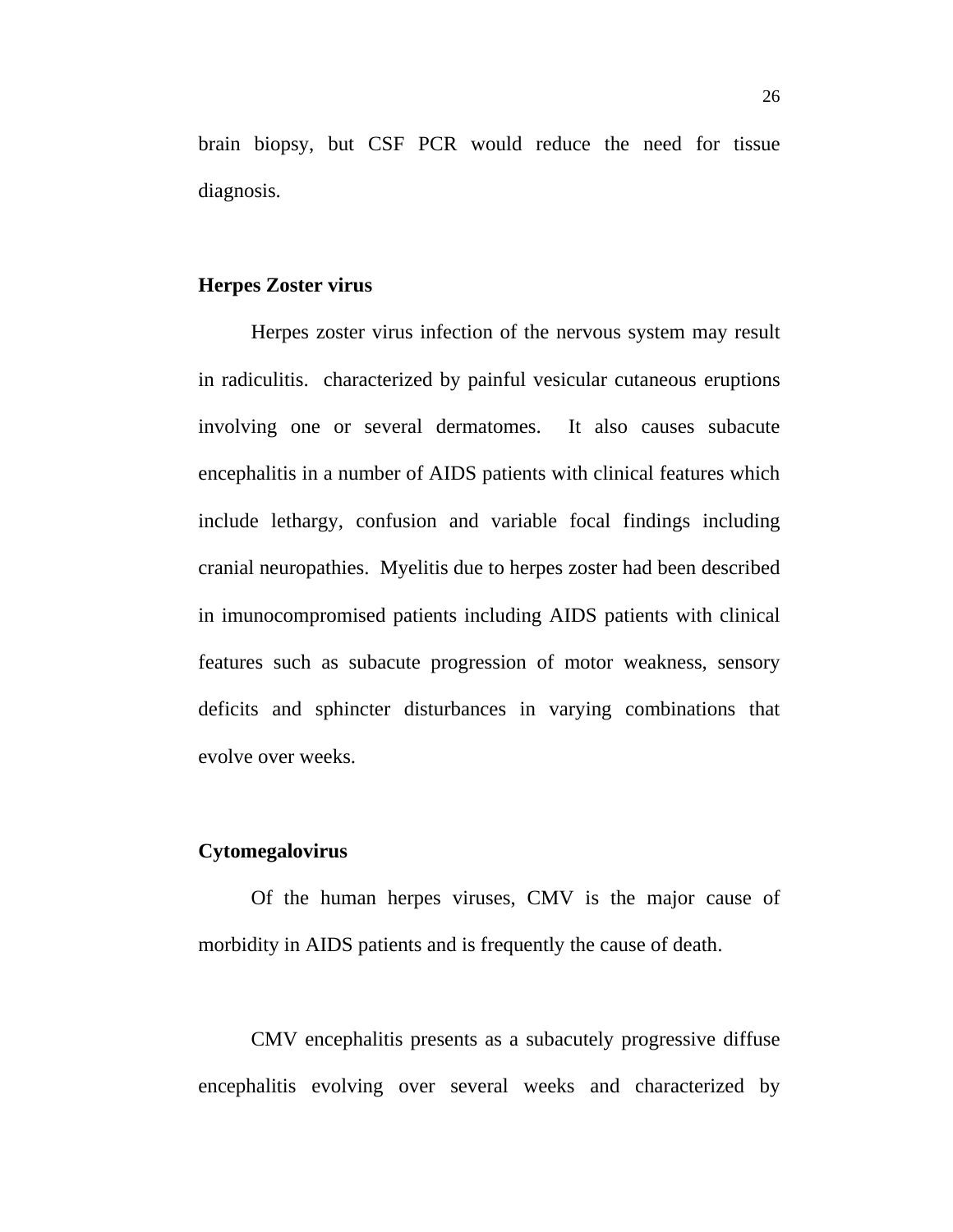confusion and imparied sensorium, with variably associated cranial neuropathies, ataxia and motor weakness. Alternatively the presentation may result in focal neurological symptoms corresponding to the location of discrete parenchymal lesions, which may progress to a more diffuse encephalitis. Signs of meningitis may be present. Median survivals following neurological presentation in small series are about a month.

Several recent retrospective studies suggest that polymerase chain reaction amplification technique to detect CMV specific DNA in CSF samples may be a highly sensitive and specific diagnostic test for CMV infection of the CNS.

Necrotizing myelitis attributable to CMV in AIDS presents has been reported by number of authors. Clinical features include paraplegia, urinary retention and hypoesthesia, typical of myelopathy.

CMV polyradiculomyelitis in patients with AIDS presents subacutely with paraesthesias or pain, progressive hypotonic weakness, areflexia and variable sensory deficits ascending from the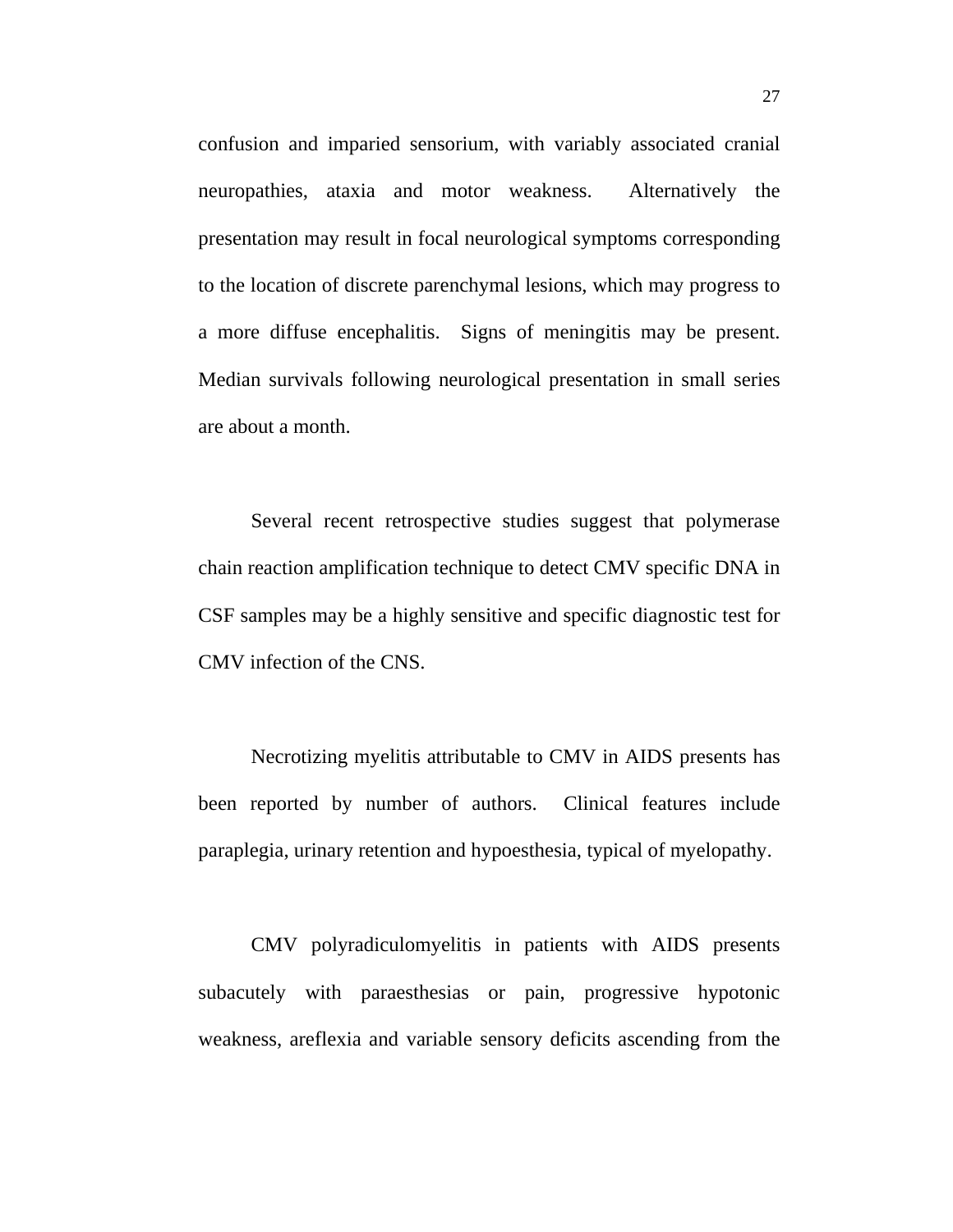lower extremities to involve spinal cord, upper extremities and cranial nerves in some patients.

## **Neurotuberculosis**

Tuberculosis has become an increasingly common problem in HIV – infected persons and extrapulmonary involvement is seen in 60% of cases. In patients with HIV - related tuberculosis positive CSF cultures are obtained in 3% to 10% of the time. Given the difficulty of culturing this organism from CSF, this implies an even higher rate of CNS complication and typically presents as a subacute meningitis. Headache and fever are noted in the majority of cases with encephalopathy, particularly if there is elevated intracranial pressure. Cranial nerve abnormalities and frank meningeal signs are less common. The CSF analysis usually demonstrates a Iymphocytic pleocytosis with a total cell count in the range of 200 to  $500/\text{mm}^3$ , hypoglycorrhachia is also commonly observed. Two large series suggest that the clinical presentation, overall CSF profile and prognosis are identical in patients with and without HIV infection. The only difference between seropostive and seronegative patients is an increased incidence of intracerebral mass lesions in the HIV infected group (60% versus 14%).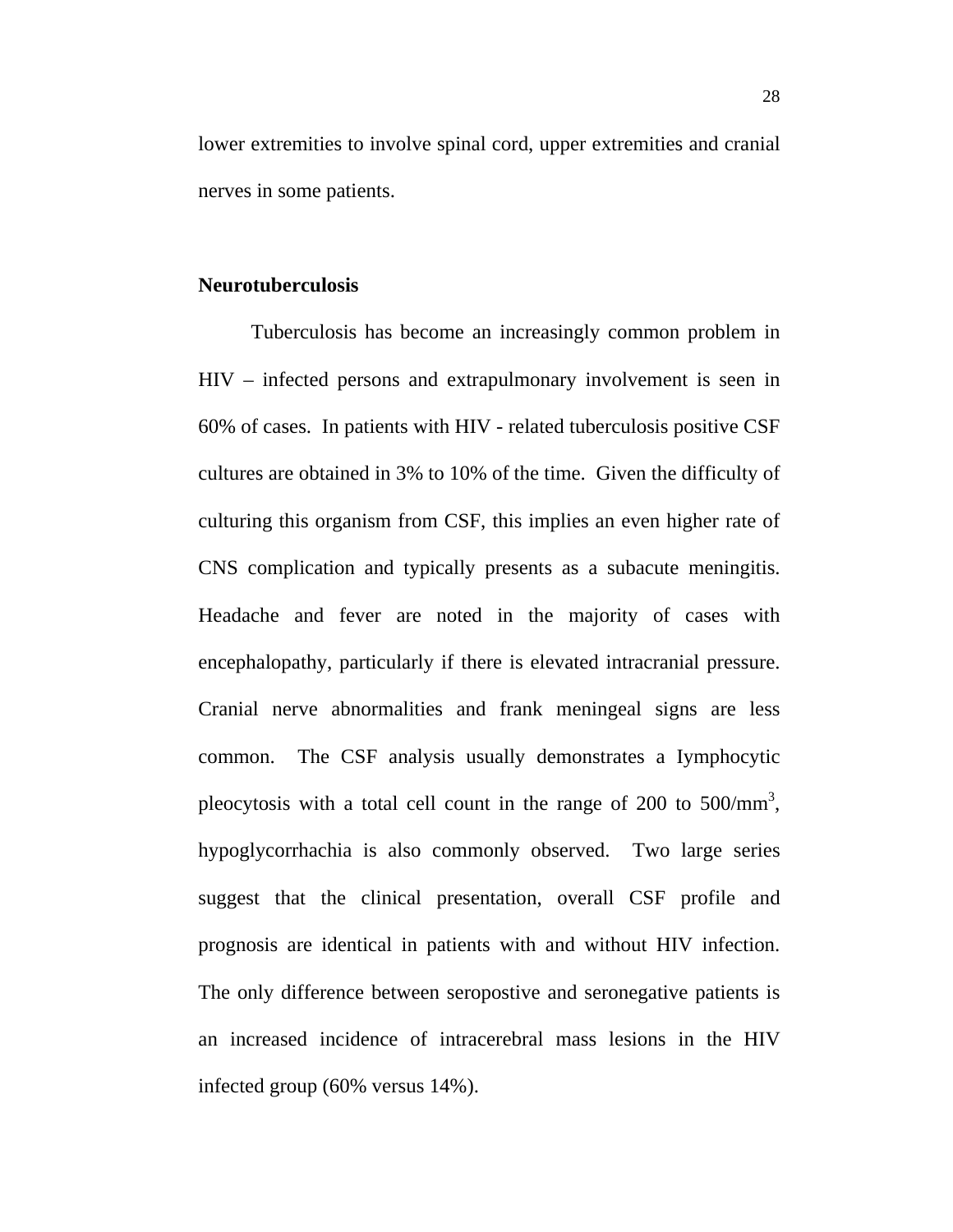Isolated CNS tuberculomas may present without concomitant tuberculous meningitis. Their characteristics on cerebral imaging studies have varied; some appears as ring enhancing lesions while others are hypodense and non-enhancing lesions. Anecdotal evidence suggests that CNS tuberculosis may be more common when initial antituberculous therapy has failed, when there is a relapse of disease or when multidrug resistant organisms cause disease. Diagnosis of CNS tuberculosis is still difficult because of the lack of rapid diagnostic tests. Polymerase chain reaction based techniques are used for their purpose. Criteria used for diagnosis of TBM were those previously established by Ogawa et al. A definite diagnosis of TBM was made by isolation of M. tuberculosis from the CSF or the presence of TBM was established by pleocytosis of the CSF and negative bacterial and fungal cultures (including the determination of bacterial antigens and cryptococcal antigen) and at least one of the following 1) a positive tuberculin skin test; 2) evidence of tuberculosis outside the CNS or previous active tuberculosis; 3) CSF glucose levels less than 40mg/dl; and (4) CSF protein levels greater than 0.60g/l.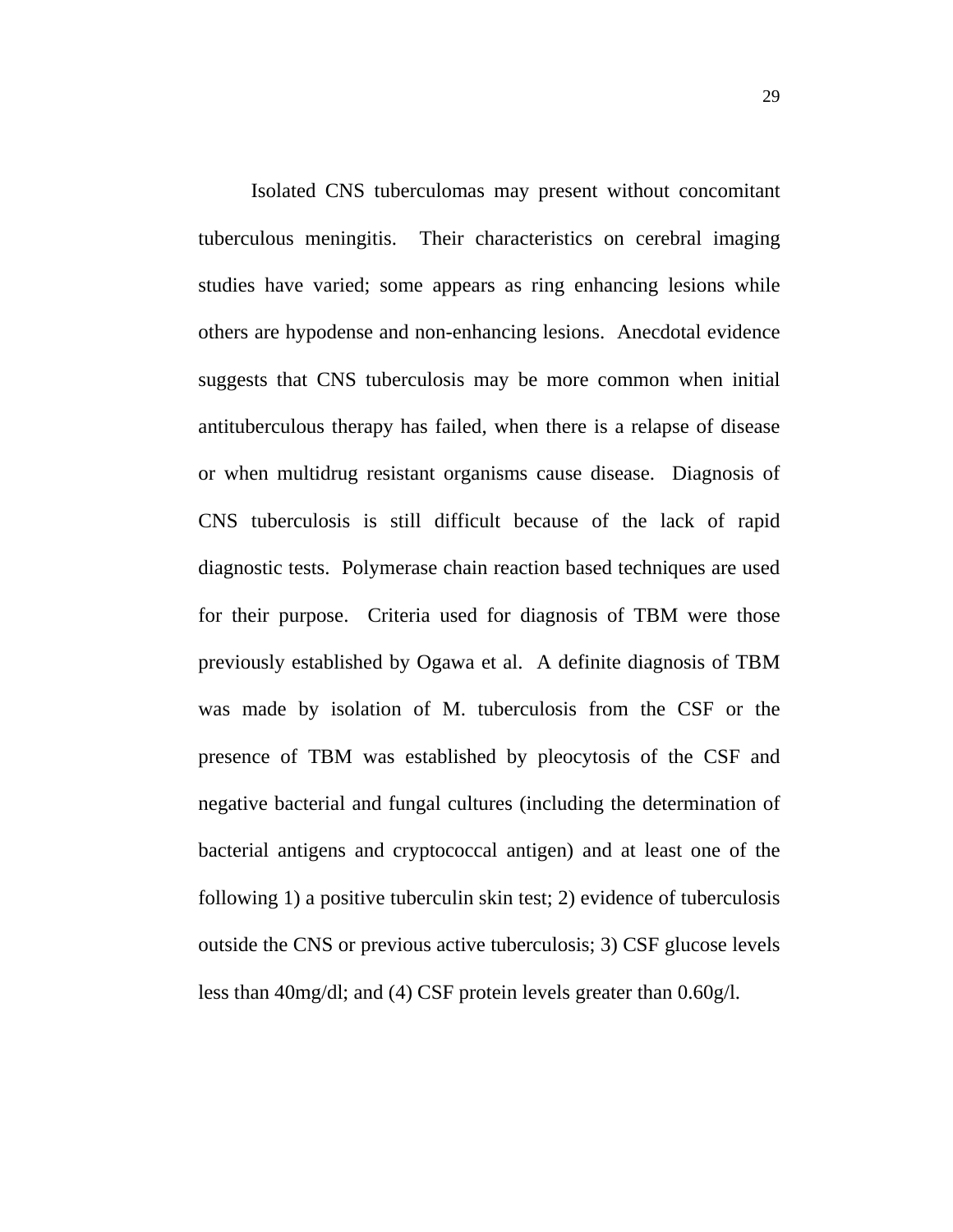Nontuberculous mycobacterial CNS infections due to Mycobacterium avium complex and Mycobacterium kansasii have also been described.

## **Bacterial infections**

Pyogenic bacterial infections have been increasingly noted over the course of the HIV epidemic and these infections may precede the onset of severe immuodeficiency. Neurological infection with pyogenic bacteria such us pneumococci and nonpyogenic bacteria like Listeria have been reported though it occurs as a very rare event in HIV patients.

#### **NEOPLASMS**

### **Primary CNS Lymphoma**

The first reports of PCNSL in HIV infected patients were published with the initial description of AIDS in 1982. Recently, there has been a dramatic increase in the incidence of PCNSL in association with AIDS. It is estimated that 1% to 2% of all HIV infected patients will develop PCNSL. Epstein Barr virus has been implicated as causative for both systemic and primary CNS lymphoma in association with AIDS or other immunocompromised States. The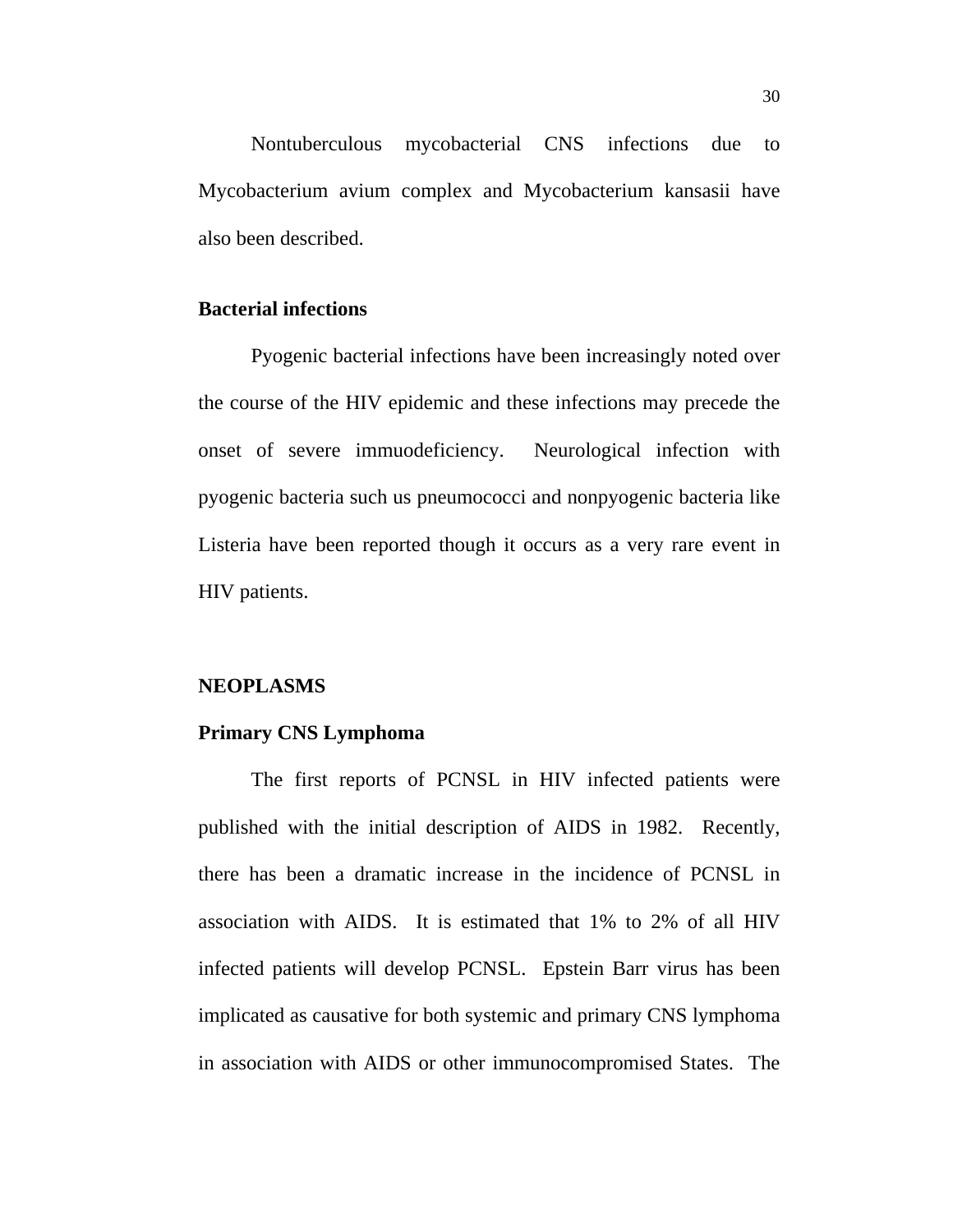prevalence of EBV in AIDS-associated PCNSL has been reported to range between 94% and 100%.

Unlike systemic NHL which can occur at any stage of HIV infection, PCNSL typically occurs in profoundly immunocompromised patients with CD4+ T - Iymphocyte counts below 50cells/mm. Alteration in the level of consciousness and focal neurological deficits are the most common presenting signs of PCNSL. Seizures occur in 23% of AIDS patients with PCNSL while cranial nerve deficits are evident in 13% Signs of increased intracranial pressure are less common. The major difference in presentation between AIDS and non-AIDS related PCNSL are the high prevalence of B symptoms and the shorter duration of symptoms (days to weeks versus months) for patients with HIV related tumors.

Although no radiological finding is pathognomic for PCNSL, some radiological features are suggestive of the diagnosis. A homogenously enhancing lesions in the central gray matter or corpus callosum is highly suggestive of PCNSL. Ring like lesions may occur in 5% to 10% of cases. Most lesions are adjacent to an ependymal or meningeal surface with varying degrees of edema and mass effect. About 50% to 60% of lesions are located peripherally in the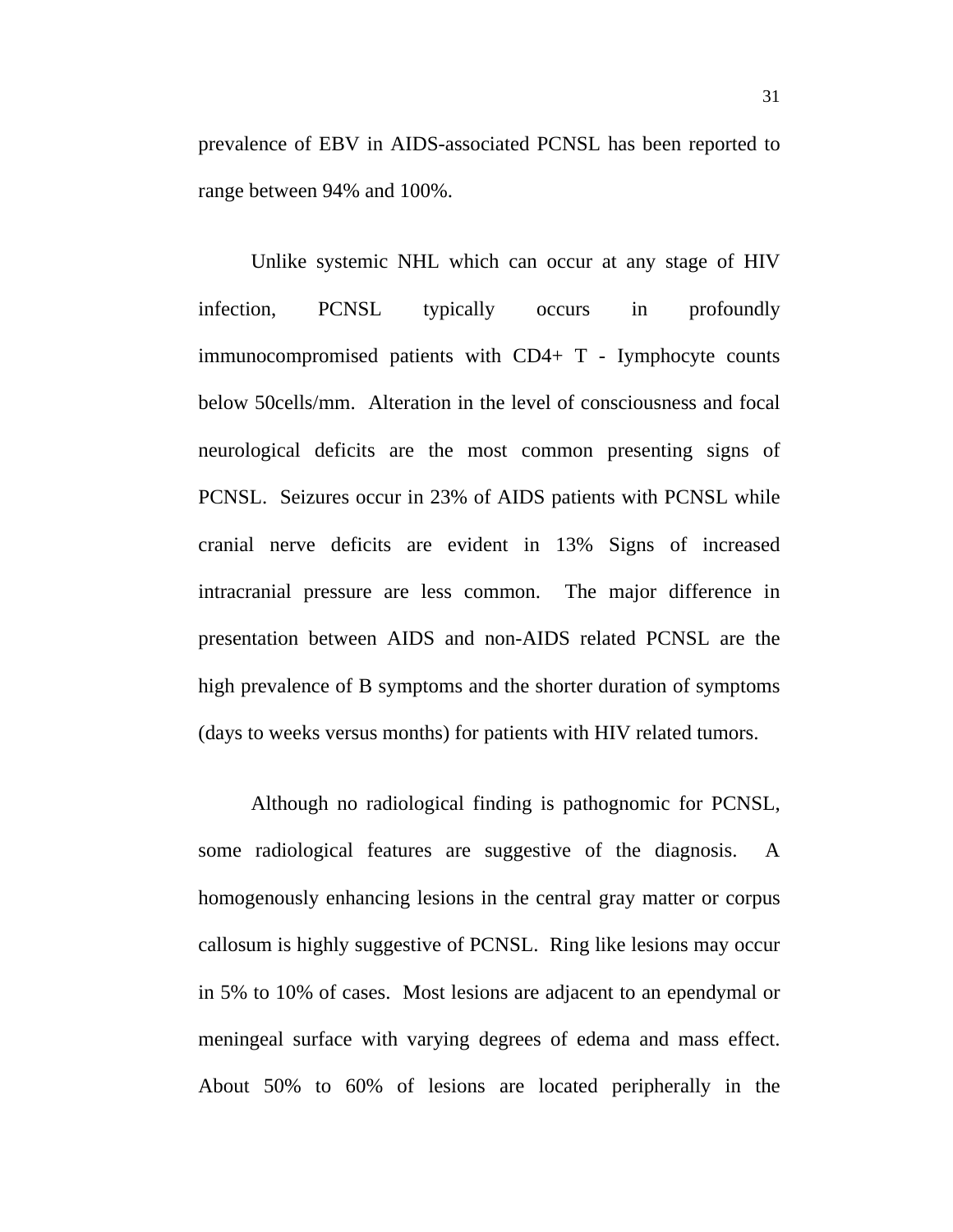hemispheric gray matter or adjacent white matter. Another 25% of the lesions will be found in the deep midline structures of the septum pallucidum, basal ganglia or corpus callosum.

#### **Kaposi's Sarcoma**

CNS involvement by Kaposi's sarcoma is distinctly unusual. Common signs and symptoms include cranial nerve palsies and polyradiculopathy and less commonly myelopathy due to epidural metastasis with spinal cord compression. Intraparenchymal mass lesions are uncommon.

#### **MISCELLANEOUS**

#### **Cerebrovascular complications**

HIV infected patients are at increased risk for cerebral infarction. A large study of patients with AIDS ( $n = 1,286$ ) found 1.6% to have cerebrovascular complications. There is a broad spectrum of etiologies, but in many cases the pathogenesis of this is unclear. Cerebral granulomatous angitis due to inflammation in the walls of large and medium sized vessels can result in thrombosis and infarction. Both intracerebral and leptomeningeal arteries may be involved. Varicella zoster infection as well as syphilis may produce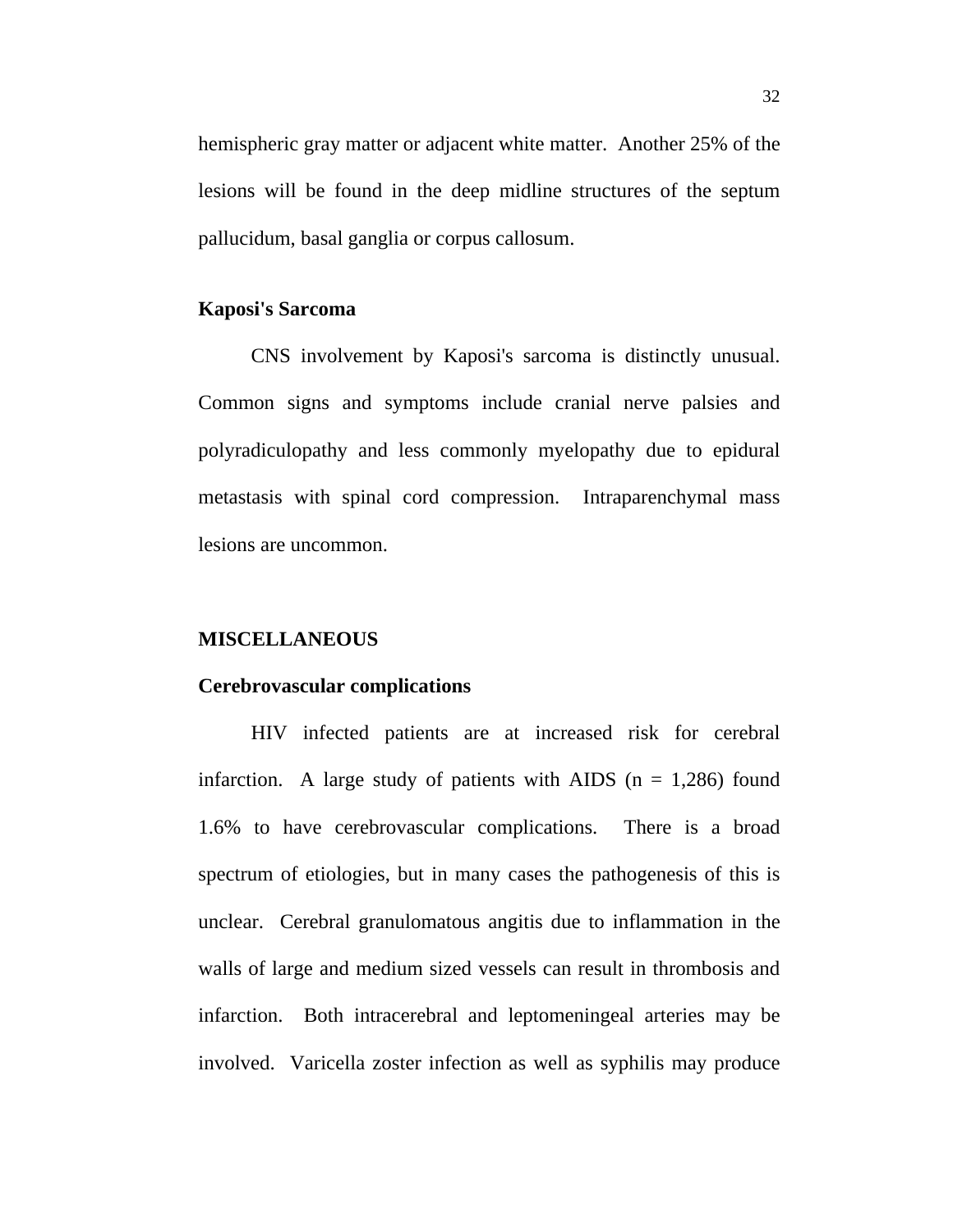cerebral infarction. Nonbacterial thrombotic endocarditis also may be responsible in a number of cases.

CT and MRI may show the sequelae of cerebrovascular disease, including parenchymal haemorrhage, infarction, subarachnoid harmorrhage, and communicating hydrocephalus. Hypodensity is seen on CT, involving both gray and white matter, conforming to a vascular distribution. MRI often demonstrated infarction before detection by CT, with increased signal seen on proton density and T2WIs. Enhancement of arterial structures on MRI may indicate sluggish flow and may be an early sign of infarction.

#### **Seizures**

 Seizure may be consequence of opportunistic infections, neoplasms or HIV encephalopathy. The seizure threshold lower in these patients owing to frequent electrolyte abnormalities.

Seizure seen in,

Cerebral Toxoplasmosis : 15% to 40%

Primary CNS Lymphoma: 15% to 35%

Cryptococcal Meningitis : 8%

HIV Encephalopathy : 7% to 50%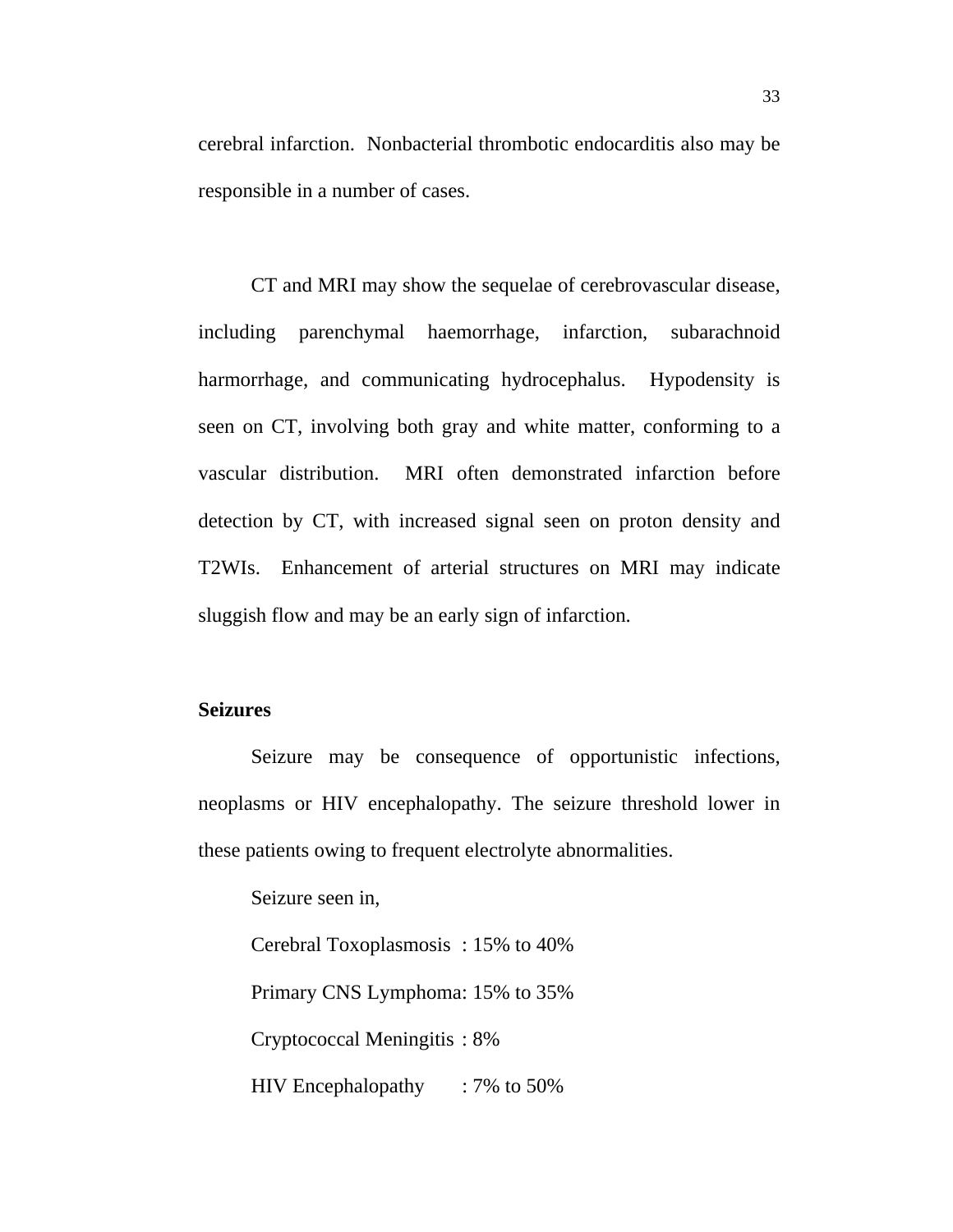Seizures also seen in patients with CNS tuberculosis, aseptic meningitis, and progressive multi focal leuco encephalopathy.

 In D.M. Holtzman (1997) study, 100 patients with HIV infection presenting with a first seizure, cerebral mass lesion was most common cause, responsible for 32 of the 100 new onset seizure. Of these 32 cases, 28 were due to toxoplasmosis , four lymphoma, HIV encephalopathy associated for an additional 24 new onset seizures. Cryptococcal meningitis was the third most common diagnosis responsible for 13 of the 100 seizures. In 23 cases no cause could be found and these cases represents subcategory of HIV encephalopathy.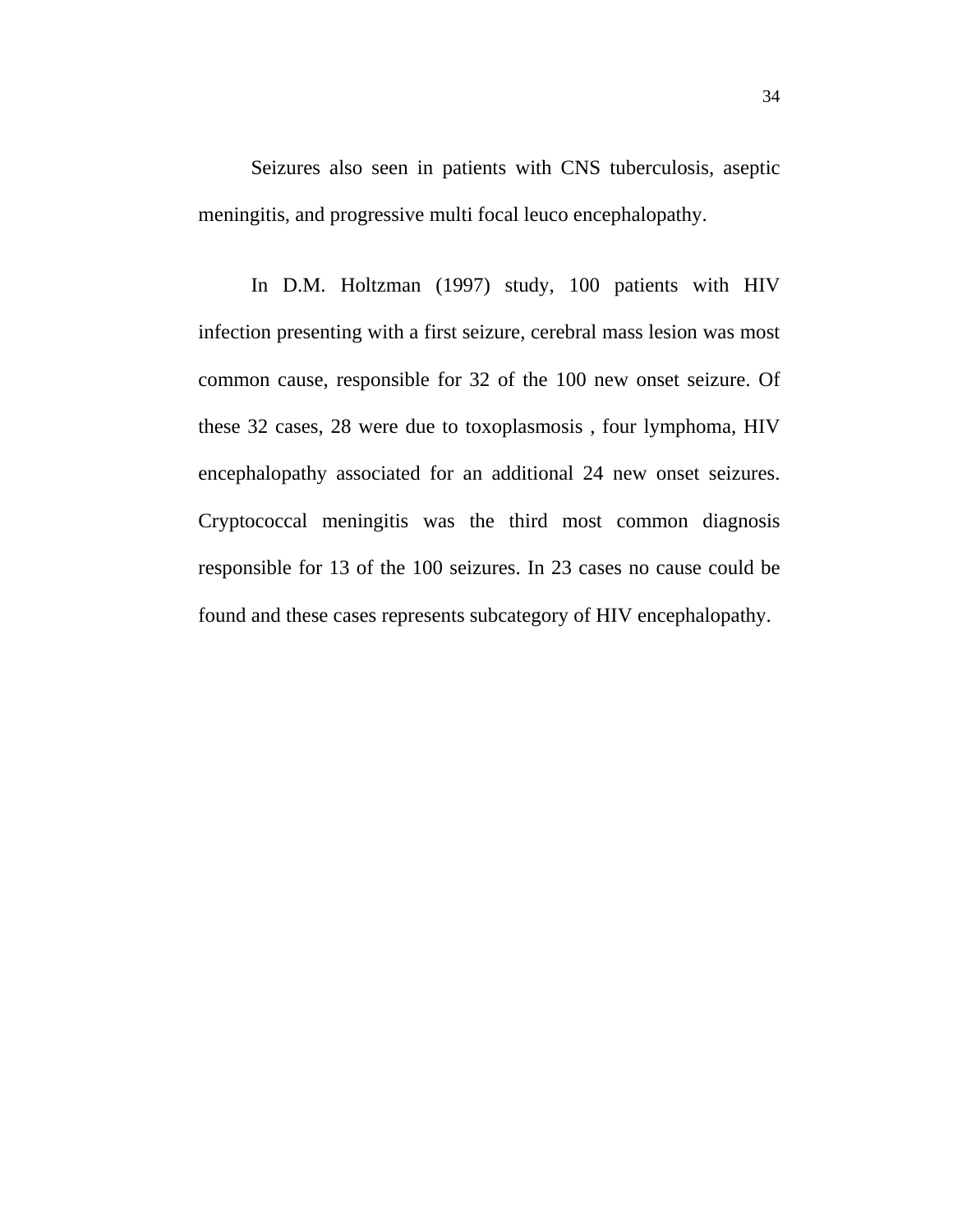### **MATERIALS AND METHODS**

#### **PLACE OF THE STUDY**

This study was conducted at the Government Mohan Kumaramangalam Medical College Hospital, Salem. Patients admitted to the wards of the internal medicine and Infectious Disease wards were subjects of the study.

#### **PERIOD OF STUDY**

January 2006 to July 2007.

#### **DESIGN**

Prospective Randomised cross sectional study.

#### **METHODOLOGY**

HIV patients admitted at G.M.K.M.C. Hospital were chosen for the study. Random selection of patients were made in whom a detailed history and clinical evaluation which included the mini mental score (MMSE) was done, after an informed consent from the patient or relative.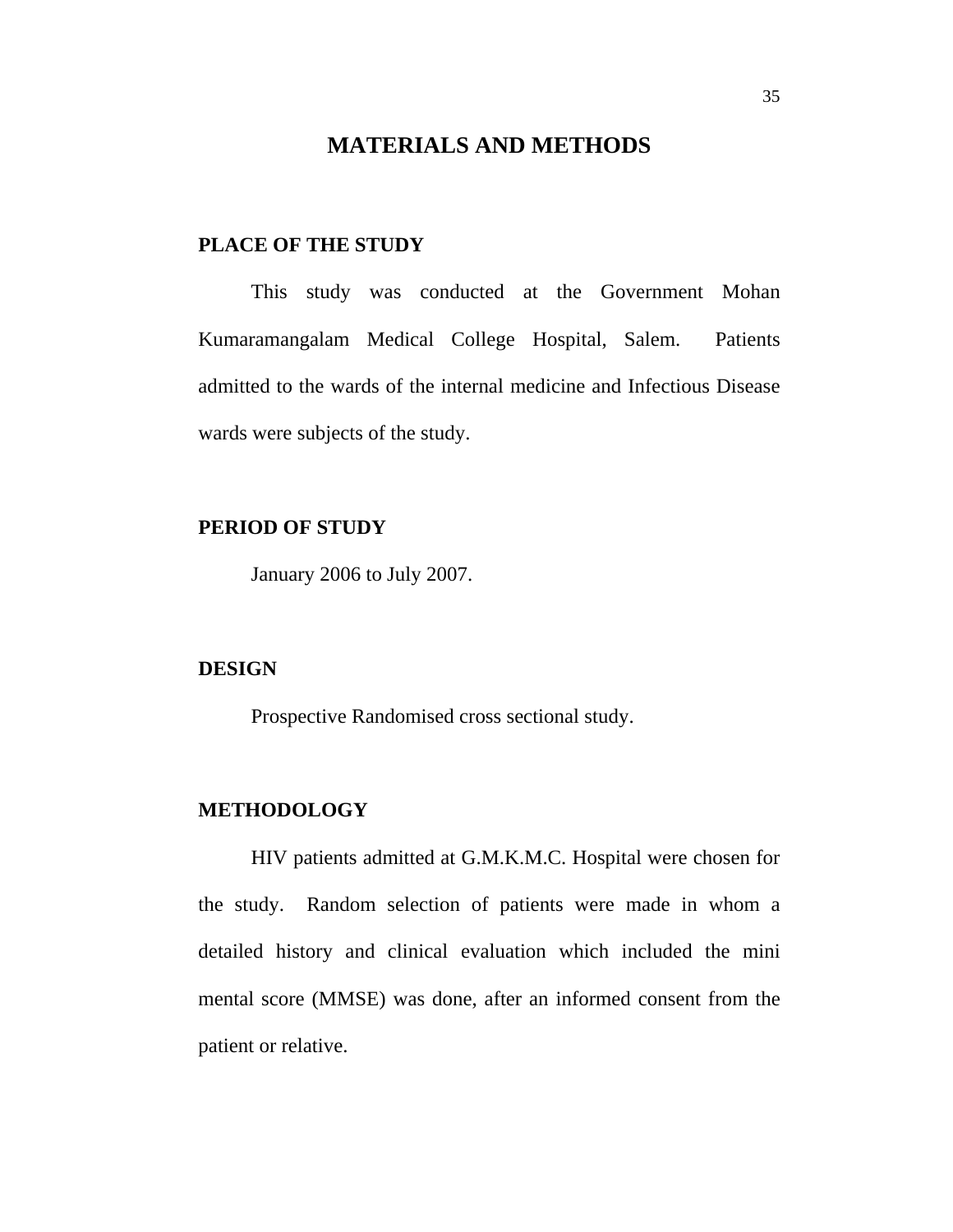The following investigation were done to all patients studied (i.e), when tested positive for HIV.

1. Complete blood count.

2. Renal function test (Sugar, Urea, Creatinine and Electrolytes)

3. Liver Function Test (Bilirubin, AST, ALT, SAP, Albumin)

- 4. Chest X-ray P.A View
- 5. VCTC
- 6. CD4 count
- 7. VDRL

All patients with neurological systems were individualised and were subjected to the investigation listed based on clinical findings.

- 1. C.S.F.
- 2. CT Brain
- 3. MRI Brain
- 4. Creatinine Phosphokinase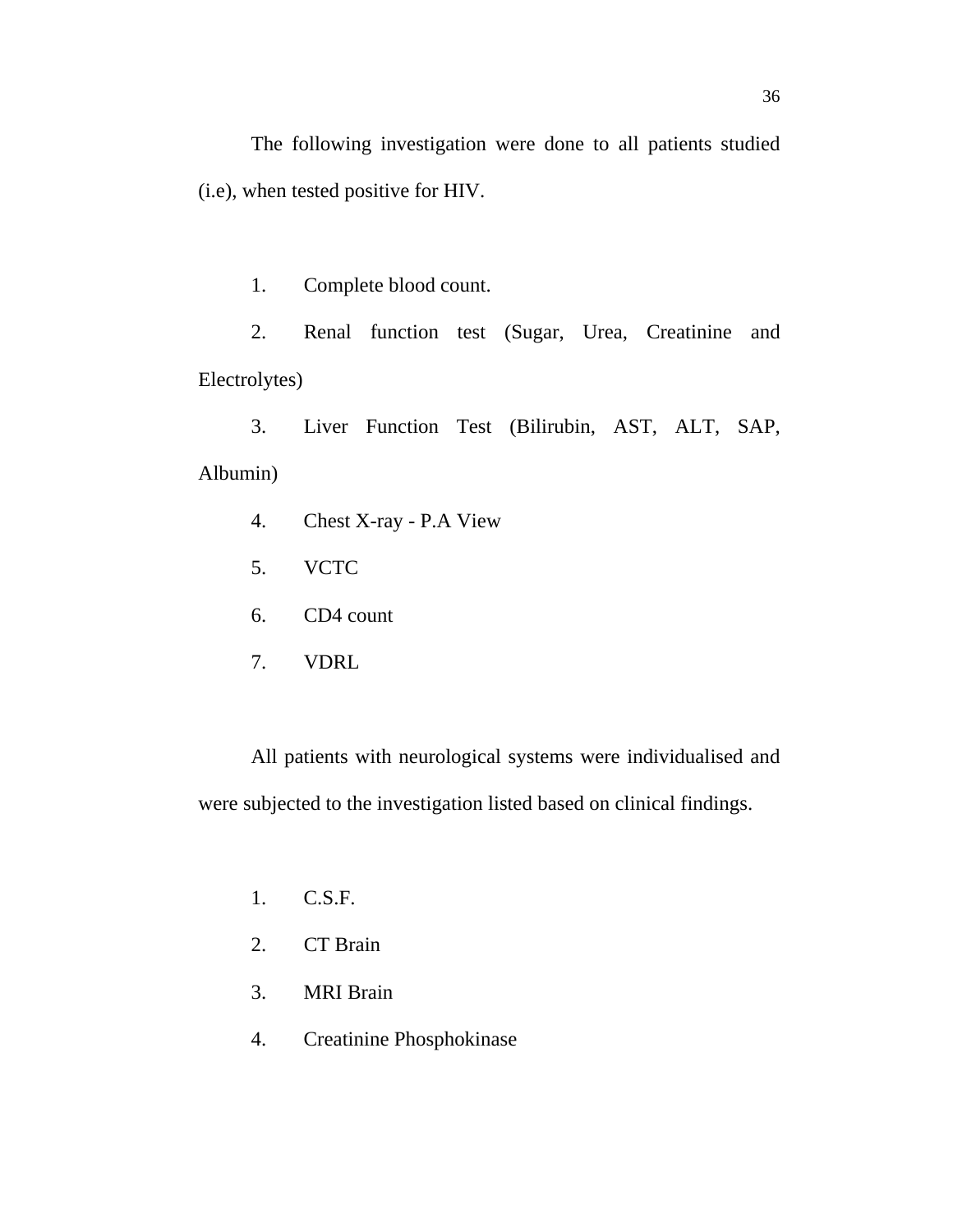#### **METHODOLOGY OF INVESTIGATION**

HTV testing and CD4 count were done by microbiology department in our hospital as per NACO Guidelines.

CD4 count was done with Facs Count (Automated Counter).

Tests were done in a single laboratory by the same person, no intrapersonal error was possible.

### **EXCLUSION CRITERIA**

Immuno Compromised state due to any other cause.

### **LIMITATIONS**

- Culture and PCR for mycobacterium could not be done.
- Viral Serology was done only in selected patients.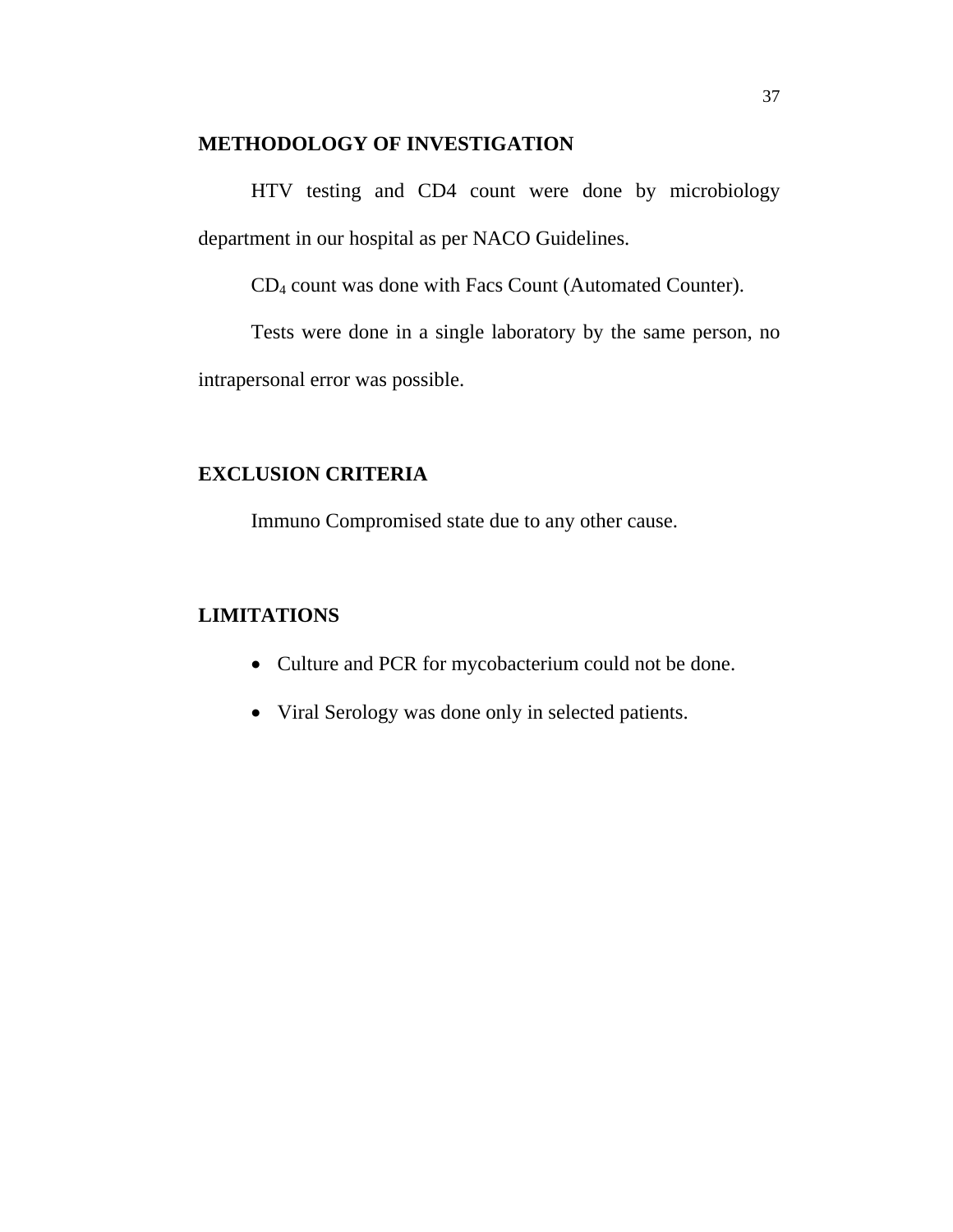### **RESULTS AND OBSERVATIONS**

#### **INCIDENCE**

31 Patients had neurological manifestations among the 100 Patients studied. The incidence of neurological manifestations in HIV infection, in this study is 31%

### **SEX DISTRIBUTION**

Of the 100 Patients studied 80 were male and 20 were Female. Among the 80 males, 28 had neurological manifestations and of the 20 Females, 3 had neurological Symptoms.

| <b>Sex</b> | <b>Positive</b> | <b>Negative</b> | <b>Total</b> |
|------------|-----------------|-----------------|--------------|
|            | 28              | 52              | 80           |
| Male       | 35%             | 65%             | 80%          |
|            | 3               | 17              | 20           |
| Female     | 15%             | 85%             | 20%          |

**TABLE NO. 1 - shows the sex distribution in this study**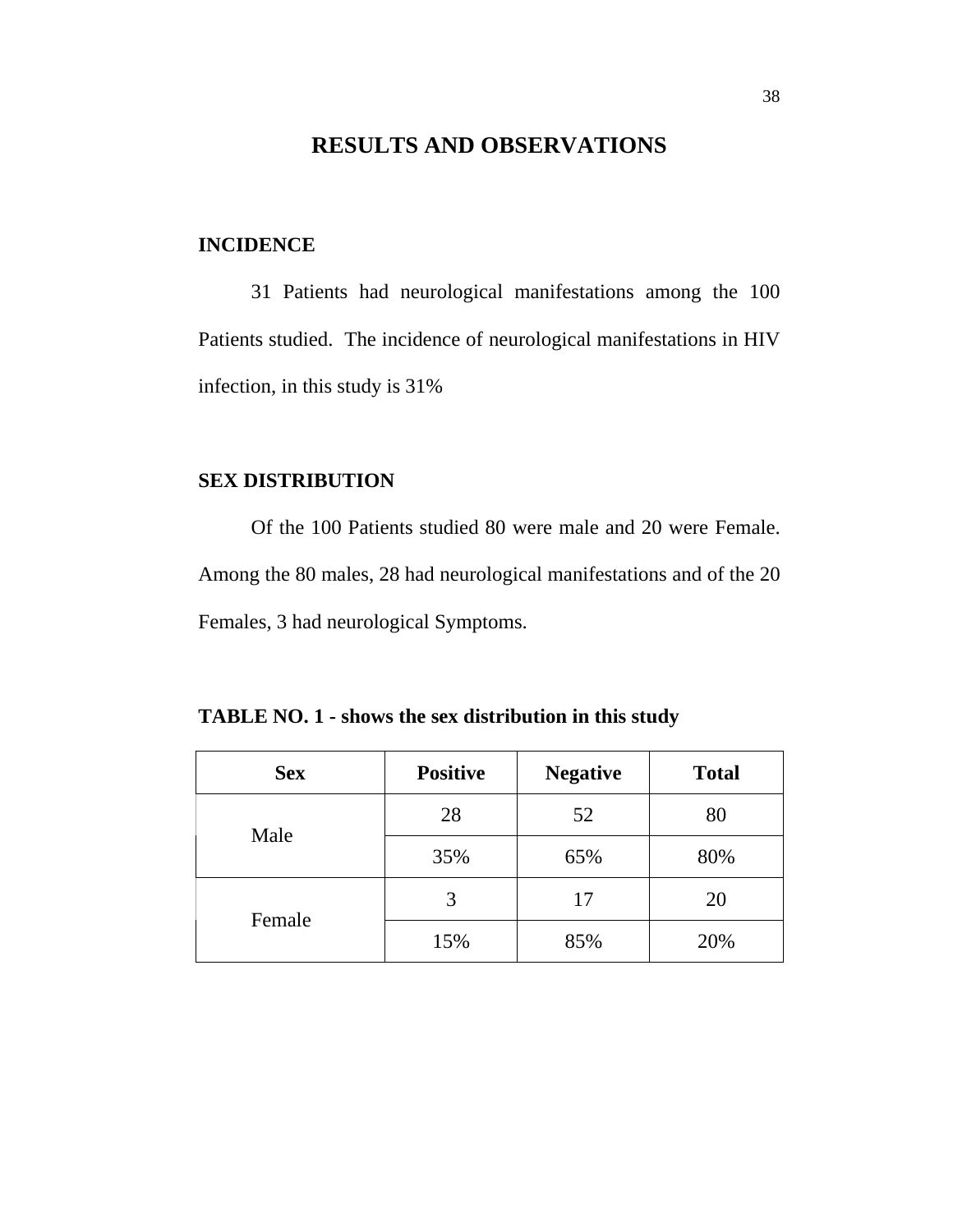# **SEX DISTRIBUTION**

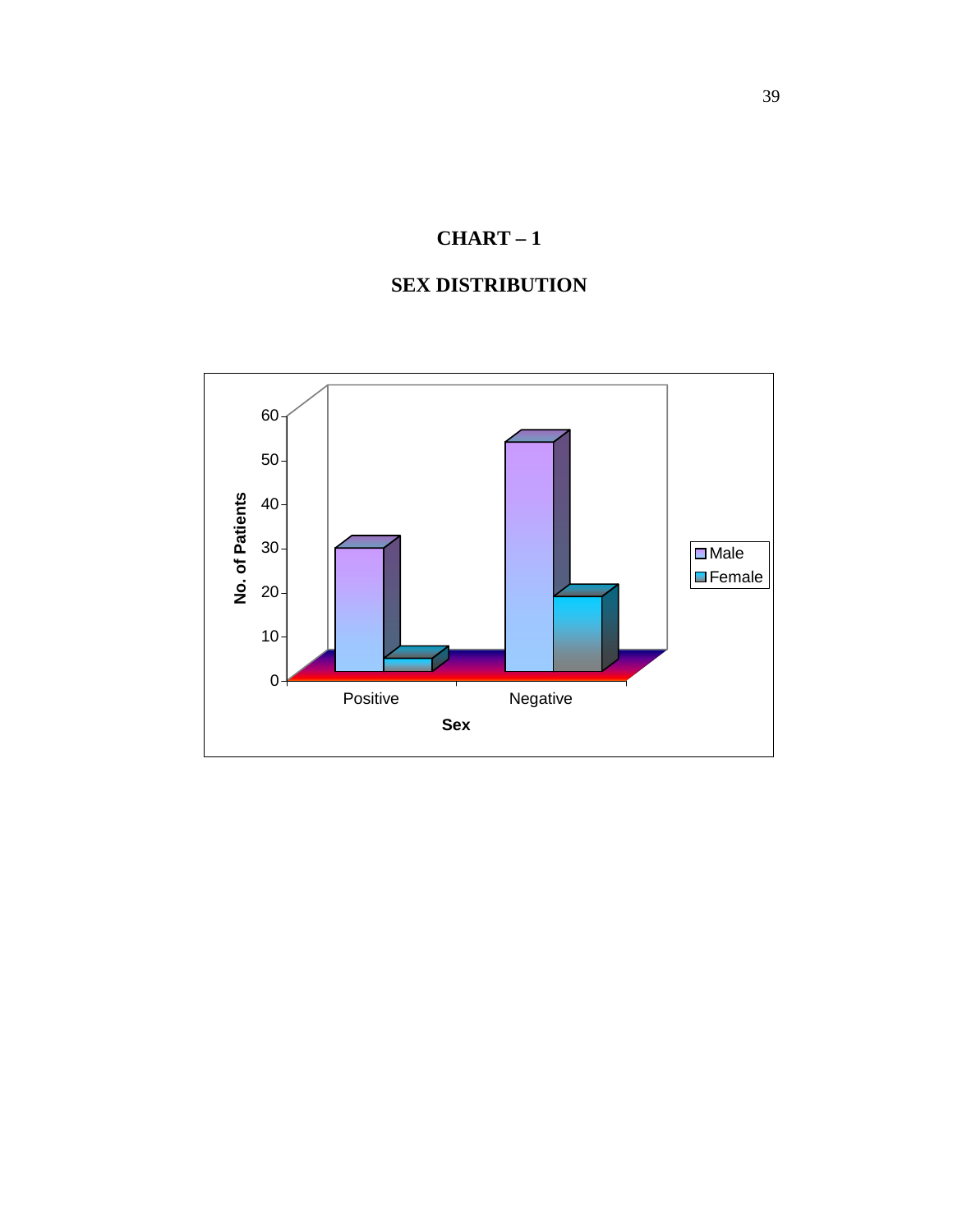| <b>Age in Years</b> | <b>Positive</b> | <b>Negative</b> | <b>Total</b> |
|---------------------|-----------------|-----------------|--------------|
| $30$                | 25%             | 15<br>75%       | 19           |
| $31 - 40$           | 19<br>31.6%     | 68.3%           | 60           |
| >40                 | 38<br>40%       | 13<br>62%       | 21           |

**TABLE NO.2 – shows the age distribution in this study**

Majority of the patients in our study were between 31-40 yrs of age. Of the 60 Patients, who were in the age group of 31-40, 19 (31.6%) had neurological symptoms.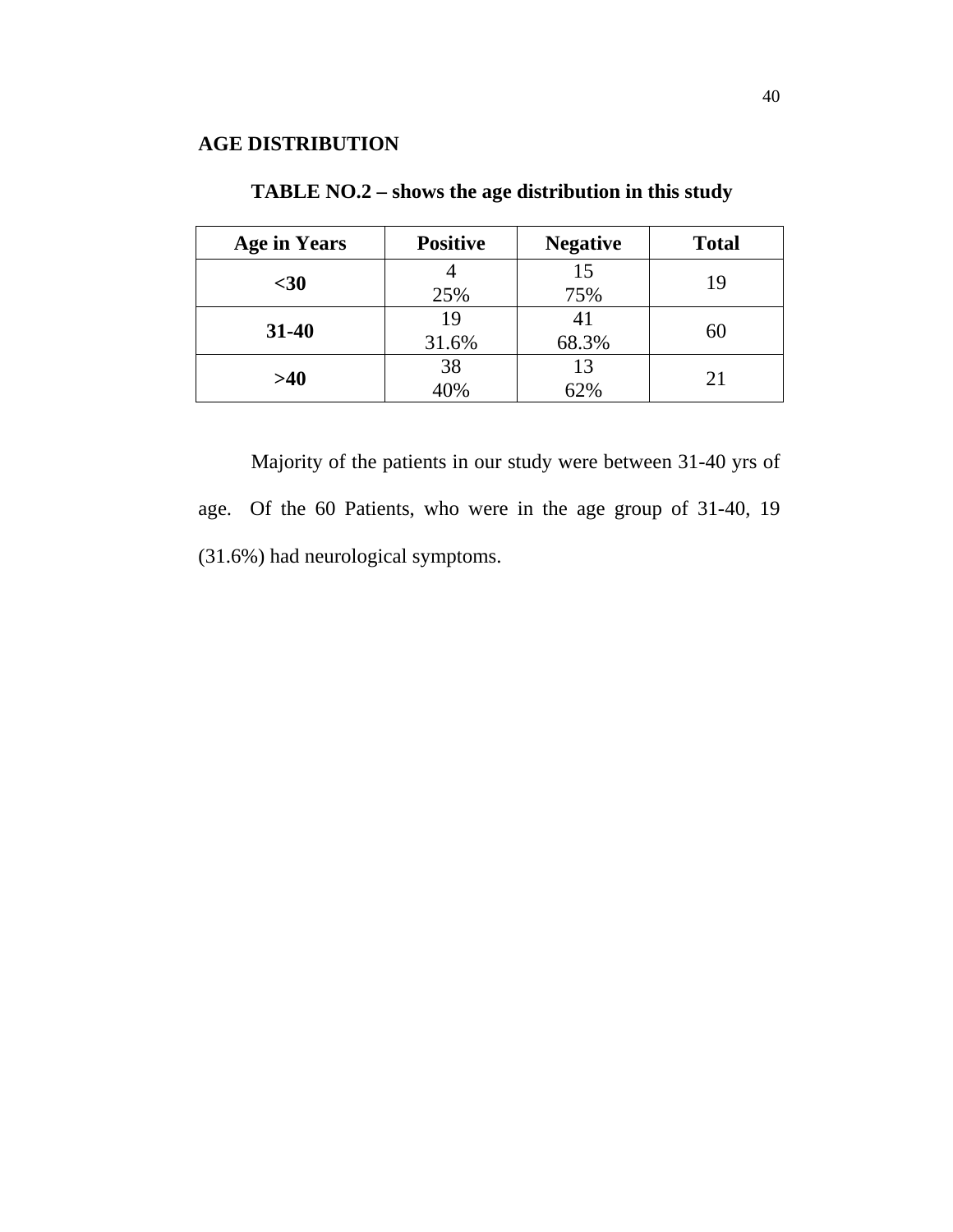### **AGE DISTRIBUTION**

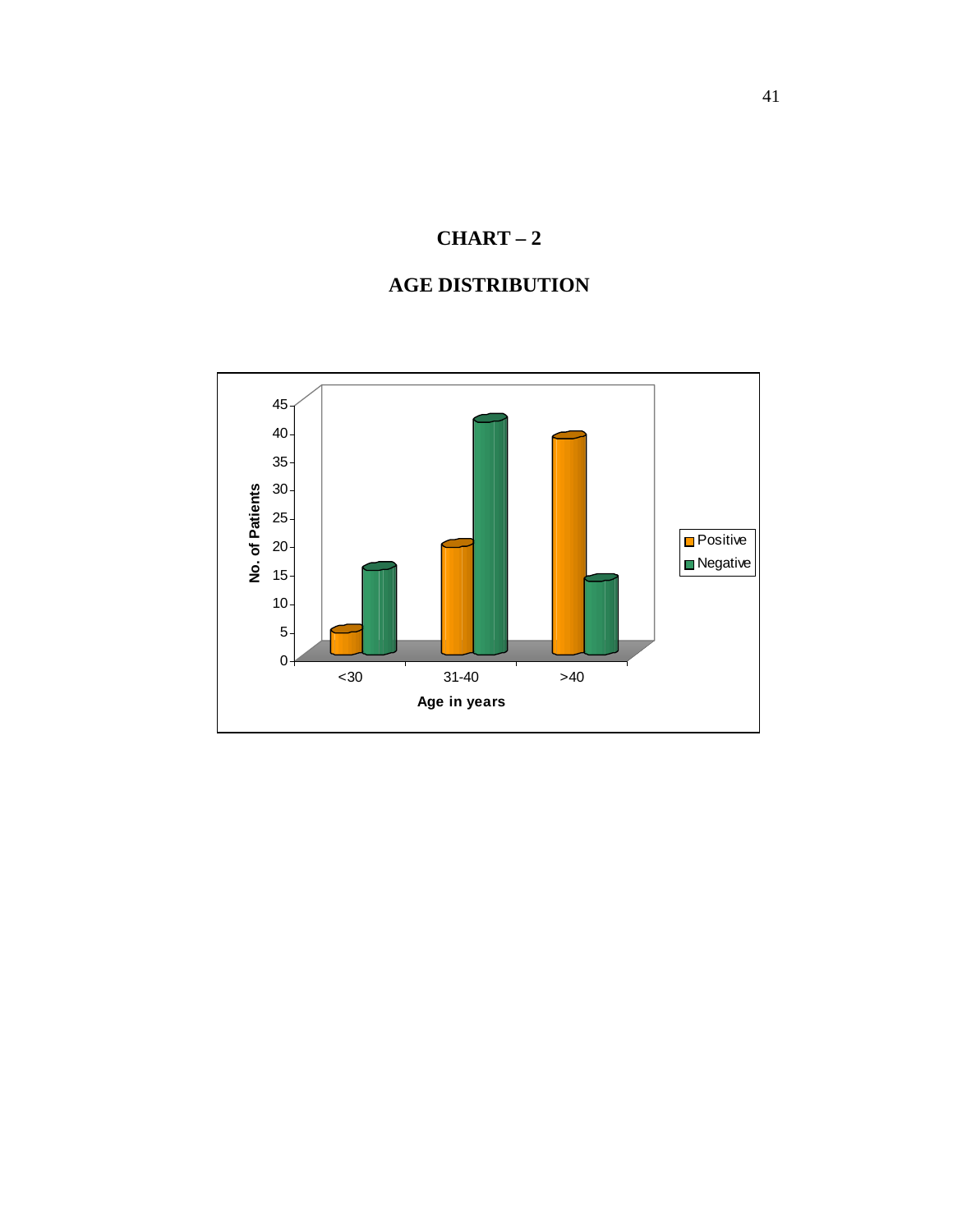### **OCCUPATION**

# **TABLE NO. 3: shows the various occupations involved in this study**

| Occupation            | <b>Positive</b>   | <b>Negative</b> | <b>Total</b>   |  |
|-----------------------|-------------------|-----------------|----------------|--|
| Agriculture           | 3                 | 6               | 9              |  |
|                       | 33.33%            | 66.66%          |                |  |
| Daily Labourer        | 5                 | 16              | 21             |  |
|                       | 23.80%            | 76.19%          |                |  |
| Driver                | 14                | 11              | 25             |  |
|                       | 56%               | 44%             |                |  |
| House Wife            | 3                 | 14              |                |  |
|                       | 17.64%            | 82.35%          | 17             |  |
|                       | 2                 | $\overline{2}$  | $\overline{4}$ |  |
| <b>Skilled Worker</b> | 50.008%           | 50.00%          |                |  |
| Unskilled Worker      | $\overline{4}$    | 10              | 14             |  |
|                       | 28.57%            | 71.42%          |                |  |
|                       | 0                 | 4               | $\overline{4}$ |  |
| Unemployed            |                   | 100%            |                |  |
| Social Worker         | $\Omega$          |                 | 1              |  |
|                       |                   | 100%            |                |  |
| <b>Business</b>       | 0                 | 4               | $\overline{4}$ |  |
|                       |                   | 100%            |                |  |
|                       | $\mathbf{\Omega}$ |                 | 1              |  |
| Government Employee   |                   | 100             |                |  |

In our study most of the patients were drivers (56%) and neurological symptoms were also Common among these group of patients.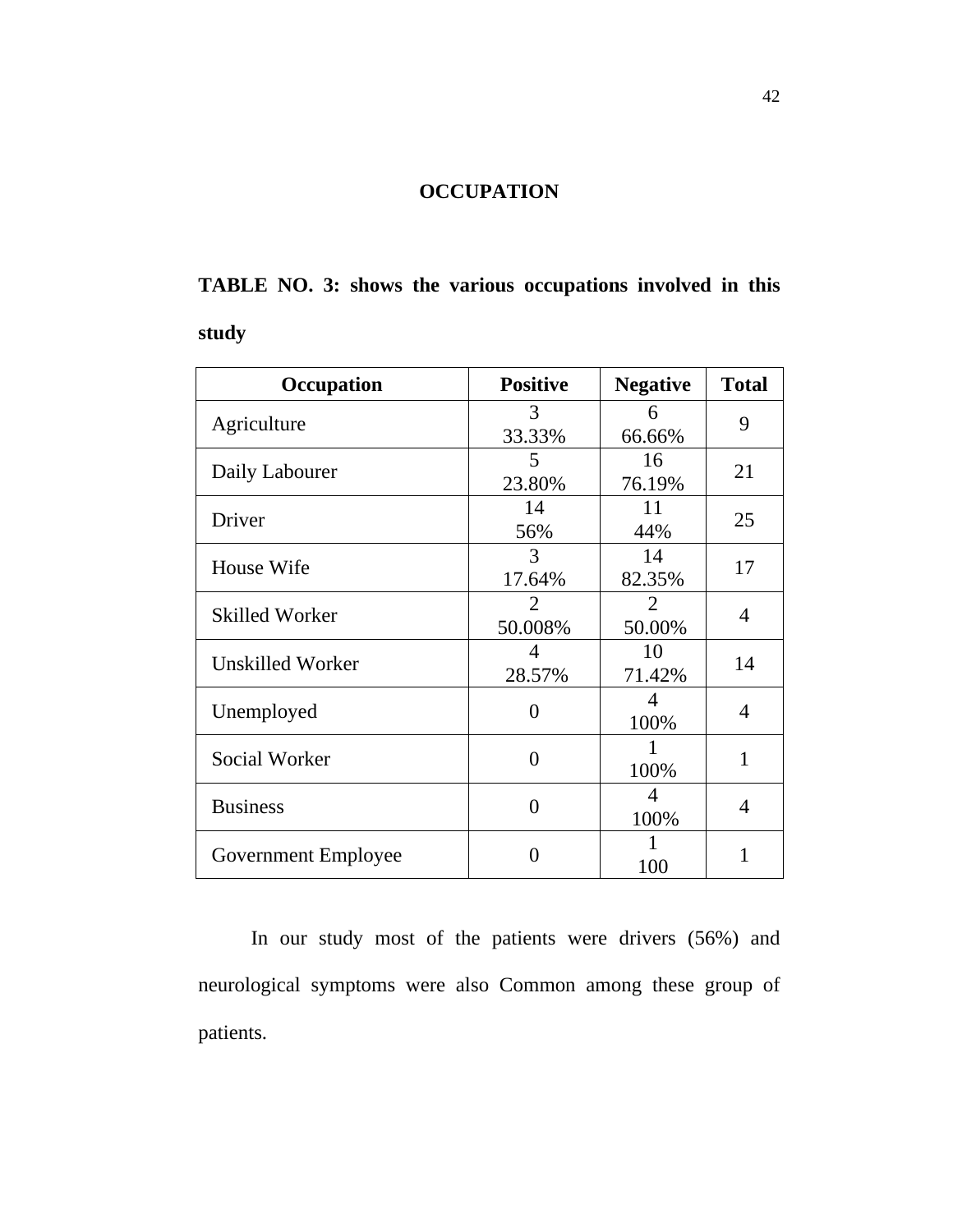### **MODE OF TRANSMISSION**

All Patients in this study group had Hetero Sexual behaviour as the mode of transmission.

| <b>Mode of Transmission</b> | <b>Frequency</b> | <b>Percentage</b> |
|-----------------------------|------------------|-------------------|
| Hetro Sexual                | 100              | 100\%             |
| Homo Sexual                 |                  |                   |

### **PRE – EXISTING INFECTION**

Among 31 Patients who had neurological symptoms, 4 Patient

had pulmonary TB as co infection.

### **TABLE NO.5**

| <b>Co</b> Infection               | <b>Frequency</b> | Percentage |
|-----------------------------------|------------------|------------|
| Pulmonary TB<br>(Sputum Negative) |                  | 12.9%      |
| Nil                               | 27               | 87.1%      |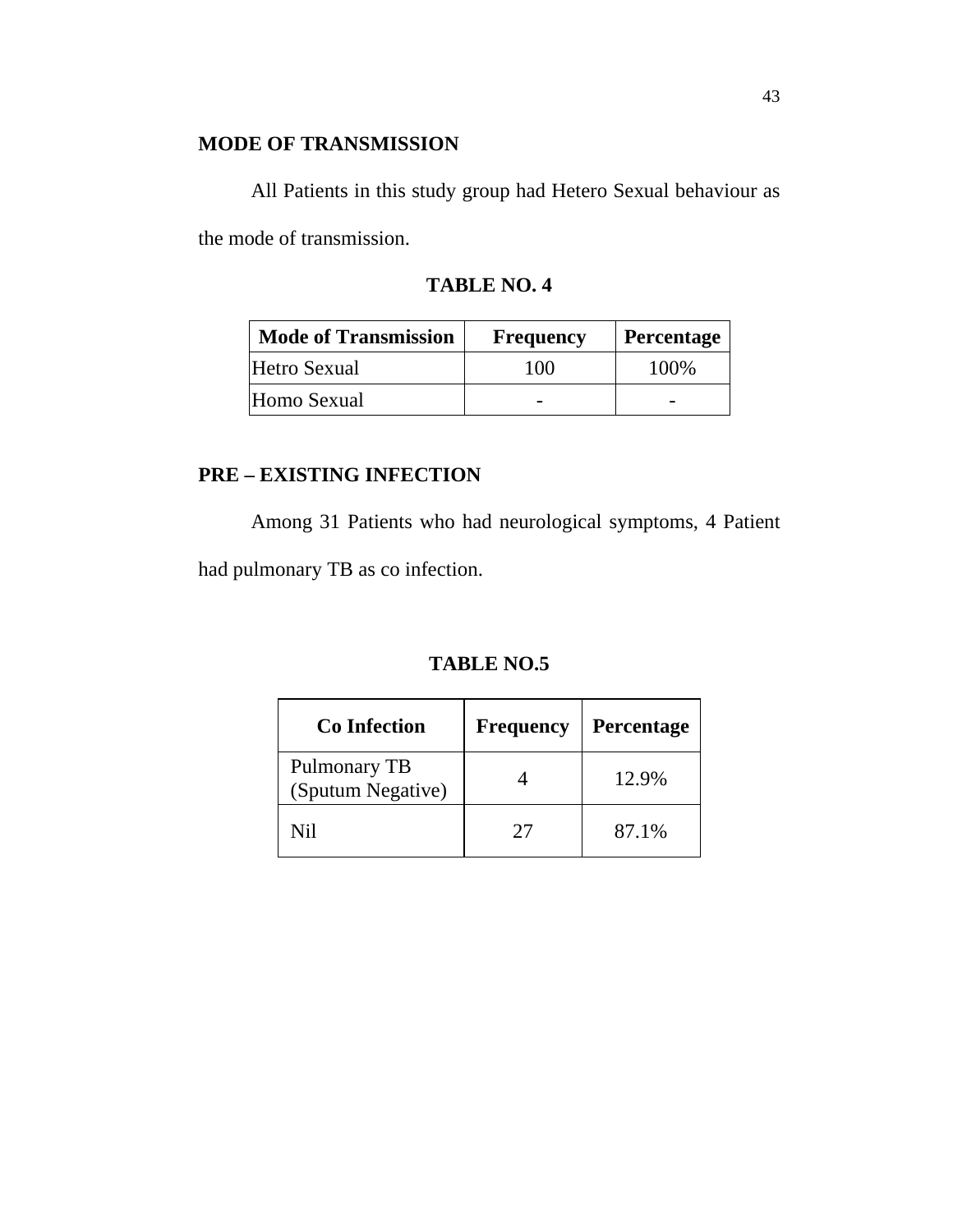### **PRE – EXISTING INFECTION**

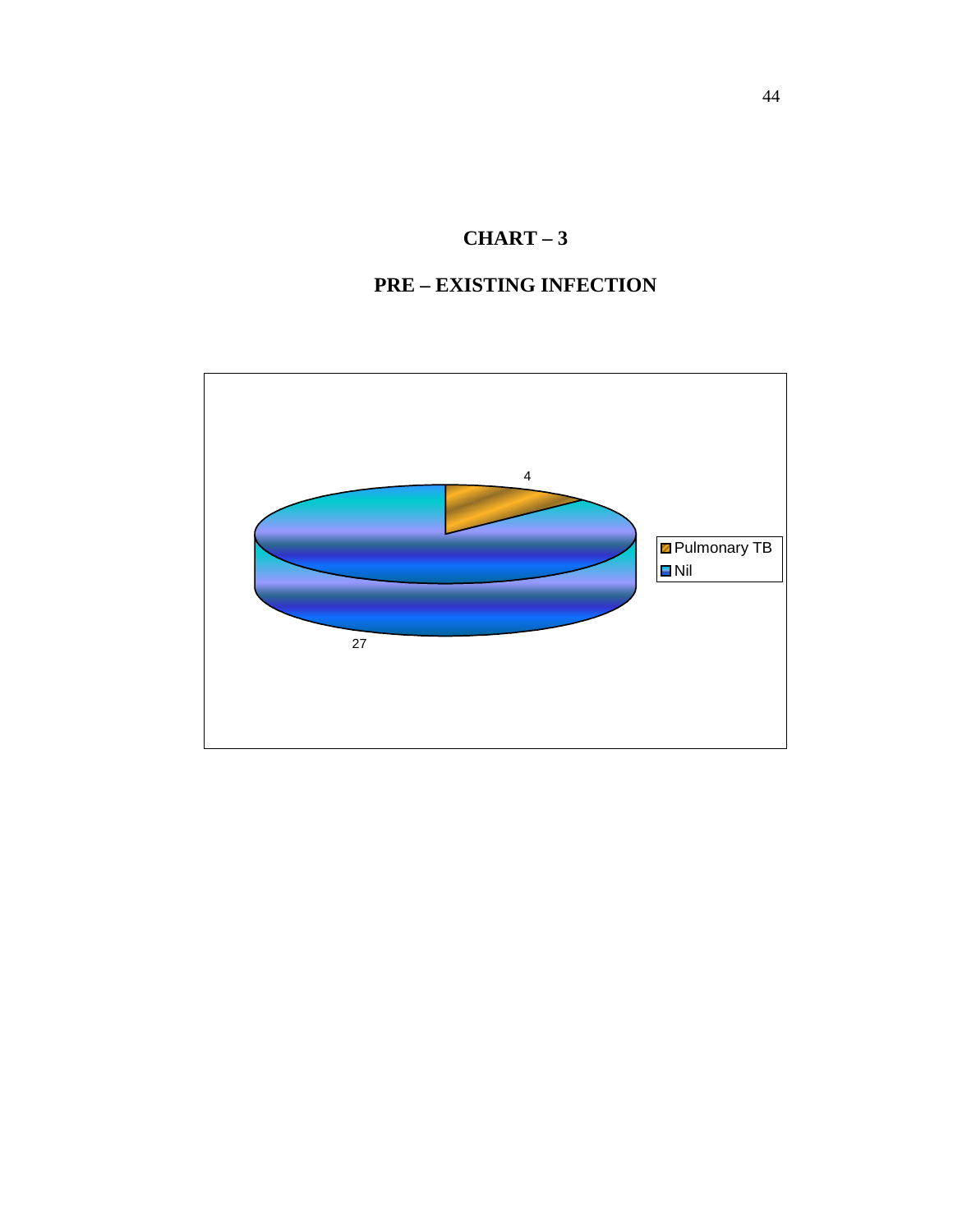### **PHYSICAL ACTIVITY STATUS IN PATIENTS WITH**

### **NEUROLOGICAL SYMPTOM**

|                   | <b>Frequency</b> | <b>Percentage</b> |
|-------------------|------------------|-------------------|
| Ambulatory        | 19               | 63.33%            |
| Working           |                  | 29.03%            |
| <b>Bed Ridden</b> |                  | 9.67%             |

### **TABLE NO. 6**

19 Patients in the study group who had neurological manifestation were Ambulatory (i.e. able to do their daily activities but not working), 9 were working and 3 were bed ridden.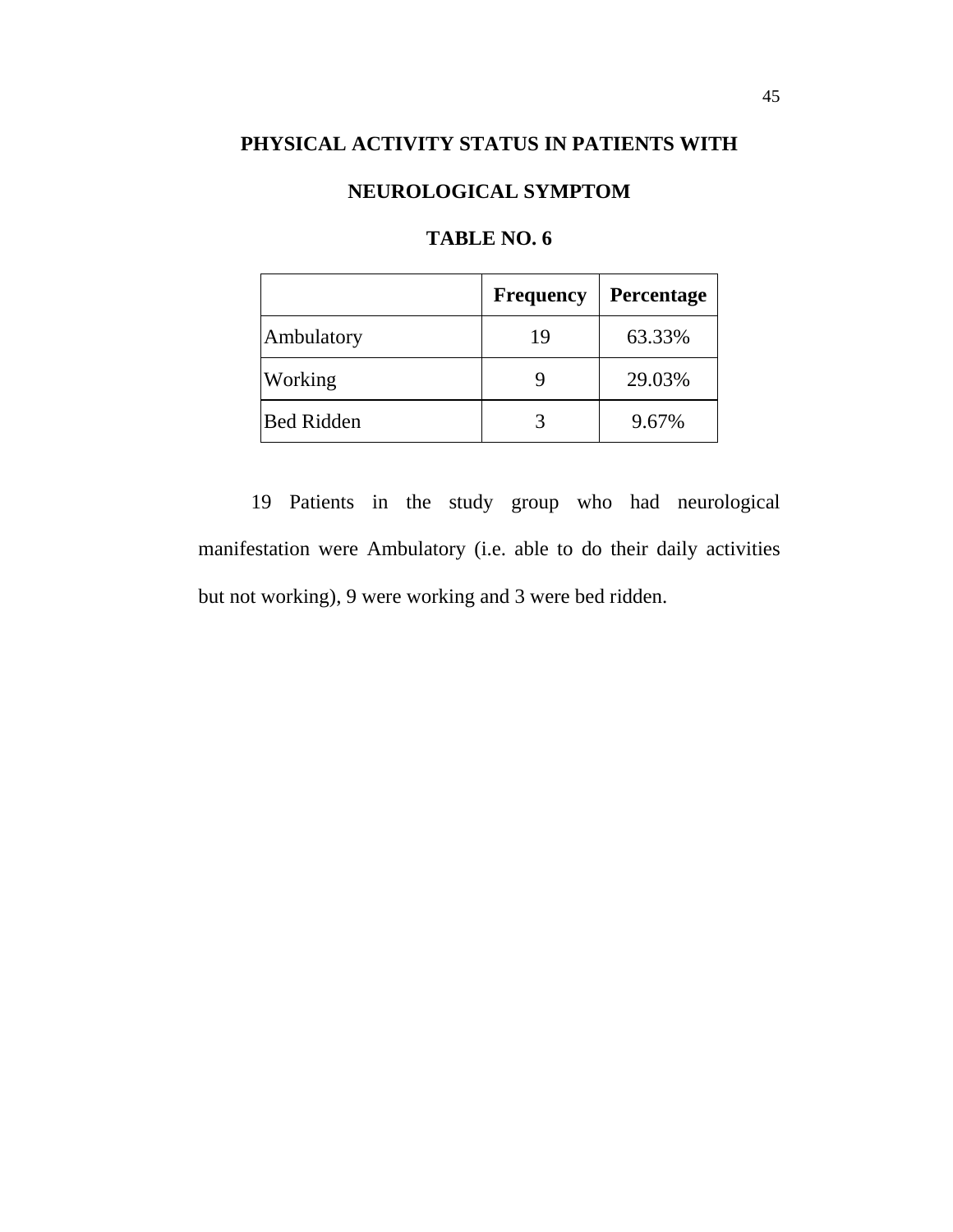### **PHYSICAL ACTIVITY STATUS IN PATIENTS WITH**

### **NEUROLOGICAL SYMPTOM**

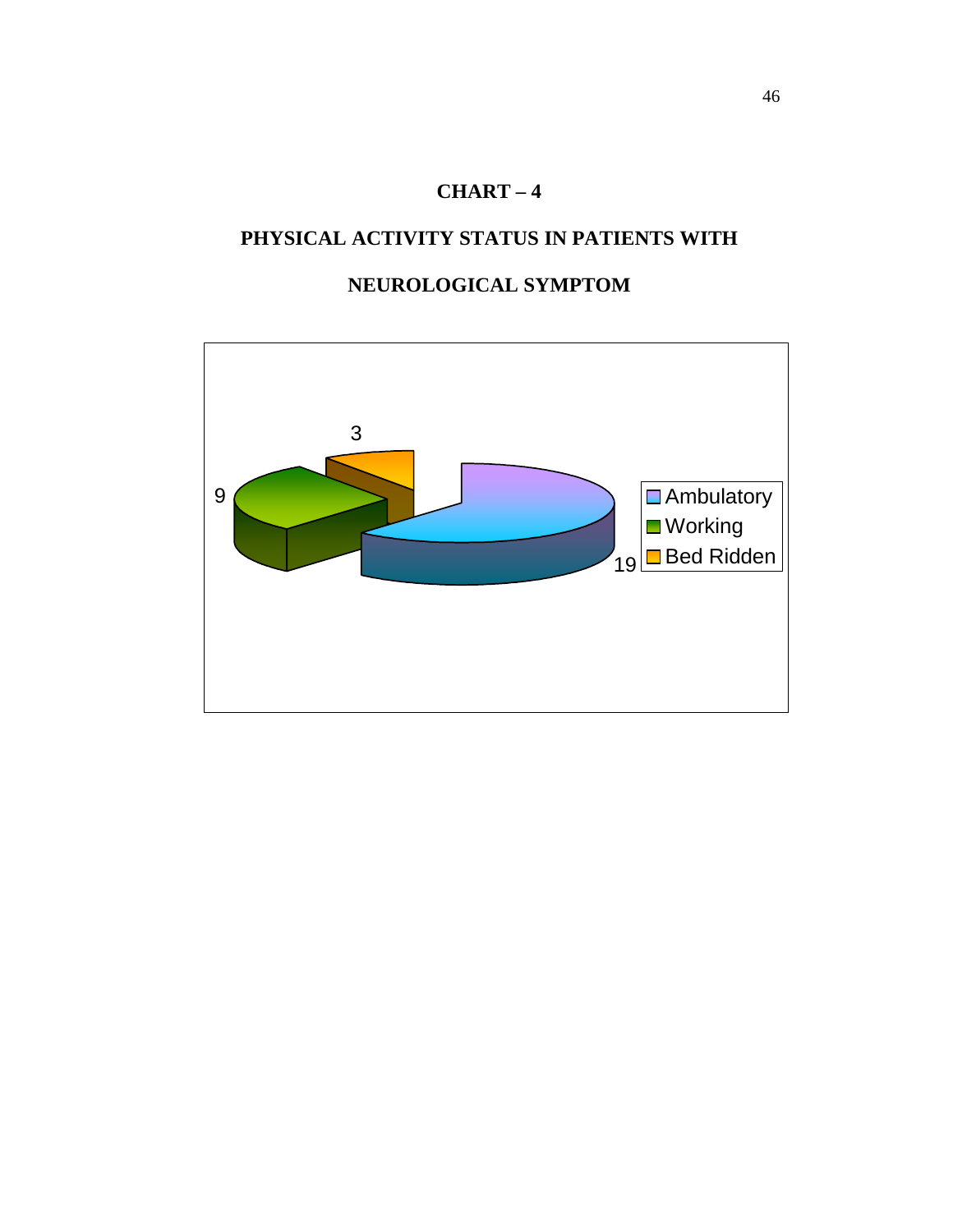### **CLINICAL PRESENTATIONS**

This table shows the various Clinical Presentations and their frequency in the Patients having neurological Manifestations.

| <b>Clinical Presentation</b> | <b>Frequency</b>            | Percentage |
|------------------------------|-----------------------------|------------|
| Headache                     | 22                          | 38.6%      |
| <b>Altered Sensorium</b>     | 14                          | 24.6%      |
| Hemiplegia                   | 3                           | 5.3%       |
| <b>Seizures</b>              | 8                           | 14.0%      |
| Paraperesis                  | 4                           | 7.0%       |
| Quradriperesis               | $\overline{2}$              | 3.5%       |
| Parasesthesias               | $\mathcal{D}_{\mathcal{L}}$ | 3.5%       |
| Cerebellar Syndrome          | $\overline{2}$              | 3.5%       |

| <b>TABLE NO. 7</b> |  |
|--------------------|--|
|                    |  |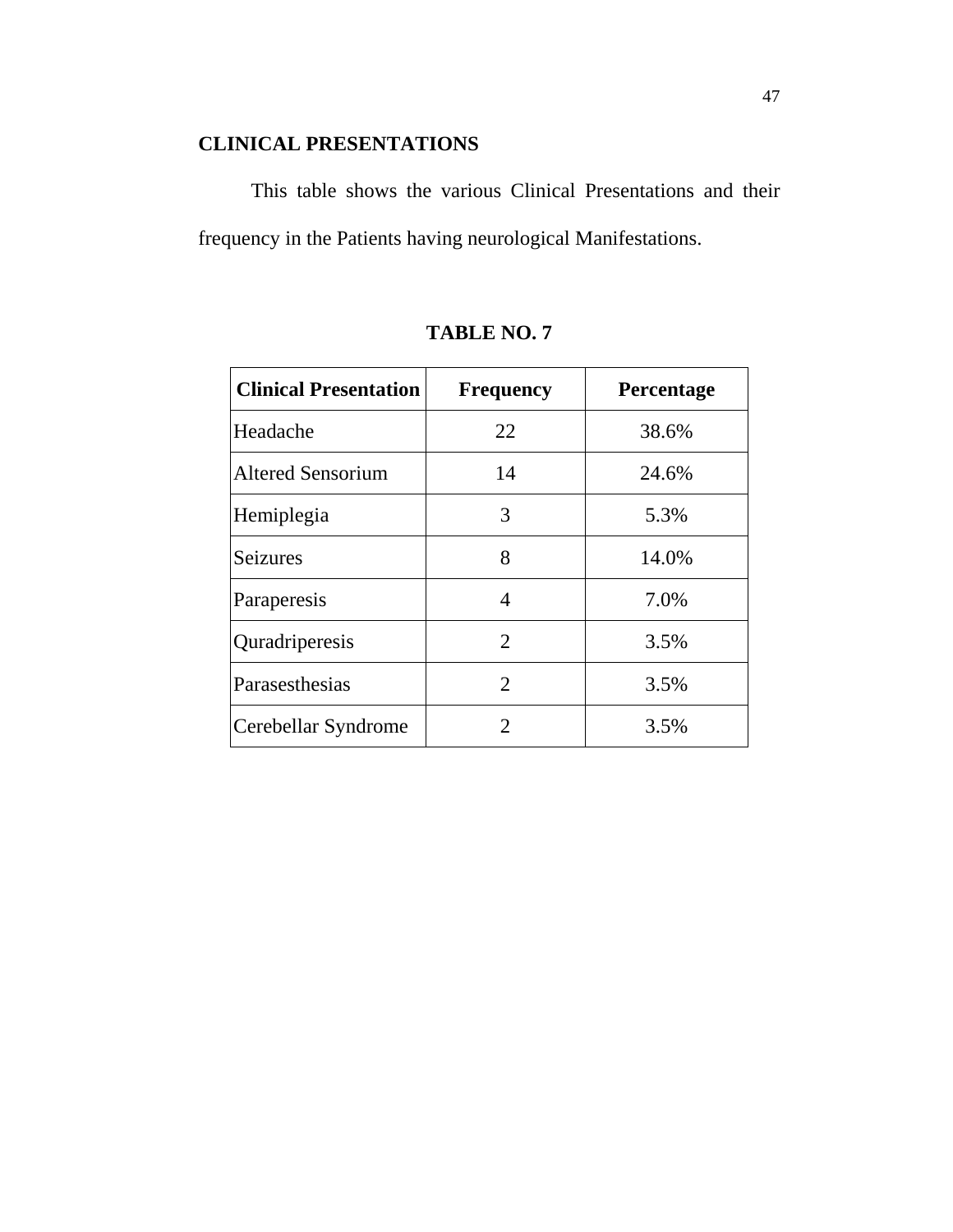### **ALTERED MENTATION**

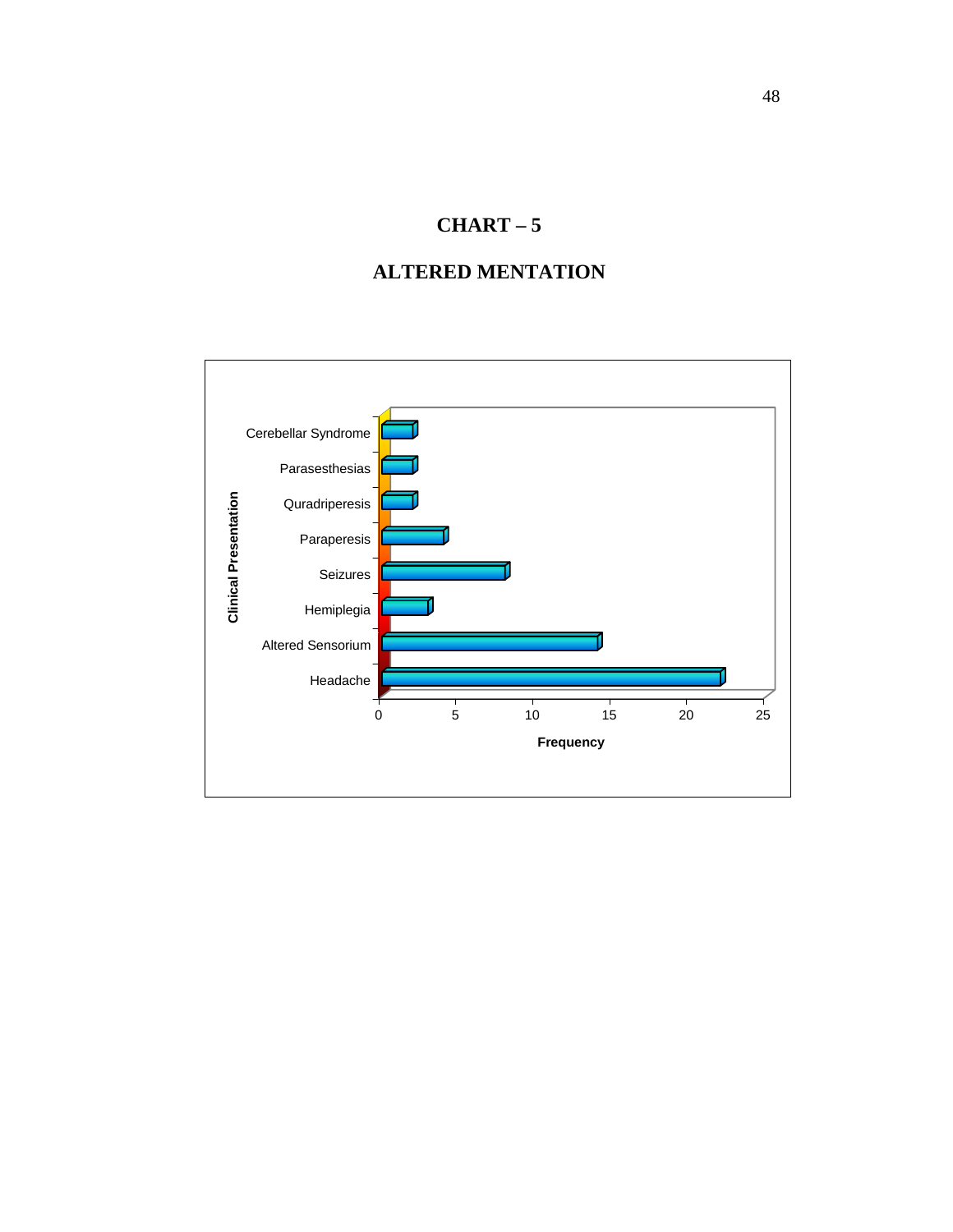### **HEADACHE**

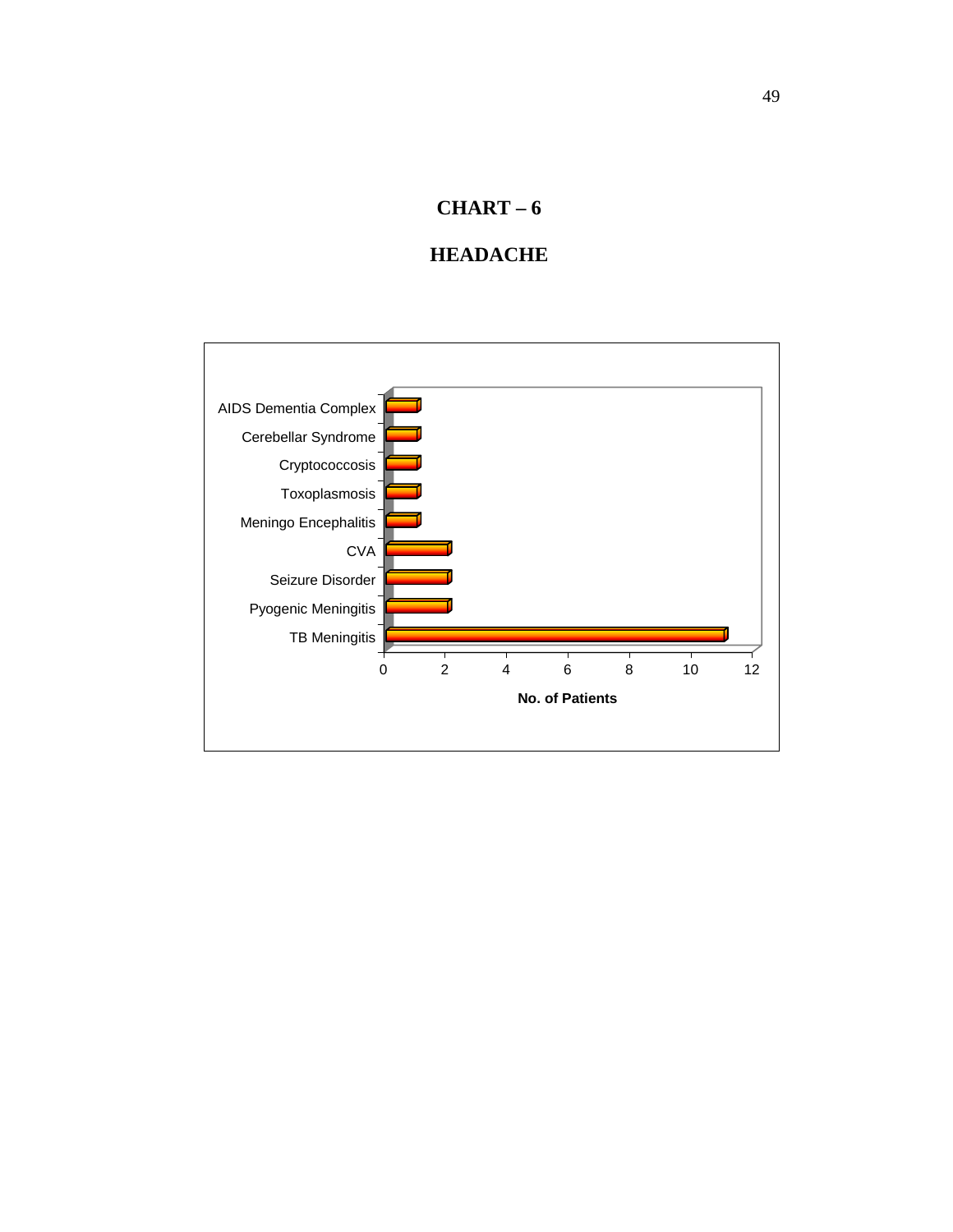### **ALTERED SENSORIUM**

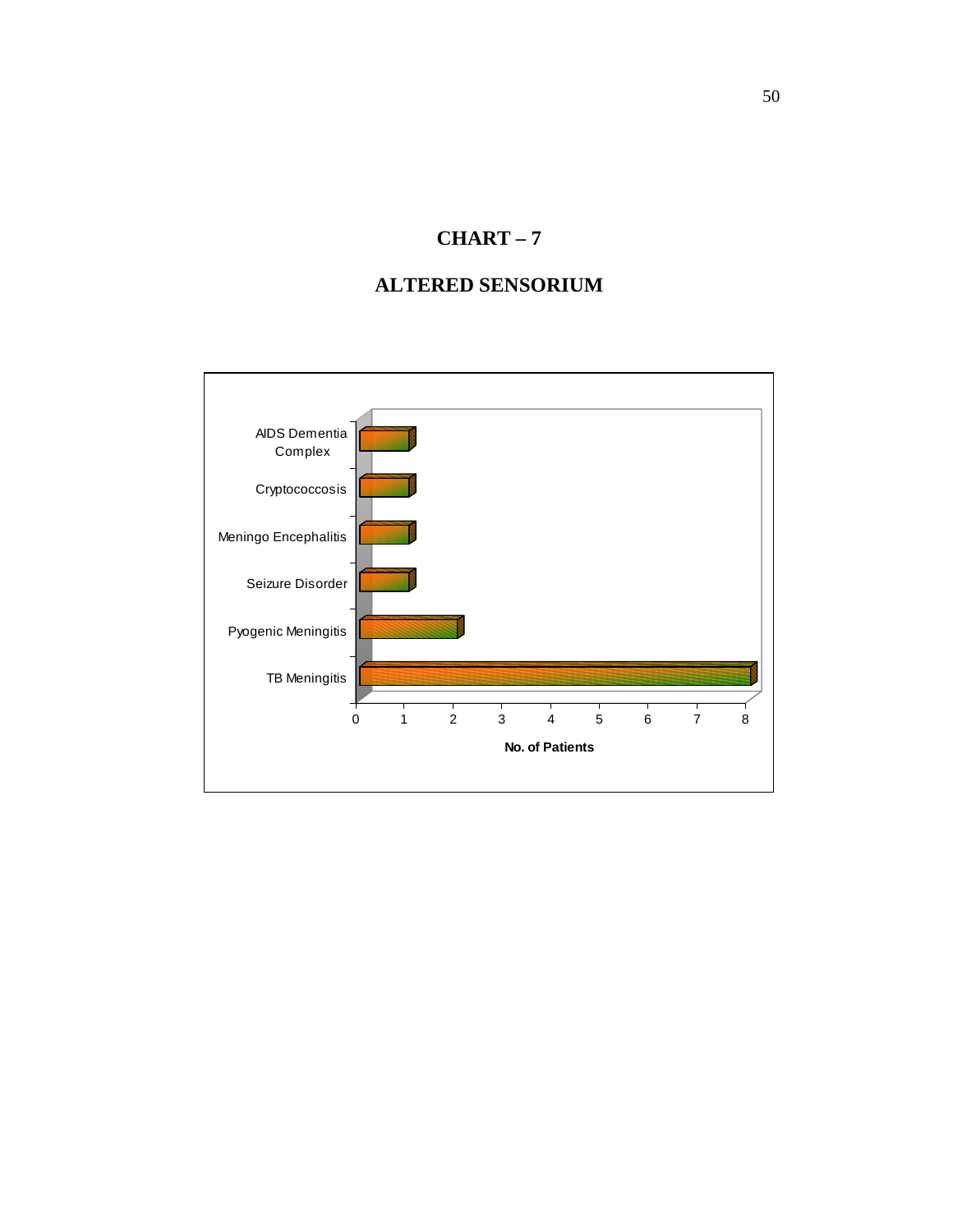

### **CONVULSION**

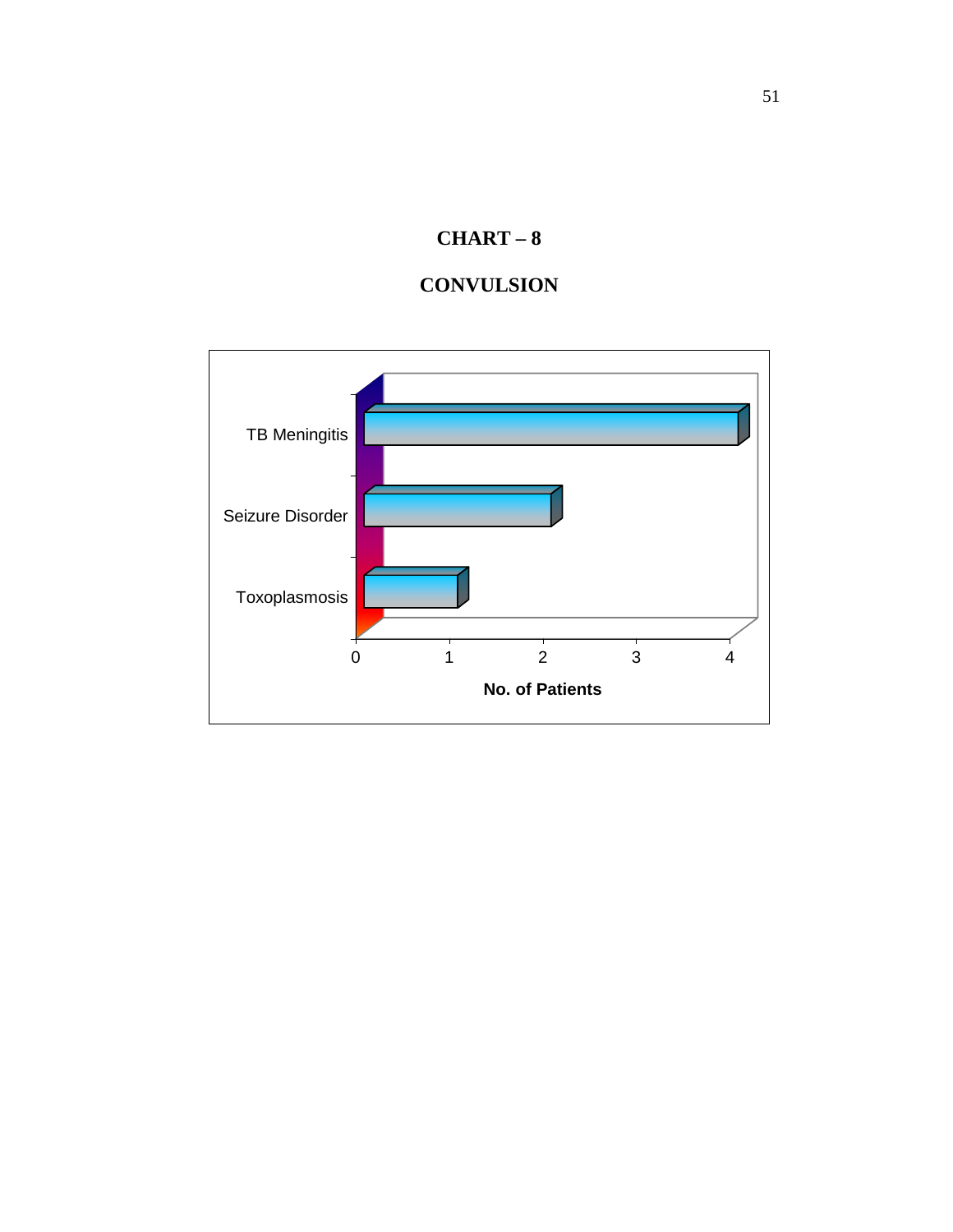### **DISEASE PATTERN**

Shows the disease patterns among patients who had neurological manifestations.

### **TABLE NO. 8**

| <b>Diagnosis</b>                               | <b>Frequency</b> | Percentage |
|------------------------------------------------|------------------|------------|
| <b>Acute Flaccid Paralysis</b>                 |                  | 3.22%      |
| <b>AIDS</b> Dementia Complex                   | 1                | 3.22%      |
| Cerebellar Syndrome                            |                  | 3.22%      |
| Cryptococcal Meningitis                        | 1                | 3.22%      |
| Toxoplasmosis                                  | 1                | 3.22%      |
| Cerebrovascular Accident                       | 3                | 9.67%      |
| Guillian Barre Syndrome                        | 1                | 3.22%      |
| <b>HIV</b> Myelopathv                          | 1                | 3.22%      |
| Meningoenceephalitis (Cause not<br>determined) |                  | 3.22%      |
| Multiple Granuloma                             | 1                | 3.22%      |
| Myopathy                                       | 1                | 3.22%      |
| Peripheral Neuropathy                          | $\overline{2}$   | 6.44%      |
| Pyogenic Meningitis                            | $\overline{2}$   | 6.44%      |
| Seizure Disorder                               | $\overline{2}$   | 6.44%      |
| <b>TB</b> Meningitis                           | 11               | 35.4%      |
| Tuberculoma                                    |                  | 3.22%      |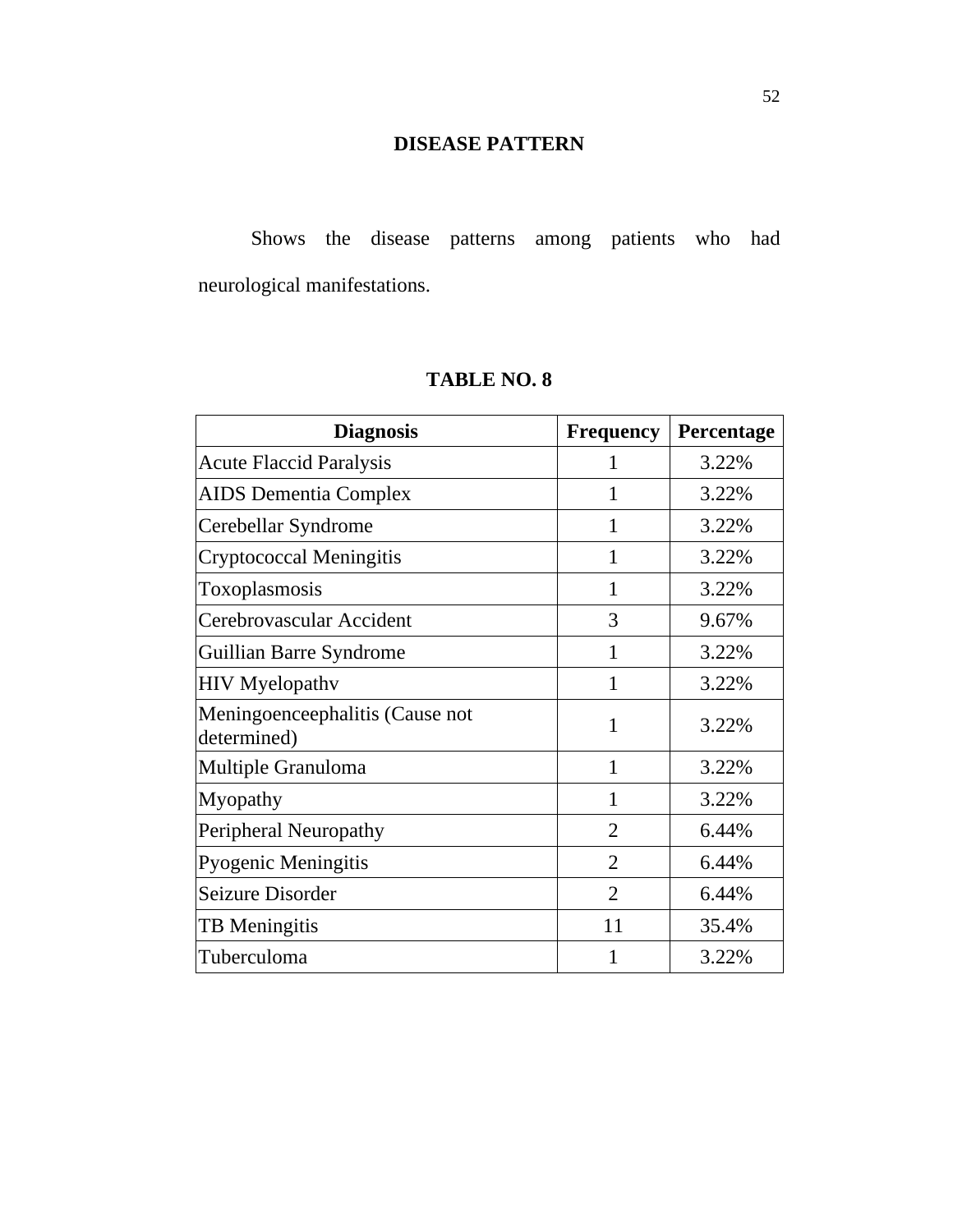#### **OUT COME**

### **TABLE NO. 9 : shows the outcome in the study**

| <b>Out Come</b> | <b>Frequency</b> | <b>Percentage</b> |
|-----------------|------------------|-------------------|
| Improved        | 20               | 64.52%            |
| Expired         |                  | 35.48%            |

11 Patients who had neurological manifestations in the study group expired (35.48%) and 20 Patients had improvement in their clinical condition.

### **CD4 COUNT CORRELATION**

#### **TABLE NO.10**

|                                            | $CD_4$ Count |           |
|--------------------------------------------|--------------|-----------|
|                                            | <b>Mean</b>  | <b>SD</b> |
| Patient with Neurological Manifestation    | 179.19       | 113.16    |
| Patient without neurological Manifestation | 225.03       | 134.58    |

CD4 count levels in Patients with neurological manifestations ranged from 11 and 535 with an average of 179.19. The average CD4 levels in Patients without neurological manifestations was 225.03. There was no statistically significant difference between the two groups.  $(P>0.05)$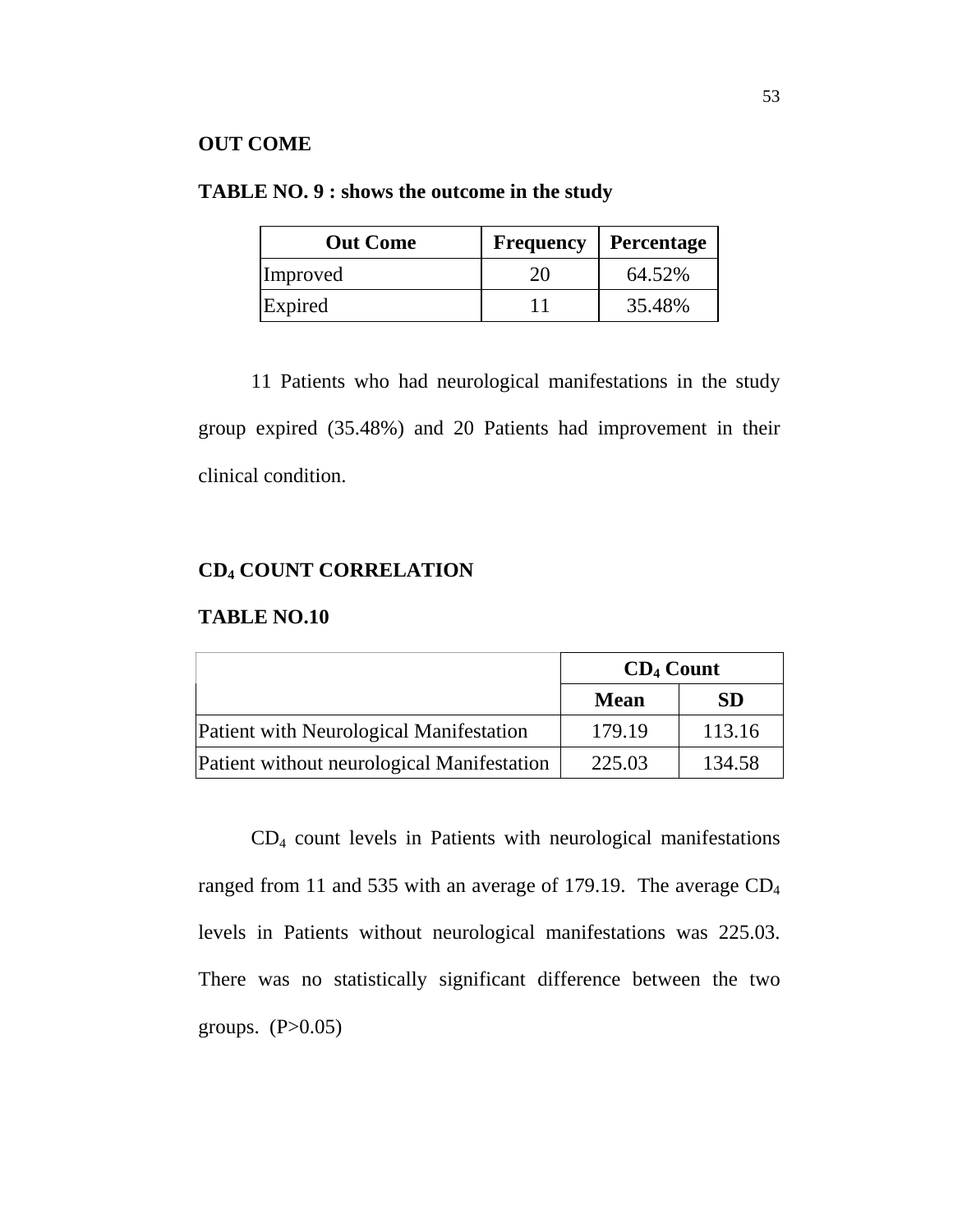### **TABLE NO.11**

| <b>Out Come</b> | $ CD_4$ Mean $ CountSD$ |        |
|-----------------|-------------------------|--------|
| Expired         | 108.38                  | 41.65  |
| Improved        | 268.60                  | 110.94 |

The mean  $CD_4$  Count of the patients who expired was 108.38. Mean  $CD_4$  count of the patients and who improved were 231.78 and 268.60. There is a statistically significant correlation of CD4 count among patients who expired (P-0.003\*\*).

### **CD4 CORRELATION WITH TB MENINGITIS**

There were 10 Patients diagnosed to have TB Meningitis.  $CD_4$ Count for one Patient was not done as the patient died before blood was taken for  $CD_4$  count. The mean  $CD_4$  count of patients with TB Meningitis in the study group was  $120.88$  and the mean  $CD_4$  count of patients who did not have any neurological manifestations was 225.02. Statistically significant different of  $CD<sub>4</sub>$  count was observed between the two groups.  $(P-0.025^*)$ .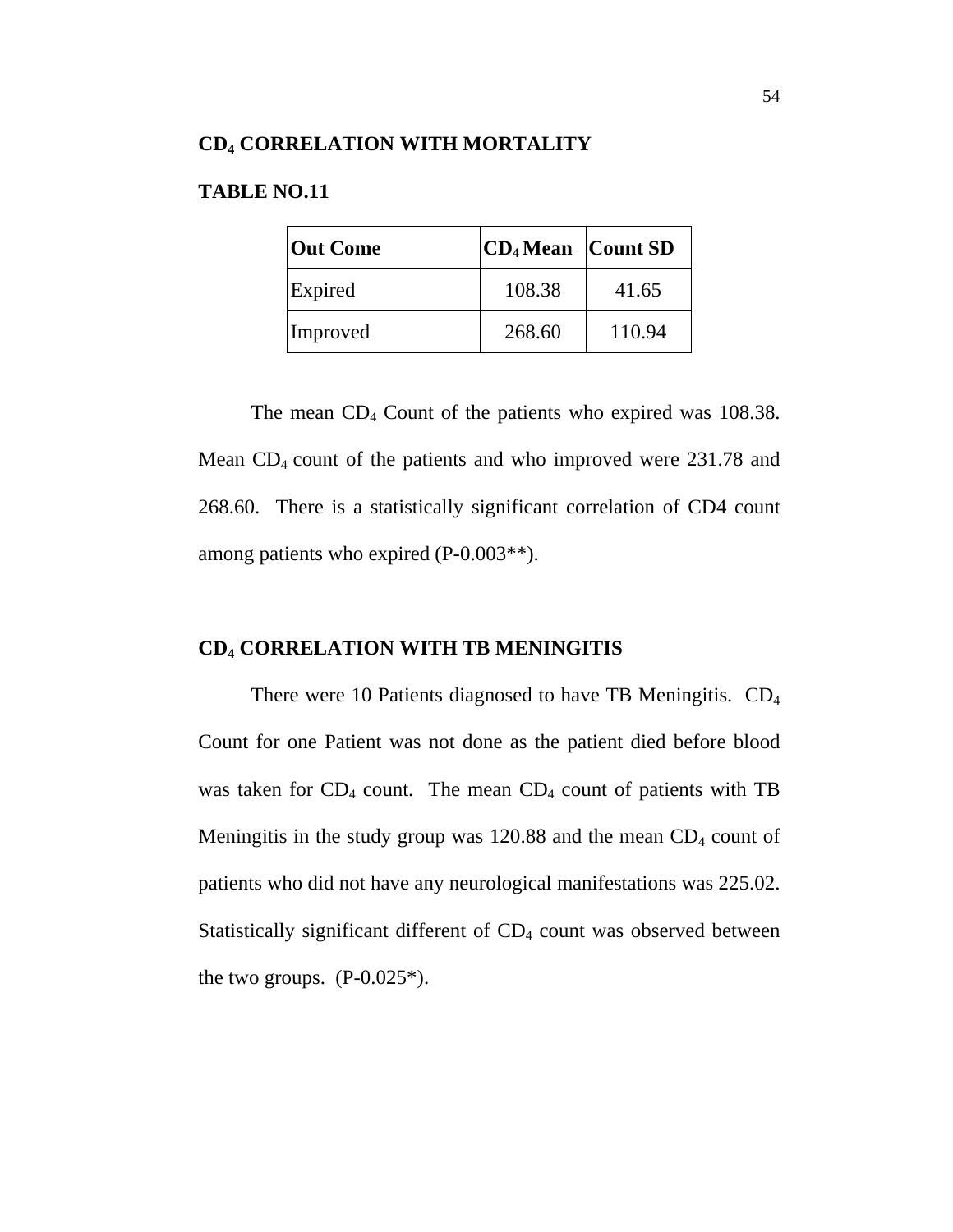**TABLE NO.12** 

|                                                | No. of Cases   Mean |               | <b>SD</b>        |
|------------------------------------------------|---------------------|---------------|------------------|
| Patients with TB Meningitis                    | $\mathbf{L}$        | 140.88 43.161 |                  |
| Patients without<br>Neurological Manifestation | 69                  |               | 245.02   138.585 |

#### **MINI MENTAL SCORE**

|                                                | <b>MMSE</b> |           |
|------------------------------------------------|-------------|-----------|
|                                                | <b>Mean</b> | <b>SD</b> |
| <b>Patient with Neurological Manifestation</b> | 24.94       | 2.13      |
| Patient without neurological Symptoms          | 26.65       | .84       |

Mini mental Score of Patients with neurological symptoms was compared with those without neurological symptoms. Significant difference was observed in patients with neurological symptoms, P value being less than 0.001.

### **FUNDUS**

Fundus Examination was done for all co-operative patients. 10 patients had features of papilloedema and no patient had features of HIV Retinitis.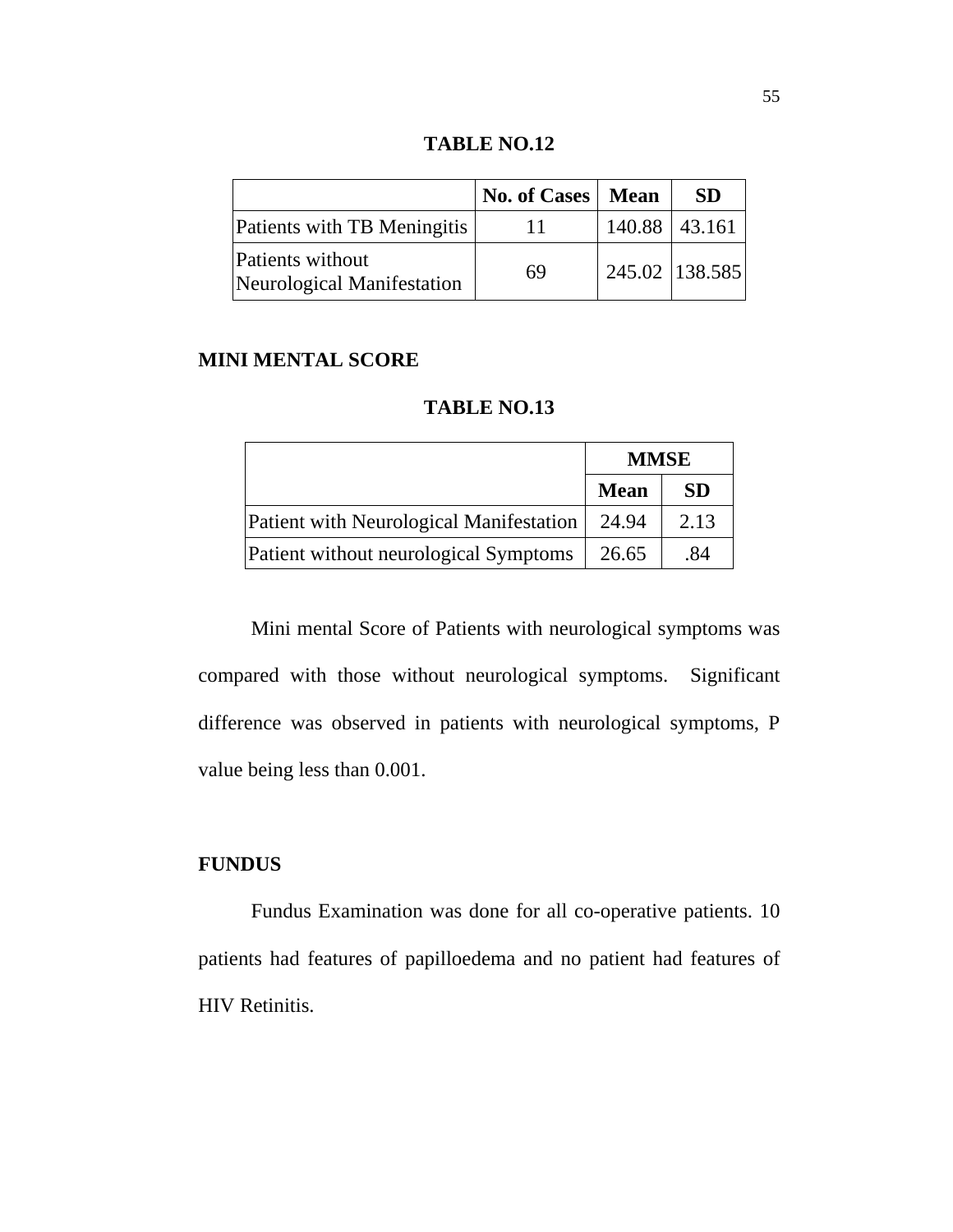### **CSF ANALYSIS**

Analysis was done for 20 patients in the study.

11 Patients had elevated proteins and predominant lymphocytes.

4 Patients had normal CSF.

2 had elevated proteins and acellular smear.

2 patients had predominant neutrophils.

1 had elevated proteins and occasional lymphocytes and also had positivity for cryptococcus in India Ink preparation.

#### **CT BRAIN**

24 Patients in the study were subjected to CT Brain among which 3 patients had middle cerebral arterial territory infarct and 1 had multiple calcified granulomata.

### **MRI**

In this study 4 patients had MRI brain done for them. 1 had multiple ring enhancing lesions who was diagnosed to have Tuberculoma and other patients had features suggestive of normal pressure hydrocephalus.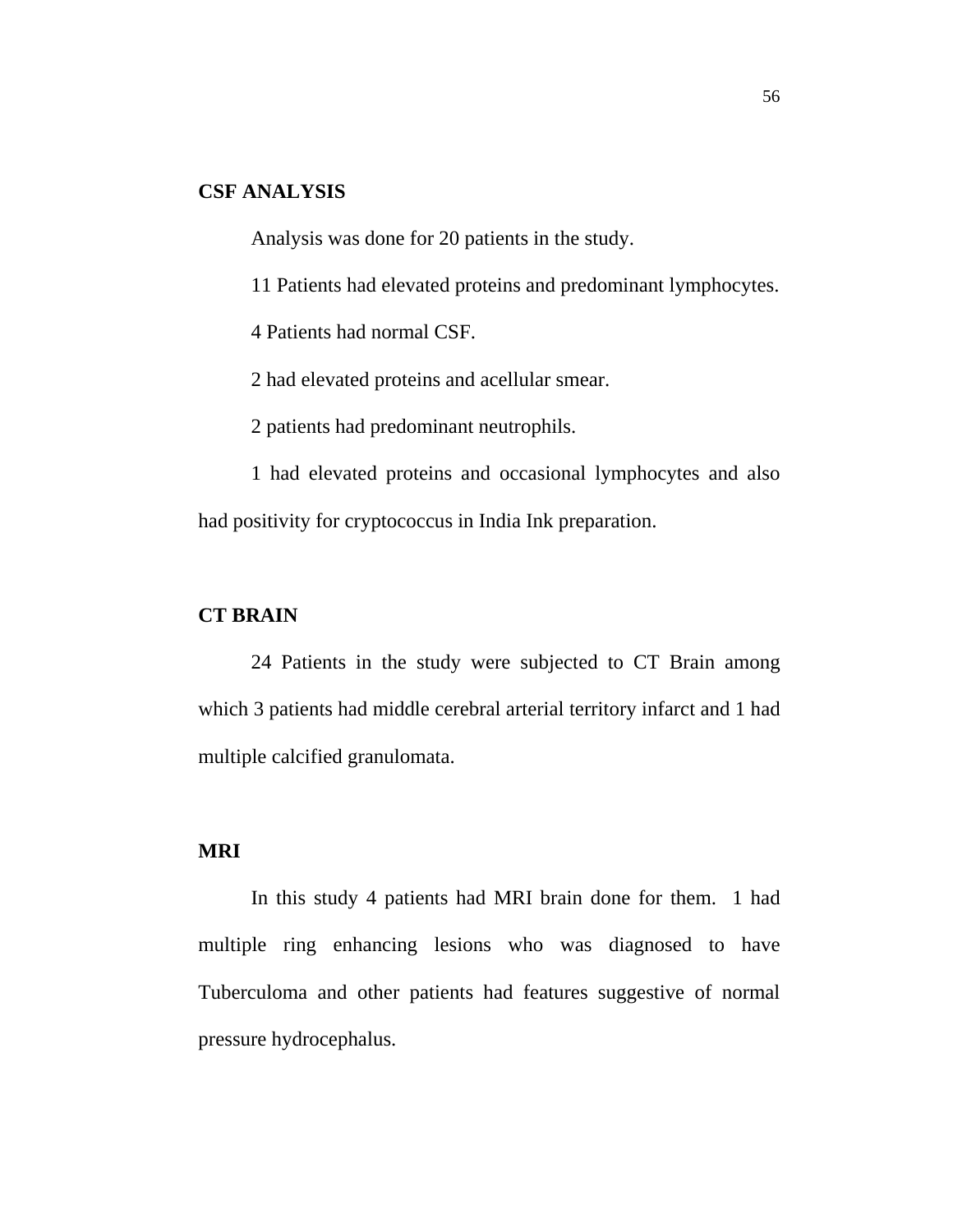### **DISCUSSION**

In this study, of the 100 seropositive patients, 31 had neurological manifestations (31%). The incidence of neurological manifestations in HIV positive patients according to snider et al was 31% and levy et al was 39%. In India Gupta et al found an incidence of 25.75% in his study.

#### **AGE**

Most of the patients in this study were in the age group of 31 - 40 (59.38%). The mean age of the patients with neurological manifestations in a study in university of California and Sanfransisco data was 37.3 years. Mean age in this study was 35.63 years.

#### **SEX**

Male patients were found to have neurological manifestations more common (90.63%) as against females (9.38%). Male to female ratio was approximately 9:1. Metha et al, 1999 has reported male predominance with male to female ratio of 12:1.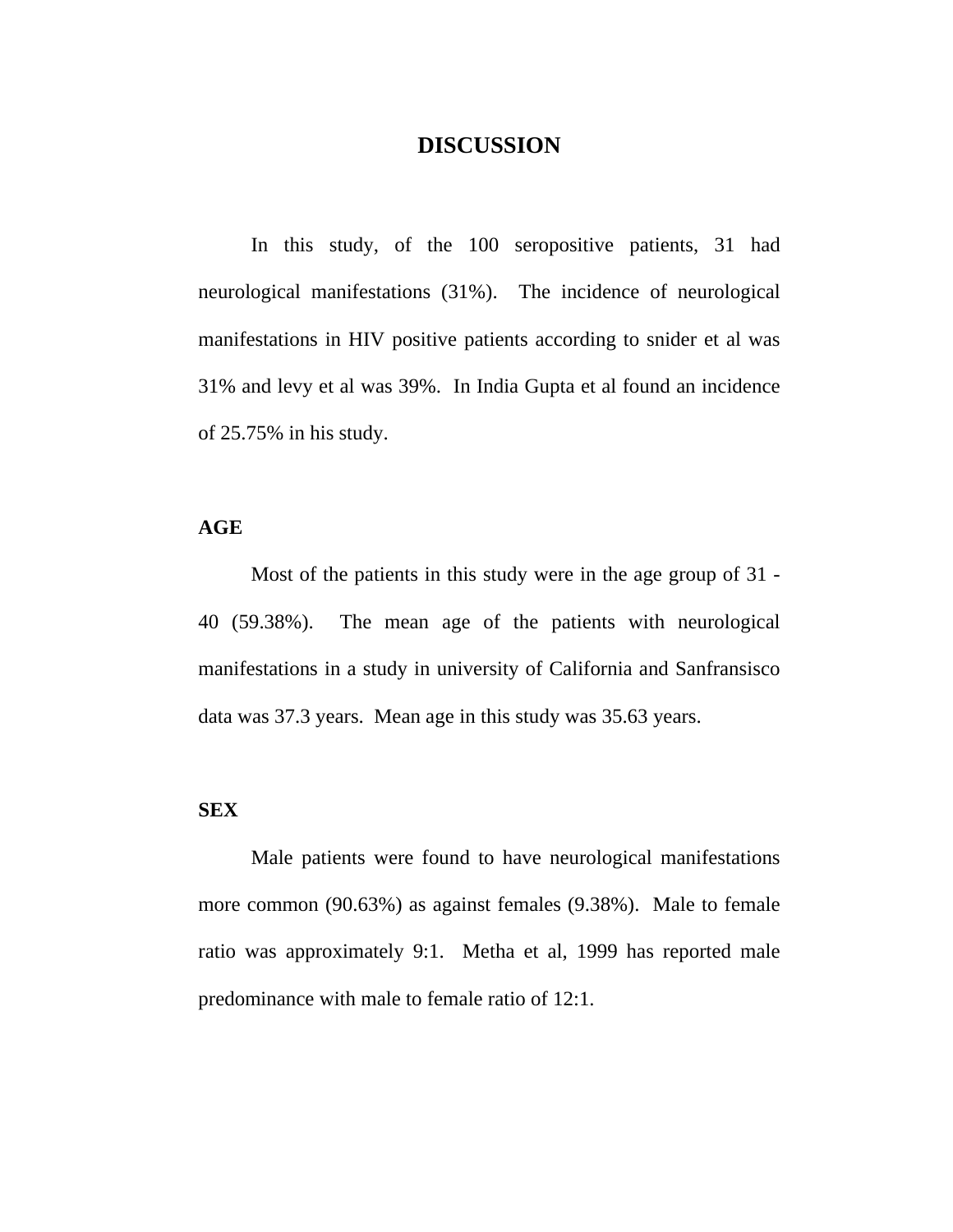#### **OCCUPATION**

High incidence of neurological manifestations was noted among drivers (56%), followed by daily wages with 23%. Perhaps these patients more often seek medical help in government hospital and also because HIV infection rate are high in this group of patients.

#### **MODE OF TRANSMISSION**

All patients with neurological manifestations had heterosexual behaviour as the risk factor. None of our patients had homosexual relationship. Gupta et al found heterosexual relationship in 64.7%, 5.85% in drug abusers and blood transfusion in 14.7%.

#### **PRE-EXISTING INFECTION**

Pulmonary Tuberculous was present in four patients with tuberculous meningitis.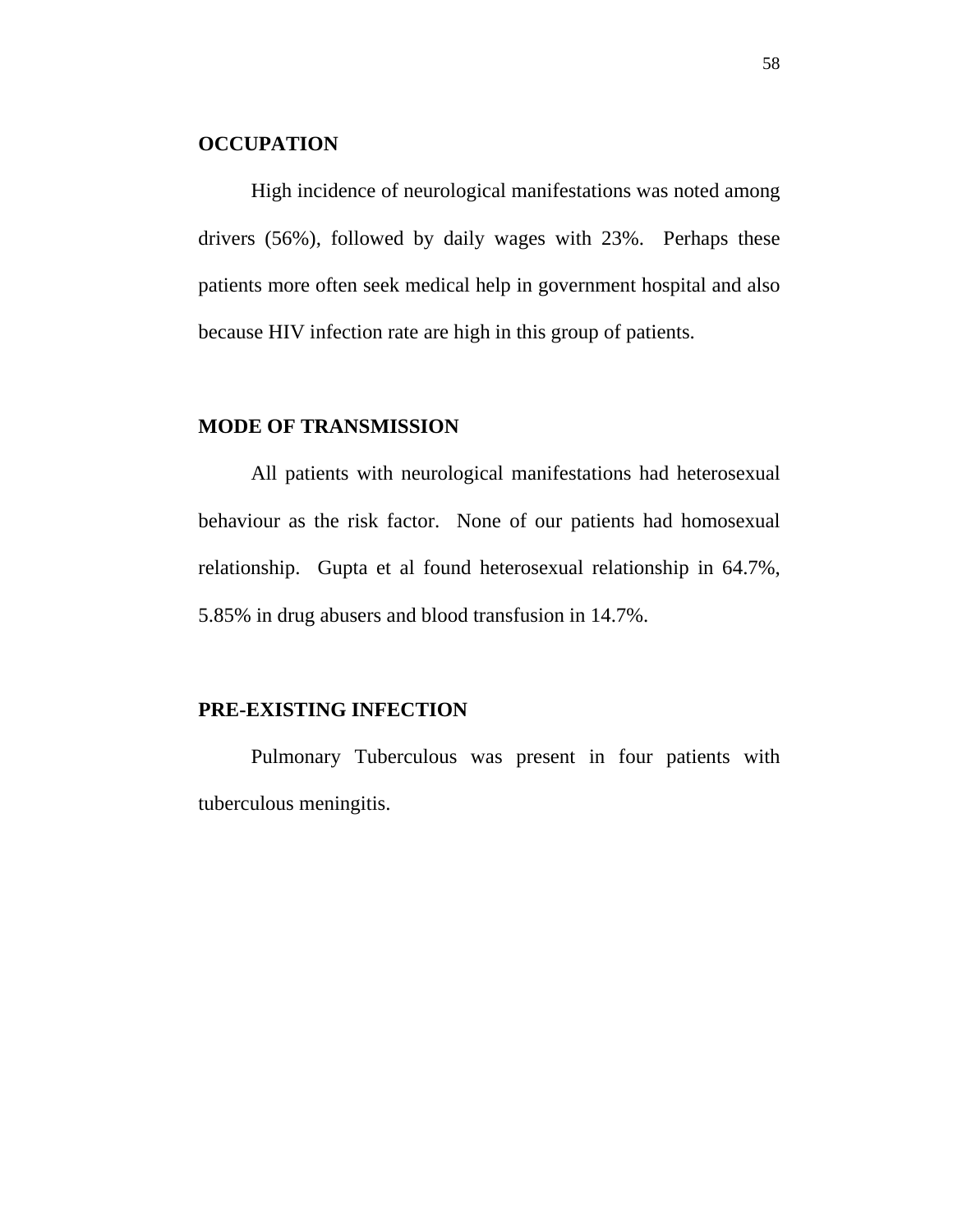### **CLINICAL PRESENTATION**

#### **HEADACHE**

This was the commonest presenting symptom in this study. 22 of the 31 patients with neurological symptoms, presented with headache (38.6%). 16 patients (72.72%) had opportunistic infections like tuberculous meningitis, cryptococcosis and pyogenic meningitis as the cause. Six other patients had HIV dementia and multiple granulomata as the cause.

Headache is an extremely common symptom in HIV infection, because of the frequency of intracranial infection and mass lesions. Saag, Gray Bill et al has described headache as a common symptom in HIV infection frequently.

#### **ALTERED SENSORIUM**

14 out of the 31 patients, had altered sensorium (24.6%). Altered sensorium as observed in this study was primarily due to a meningeal infection, tuberculous meningitis being most frequent, followed by cryptococcal and pyogenic meningitis. None of the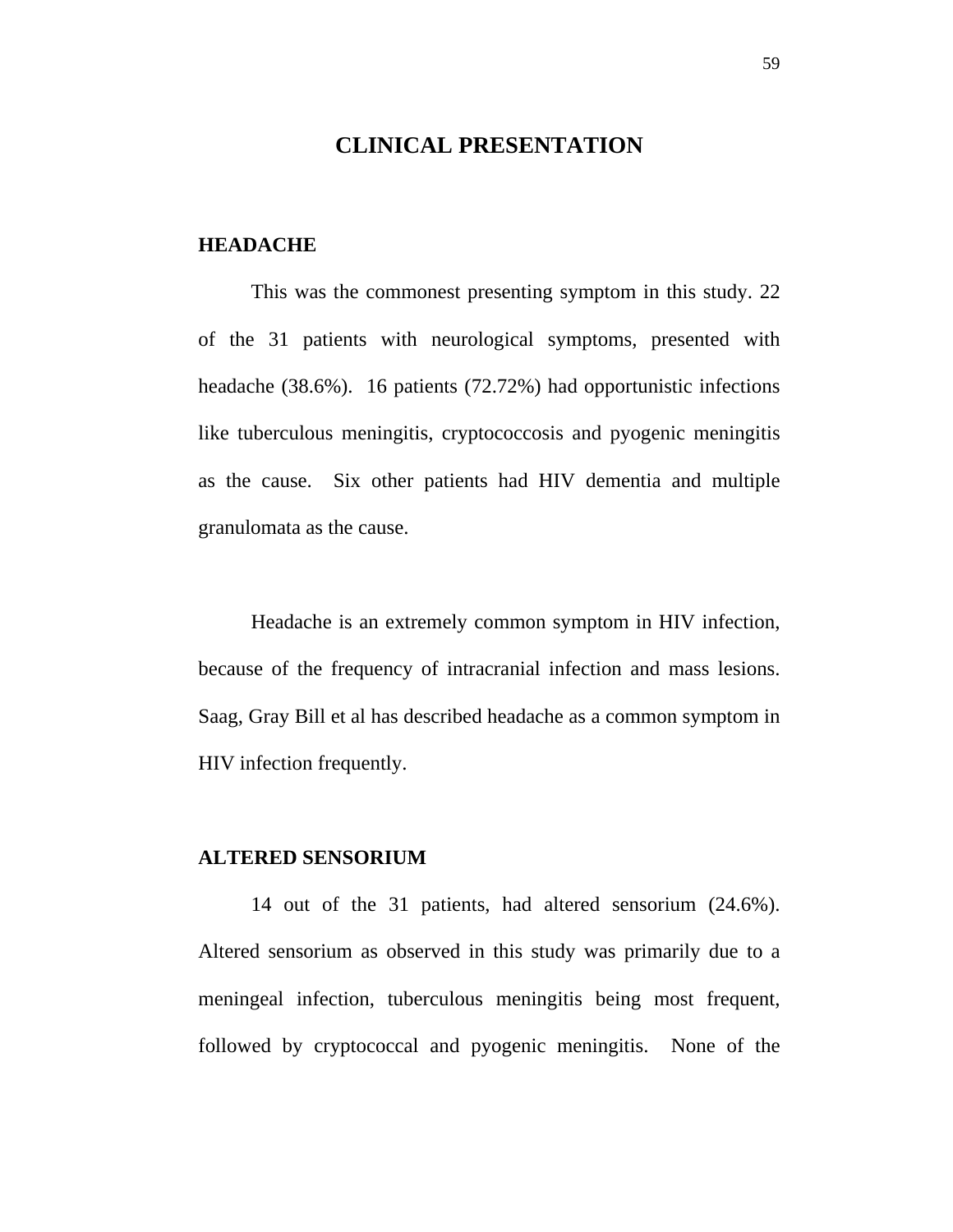patients in this study had CNS lymphoma. University of California and Sanfransisco data revealed altered sensorium as a manifestation in secondary viral infection. Progressive multifocal leucoencephalopathy, toxoplasmosis, cryptococcosis, HIV dementia and lymphoma.

#### **SEIZURES**

In our study, the common cause for seizures was neurotuberculosis. Of the 31 patients, 8 patients had seizures (14%). Two patients had normal CT brain and C.S.F analysis did not reveal any abnormality. EEG could not be tested to the above patients.

This is perhaps because approximately half the HIV infected patients have no definite identifiable disease of the brain and cerebral HIV infection seems to be the likely cause of the seizures, as reported by Holtzman et al AMJ Med. 1989 study which had HIV encephalopathy as the cause of seizures in 24% of the patients.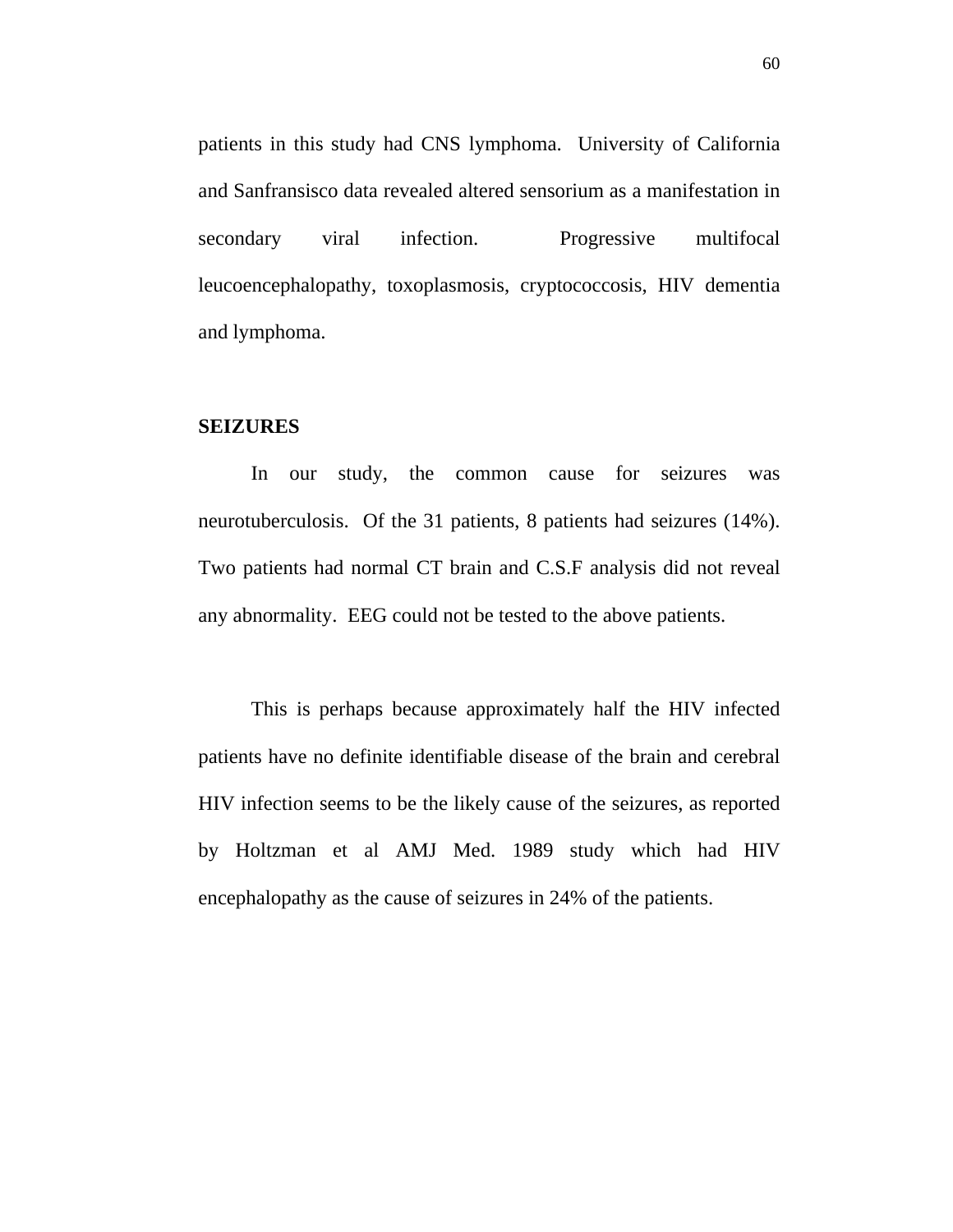#### **PARAPARESIS**

4 patients had paraparesis on presentation in our study (7%). Of the 4, one was due Guillian - Barre syndrome and 3 due to HIV myelopathy.

Human T cell lymphotrophic virus 1, tuberculosis, herpes zoster and syphilis were the causes of paraparesis described by A.I Bhigjee et al in their study.

### **PARAESTHESIAS**

Two patients in our study had paraesthesias of both lower limb (3.5%). One patient was on antiretroviral therapy (which included zidovudine) and other patient was not on ART. Both were improved with amitryptilline and nutritional support.

Fuller, Le Fauchur et al (2001) has shown an incidence of 9.46% of peripheral neuropathy in his study.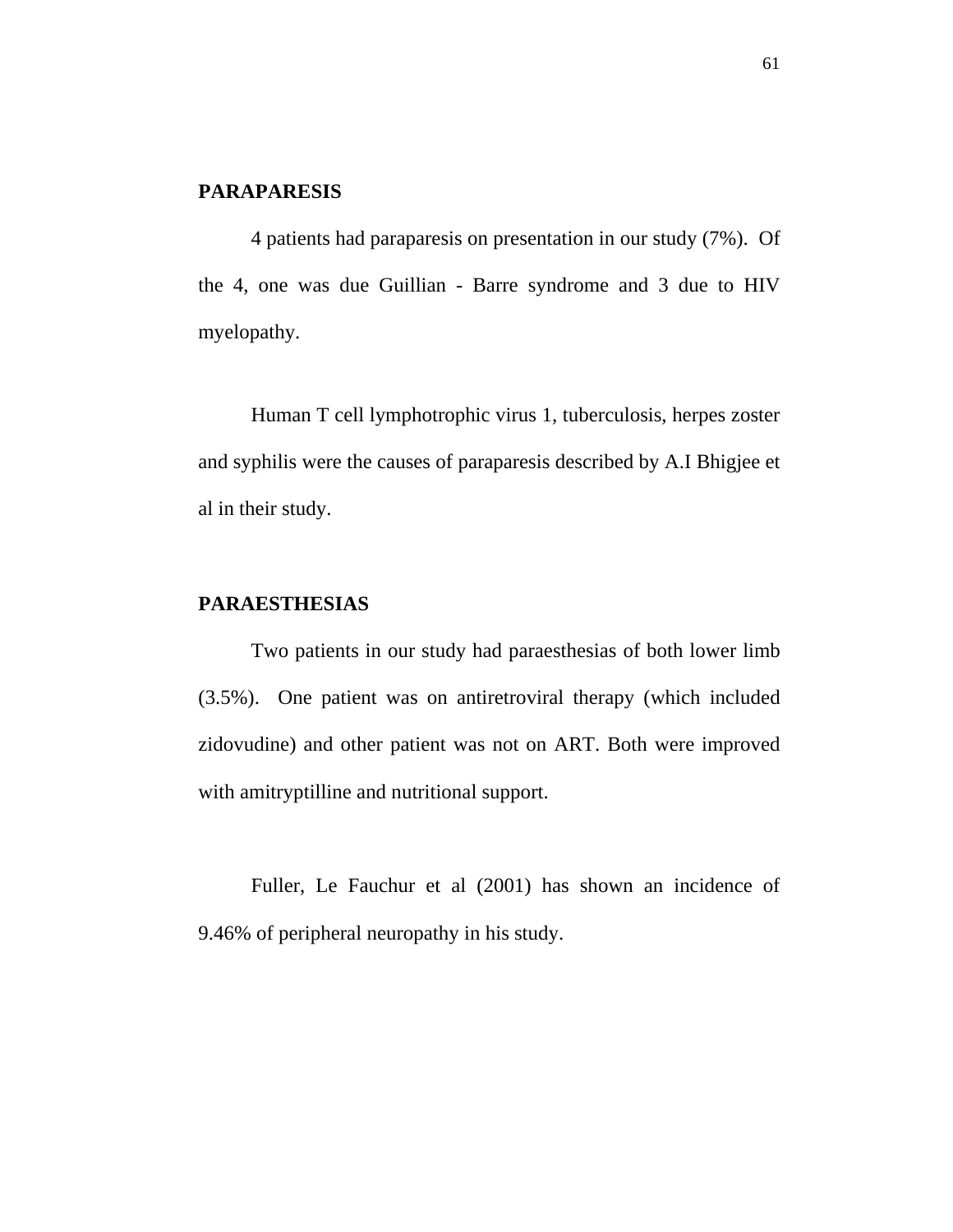### **CEREBELLAR SYNDROME**

Of the 31 patients 1 had features of cerebellar syndrome (3.22%). One patient had an hypodense lesion in the cerebellar area in the CT brain (plain).

Mc Arthur et al (1998) had noticed gait disturbance and clumsiness in 45% of patients with HIV dementia.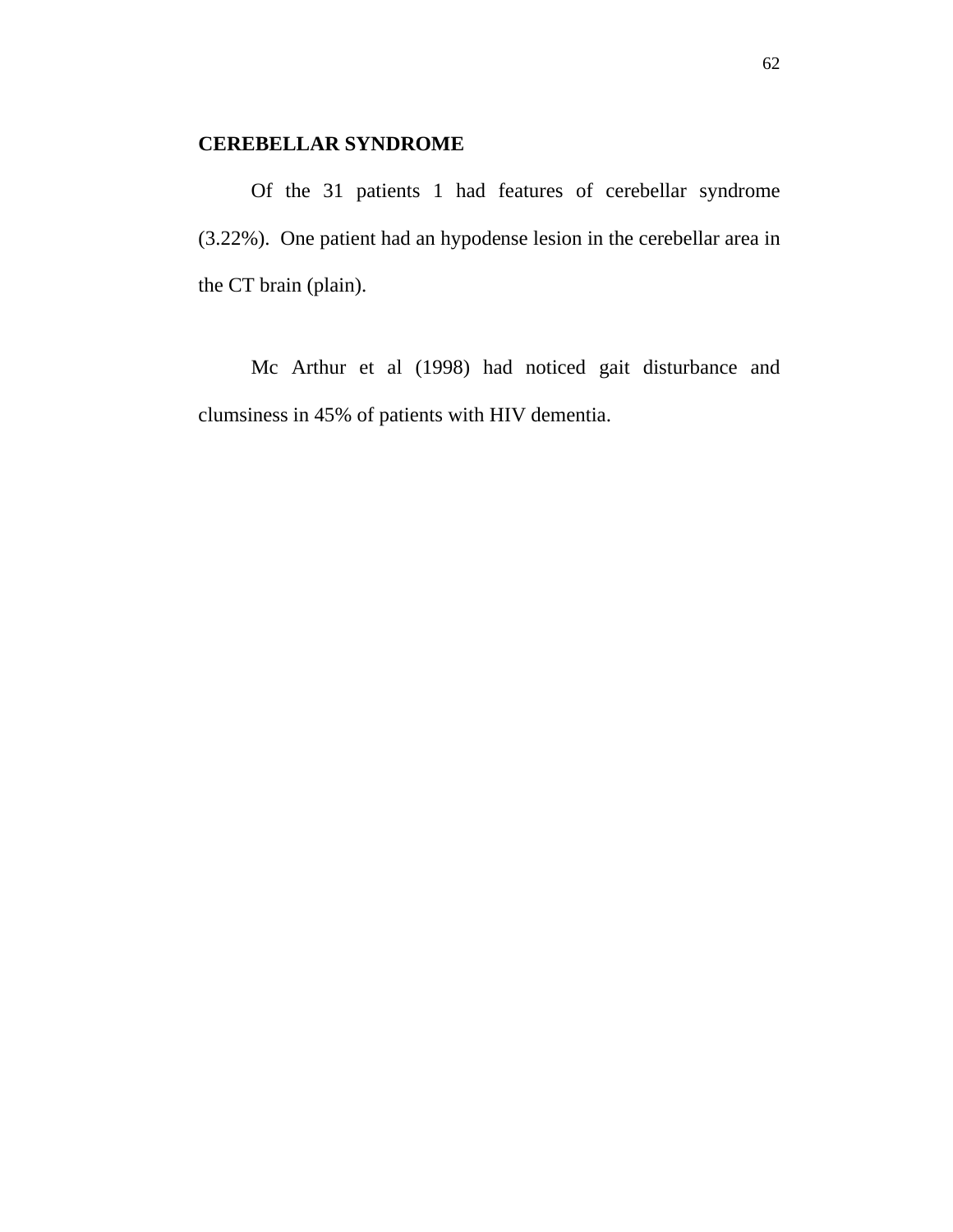### **Comparative Table** : **1**

|                           | Vijay D. Teja et al | This study |
|---------------------------|---------------------|------------|
| <b>Number of Patients</b> | 100                 | 100        |
| Incidence                 | 32 %                | 31%        |
| Headache                  | 13 (40.63%)         | 22 (38.6%) |
| Altered sensorium         | 14 (20.6%)          | 14(21.6%)  |
| Hemiplegia                | 4(12.5%)            | $3(5.3\%)$ |
| <b>Seizures</b>           | 8(25.07%)           | 8 (14.0%)  |
| Paraparesis               | 6(18.75%)           | $4(7.0\%)$ |
| Paraesthesias             | 3(9.35%)            | 2(3.5%)    |
| Cerebellar Syndrome       | 3(9.35%)            | $2(3.5\%)$ |
| Involuntary<br>Mayaman    | 1(3.13%)            |            |
| Psychosis                 | 3(9.35%)            |            |

### **AIDS DEMENTIA COMPLEX**

Among the 31 patients, one had AIDS dementia complex (3.22%). Patient presented with headache and progressive cognitive decline. Mini mental score of the patient was 20. CT brain and C.S.F analysis were normal.

Impaired memory and concentration with psychomotor slowing represent the common early presentation of this disorder.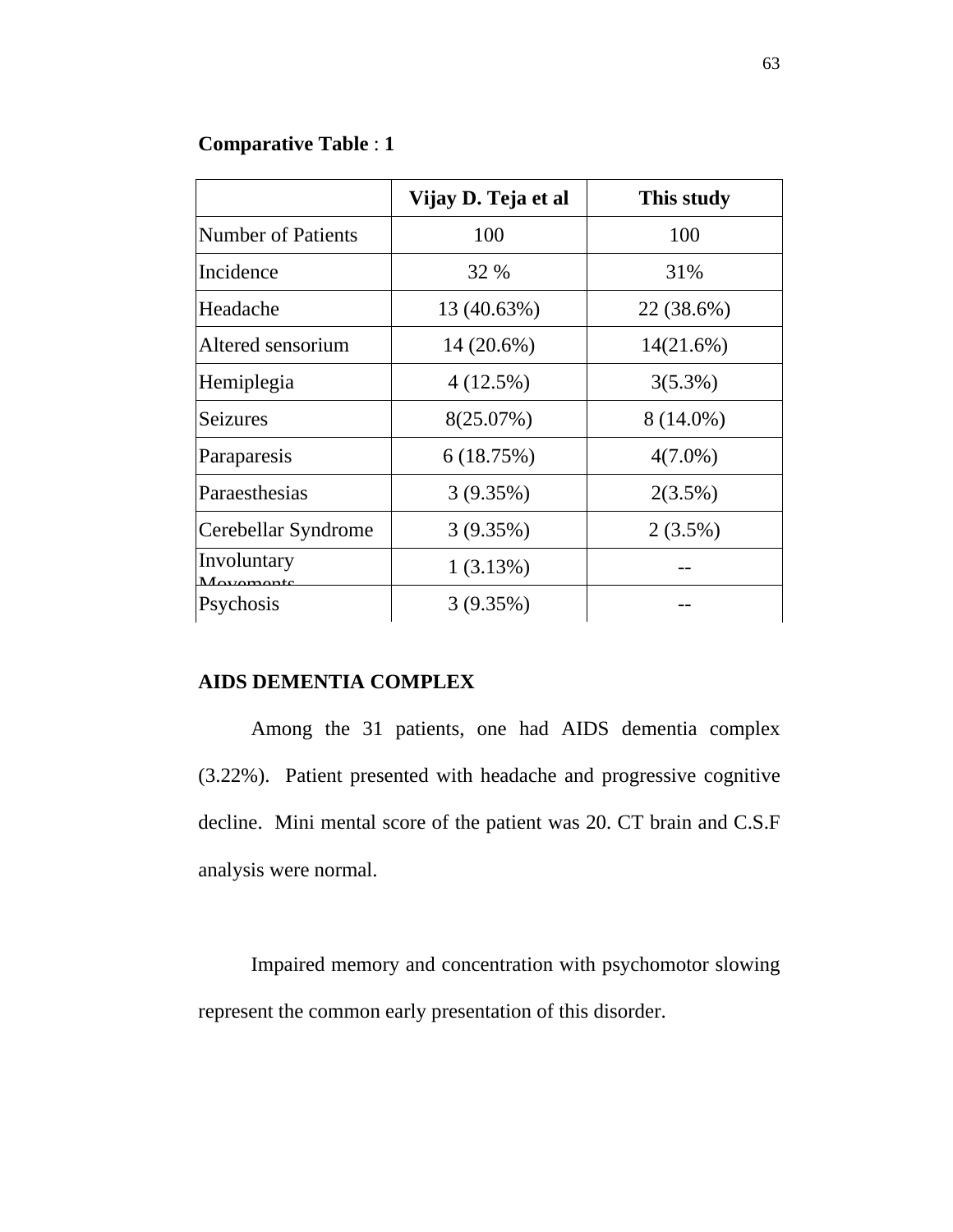Vijay D. Teja et al (2005) reported 8.03% incidence in their studies. In view of these findings baseline MMSE is probably advisable for all cases with HIV seropositivity and periodic evaluation may unearth more cases with AIDS dementia complex.

#### **PERIPHERAL NEUROPATHY**

In our study two patients had peripheral neuropathy (6.44%). Both the patients presented with paraesthesias and were foot drop. One was taking antiretroviral therapy which included zidovudine and other not on antiretroviral.

HIV associated sensory neuropathies include both distal sensory polyneuropathy due to HIV infection and antiretroviral toxicity. It is very difficult to differentiate between the two. Treatment is largely symptomatic. Our patients improved with change of retro viral regimen, amitryptilline and nutritional support.

#### **MYOPATHY**

One patient in our study had myopathy (3.22%). The patient presented with myalgia, proximal muscle weakness. On investigating further he had elevated creatinine kinase levels. Patient was on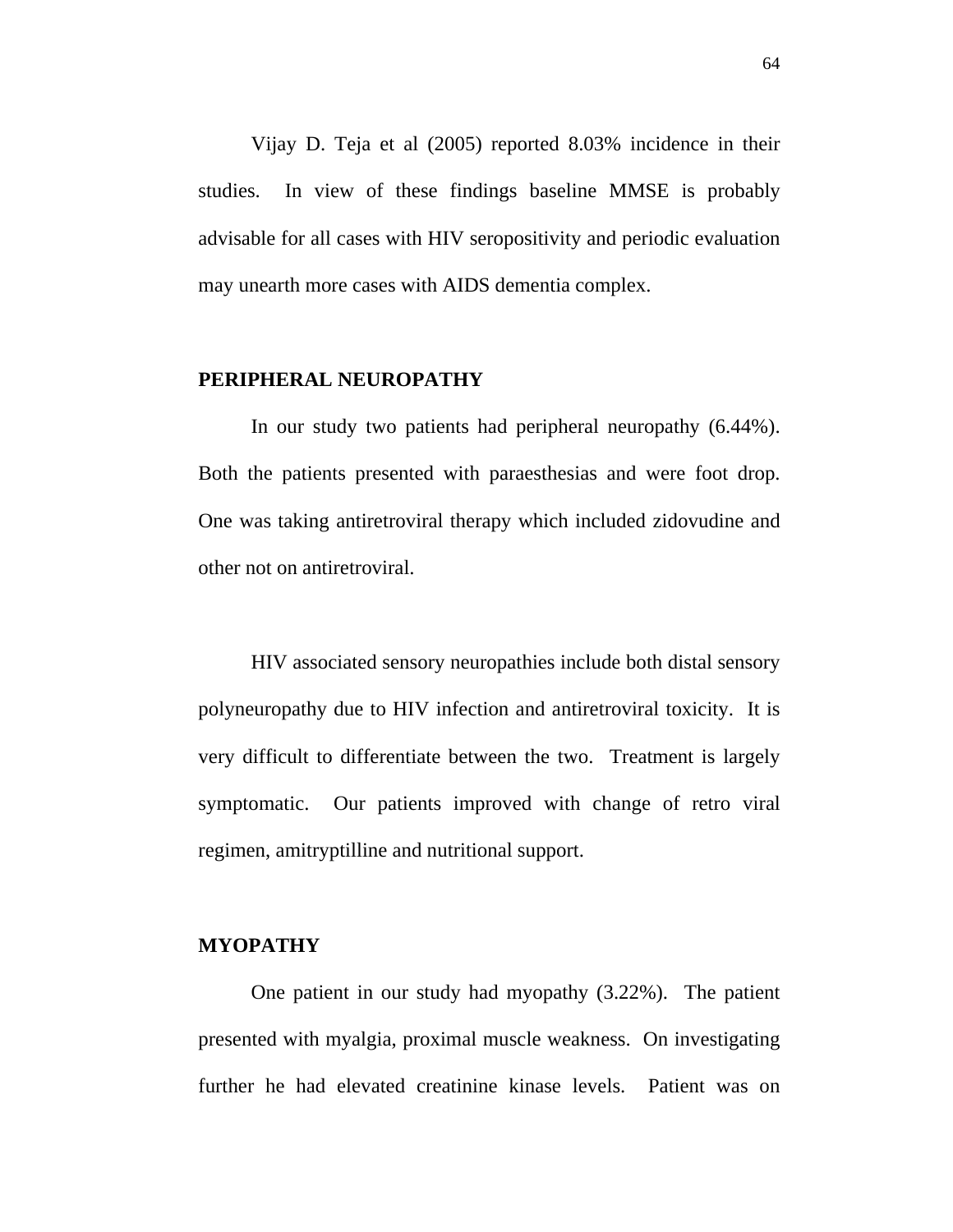antiretroviral therapy. After stopping zidovudine patient was followed up, with improvement in symptoms.

Studies have suggested that zidovudine induced myopathy occurs only when an underlying HIV related inflammatory myopathy is present.

#### **HIV MYELOPATHY**

Of the 31 patients in the study, two had HIV related myelopathy (6.44%). Patient had lower limb weakness and urinary incontinence on presentation. MRI spine showed no abnormalities and C.S.F analysis was normal.

Jerez.p et al (2001) have shown 22% incidence of spinal lesions in AIDS. Leading cause of myelopathies described in association with HIV was vacuolar myelopathy followed by myelitis.

#### **NEUROTUBERCULOSIS**

12 out of 31 patients who had neurological symptoms in our study had tuberculous infection of the nervous system. Among the 12 patients, 11 had tuberculous meningitis (35.4%) and 1 had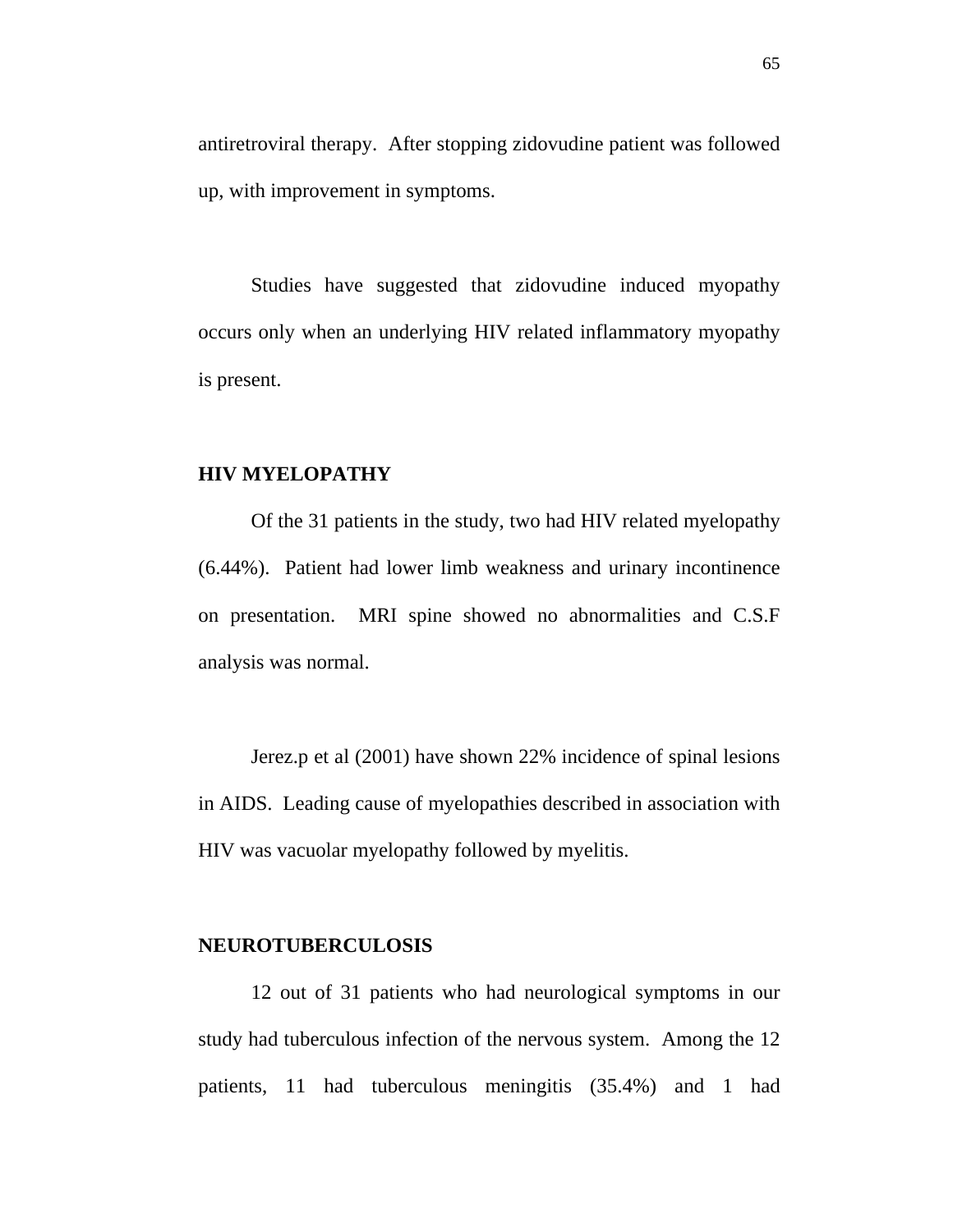tuberculoma (3.22%). 3 of the 11 patients with tuberculous meningitis expired (27.27%).

The patient diagnosed with tuberculoma presented with headache and partial seizures involving left upper limb. MRI brain revealed multiple ring enhancing lesions.C.S.F analysis showed elevated protein with predominant lymphocytes.

Increased number of neurotuberculosis in Indian studies is probably due to the high prevalence of tuberculosis in this part of the world.

In all our patients tuberculous meningitis was the first manifestation of the disease. Among them five patients on Antiretroviral therapy.

### **PYOGENIC MENINGITIS**

2 patients had features of pyogenic meningitis (6.44%). Both the patients presennted with altered sensorium, fever and headache. CT brain was normal and C.S.F analysis revealed elevated proteins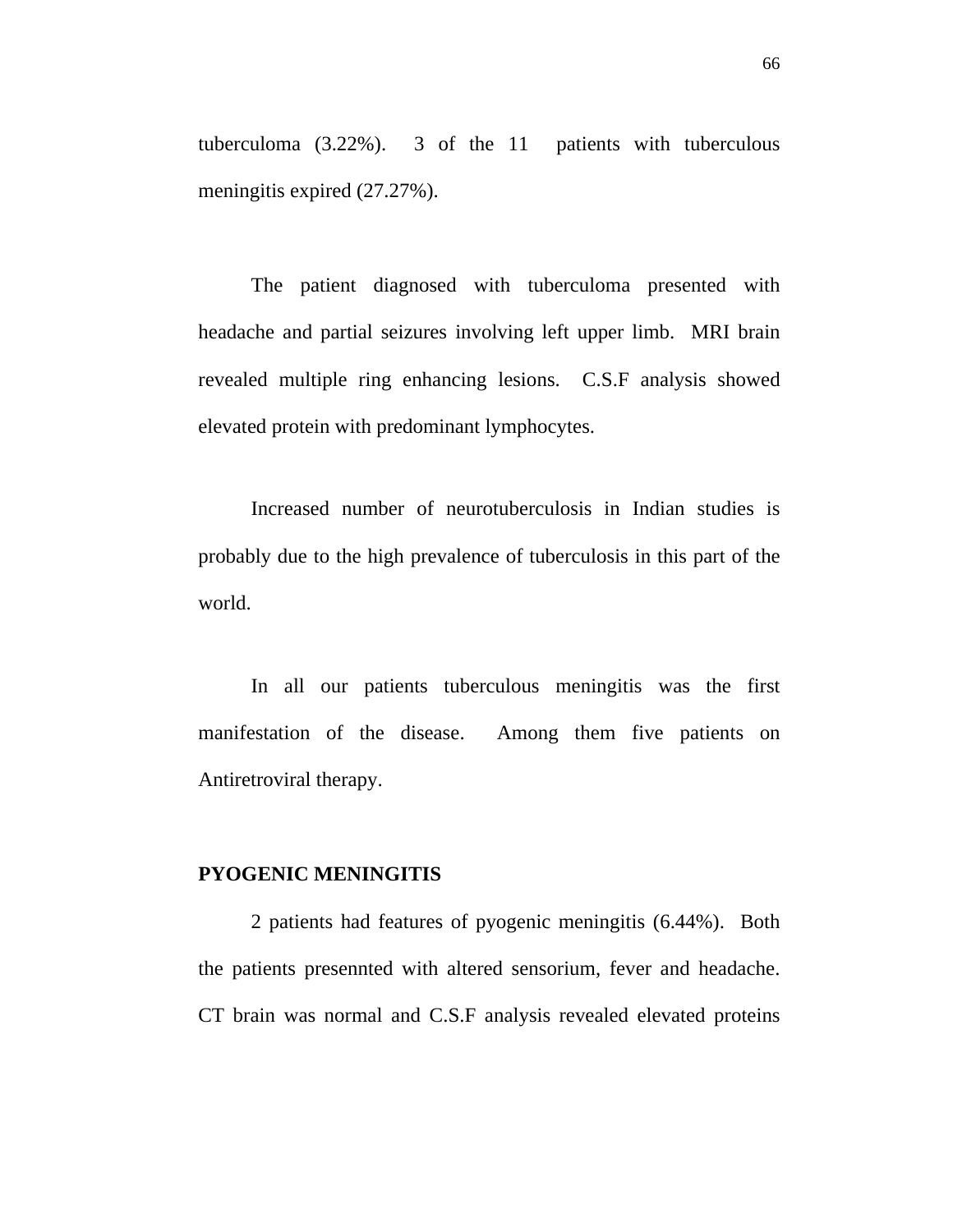and predominant neutrophils in cytology. C.S.F culture did not grow any organism.

Both the patients however succumbed to the disease proving the point that pyogenic infection coexisting with HIV infection has very high mortality.

AIDS related CNS complication from bacterial pathogens have not been reported from western studies.

Studies from NIMHANS – S.K. SANKAR, ANITHA MAHADEVAN et al (2005) show 9% incidence of Bacterial meningitis.

#### **CRYPTOCOCCAL MENINGITIS**

Of the 31 patients one had cryptococcal meningitis (3.22%). Headache, altered sensorium and signs of meningeal irritation was the presentation. C.S.F analysis in this patient was positive for Cryptococcus on India ink preparation.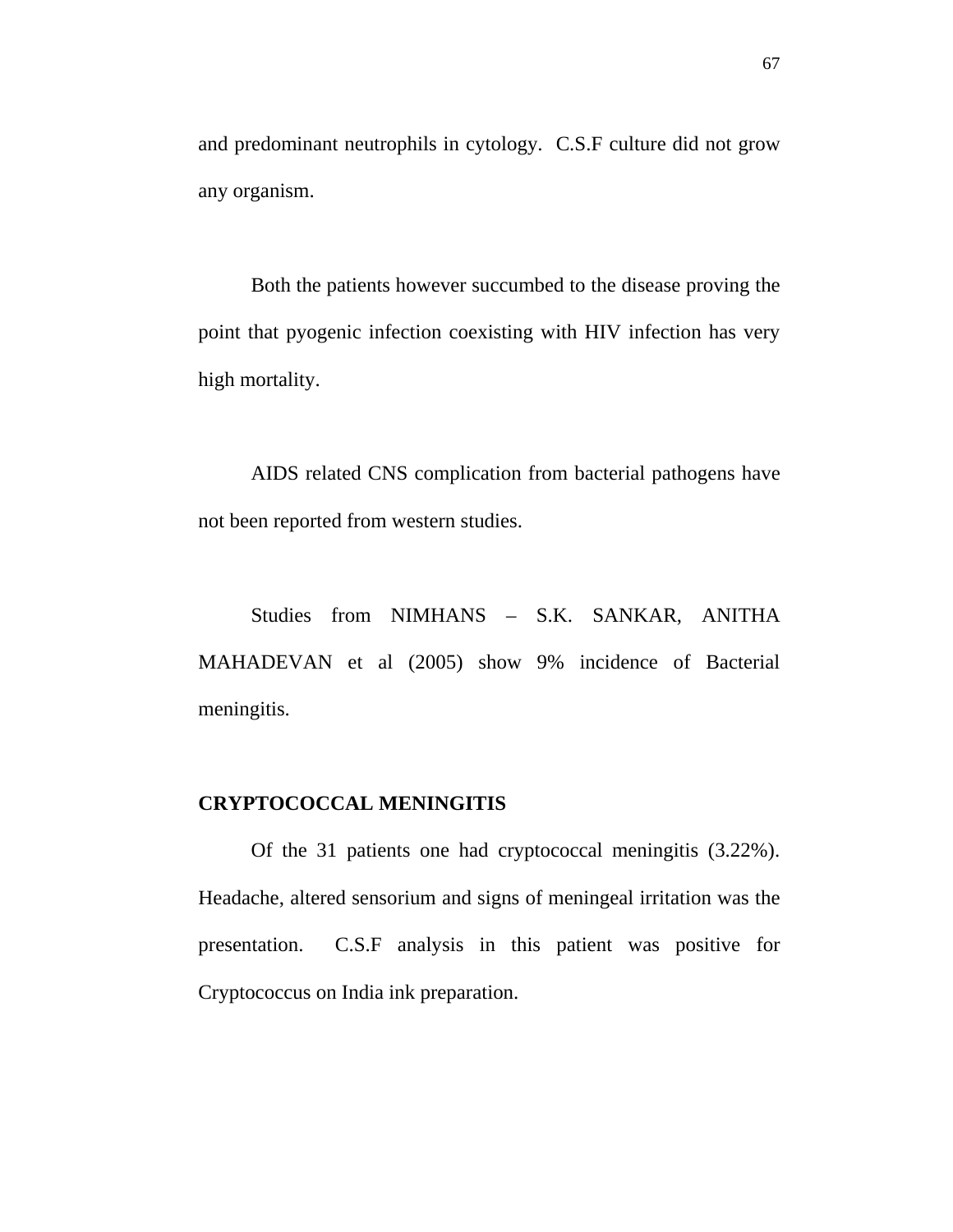Bandypadhyay et al in his study had 3.7% incidence of cryptococcal meningitis.

#### **TOXOPLASMOSIS**

Of 31 patients one had toxoplasmosis (3.22%). Head ache and fever was the presentation. IgG Ab positive for Toxoplasmosis and MRI was normal.

SINGH et al in his studies shows 3.6% incidence of Toxoplasmosis.

### **CEREBROVASCULAR ACCIDENT**

3 patients in our study presented with cerebrovascular complications (9.66%). All three patients presented with hemiparesis and their CT brain showed middle cerebral arterial territory infarct. On admission and he expired on the same day. Evaluation of the 3 patients for young stroke showed no abnormalities.

Gupta et al has reported 8.82% incidence of CVA in seropositive patients in his study.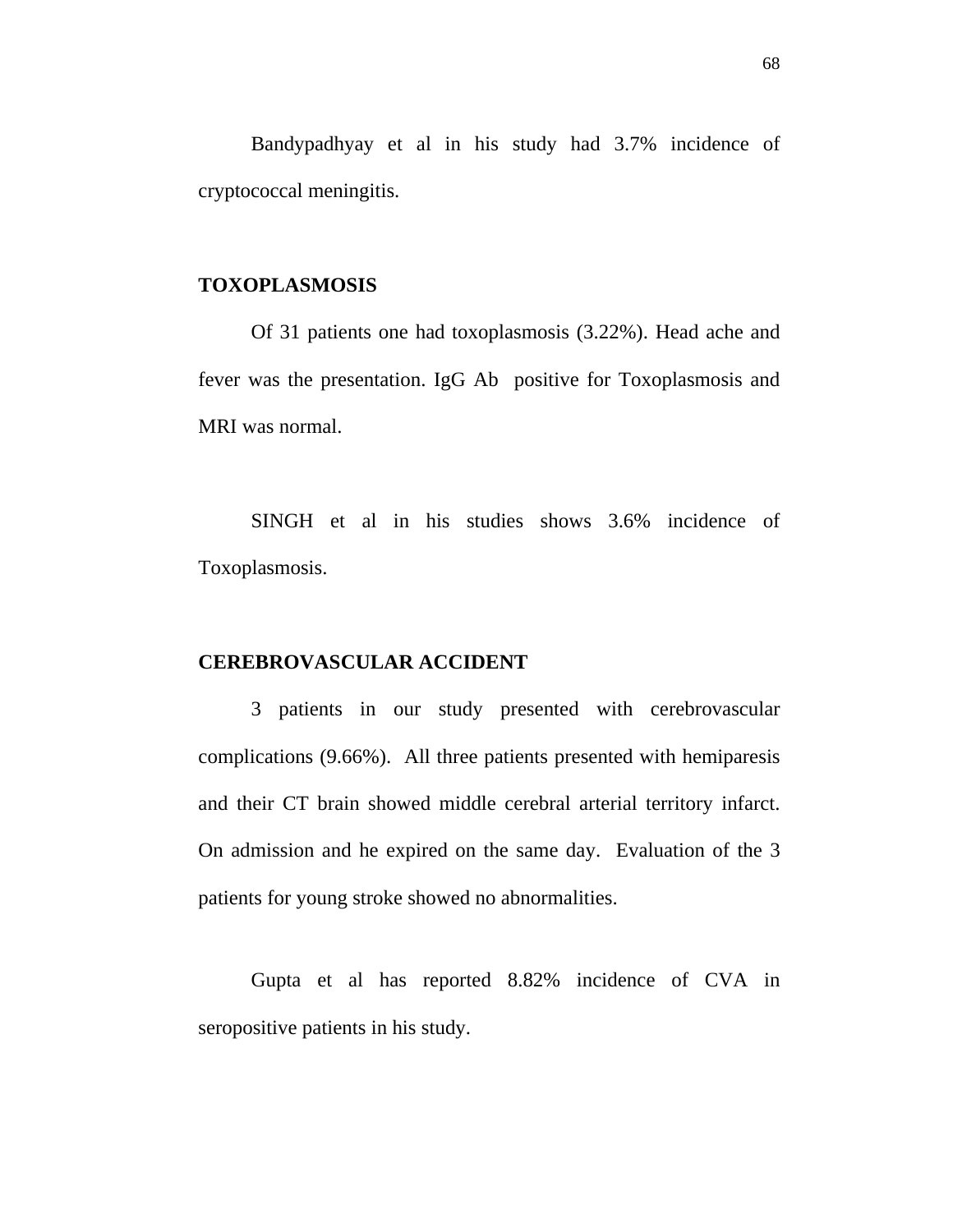There is a broad spectrum of etiologies causing this scenario but in many cases the pathogenesis is unclear. Cerebral granulomatous angitis due to HIV infection could result in vascular occlusive disease.

#### **GUILLIAN-BARRE SYNDROME**

Among the 31 patients with nerological symptoms, 1 had Guillian – Barre syndrome (3.22%). Both the patients presented with features of ascending paralysis. C.S.F analysis showed elevated protein with acellular smear cytology. Nerve conduction study and Oligoclonal band in C.S.F could not be done.

HIV–GBS occurs in early and late stages of HIV infection, and may follow onset of AIDS. TH Brannagan et al had reviewed 10 patients with HIV–GBS between 1986 and 1999, in which GBS was first symptom of the HIV infection in 3 patients.

#### **SEIZURE DISORDERS**

Two patients in this study group presented as seizure disorder (6.44%). One patient presented with generalized seizure. CT brain and C.S.F analysis were normal in both the patients. EEG could not be done.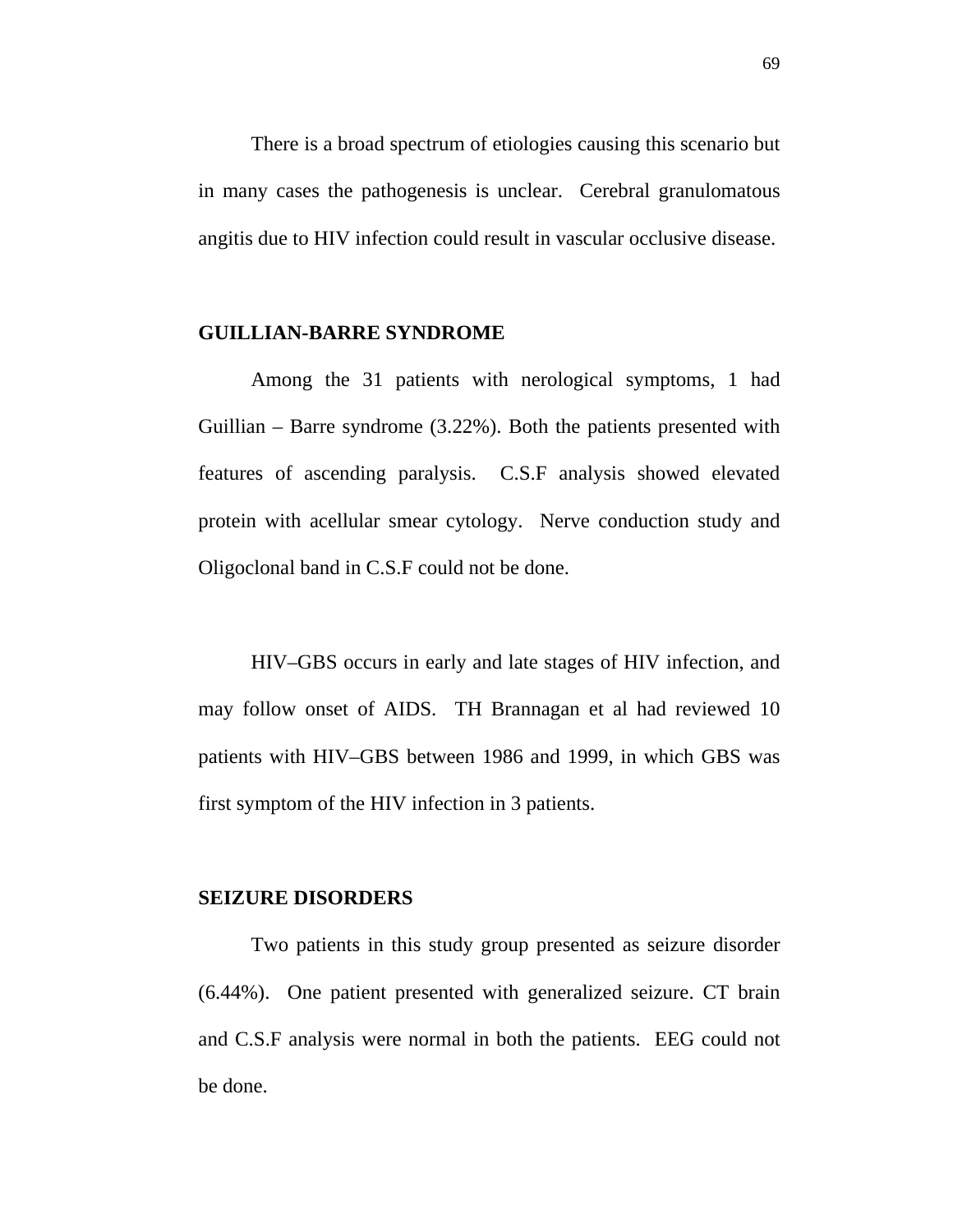Approximately half of HIV infected patients with seizures have no definite identifiable disease of the brain and cerebral HIV infection seems to be the most likely cause of the seizures. It the study by Holtzman et al, HIV encephalopathy was responsible for seizures in 24% of the patients.

#### **MULTIPLE GRANULOMATA**

In our study one patient presented with chronic headache of 6 months duration. CT brain done on the patient showed multiple calcified granulomas. C.S.F analysis revealed no abnormality. As the patient could not afford MRI brain was not done. Patient was empirically treated with albendazole with no apparent improvement on immediate follow up.

### **MORTALITY**

20 out of the 31 patients who had improved outcome (35.48%).

As improved Antiretroviral Therapy, nutritional and social support continues to the prolong life span of HIV infected persons.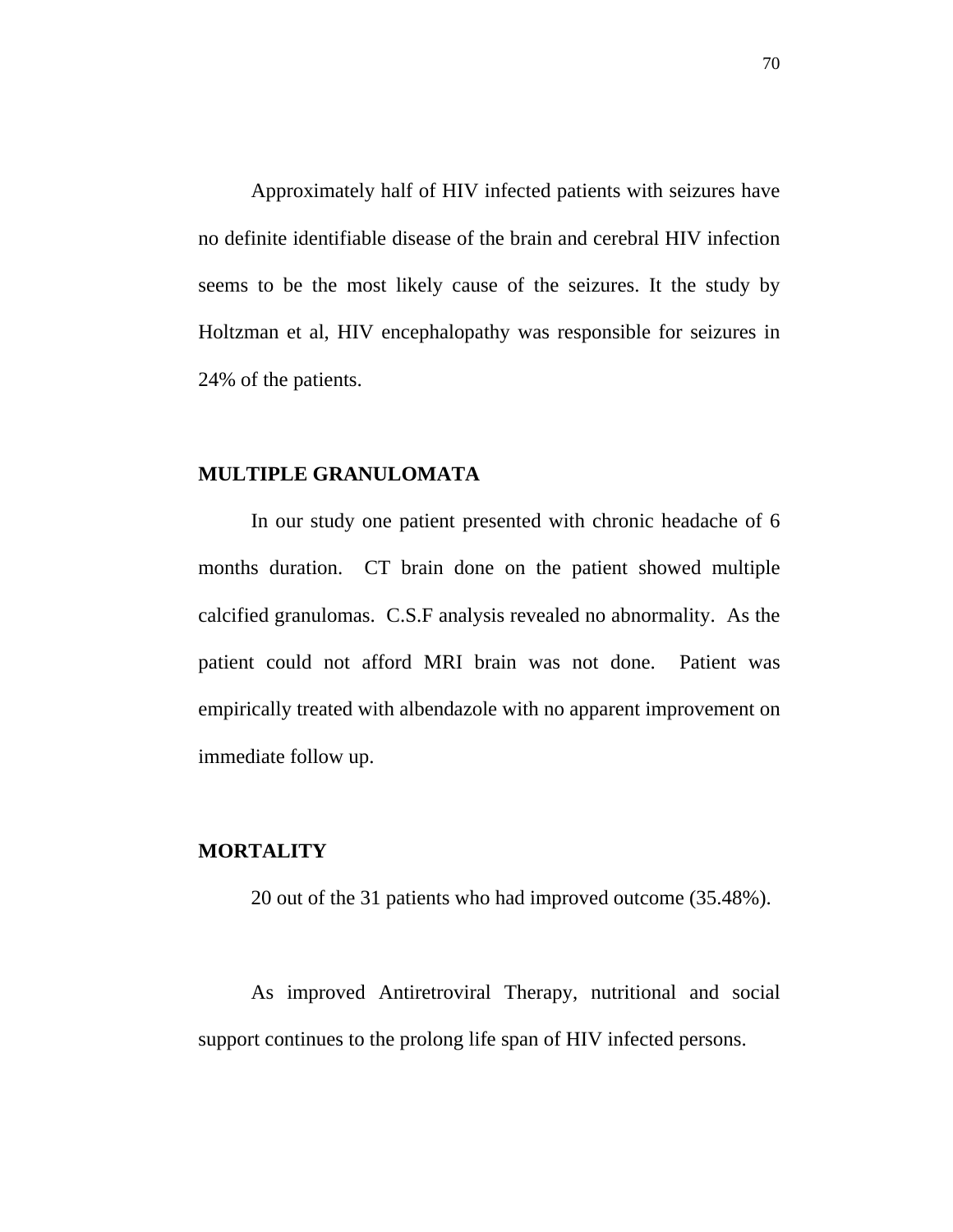# **Comparative Table**: **2**

|                            | Gupta et al                                                                             | Vijay D. Teja<br>et al  | Our study               |
|----------------------------|-----------------------------------------------------------------------------------------|-------------------------|-------------------------|
| Year of Study              | 1993                                                                                    | 2005                    | 2007                    |
| Incidence                  | 25.75%                                                                                  | 32%                     | 31%                     |
| Mode of<br>transmission    | Heterosexual -<br>64.5%<br>I.V Drug abuser -<br>5.85 %<br>Blood transfusion -<br>14.7 % | Heterosexual<br>$-100%$ | Heterosexual<br>$-100%$ |
| AIDS dementia<br>complex   | 17.65%                                                                                  | 3.13%                   | 3.22%                   |
| Peripheral<br>neuropathy   | 8.82%                                                                                   | 6.25%                   | 3.5%                    |
| Neurotuberculosis          | 58.82%                                                                                  | 31.25%                  | 35.4%                   |
| Cryptococcal<br>meningitis | 8.8%                                                                                    | 3.13%                   | 3.22%                   |
| Neurosyphilis              |                                                                                         | 3.13%                   |                         |
| <b>PML</b>                 |                                                                                         | 3.13%                   |                         |
| Myopathy                   |                                                                                         | 3.13%                   | 3.22%                   |
| Toxoplasmosis              | 3.8%                                                                                    |                         | 3.22%                   |
| <b>CVA</b>                 | 8.82%                                                                                   | 9.38%                   | 9.67%                   |
| Seizure disorder           |                                                                                         | 6.25%                   | 6.44%                   |
| Outcome                    |                                                                                         | Poor                    | Good                    |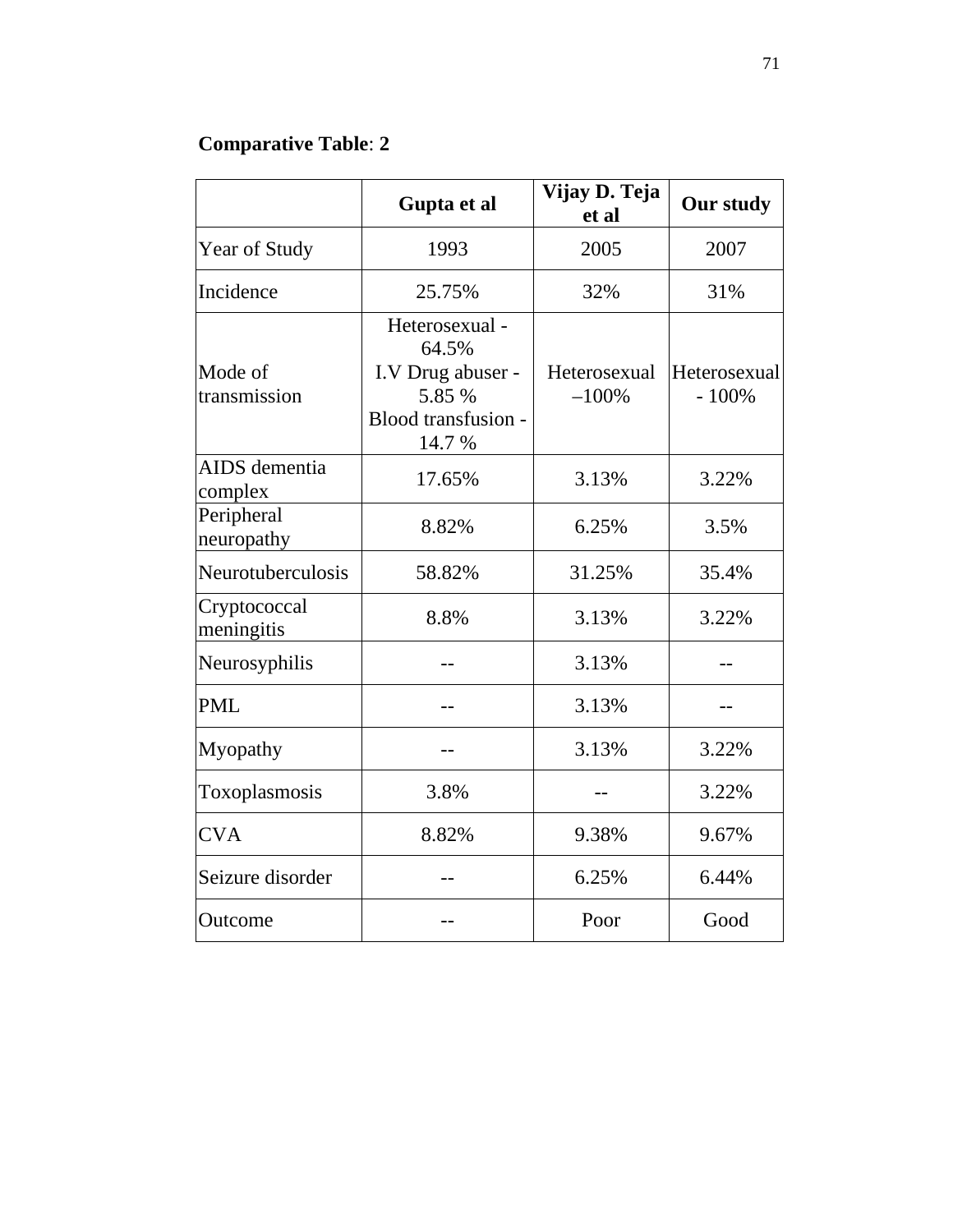### **CONCLUSION**

- 1. Incidence of neurological illness in HIV infection in our study was 31%.
- 2. All patients in our study had heterosexual transmission of disease.
- 3. CNS manifestations in men were more common than in women.
- 4. Headache and altered mentation were the two common symptoms observed in this study.
- 5. Tuberculous meningitis was the most commonest opportunistic infection in our study.
- 6. No significant CD4 count correlation was found between the patients with neurological manifestations and those without neurological manifestations.
- 7. CD4 count when less was associated with increased mortality.
- 8. Patients with coexisting tuberculous meningitis and HIV infection had significantly lower CD4 counts.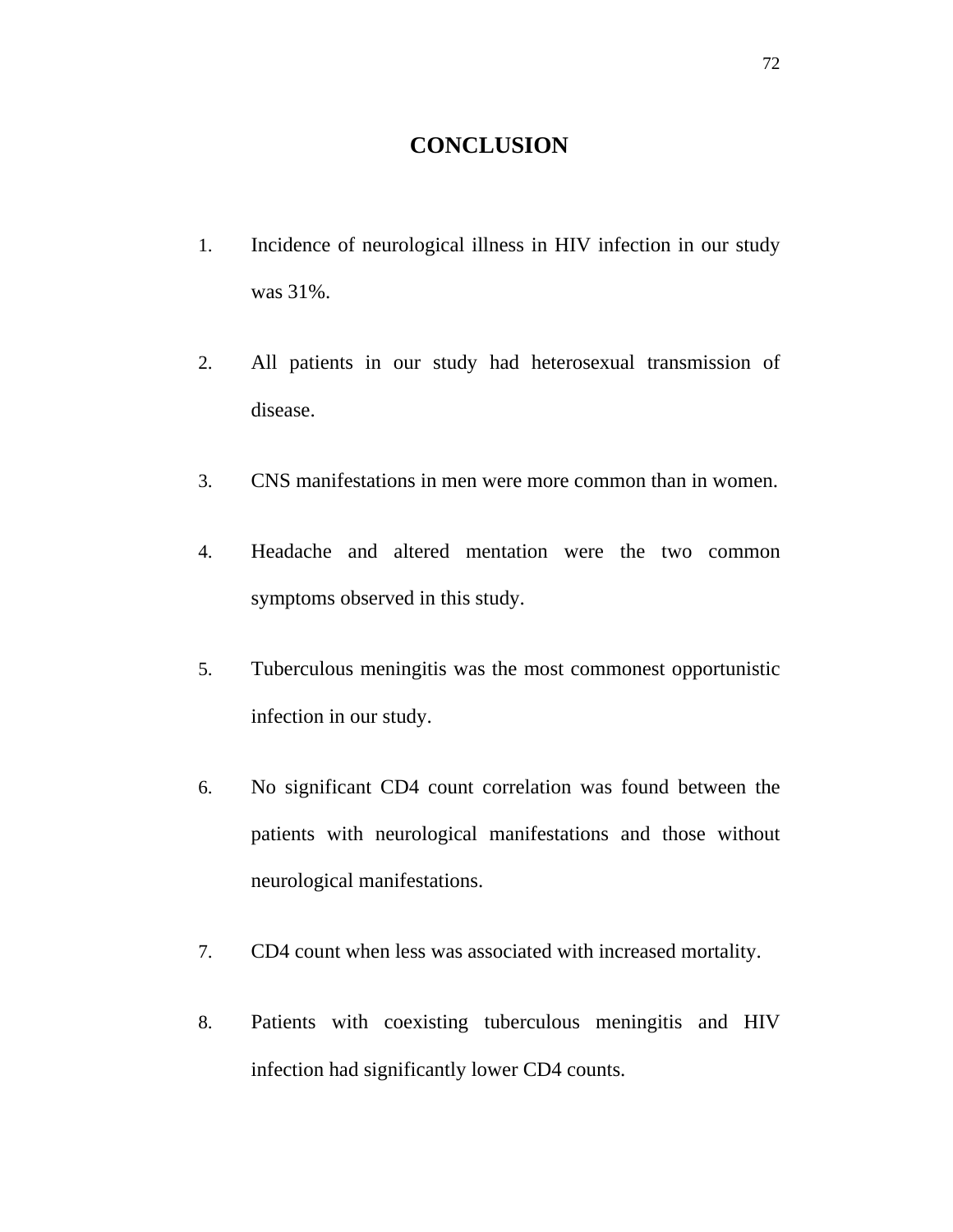- 9. Tuberculous meningitis was associated with good outcome and pyogenic meningitis had high mortality.
- 10. Patients with neurological manifestations had good outcome and low mortality.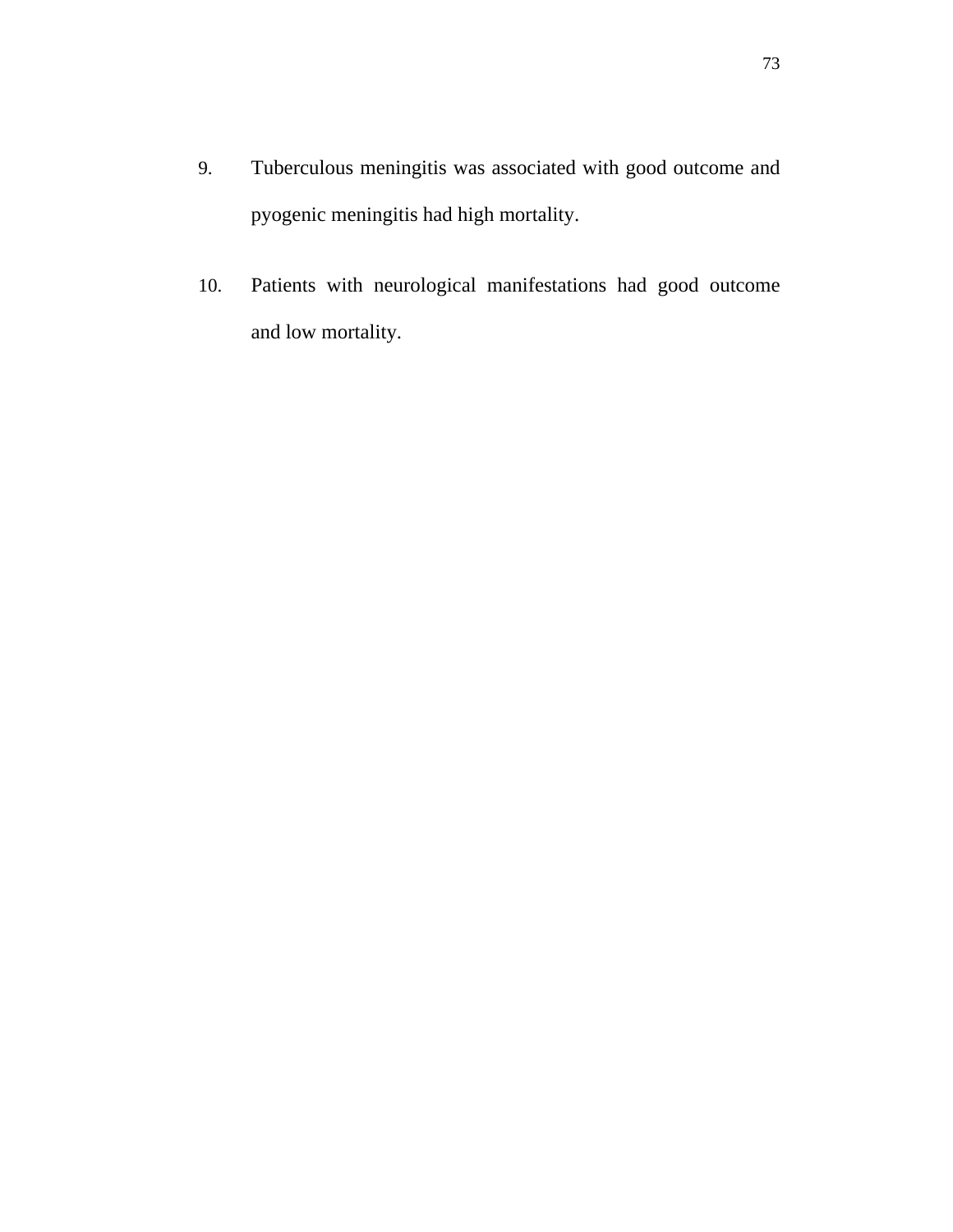### **SUMMARY**

We study 100 consecutive HIV sero positive patients from January 2006 to July 2007 of them 31 had neurological manifestations. Out of which TB meningitis constituted major part.

The following were the details of neurological manifestations. Tuberculous meningitis(35.4%), cerebrovascular complications (9.67%), Guillian barre syndrome (3.22%), pyogenic meningitis (6.44%), peripheral neuropathy (6.44%), seizure disorders (6.44%), acute flaccid paralysis (3.22%), AIDS dementia complex (3.22%), cerebellar syndrome (3.22%), cryptococcal meningitis (3.22%), Toxoplasmosis (3.22%), HIV myelopathy (3.22%), meningoencephalitis - cause not determined (3.22%), multiple granulomata (3.22%), myopathy (3.22%), Tuberculoma (3.22%).

Mortality increased most with coexisting meningitis and with decreased CD4 counts.

Commonest neurological condition associated was neurotuberculosis.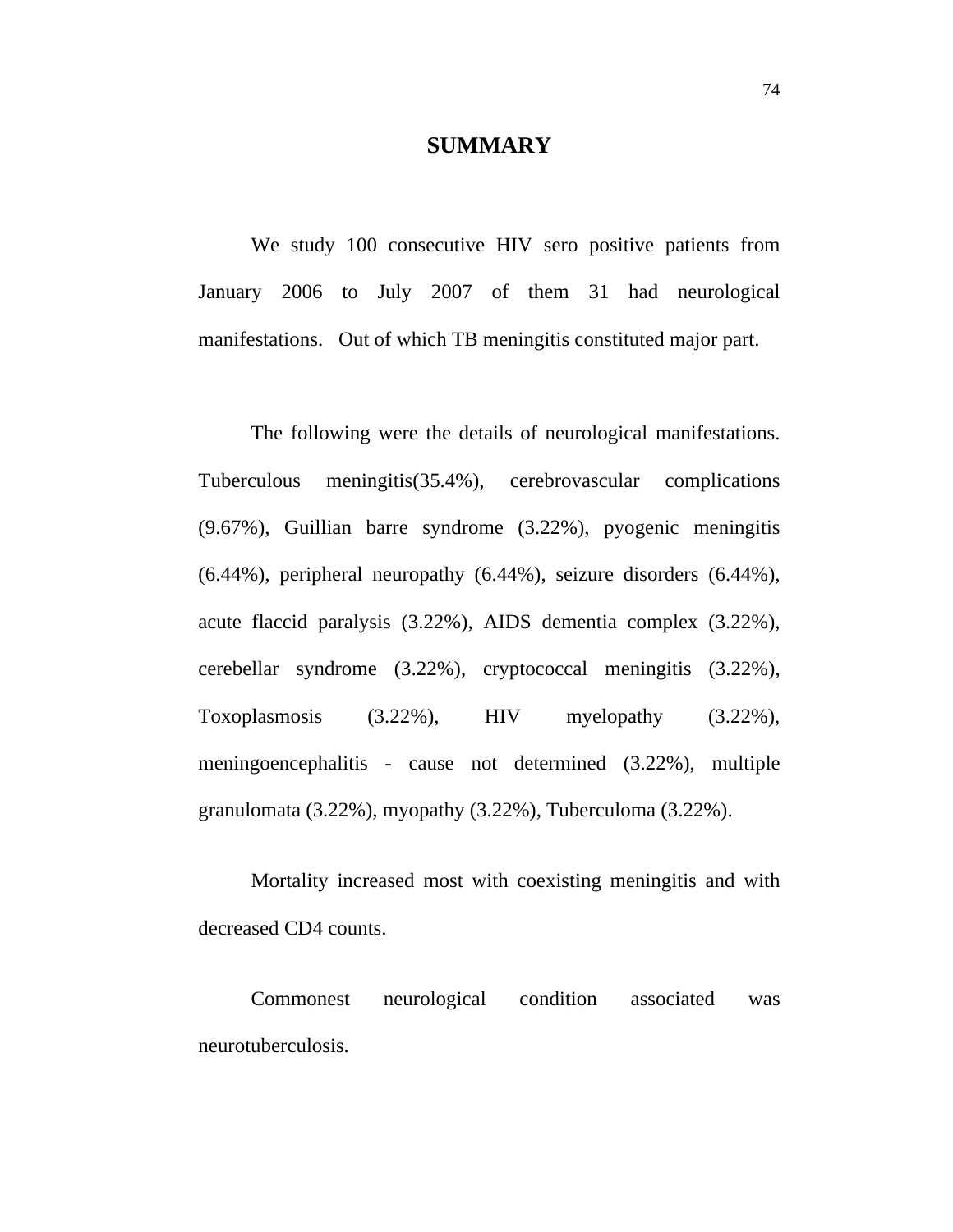### **BIBLIOGRAPHY**

- 1. Snider W, Simpsom DM, Nielson S, Gold JW, Metroka CE, Posner JB. Neurological complications of acquired immunodeficiency syndrome: analysis of 50 patients. Ann Nenrol. 1983; 14:403-418.
- 2. Resnick L, Berger JR, Shapshak P, et al. Early penetration of the blood Barrer by HIV. Neurology 1988;38:9-14.
- 3. Behar R, Wiley C, Mc Cutchan JR. Cytomegalovirus polyradiculopathy in AIDS. Neurology 1987;37:557-561.
- 4. Simpsom DM, Bender AN. Human immunodeficiency virus associated myopathy; analysis of 11 patients. Ann Neurol 1988;24;79-84.
- 5. Berger JR, Raffanti S, Svenningison A, Mc Carthy M, Snodgrass S, Resnick L. The role of HTLV in HIV association neurologic disease. Neurology 1991;41:197-202.
- 6. Zuger A, Louie E, Holzman RS, et al. Cryptococcal disease in patients with acquired immunodeficiency syndrome : Diagnostic features and outcome of treatment. Ann Intern Med 1986:104:234-240.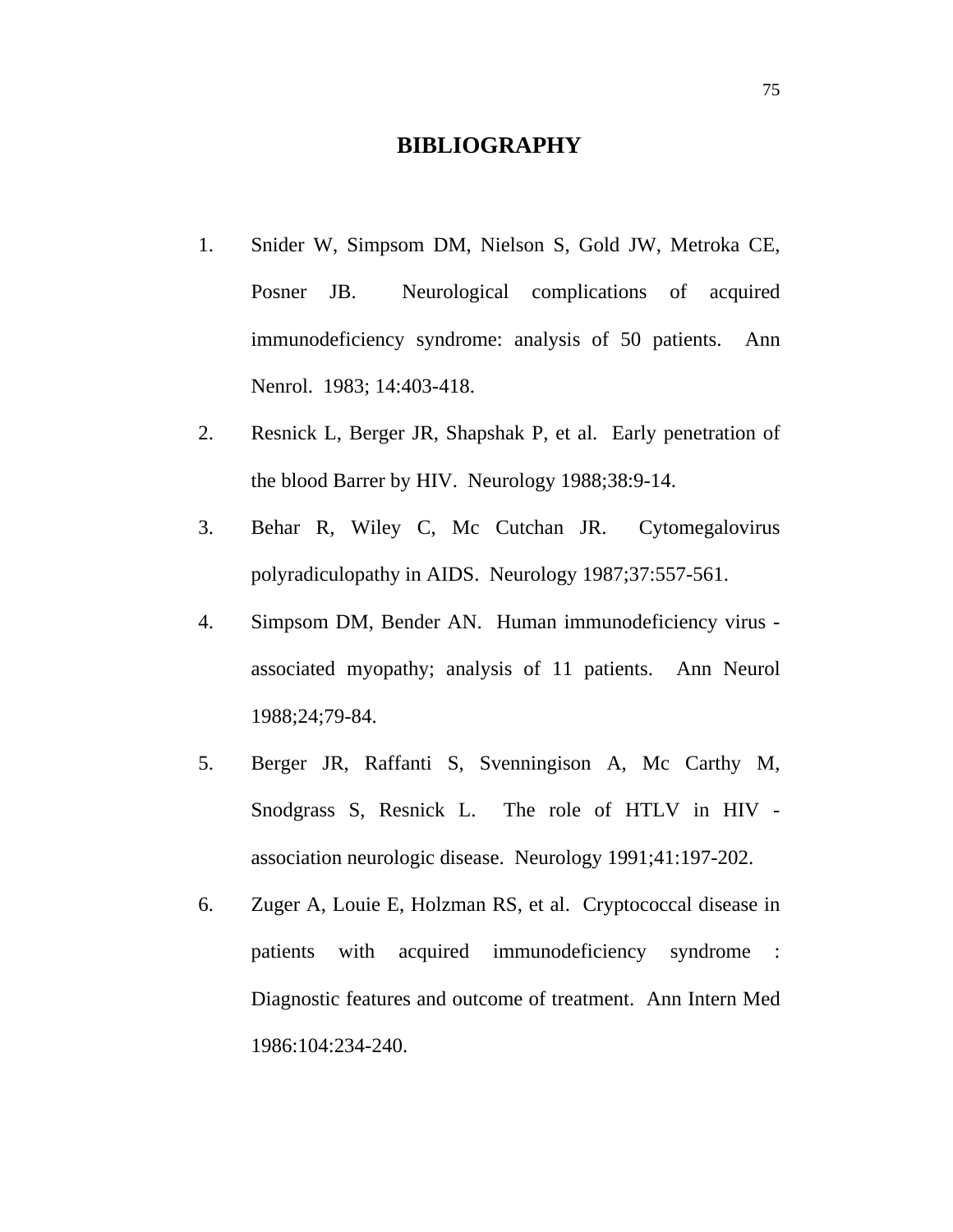- 7. Fuller GN, Guiloff RJ, Scaravilli F, Harcourt-Websert JN. Combined HIV- CMV encephalitis presenting with brainstem signs. J Neurol Neurosurg Psychiatry 1989;52:975-979.
- 8. Gupta SS, et al. Neurological manifestations of HIV -1 infection and AIDS. CARC Calling 1993;6:30-32.
- 9. Ravindra Kumar Garg. HIV infection and seizures. Postgrad Med J 1999;75:387-390.
- 10. A.I.Bhigjee MD, S.Madurai Msc, P.L.A.Bill FRCP, et al. Spectrum of myelopathies in HIV seropositive South African patients. Neurology 2001;57:348-351.
- 11. Bandyopadhyay D, Sarkar RN, Mandal SK, Bandyopadhyay R. Neurological manifestations of HIV/AIDS. JAPI 2005;53:379.
- 12. Vijay Teja, Vidhya Gulkarni. Spectrum of Neurological Manifestations of HIV/AIDS. Journal of Neurology 2005.
- 13. Levy RM, Bredesen DE. Central Nervous System dysfunction in acquired immunodeficiency syndrome. J Acquir Immune Defic Syndr. 1998 ; 1(1) : 41-64.
- 14. Levy RM, Bredesen DE, Rosenblum ML, Davis RL. Central Nervous System Disorders in AIDS, Immunol Ser. 1989 ; 44:371-401.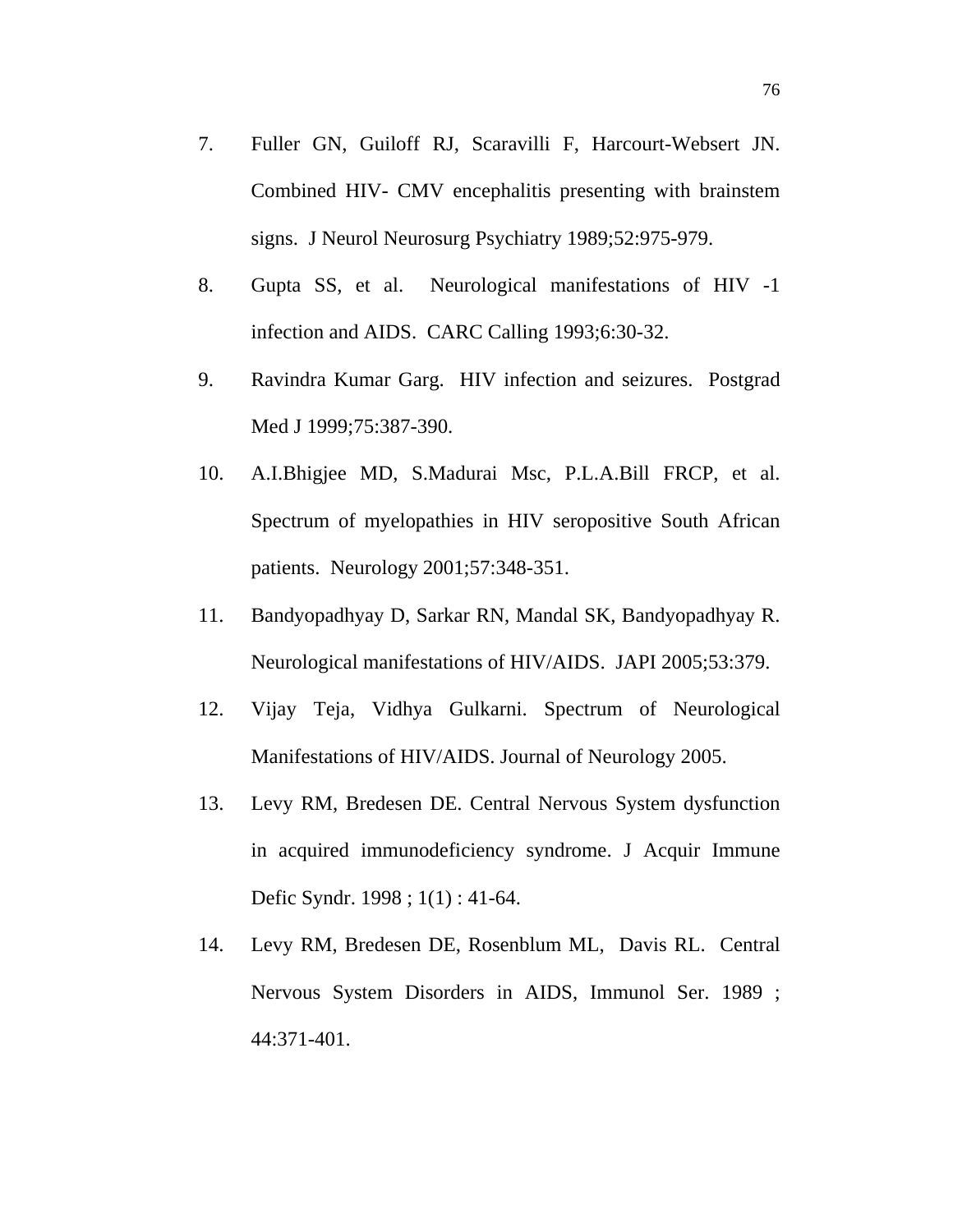- 15. Levy RM, Bredesen DE, Rosenblum ML, Neurological Manifestations of the acquired immunodeficiency syndrome (AIDS) : Experience at UCSF and review of the literature.
- 16. Levy RM, Bredesen DE, Rosenblum ML. Opportunistic Central Nervous System Pathology in patients with AIDS. Ann Neurol. 1988:23 Suppl:S7-12.
- 17. Levy RM, Janssen RS, Bush TJ, Rosenblum ML. Neuroepidemiology of acquired immunodeficiency syndrome. J Acquir Immune Defic. Syndr. 1988 : 1(1) : 31-40.
- 18. Snyder HS. CNS Toxoplasmosis as the initial presentation of the acquired immunodeficiency syndrome. Am J Emerg Med. 1989 Nov. : 7(6) : 588-92.
- 19. Balakrishnan J, Becker PS, Kumar AJ, Zinreich SJ, McArthur JC, Bryan RN. Acquired immunodeficiency syndrome : Correlation of radiologic and pathologic findings in the brain. Raidographics, 1990 Mar; 10(2) : 201-15.
- 20. Sokolska V. The Role of brain magnetic resonance studies in the diagnostics of central nervous system lesions in  $HIV - 1$ positive patients. Wiad Lek. 2006:59(11-12) : 805-13 : Polish.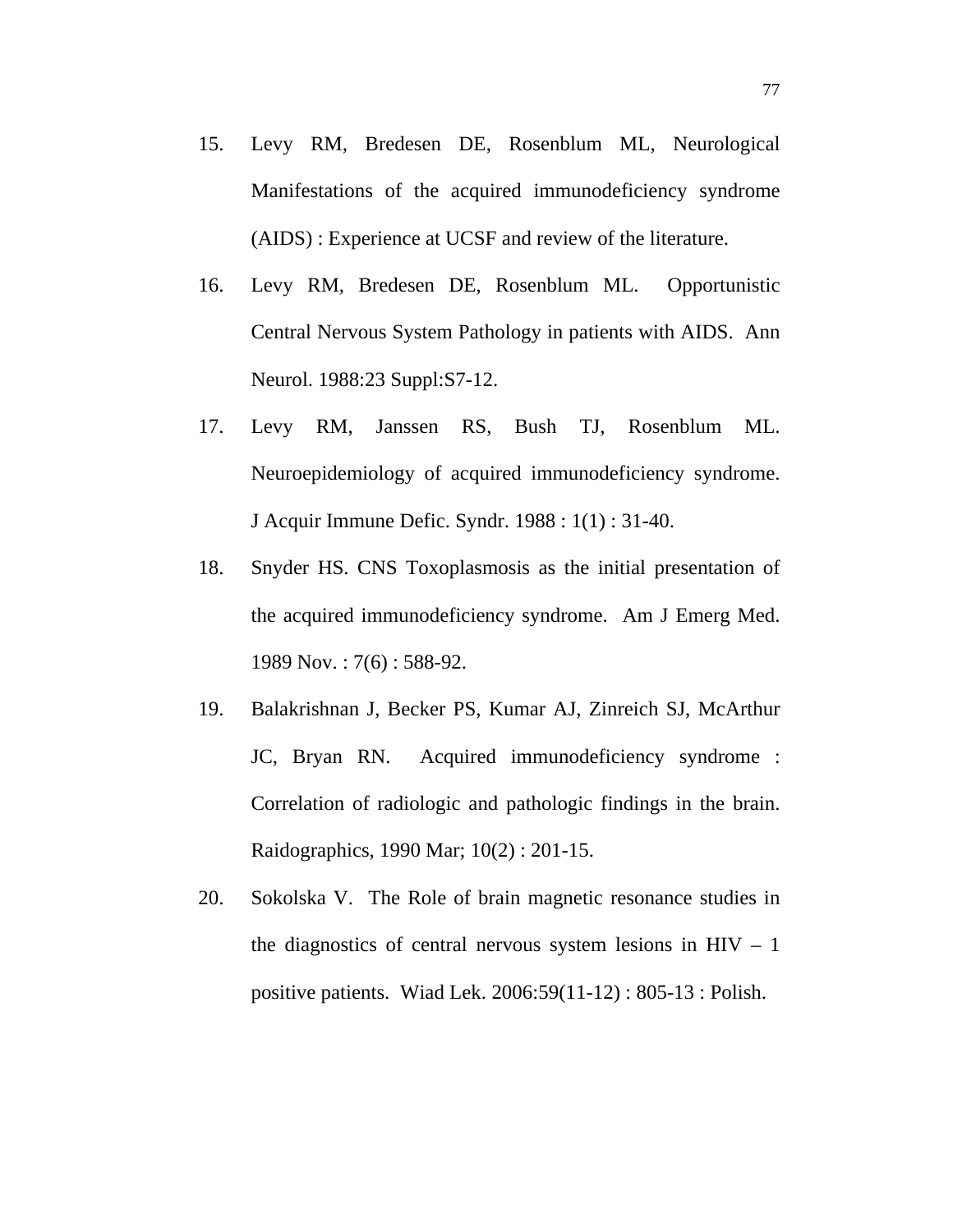- 21. Iannetti P. Et al. Acquired immune deficiency syndrome in childhood. Neurological Aspects. Childs Nerv. Syst. 1989 Oct  $: 5(5) : 281 - 7.$
- 22. Ricard C. Opportunistic infections of the central nervous system in patients with AIDS. Arch Neurobiol (Madr). 1989 : 52 Suppl 1:108-20.
- 23. Ciricillo SF. Use of CT and MR imaging to distinguish intracranial lesions and to define the need for biopsy in ADIS Patients. J. Neurosurg. 1990 Nov. 73(5) : 720-4.
- 24. Koppel BS. Central Nervous System involvement in patients with acquired immune deficiency syndrome (AIDS). Acta Neurol Scand. 1985 May : 71(5) : 337-53.
- 25. Ramsey RG. CNS complications of AIDS : CT and MR findings. AJR Am J. Roentgenol. 1988 Sep; 151(3) : 449-54.
- 26. Mamidi A. Central Nervous system infections in individuals with HIV-1 infection. J. Neurovirol. 2002 Jun:8(3) : 158-67.
- 27. Pinching AJ. Neurological aspects of the acquired immune deficiency syndrome. J.R. Coll Physicians Lond. 1988 Jul;  $22(3) : 136-9.$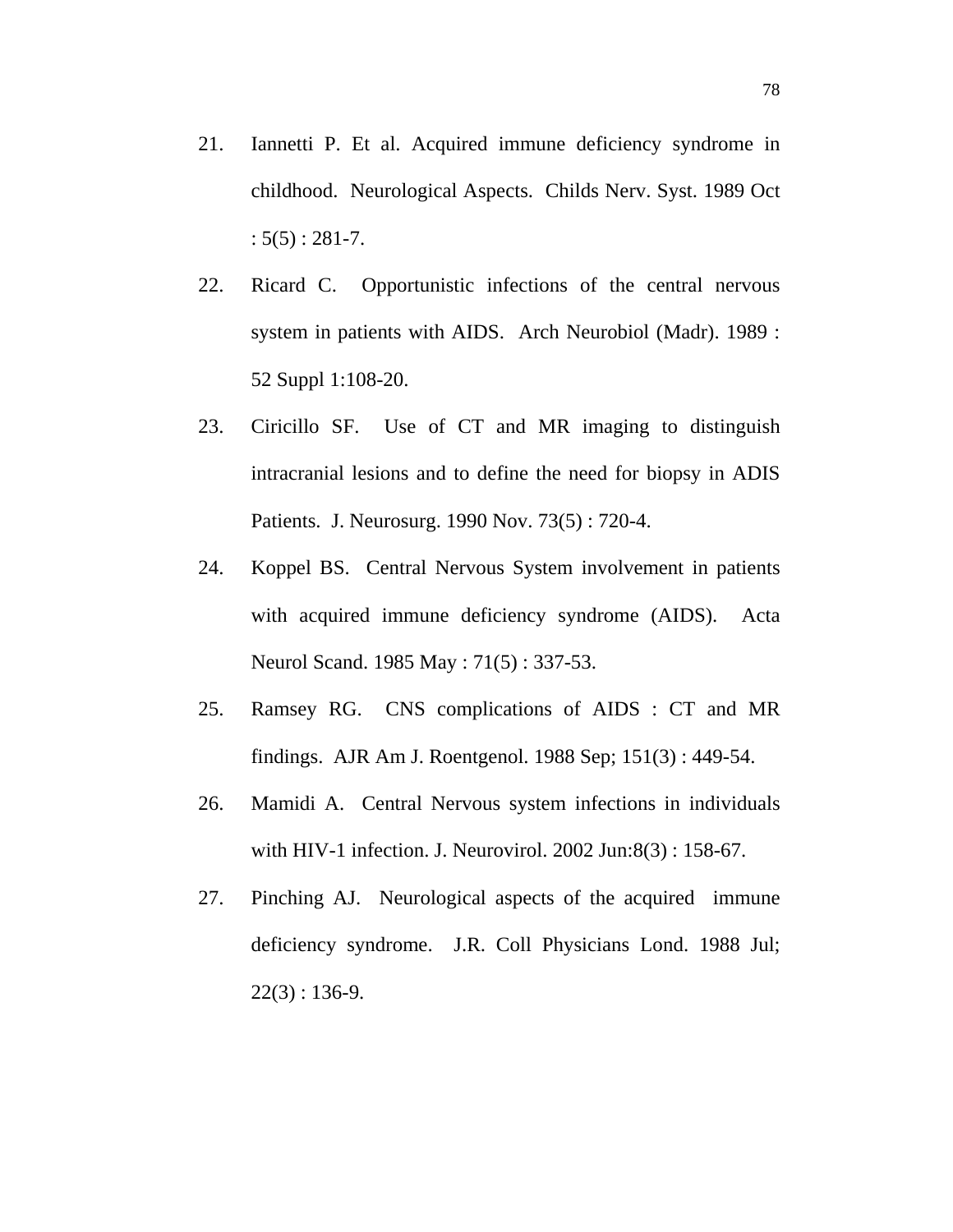- 28. Pinching AJ. Neurological aspects of the acquired immune deficiency syndrome. J.R. Coll Physicians Lond. 1988 Jul :  $22(3)$ : 136-9.
- 29. Mercader Sobreques JM. Diagnosis by imaging of the brain affected by AIDS. Rev. Neurol. 1996 Dec : 24(136) : 1577-89.
- 30. Rodriguez WL. CNS involvement in AIDS Patients as seen with CT and MR : A review. Bol Asoc Med PR. 1991 Dec ; 83  $(12): 548-51.$
- 31. Weitzman S. Case Report. Simultaneous fungal and viral infection of the central nervous system. Am J Med. Sci. 1978.  $Jul - Aug : 276(1) : 127-32.$
- 32. Kesselring J. Neurologic Manifestations is acquired immunodeficiency syndrome (AIDS). Dtsch Med Wochenschr. 1986 Jul 4; 111(27) : 1068-73.
- 33. Lin D. Neuro-Cognitive disorders on the rise. GMHC Treat Issues. 1995 Mar; 9(3) : 7-8.
- 34. Heald AE, Hoffman JM. Differentiation of Central nervous system lesions in ADIS patients using positron emission tomography (PE). Int. J. STD AIDS. 1996 Aug-Sep;  $7(5)$ : 337-46.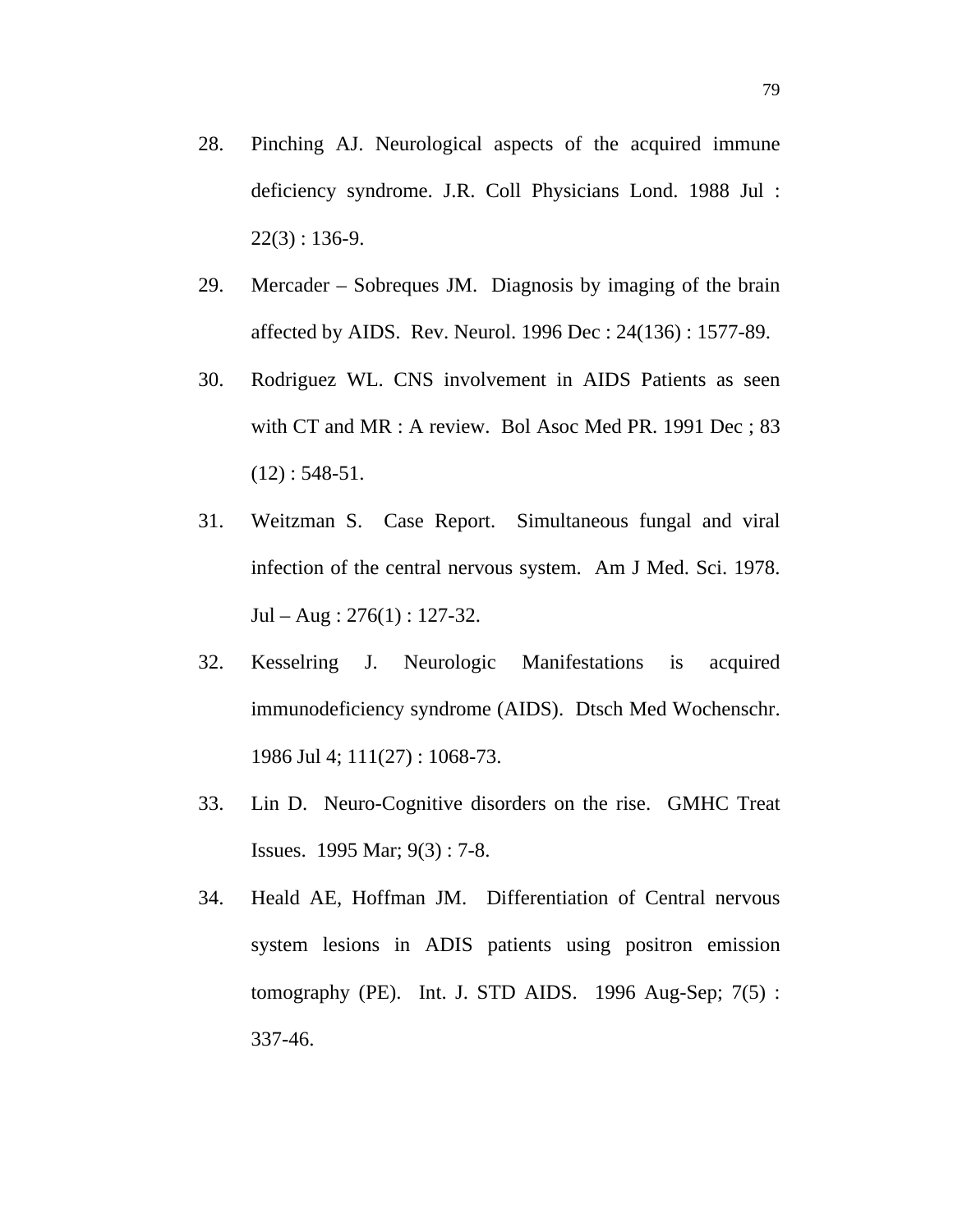- 35. Bredesen DE. The Neurology of Human Immunodeficiency virus infection. QJ Med. 1988 Sep; 68(257) : 665-77.
- 36. Offiah CE. The imaging appearances of intracranial CNS infections in adult HIV and AIDS patentis. Clin Radiol. 2006 May; 61(5) : 393-401.
- 37. Orenstein JM. Human immunodeficiency virus and papovavirus infections in acquired immunodeficiency syndrome: an ultrastructural study of three cases. Hum Pathol. 1988 Mar : 19(3) : 350-61.
- 38. Levy RM, Pons. Central Nervous system mass lesions in the acquired immunodeficiency syndrome (AIDS). J Neurosurg. 1984 Jul; 61(1) : 9-16.
- 39. Gray F, Belec L. Diagnosis of diffuse ecephalopathies in adults with HIV infection. 2 Presse Med. 1993 Sep. 18:22 (27); 1270-7.
- 40. Trujillo JR, Garcia Ramos G, Novak IS, Rivera VM, Huerta E. Neurologic Manifestations of AIDS : A comparative study of two populations from Mexico and the United State. J. Acquir Immune Defic Syndr Hum Retroviorol. 1995 Jan 1: 8(1) : 23-9.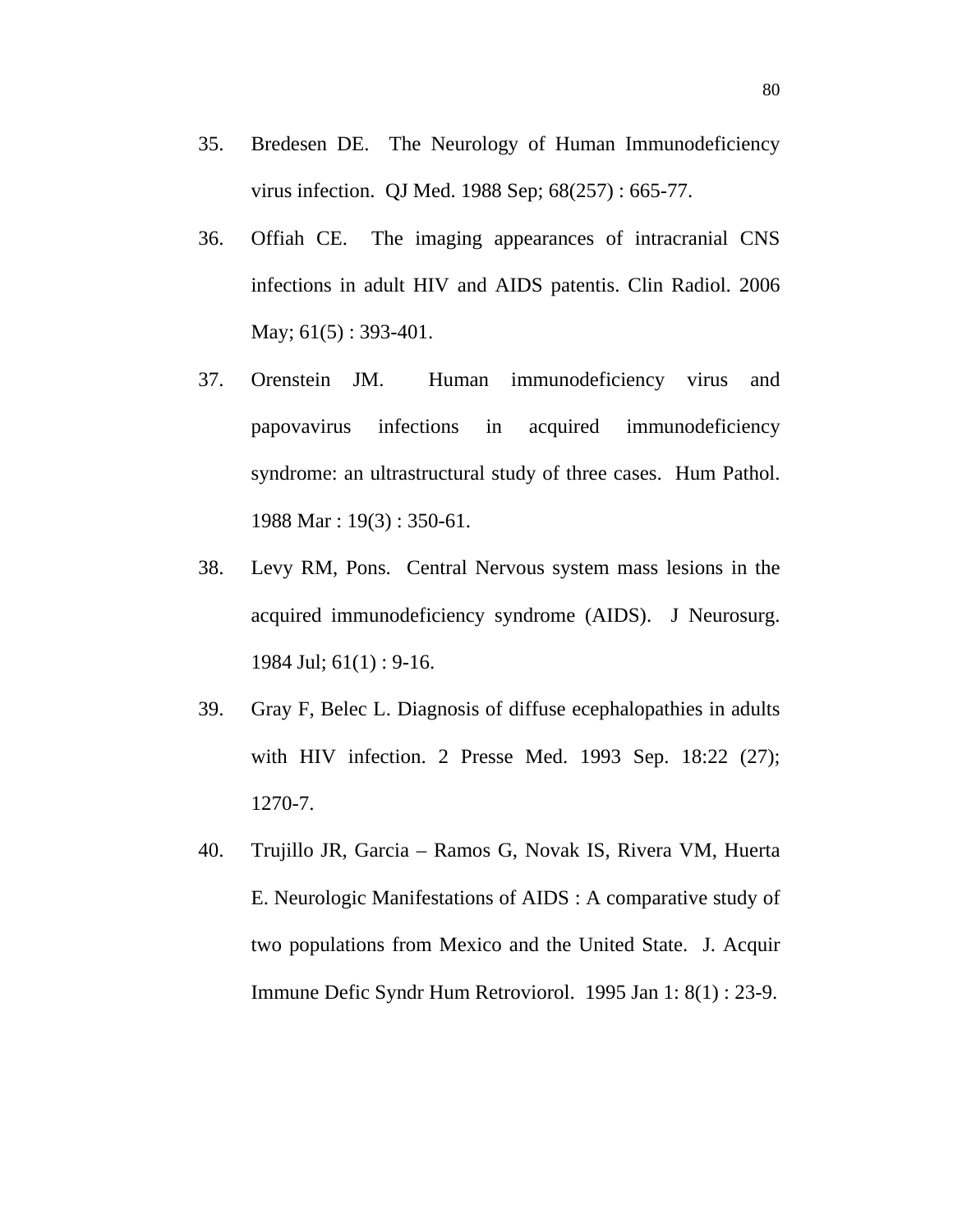- 41. Collazos J. Opportunistic infections of the CNS in patients with AIDS : Diagnosis and Management. CNS Drugs 2003 ; 17(12): 869-87.
- 42. Newton HB, Common Neurologic Complications of HIV-1 infection and AIDS. Am Fam Physician. 1995 Feb 1; 51(2) : 387-98.
- 43. Rodesch G, Parizel PM. Nervous system manifestations and nueroradiologic findings in acquired immunodeficiency syndrome (AIDS). Neuroadiology, 1989 : 31(1) : 33-9.
- 44. Fenelon G, Bolgert F. Neurologic Manifestations of the acquired immunodeficiency syndrome. Rev. Neurol (Paris). 1986; 142(2) : 97-106.
- 45. Bakshi R. Neuroimaging of HIV and AIDS related illness : a review. Front Biosci. 2004 Jan 1:9:632-46.
- 46. Bossi P. Clinical and Paraclinical diagnosis of AIDS neurologic lesions. J Neuroadiol. 1995 Sep : 22(3) : 142-7.
- 47. Ormerod LD. Ophthalmologic manifestations of acquired immune deficiency syndrome associated progressive multifocal leukoencephalopathy. Ophthalmology. 1996 Jun; 103(6) : 899- 906.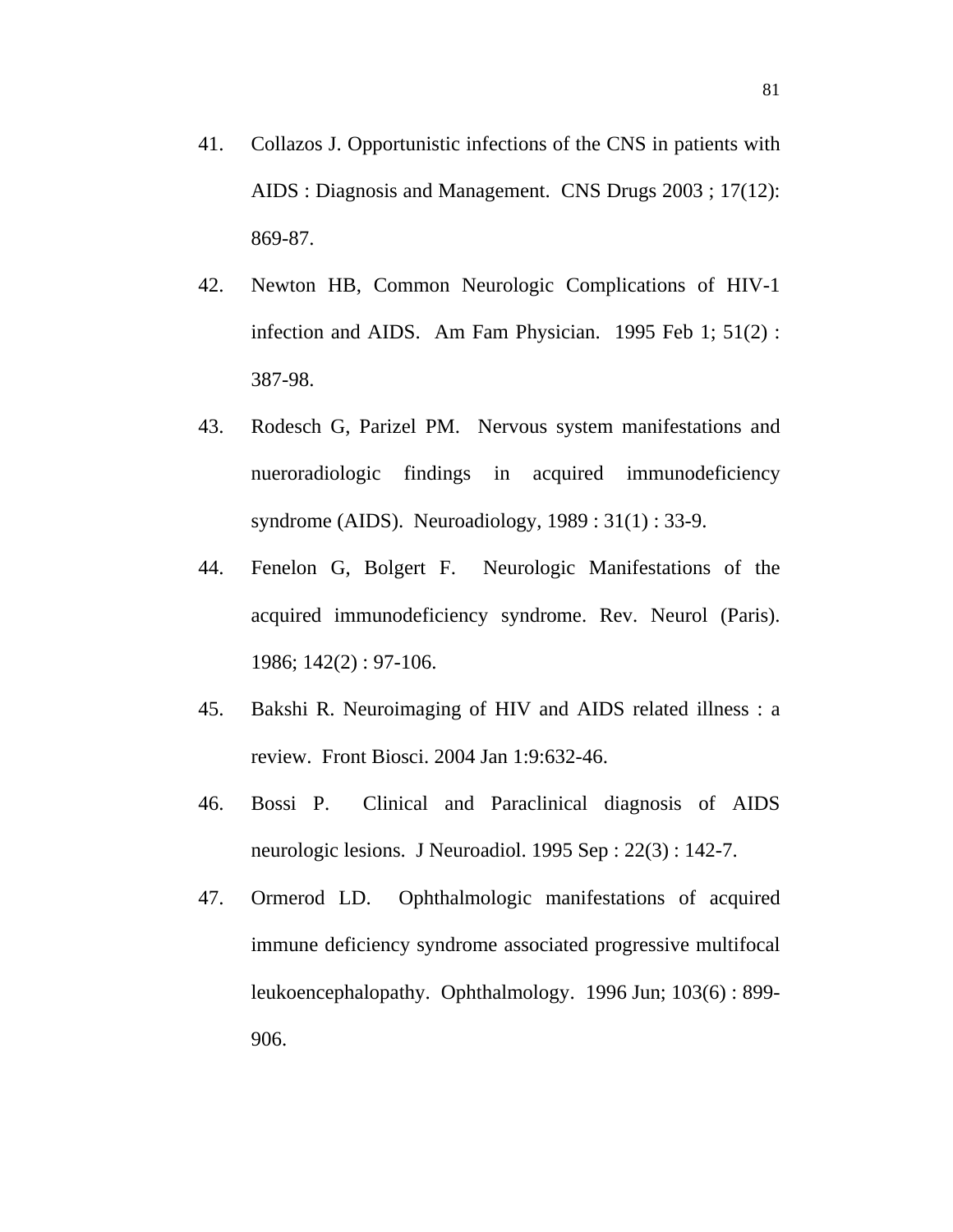- 48. Morgello S. Central Nervous system lymphoma in the acquired immunodeficiency syndrome. Clin Neuropathol. 1990 Jul – Aug;  $9(4)$ : 205-15.
- 49. Krestin GP, Jurgens R. Brain Involvement in acquired immunodeficiency syndrome (AIDS) : Computed Tomography (CT) and magnetic resonance tomography (MR). Rofo. 1986 Dec; 145(6): 625-30.
- 50. De Gans J, Portegies P. Neurological Complications of infection with human immunodeficiency virus type 1. A review of literature and 241 cases. Clin Neurol Neurosurg. 1989 : 91(3) : 199-219.
- 51. McArthur JH, Mc Arthur JC. Neurological manifestations of acquired immunodeficiency syndrome. J Neurosci Nurs. 1986 Oct;  $18(5) : 242-9$ .
- 52. Elder GA, Sever JL. Neurologic Disorders associated with AIDS retroviral infection. Rev Infect Dis. 1988 Mar-Apr; 10(2): 286-302.
- 53. Helweg Larsen S. Neurological Complications and Concomitants of AIDS. Acta Neurol Scand. 1986 Dec; 74(6) : 467-74.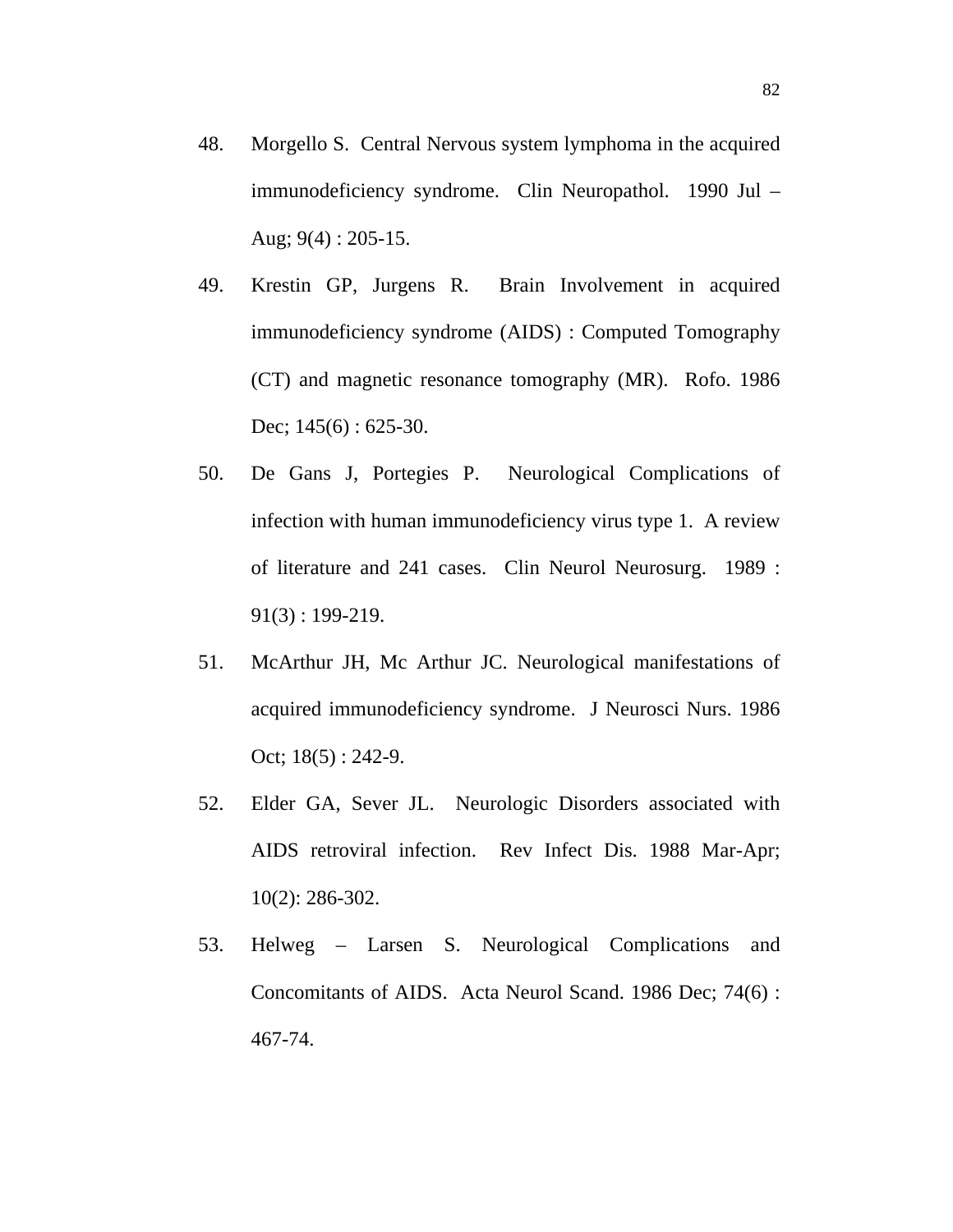- 54. Funata N. Neuropathology of the central nervous system in acquired immune deficiency syndrome (AIDS) in Japan. With special reference to human immunodeficiency virus-induced encephalomyelopathies. Acta Pathol Jpn. 1991 Mar; 41(3) : 206-11.
- 55. Martinez AJ. The neuropathology and epidemiology of AIDS. A Berlin experience. A review of 200 cases. Pathol Res Pract. 1995 Jun; 191(5) : 427-43.
- 56. Wiley CA. Pathology of neurologic disease in AIDS. Psychiatr Clin North Am. 1994 Mar; 17(1) : 1-15.
- 57. Lan W. Definition and Incidence of AIDS associated CNS lesions. Prog. AIDS Pathol. 1990; 2:89-101.
- 58. Peters M. Meningovascular neurosyphilis in human immunodeficiency virus infection as a differential diagnosis of focal CNS lesions : a clinicopathological study. J Infect. 1993 Jul; 27(1) : 57-62.
- 59. Mathews VP. AIDS related CNS cryptococcosis : radiologicpathologic correlation. AJNR Am J Neurooradiol. 1992 Sep-Oct; 13(5) : 1477-86.
- 60. Lourerior C. Gill PS, Meyer PR. Autopsy findings in AIDSrelated lymphoma. Cancer. 1988 Aug. 15:62(4) : 735-9.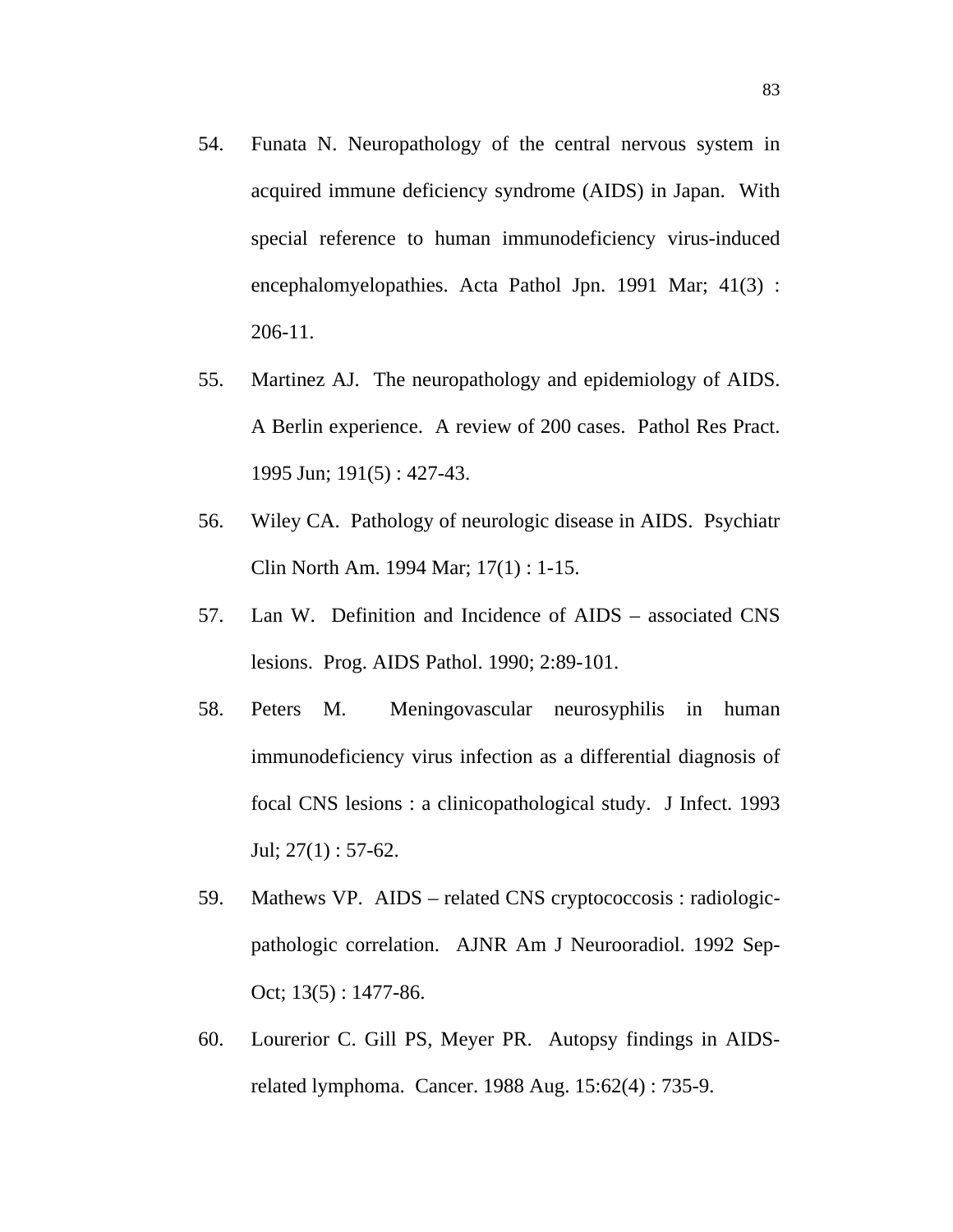- 61. Goodkin K, Wilkie FL. Aging and neuro-AIDS conditions and the changing spectrum of HIV-1- associated morbidity and mortality. J Clin Epidemiol. 2001 Dec : 54 Suppl 1:S35-43.
- 62. Sacktor N. The epidemiology of human immunodeficiency virus-associated neurological disease in the era of highly active antiretroviral therapy. J Neurovirol. 2002 Dec : 8.
- 63. Tucker T. Central Nervous System AIDS : J Neuro Sci. 1989 Feb : 89(2-3): 119-33.
- 64. Uterga JM, Montejo M. Use of Magnetic resonance in the diagnosis of neuro-cryptococcosis in the acquired immunodeficiency syndrome : study of 4 patients. Med Clin (Barc). 1992 Feb 8:98(5) : 184-6.
- 65. McArthur JC. Neurologic Manifestations of AIDS. Medicine (Baltimore). 1987 Nov; 66(6) : 407-37.
- 66. Gutierrez Molina M, Morales Bastos C. Jimenez. Neuropathology of HIV infection. Arch Neurobiol (Madr). 1989; 52 Suppl 1:30-44.
- 67. Burckhardt B, Sendi P. Rare AIDS defining diseases in the Swiss HIV Cohort Study. Eur J Clin Microbiol Infect Dis. 1999 Jun: 18(6) : 399-402.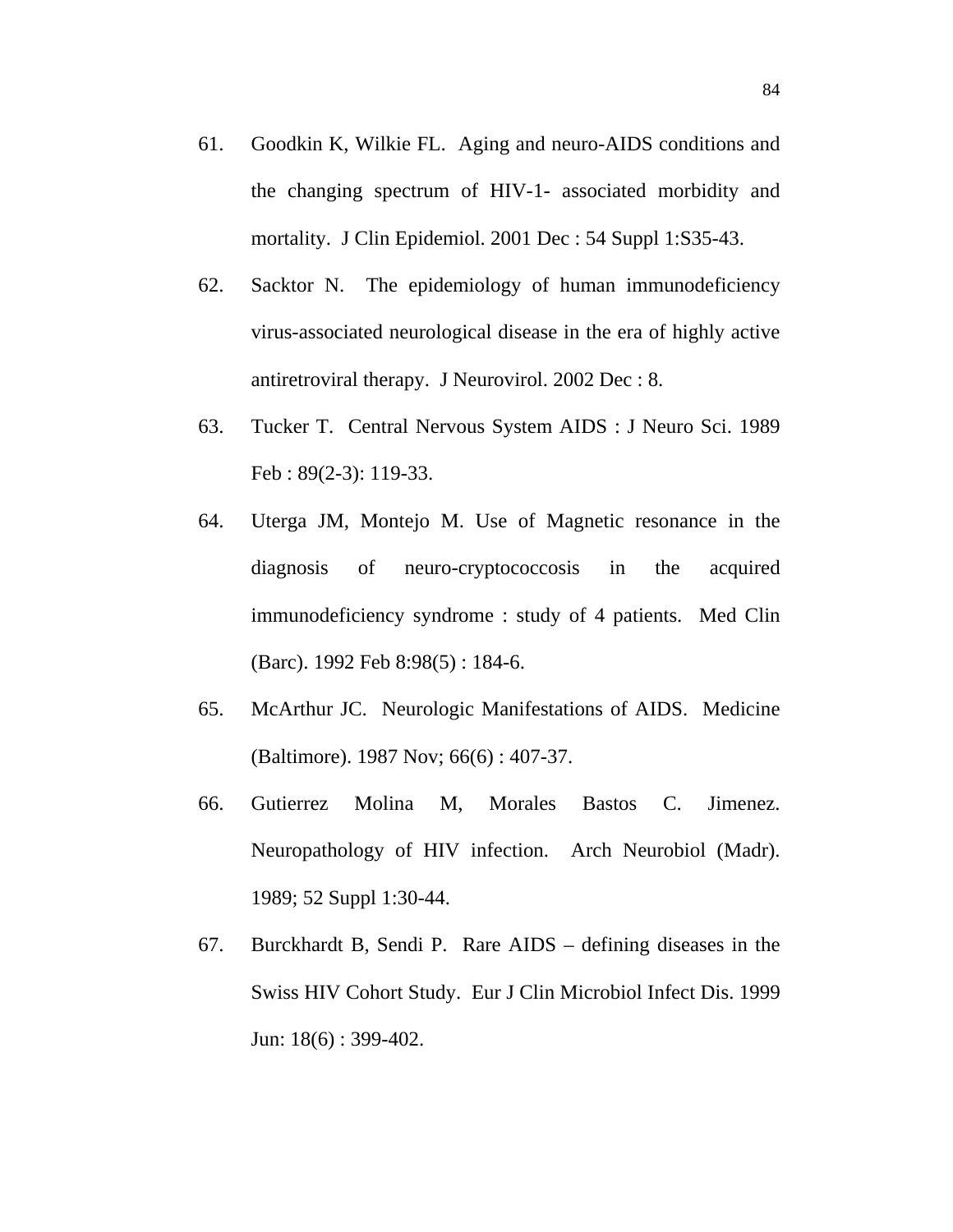- 68. De Girolami U, Smith TW, Henin D, Hauw JJ. Neuropathology of the acquired immunodeficiency syndrome. Arch Pathol Lab Med. 1990 Jul : 114(7) : 643-55.
- 69. Orefice G, Campanella G, Cicciarello S. Presence of papovalike viral particles in cerebrospinal fluid of AIDS patients with progressive multifocal leukoencephalopathy. An additional test for "in vivo" diagnosis. Acta Neurol (Napoli). 1993 Oct; 15(5) : 328-32.
- 70. Hirano A. Neuropathology of AIDS : Montefiore experience. Rinsho Shinkeigaku. 1989 Dec; 29(12) : 1546-9.
- 71. Castro Guardiola A. Ocana Rivera I, Gasser Laguna I. 16 Cases of infection by Cryptococcosis neoformans in patients with AIDS. Enferm Infecc Microbiol Clin. 1991 Feb; 9(2) : 90-4.
- 72. Schnapp LM, Geaghan SM. Toxoplasma gondii pneumonitis in patients infected with the human immunodeficiency virus. Arch Intern Med. 1992 May; 152(5): 1073-7.
- 73. Funata N. Neuropathology of the central nervous system in acquired immune deficiency syndrome (AIDS) in Japan. With special reference to human immunodeficiency virus-induced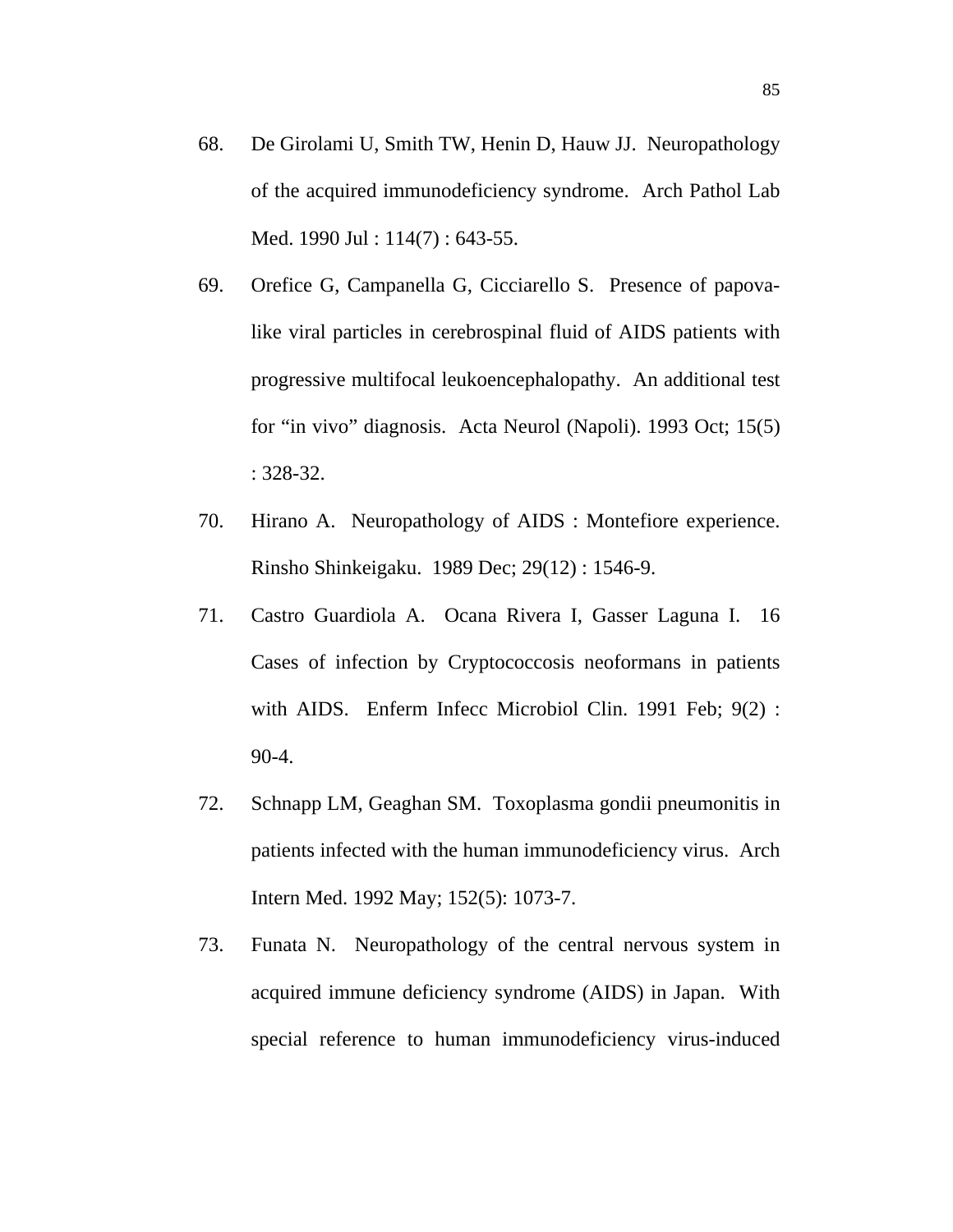encephalmoyelopathies. Acta Pathol Jpn. 1991 Mar; 41(3) : 206-11.

- 74. Martinez. The neuropathology and epidemiology of AIDS. A Berlin experience. A review of 200 cases. Pathol Res Pract. 1995 Jun; 191(5) : 427-43.
- 75. Lang W. Definition and incidence of AIDS associated CNS lesions. Prog AIDS Pathol. 1990; 2:89-101.
- 76. Peters M. Meningovascular neurosyphilis in human immunodeficiency virus infection as a differential diagnosis of focal CNS lesions : a clinicopathological study. J Infect. 1993 Jul;  $27(1)$ : 57-62.
- 77. Mathews VP. AIDS-related CNS cryptococcosis : radiologicpathologic correlation. AJNR Am J Neuroadiol. 1992 Sep-Oct  $; 13(5): 1477-86.$
- 78. Loureiro C, Gill PS, Meyer PR. Autopsy findings in AIDS related lymphoma. Cancer. 1988 Aug 15;62(4) : 735-9.
- 79. Goodkin K, Wilkie FL. Aging and neuro-AIDS conditions and the changing spectrum of HIV-1-associated morbidity and mortality. J Clin Epidemiol. 2001.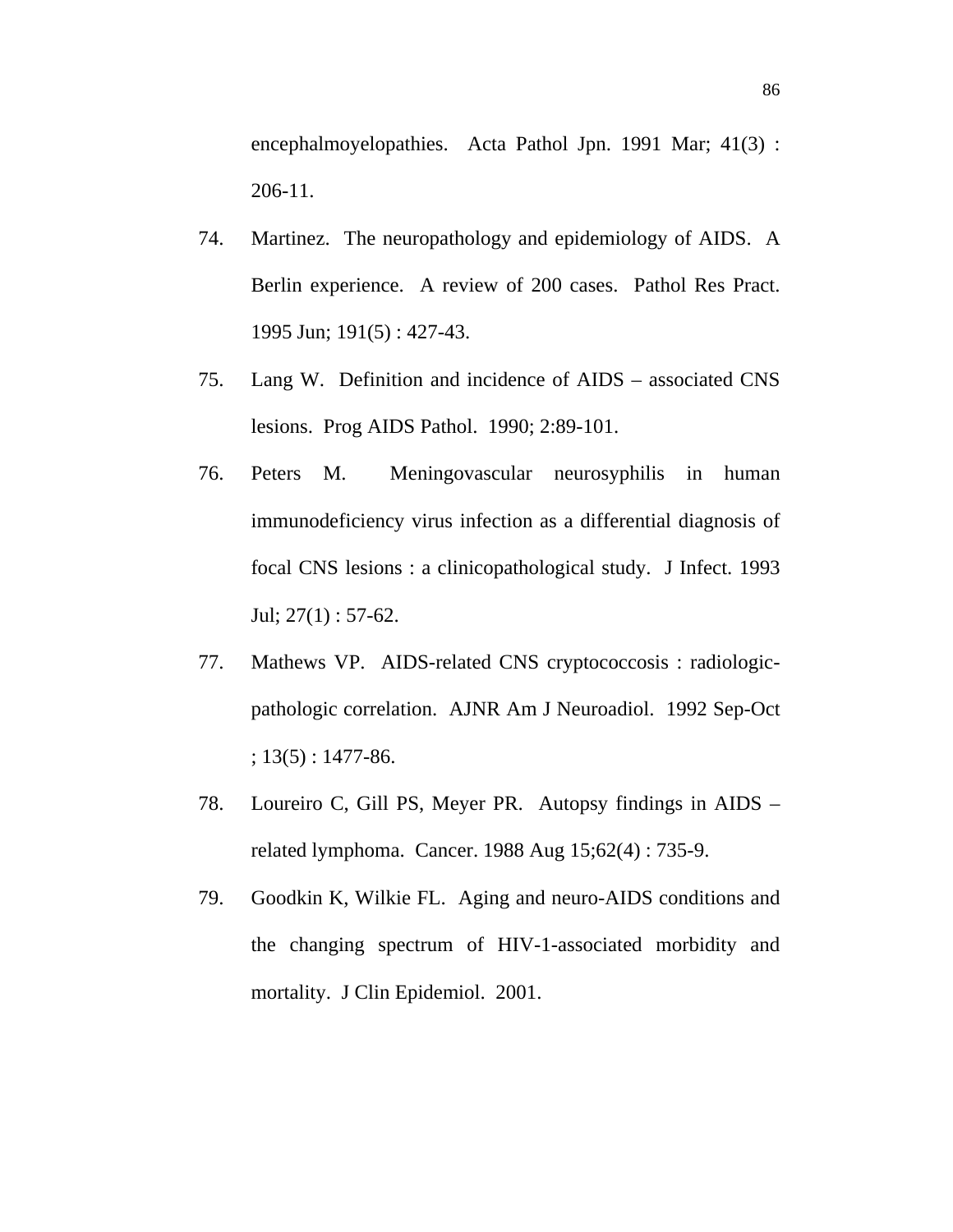- 80. Sacktor. N. The epidemiology of human immunodeficiency virus-associated neurological disease in the era of highly active antiretroviral therapy. J Neurovirol. 2002 Dec;8.
- 81. Tucker T. Central Nervous System AIDS. J Neurol Sci. 1989 Feb; 89(2-3) : 119-33.
- 82. Uterga JM, Montejo M. Use of magnetic resonance in the diagnosis of neuro-cryptococcosis in the acquired immunodeficiency syndrome : study of 4 patients. Med Clin (Barc). 1992 Feb 8; 98(5) : 184-6.
- 83. McArthur JC. Neurologic manifestations of AIDS. Medicine (Baltimore). 1987 Nov; 66(6) : 407-37.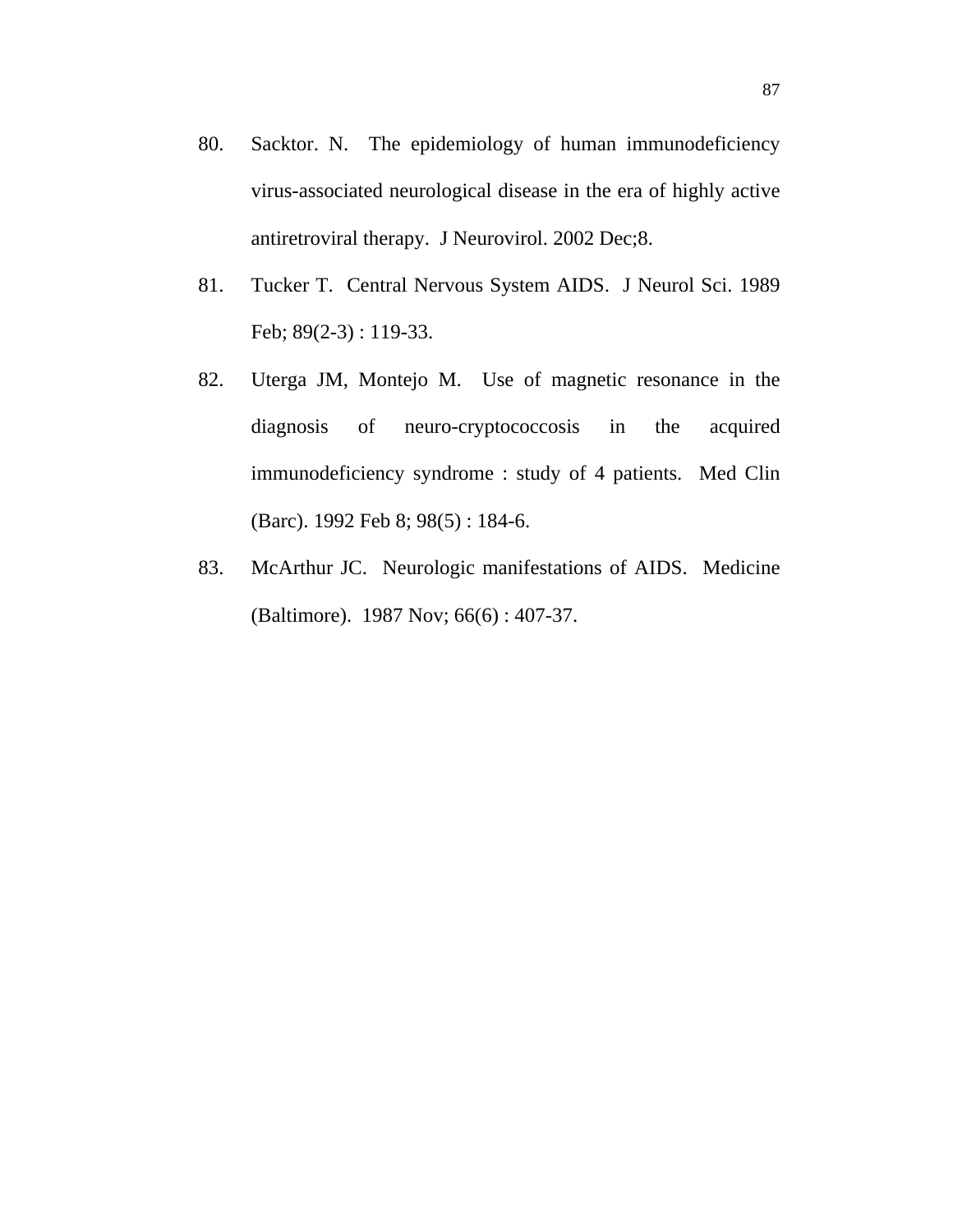## **PROFORMA**

| Name:            | Age:         | Sex:                |
|------------------|--------------|---------------------|
| Place :          | Occupation : | Date of Admission:  |
| Hospital $No.$ : |              | Date of Discharge : |
|                  |              |                     |

## **PRESENTING COMPLAINTS :**

| Past History:                          | Yes | No |
|----------------------------------------|-----|----|
| Diabetes Mellitus                      |     |    |
| Hypertension                           |     |    |
| H/O Tuberculosis                       |     |    |
| H/O Exposure to a case of tuberculosis |     |    |

## **PERSONAL HISTORY**

Marital Status :

| Diet : | Appetite :       | Sleep: |                |
|--------|------------------|--------|----------------|
| Bowel: | Bladder:         |        |                |
| Habit: | Alcohol:         | Yes    | N <sub>o</sub> |
|        | Smoking:         | Yes    | N <sub>o</sub> |
|        | Tobacco Chewing: | Yes    | No             |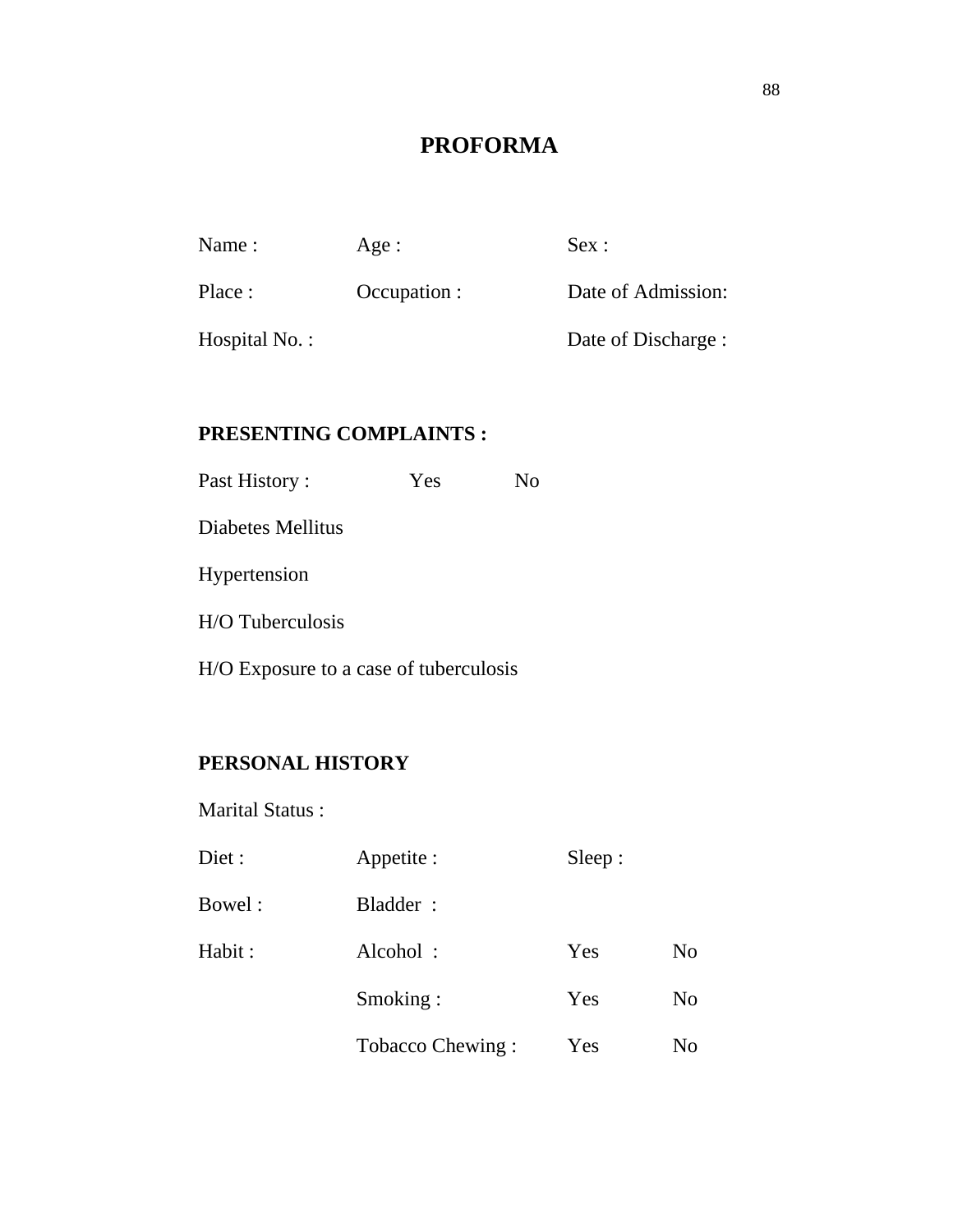| <b>RISK FACTORS</b> | YES | NO |
|---------------------|-----|----|
| Heterosexual        |     |    |
| Homosexual          |     |    |
| I.V. Drug Abuser    |     |    |

## **GENERAL PHYSICAL EXAMINATION :**

Built & Nourishment :

| Pallor:                            | Icterus:     | Cyanosis: |  |  |  |  |  |  |  |
|------------------------------------|--------------|-----------|--|--|--|--|--|--|--|
| Clubbing:                          |              |           |  |  |  |  |  |  |  |
| Pedal edema:                       | Lymph nodes: |           |  |  |  |  |  |  |  |
| Oral Cadidiasis:                   |              |           |  |  |  |  |  |  |  |
| Herpes Zoster:                     |              |           |  |  |  |  |  |  |  |
| <b>Glossitis</b>                   |              |           |  |  |  |  |  |  |  |
| <b>VITAL SIGNS:</b>                |              |           |  |  |  |  |  |  |  |
| Pulse:                             |              |           |  |  |  |  |  |  |  |
| <b>Blood Pressure:</b>             |              |           |  |  |  |  |  |  |  |
| Temperature :                      |              |           |  |  |  |  |  |  |  |
| <b>Respiratory Rate:</b>           |              |           |  |  |  |  |  |  |  |
| Weight:                            |              |           |  |  |  |  |  |  |  |
| <b>NERVOUS SYSTEM EXAMINATION:</b> |              |           |  |  |  |  |  |  |  |
| <b>Higher Mental Functions:</b>    |              |           |  |  |  |  |  |  |  |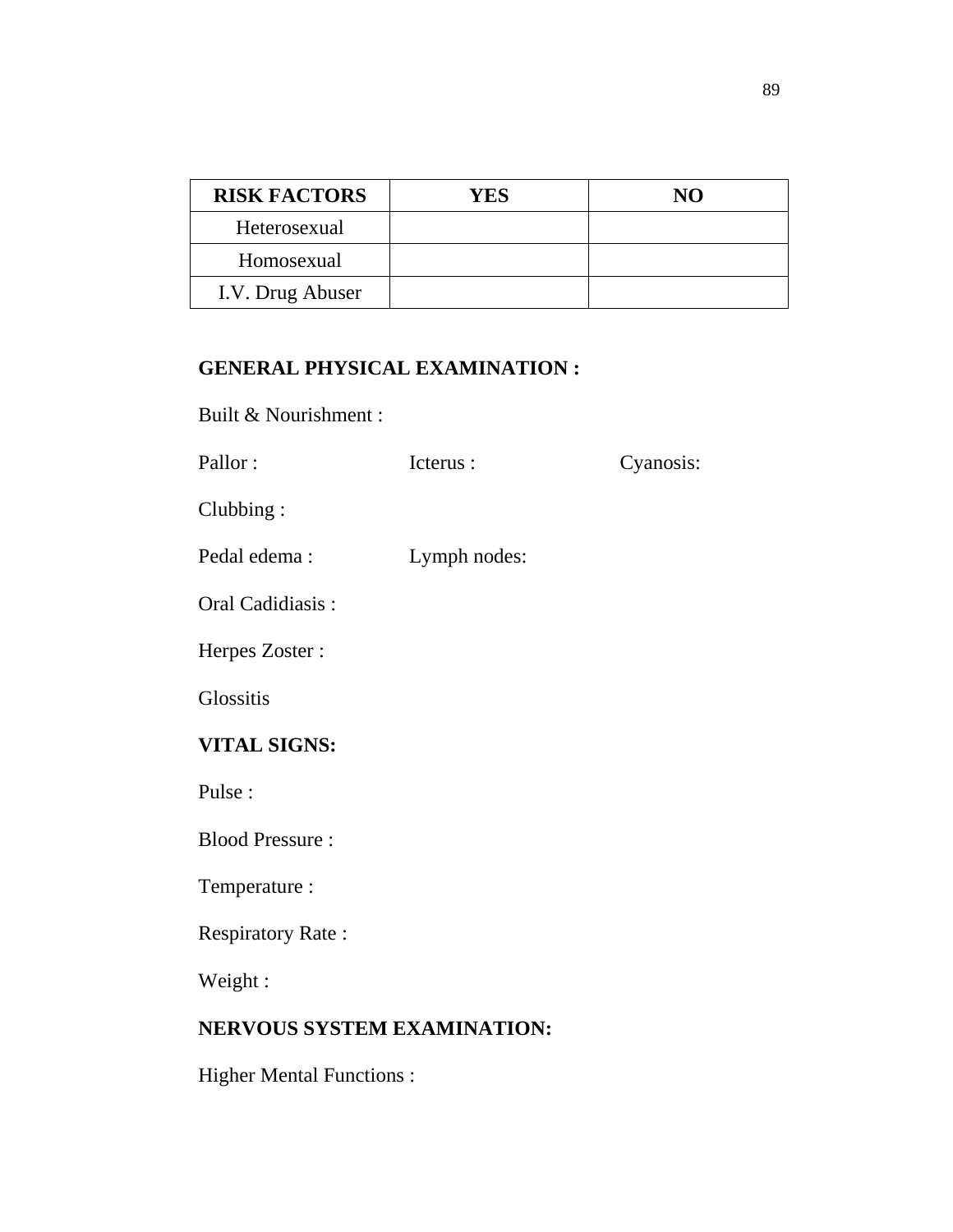Mini Mental state examination score:

Cranial Nerves :

Fundus:

Motor System Examination : Upper Limb

Lower Limb

Reflexes : Superficial Reflexes

Deep Tendon Reflexes

Co-ordination :

Involuntary Movements :

Sensory System Examination :

Primitive Reflexes :

Signs of Meningeal Irritation :

Gait :

Skull & Spine :

Peripheral Nerves :

Other Systems : CVS

RS

PA

### **INVESTIGATIONS:**

Hb

TC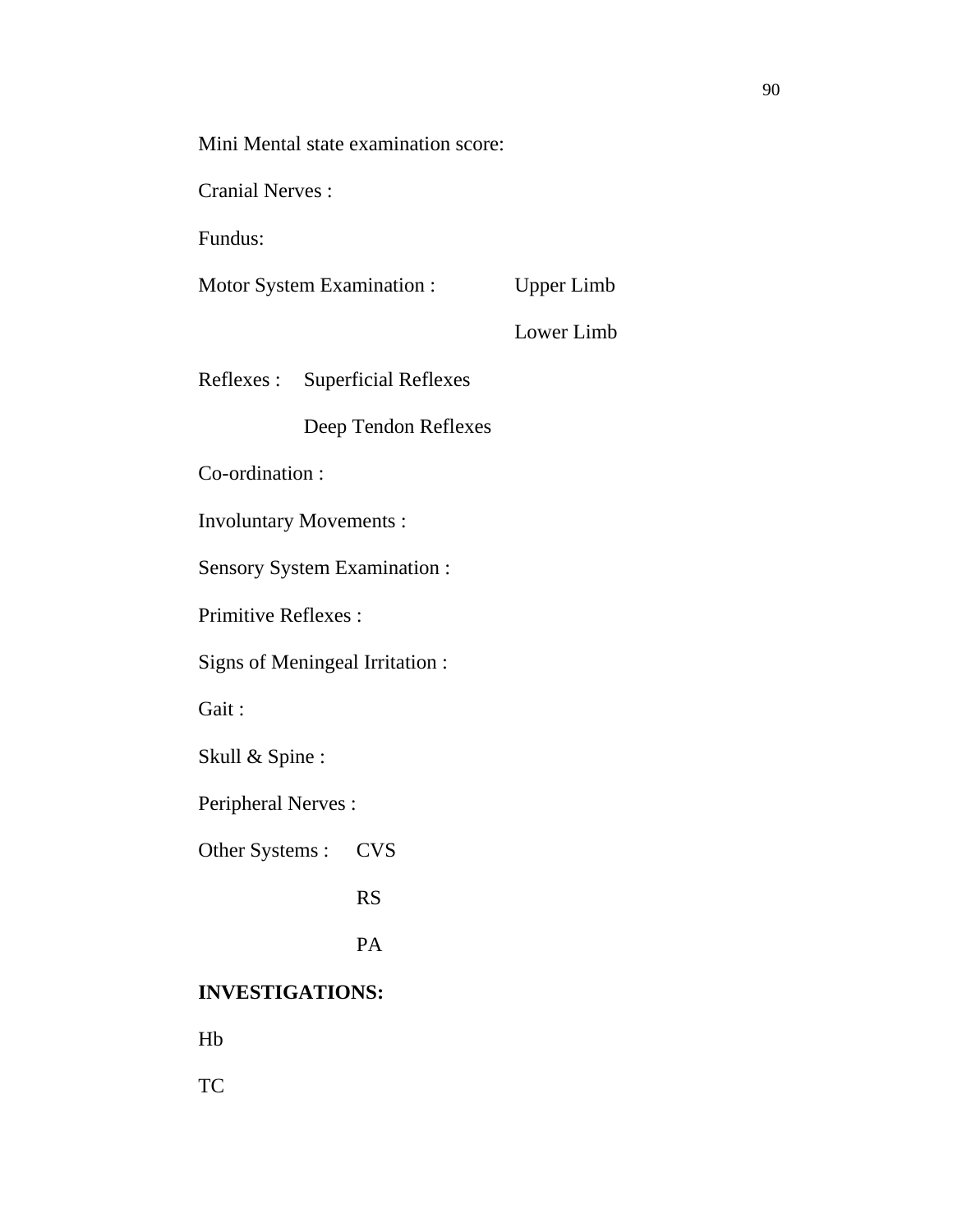DC

ESR

Urine Routine

LFT

RFT

Serum Electrolytes

Blood Sugar

Chest X-Ray

Sputum Examination

### **CEREBROSPINAL FLUID STUDY:**

Cell – Count

Type

Proteins

Sugar

Staining

**Culture** 

**Others** 

### **SPECIAL INVESTIGATIONS:**

## **FINAL DIAGNOSIS:**

### **COURSE IN THE HOSPITAL:**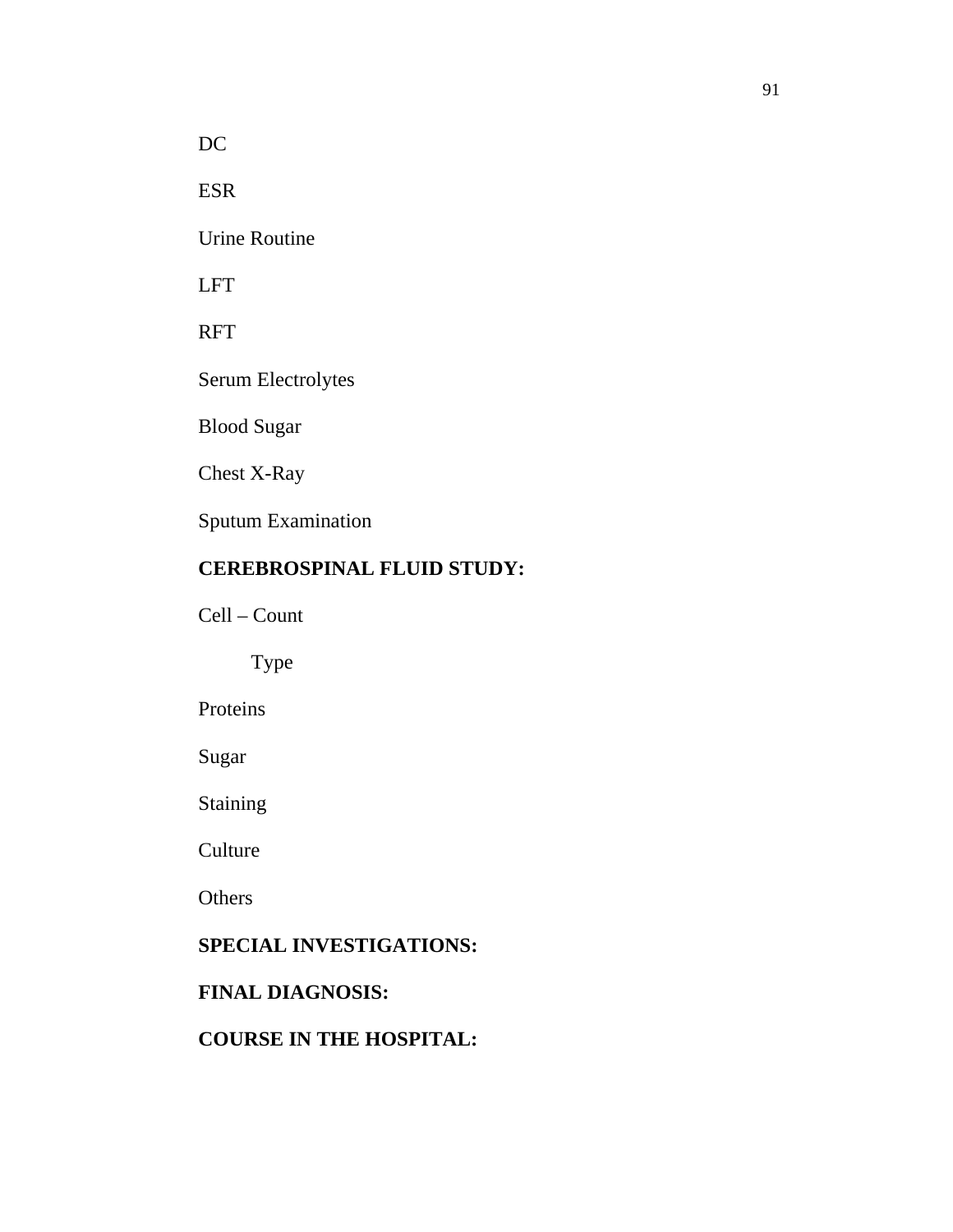## **MASTER CHART**

| S.<br>No.      | <b>Name</b> | Age | <b>Sex</b> | Occ           | Mot       | <b>Clinical</b><br><b>Presentation</b> | <b>CT</b> | <b>MMSE</b>              | <b>CSF</b> | <b>CT</b> | <b>MRI</b>     | <b>Diagnosis</b> | <b>Outcome</b> |
|----------------|-------------|-----|------------|---------------|-----------|----------------------------------------|-----------|--------------------------|------------|-----------|----------------|------------------|----------------|
|                | Moorthy     | 28  | M          | <b>DL</b>     | <b>HS</b> |                                        | 120       | 27                       |            |           |                |                  |                |
| $\overline{a}$ | Gunabalan   | 40  | M          | Agri.         | <b>HS</b> | Headache, Stiffneck                    | 114       | 26                       | ↑L, Pr.    | Normal    | $\blacksquare$ | <b>TBM</b>       | Good           |
| 3              | Mohan       | 39  | M          | <b>Driver</b> | <b>HS</b> |                                        | 186       | 26                       |            |           |                |                  |                |
| 4              | Thangavelu  | 47  | M          | <b>DL</b>     | <b>HS</b> |                                        | 206       | 26                       |            |           |                |                  |                |
| 5              | Sekar       | 49  | м          | <b>Driver</b> | <b>HS</b> |                                        | 536       | 27                       |            |           |                |                  |                |
| 6              | Santha      | 36  | E          | HW            | <b>HS</b> | Convulsion, AS                         | 168       | 28                       | Normal     | Normal    |                | <b>SD</b>        | Good           |
| 7              | Karuppannan | 36  | M          | <b>DL</b>     | <b>HS</b> | Lt. Foot drop                          | 180       | 28                       |            |           |                | PN               | Good           |
| 8              | Arthanari   | 35  | M          | <b>Driver</b> | <b>HS</b> |                                        | 226       | 28                       |            |           |                |                  |                |
| 9              | Sangeetha   | 24  | F          | HW            | <b>HS</b> |                                        | 214       | 25                       |            |           |                |                  |                |
| 10             | Munusamy    | 40  | M          | Agri.         | <b>HS</b> | AS, Headache                           | 80        | $\blacksquare$           | ↑ Pr, No.  | Normal    |                | <b>PM</b>        | Expired        |
| 11             | Chelladurai | 40  | M          | <b>DL</b>     | <b>HS</b> |                                        | 288       | 27                       |            |           |                |                  |                |
| 12             | Perumal     | 42  | M          | <b>DL</b>     | <b>HS</b> |                                        | 94        | $\overline{\phantom{a}}$ |            |           |                |                  |                |
| 13             | Revathi     | 32  | F          | HW            | <b>HS</b> |                                        | 529       | 24                       |            |           |                |                  |                |
| 14             | Kumari      | 36  | F          | HW            | <b>HS</b> |                                        | 50        | $\blacksquare$           |            |           |                |                  |                |
| 15             | Selvarani   | 40  | F          | HW            | <b>HS</b> |                                        | 178       | $\overline{\phantom{a}}$ |            |           |                |                  |                |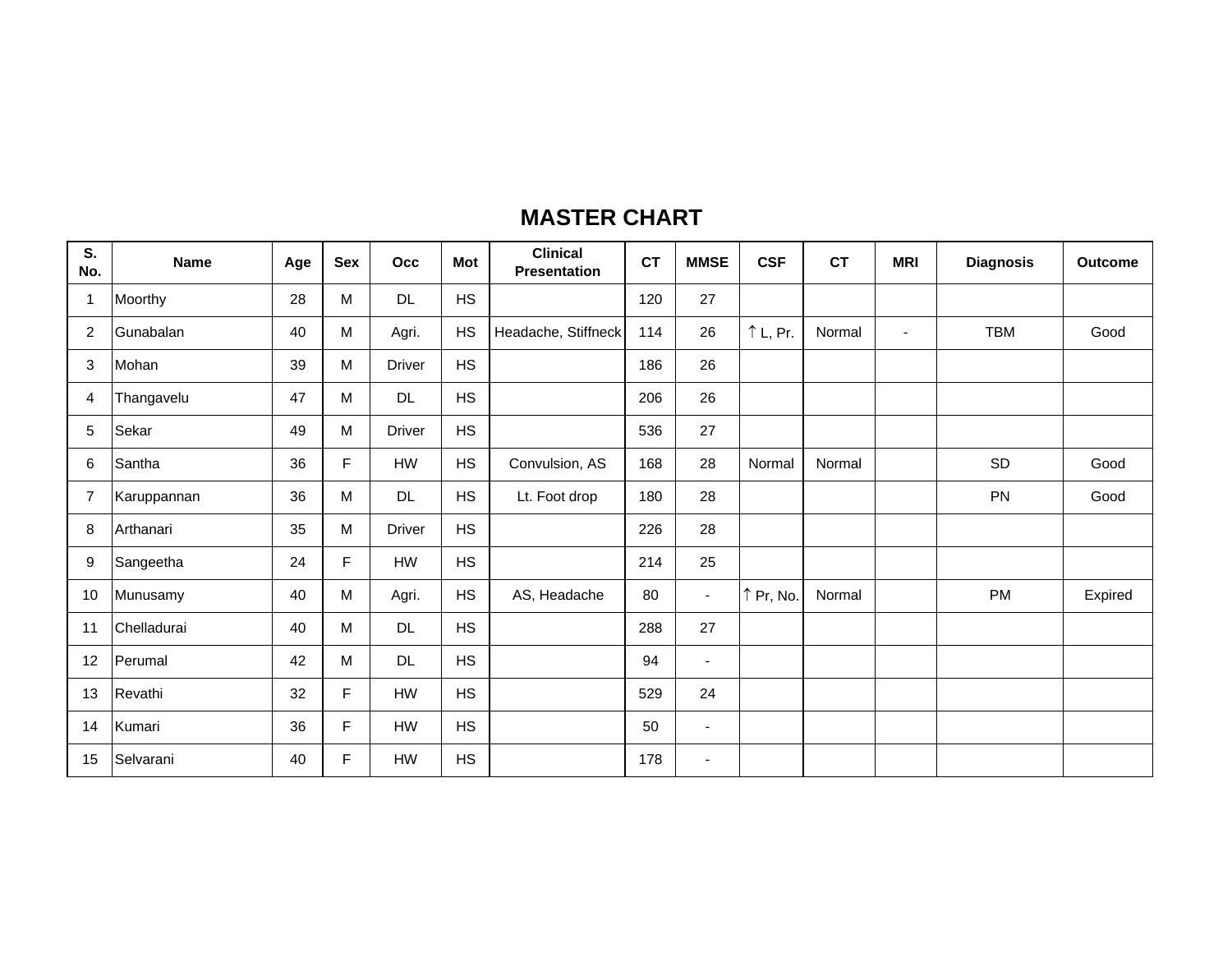| 16 | Natarajan    | 45 | M         | <b>Driver</b> | <b>HS</b> | Headache, AS                   | 254 | 25 |                   | Normal | <b>TBM</b> | Good    |
|----|--------------|----|-----------|---------------|-----------|--------------------------------|-----|----|-------------------|--------|------------|---------|
| 17 | Vanitha      | 23 | F         | HW            | <b>HS</b> |                                | 286 | 24 |                   |        |            |         |
| 18 | Vijaya       | 28 | F         | HW            | <b>HS</b> |                                | 222 | 26 |                   |        |            |         |
| 19 | Madhu        | 46 | ${\sf M}$ | <b>Driver</b> | <b>HS</b> |                                | 136 | 26 |                   |        |            |         |
| 20 | Sivakumar    | 46 | M         | <b>DL</b>     | <b>HS</b> |                                | 177 | 28 |                   |        |            |         |
| 21 | Solomon      | 38 | M         | <b>DL</b>     | <b>HS</b> |                                | 168 | 24 |                   |        |            |         |
| 22 | Dharman      | 41 | M         | <b>DL</b>     | <b>HS</b> |                                | 190 | 27 |                   |        |            |         |
| 23 | Murugesan    | 30 | M         | <b>Driver</b> | <b>HS</b> |                                | 366 | 27 |                   |        |            |         |
| 24 | Vairavel     | 40 | M         | <b>DL</b>     | <b>HS</b> |                                | 30  | 27 |                   |        |            |         |
| 25 | Santhakumar  | 30 | ${\sf M}$ | <b>DL</b>     | <b>HS</b> |                                | 50  | 27 |                   |        |            |         |
| 26 | Kaviarasu    | 31 | M         | <b>Driver</b> | <b>HS</b> | Headache, AS                   | 80  | 24 | $\uparrow$ L, Pr. | Normal | <b>TBM</b> | Good    |
| 27 | Santhanam    | 30 | M         | <b>Driver</b> | <b>HS</b> | Weakness of Limbs<br>(UL & LL) | 136 | 27 | ↑ Pr.             | Normal | <b>AFP</b> | Expired |
| 28 | Kaliyamurthy | 36 | ${\sf M}$ | <b>DL</b>     | <b>HS</b> |                                | 164 | 26 |                   |        |            |         |
| 29 | Rajamani     | 30 | M         | <b>DL</b>     | <b>HS</b> |                                | 225 | 26 |                   |        |            |         |
| 30 | Ansari       | 35 | M         | SW            | <b>HS</b> |                                | 236 | 28 |                   |        |            |         |
| 31 | Jeyaraj      | 29 | M         | <b>DL</b>     | HS        | Foot Drop                      | 330 | 28 | Normal            |        | PN         | Good    |
| 32 | Rajan Babu   | 31 | M         | <b>Driver</b> | <b>HS</b> |                                | 364 | 27 |                   |        |            |         |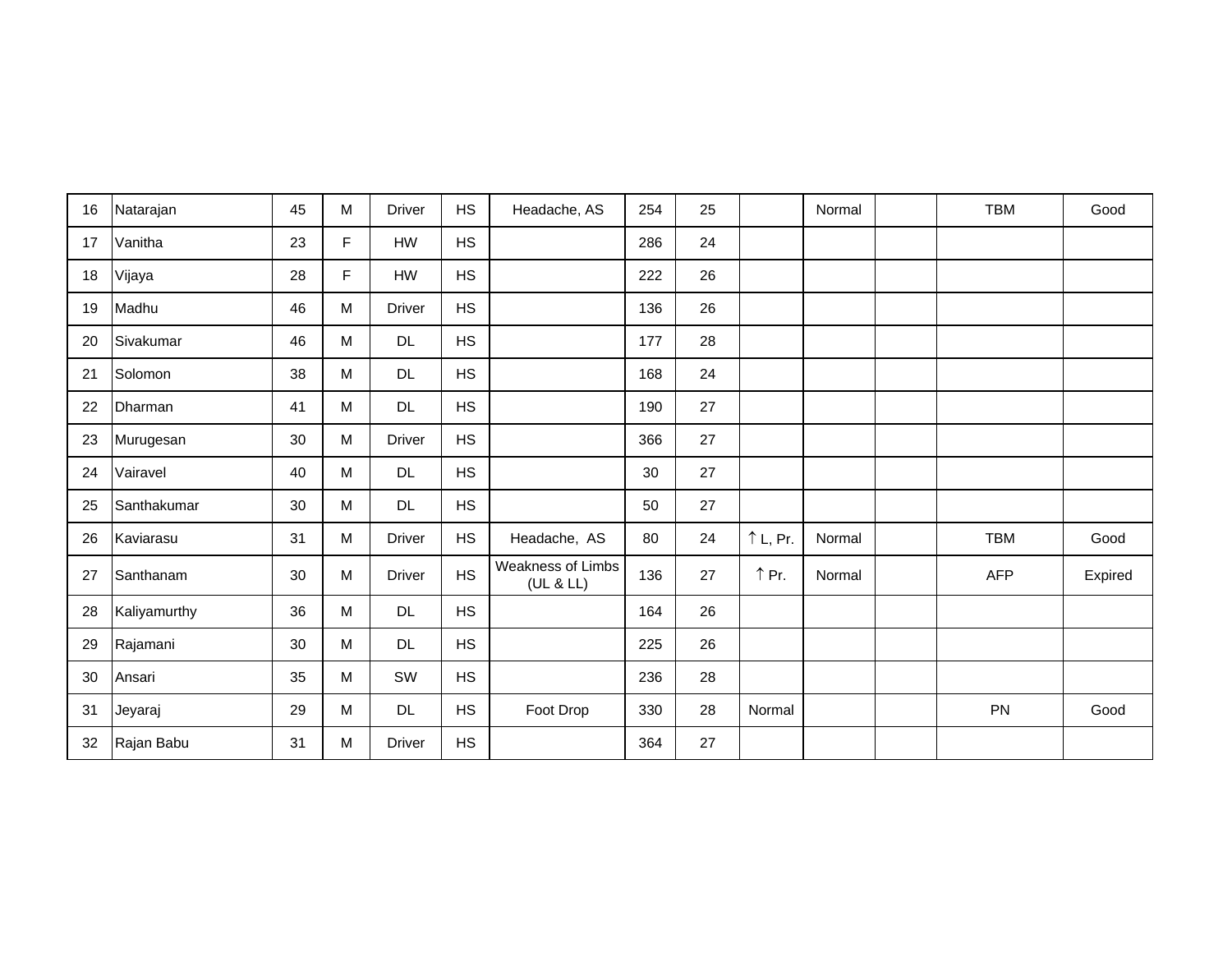| 33 | Kumaravelu  | 29 | М | <b>DL</b>       | <b>HS</b> |                                       | 408 | 26             |                   |                    |        |            |         |
|----|-------------|----|---|-----------------|-----------|---------------------------------------|-----|----------------|-------------------|--------------------|--------|------------|---------|
| 34 | Palanisamy  | 42 | M | Agri.           | <b>HS</b> |                                       | 480 | 26             |                   |                    |        |            |         |
| 35 | Subrathinam | 33 | M | <b>DL</b>       | <b>HS</b> |                                       | 540 | 26             |                   |                    |        |            |         |
| 36 | Selvakumar  | 32 | M | <b>Driver</b>   | <b>HS</b> | AS, Headache                          | 89  | $\blacksquare$ | $\uparrow$ Pr.    | Normal             |        | PM         | Expired |
| 37 | Raja        | 40 | M | <b>DL</b>       | <b>HS</b> | Headache,<br>Convulsion               | 124 | 27             | ↑L, Pr.           | Normal             |        | <b>TBM</b> | Good    |
| 38 | Anbarasu    | 39 | M | <b>DL</b>       | <b>HS</b> |                                       | 176 | 23             |                   |                    |        |            |         |
| 39 | Indrabalan  | 43 | M | <b>DL</b>       | <b>HS</b> |                                       | 212 | 26             |                   |                    |        |            |         |
| 40 | Deepak Lal  | 41 | M | <b>DL</b>       | <b>HS</b> |                                       | 264 | 27             |                   |                    |        |            |         |
| 41 | Chenniappan | 39 | M | <b>UE</b>       | <b>HS</b> | AS & SN                               | 344 | $\blacksquare$ | ↑ No.             | Normal             | Normal | <b>ME</b>  | Expired |
| 42 | Velraj      | 29 | M | <b>Driver</b>   | <b>HS</b> |                                       | 365 | 27             |                   |                    |        |            |         |
| 43 | Kasiraj     | 33 | м | <b>UE</b>       | <b>HS</b> |                                       | 412 | 27             |                   |                    |        |            |         |
| 44 | Semaraj     | 31 | M | <b>Business</b> | <b>HS</b> | V, Headache, SN                       | 65  | $\blacksquare$ | ↑ Pr. G<br>Normal | Normal             |        | Toxo       | Expired |
| 45 | Irusappan   | 29 | M | Agri.           | <b>HS</b> | Convulsion                            | 142 | $\blacksquare$ | $\uparrow$ L, Pr. | Normal             |        | <b>TBM</b> | Good    |
| 46 | Jeyakumar   | 42 | м | <b>Business</b> | <b>HS</b> |                                       | 171 | 28             |                   |                    |        |            |         |
| 47 | Prabu       | 47 | M | <b>DL</b>       | <b>HS</b> |                                       | 213 | 22             |                   |                    |        |            |         |
| 48 | Riyaz       | 31 | M | <b>Driver</b>   | <b>HS</b> | <b>Weakness of Limbs</b><br>(UL & LL) | 289 | 27             |                   | Infarct<br>MCA (T) |        | CVA Rt. HP | Expired |
| 49 | Kalaiselvi  | 32 | F | HW              | <b>HS</b> |                                       | 325 | 28             |                   |                    |        |            |         |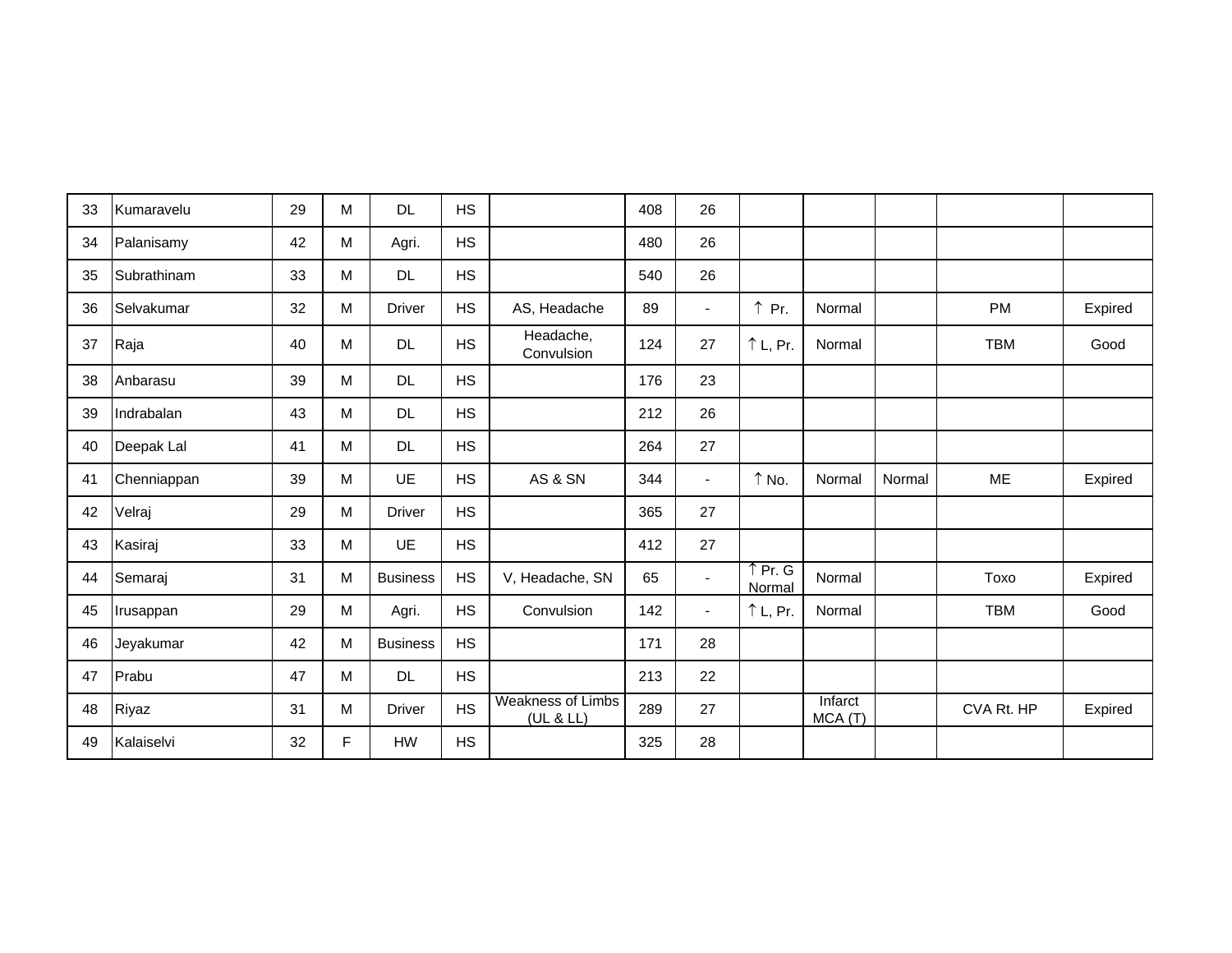| 50 | Sivakumar     | 33 | M | Govt.E.         | <b>HS</b> | <b>Weakness of Limbs</b><br>(UL & LL) | 376 | 28 | Normal             | Normal                | Normal | HIV, Myelopathy       | Good    |
|----|---------------|----|---|-----------------|-----------|---------------------------------------|-----|----|--------------------|-----------------------|--------|-----------------------|---------|
| 51 | Kamal Hussain | 29 | M | <b>UE</b>       | <b>HS</b> |                                       | 513 | 22 |                    |                       |        |                       |         |
| 52 | Anand         | 36 | M | SW              | <b>HS</b> | AS & Headache                         | 94  |    | Indianink<br>$+ve$ | Normal                |        | Crypto                | Expired |
| 53 | Ebinezer      | 39 | M | <b>Driver</b>   | <b>HS</b> |                                       | 125 | 27 |                    |                       |        |                       |         |
| 54 | Selvan        | 41 | M | <b>DL</b>       | <b>HS</b> |                                       | 177 | 28 |                    |                       |        |                       |         |
| 55 | Madhan        | 47 | M | <b>UE</b>       | <b>HS</b> |                                       | 220 | 24 |                    |                       |        |                       |         |
| 56 | Saravanan     | 33 | M | <b>UE</b>       | <b>HS</b> | Convulsion                            | 253 | 26 |                    | Multiple<br>Gr lesion |        | Multiple<br>Granuloma | Good    |
| 57 | Palanivel     | 53 | M | <b>Driver</b>   | <b>HS</b> |                                       | 324 | 27 |                    |                       |        |                       |         |
| 58 | Muthu         | 40 | M | <b>UE</b>       | <b>HS</b> | AS                                    | 91  |    | $\uparrow$ L, Pr.  | Normal                |        | <b>TBM</b>            | Expired |
| 59 | Arumugam      | 60 | M | <b>UE</b>       | <b>HS</b> |                                       | 114 | 23 |                    |                       |        |                       |         |
| 60 | Nagarajan     | 37 | M | <b>NE</b>       | <b>HS</b> |                                       | 200 | 28 |                    |                       |        |                       |         |
| 61 | Seetha        | 29 | F | <b>HW</b>       | <b>HS</b> | Headache, Fever                       | 206 | 27 | $\uparrow$ L, Pr.  | Normal                |        | <b>TBM</b>            | Good    |
| 62 | Muniyan       | 32 | M | Agri.           | <b>HS</b> | <b>Weakness of Limbs</b><br>(UL & LL) | 291 | 27 |                    | Rt. MCA<br>infarct    |        | CVA. Lt. HP           | Expired |
| 63 | Maharaja      | 34 | M | <b>Driver</b>   | <b>HS</b> |                                       | 54  | 28 |                    |                       |        |                       |         |
| 64 | Jone          | 36 | M | <b>Business</b> | <b>HS</b> | Headache, Fever                       | 136 | 26 | $\uparrow$ L, Pr.  |                       |        | <b>TBM</b>            | Good    |
| 65 | Rajaya        | 43 | M | <b>Driver</b>   | <b>HS</b> | <b>Weakness of Limbs</b><br>(UL & LL) | 128 | 27 | ↑ Pr.              |                       | Normal | <b>GBS</b>            | Expired |
| 66 | Ganesan       | 37 | M | Agri.           | <b>HS</b> | <b>Weakness of Limbs</b><br>(UL & LL) | 98  | 24 |                    | Lt. MCA<br>infarct    |        | CVA Rt. HP            | Good    |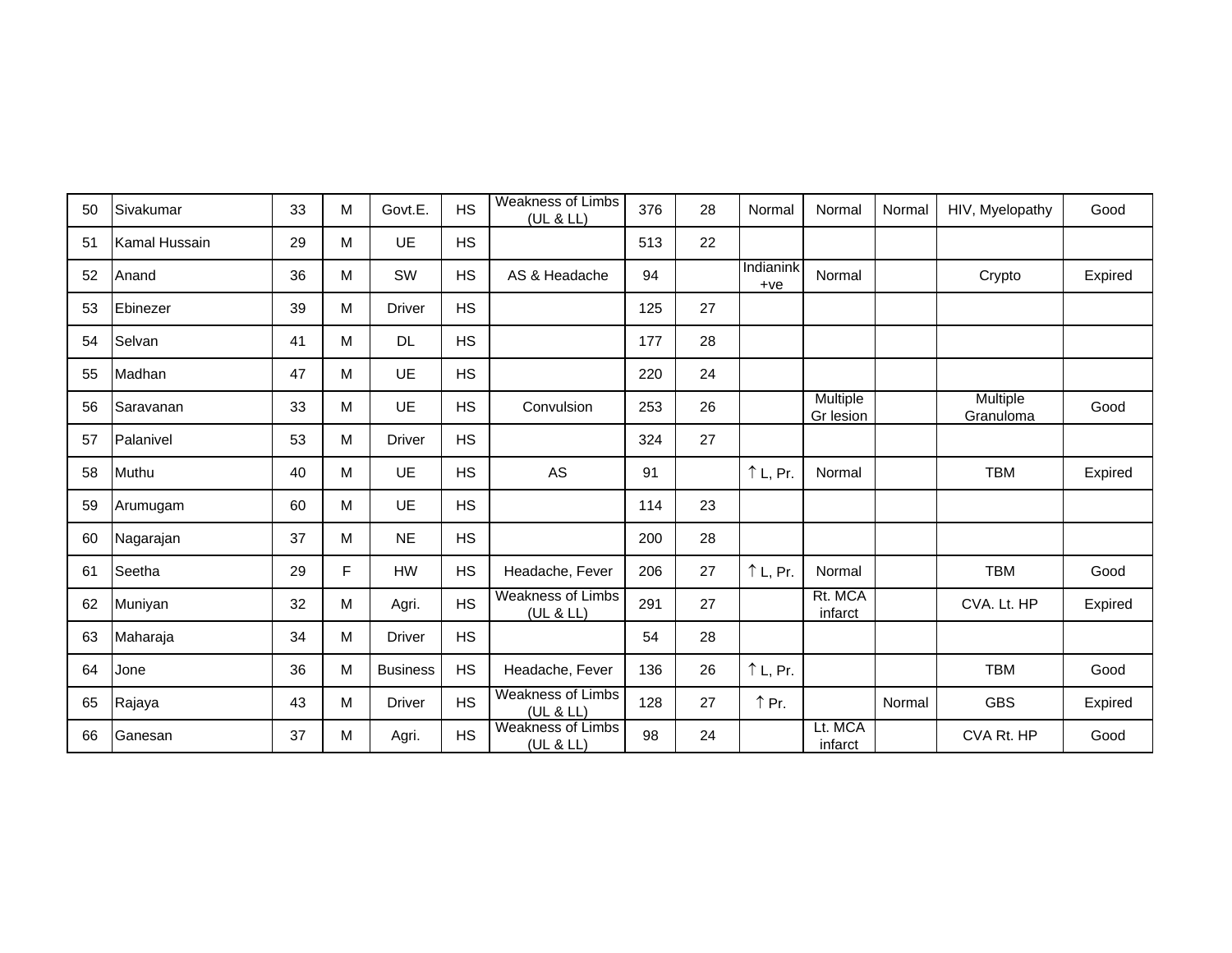| 67 | Devendran     | 39 | M           | <b>Driver</b>   | <b>HS</b> |                     | 77  | 22             |                   |                          |        |                        |      |
|----|---------------|----|-------------|-----------------|-----------|---------------------|-----|----------------|-------------------|--------------------------|--------|------------------------|------|
| 68 | Chellaiyan    | 40 | M           | <b>Driver</b>   | <b>HS</b> | <b>Unsteadiness</b> | 102 | 26             |                   | <b>Hypodens</b><br>e Lt. | Normal | Cerebellar<br>Syndrome | Good |
| 69 | Palanisamy    | 31 | M           | Agri.           | HS        |                     | 54  | 27             |                   |                          |        |                        |      |
| 70 | Chinnupaiyan  | 35 | М           | Agri.           | <b>HS</b> |                     | 194 | 28             |                   |                          |        |                        |      |
| 71 | Singaravelu   | 50 | M           | <b>Business</b> | <b>HS</b> |                     | 206 | 26             |                   |                          |        |                        |      |
| 72 | Selvi         | 26 | F           | <b>HW</b>       | HS        |                     | 176 | 27             |                   |                          |        |                        |      |
| 73 | Chinnayyan    | 36 | M           | <b>Driver</b>   | <b>HS</b> | Headache, V, Fever  | 209 | 27             | $\uparrow$ L, Pr. | Normal                   |        | <b>TBM</b>             | Good |
| 74 | Periyasamy    | 40 | M           | <b>Driver</b>   | HS        |                     | 189 | 27             |                   |                          |        |                        |      |
| 75 | Kalakumari    | 34 | F           | HW              | <b>HS</b> |                     | 236 | 26             |                   |                          |        |                        |      |
| 76 | Vijaya        | 20 | F           | HW              | <b>HS</b> |                     | 111 | 24             |                   |                          |        |                        |      |
| 77 | Veeramuthu    | 33 | M           | Agri.           | <b>HS</b> |                     | 178 | 26             |                   |                          |        |                        |      |
| 78 | Raji          | 21 | F           | <b>DL</b>       | <b>HS</b> |                     | 210 | 27             |                   |                          |        |                        |      |
| 79 | Madanlal      | 37 | M           | <b>DL</b>       | <b>HS</b> |                     | 285 | 28             |                   |                          |        |                        |      |
| 80 | Kumari        | 24 | F           | HW              | <b>HS</b> |                     | 134 | 28             |                   |                          |        |                        |      |
| 81 | Rathinaselvi  | 29 | F           | HW              | <b>HS</b> |                     | 176 | $\blacksquare$ |                   |                          |        |                        |      |
| 82 | Hamitha Begam | 42 | $\mathsf F$ | HW              | HS        |                     | 286 | 28             |                   |                          |        |                        |      |
| 83 | Valli         | 33 | F           | HW              | <b>HS</b> | Convulsion          | 324 | 28             |                   | Normal                   | Normal | Seizure Decoder        | Good |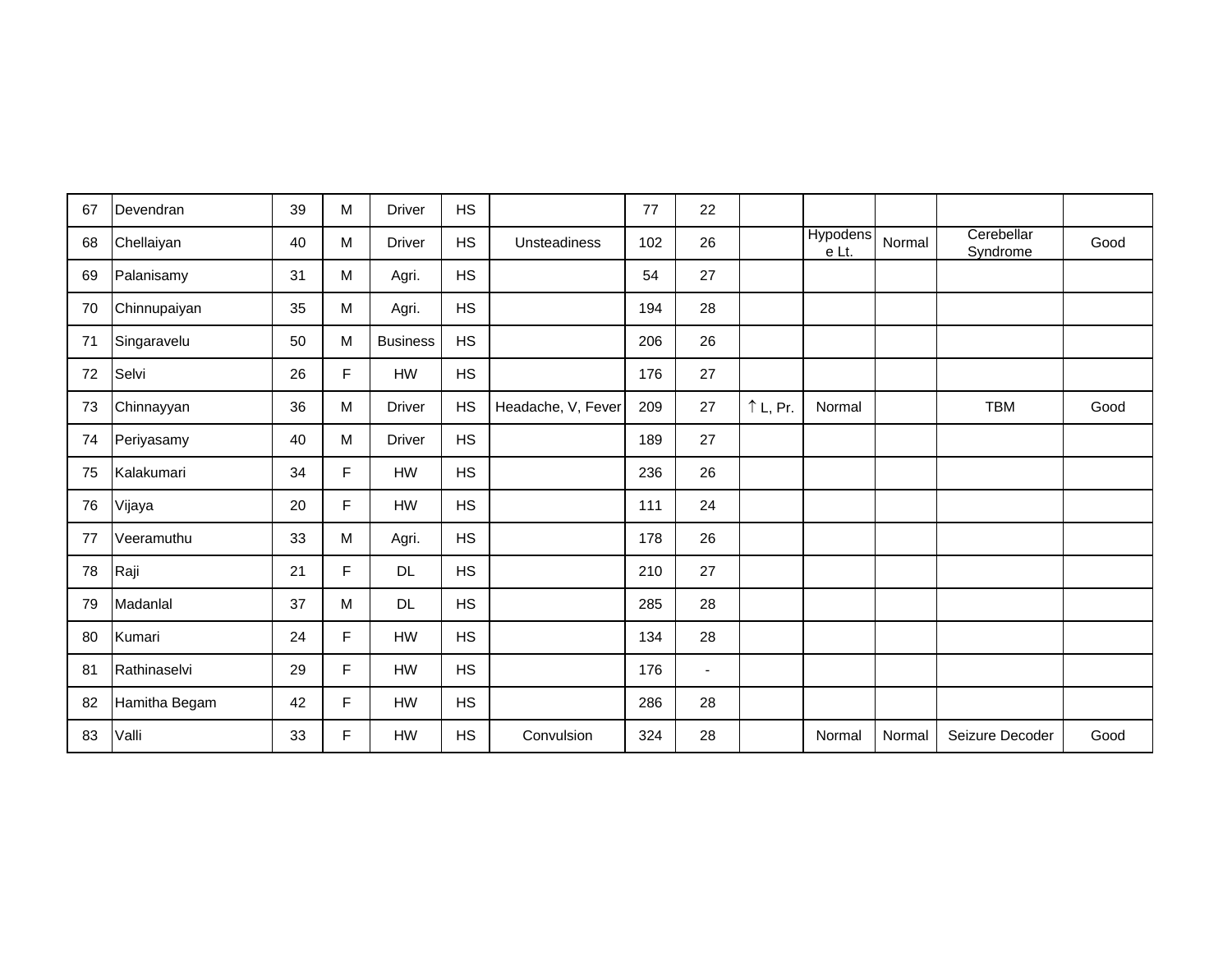| 84  | Jeyapal      | 23 | M | <b>Driver</b> | <b>HS</b> | Headache & AS             | 101 | 22             | $\uparrow$ L, Pr. | Normal |                 | <b>TBM</b>  | Good    |
|-----|--------------|----|---|---------------|-----------|---------------------------|-----|----------------|-------------------|--------|-----------------|-------------|---------|
| 85  | Rajaselvan   | 56 | м | <b>Driver</b> | <b>HS</b> | AS                        | 161 | $\blacksquare$ | Normal            | Normal |                 | <b>ADC</b>  | Expired |
| 86  | Sankar       | 39 | M | So.W          | <b>HS</b> |                           | 215 | 27             |                   |        |                 |             |         |
| 87  | Anbuselvi    | 33 | F | <b>HW</b>     | <b>HS</b> |                           | 257 | 27             |                   |        |                 |             |         |
| 88  | Muthu        | 35 | M | UE            | <b>HS</b> | Headache,<br>Convulsion   | 116 | 22             |                   | Normal | Ringleisi<br>on | Tuberculoma | Good    |
| 89  | Jeyapriya    | 37 | F | HW            | <b>HS</b> |                           | 173 | 27             |                   |        |                 |             |         |
| 90  | Jegatheesan  | 53 | M | So.W          | <b>HS</b> |                           | 210 |                |                   |        |                 |             |         |
| 91  | Raja         | 49 | M | Un.SW         | <b>HS</b> | Weakness, PX of<br>muscle | 251 | 26             |                   |        |                 | Myopathy    | Good    |
| 92  | Helen        | 59 | F | HW            | <b>HS</b> |                           | 283 | 28             |                   |        |                 |             |         |
| 93  | Krishnan     | 33 | M | <b>Driver</b> | <b>HS</b> |                           | 326 | 27             |                   |        |                 |             |         |
| 94  | Ramasamy     | 53 | M | <b>Driver</b> | <b>HS</b> |                           | 116 | 24             |                   |        |                 |             |         |
| 95  | Dhanasekaran | 46 | M | Un.SW         | <b>HS</b> |                           | 173 | 27             |                   |        |                 |             |         |
| 96  | Murugesan    | 43 | M | UE            | <b>HS</b> |                           | 210 | 27             |                   |        |                 |             |         |
| 97  | Joseph       | 40 | M | <b>DL</b>     | <b>HS</b> |                           | 253 | 27             |                   |        |                 |             |         |
| 98  | Kalanjiyam   | 43 | M | <b>DL</b>     | <b>HS</b> |                           | 254 | 26             |                   |        |                 |             |         |
| 99  | Prabakaran   | 50 | M | <b>DL</b>     | <b>HS</b> | AS                        | 126 | 23             | $\uparrow$ L, Pr. | Normal |                 | <b>TBM</b>  | Good    |
| 100 | Sekar        | 39 | M | $\mathsf{DL}$ | <b>HS</b> |                           | 191 | $\blacksquare$ |                   |        |                 |             |         |